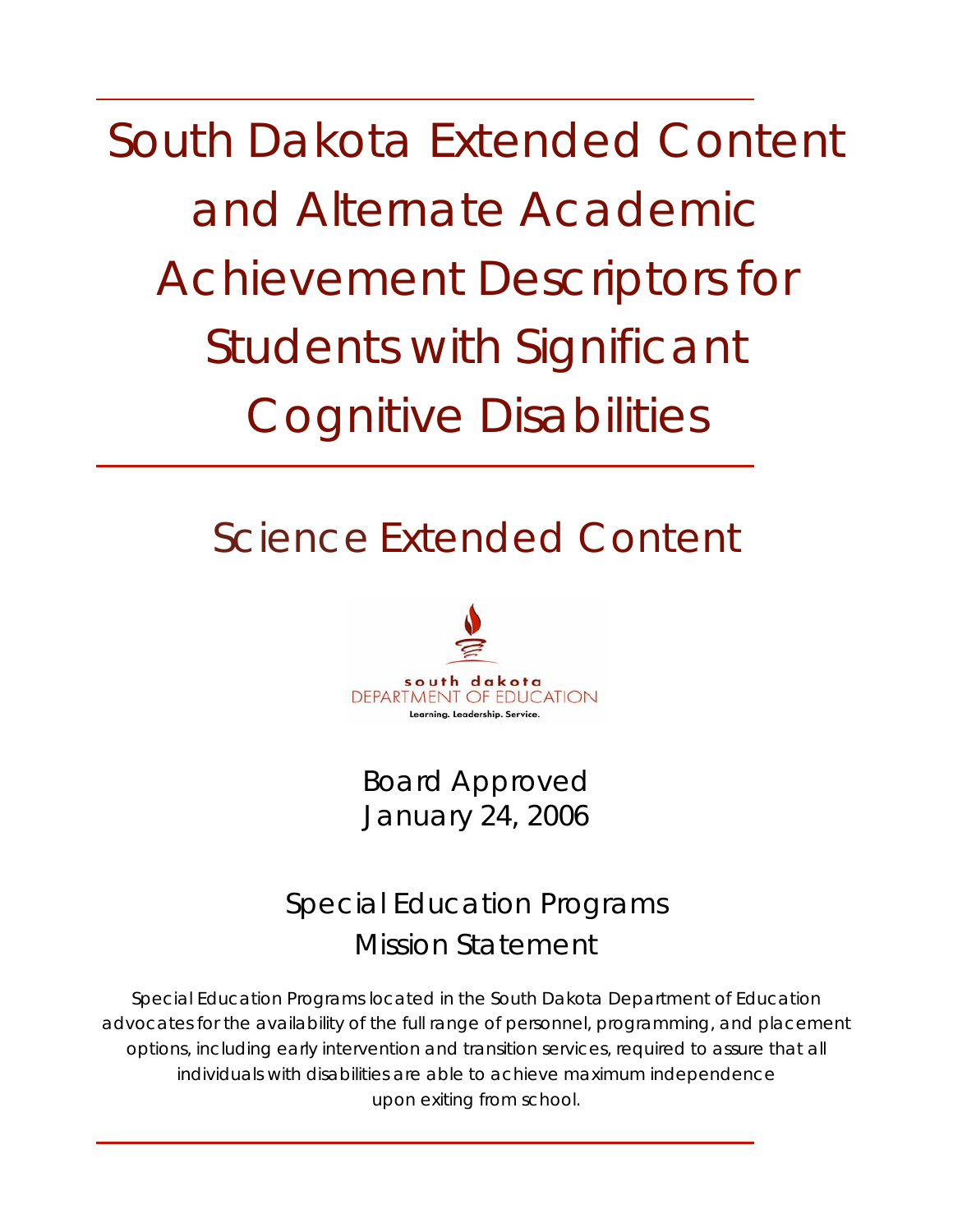#### **SOUTH DAKOTA EXTENDED CONTENT AND ALTERNATE ACADEMIC ACHIEVEMENT DESCRIPTORS FOR STUDENTS WITH SIGNIFICANT COGNITIVE DISABILITIES**

# **Science Grade K**

Alternate Academic Achievement Descriptors describe each performance level and were written for each grade for each standard. These descriptors indicate how a student at that level would be expected to perform on the Extended Content. Frequency, setting, and level of support are factors that should be considered during instruction and assessment in order to discriminate increases in performance of skills at each level.

| Continuum of frequency, setting, and support. |                                                                                  |  |  |  |
|-----------------------------------------------|----------------------------------------------------------------------------------|--|--|--|
|                                               | Students demonstrate knowledge and skills consistently across multiple settings  |  |  |  |
|                                               | without support.                                                                 |  |  |  |
|                                               | Students demonstrate knowledge and skills more than once in more than one        |  |  |  |
|                                               | setting without support.                                                         |  |  |  |
|                                               | Students demonstrate the following knowledge and skills once in one setting with |  |  |  |
|                                               | minimal support.                                                                 |  |  |  |
|                                               | Students attempt to demonstrate the following knowledge and skills once in one   |  |  |  |
|                                               | setting with support.                                                            |  |  |  |

# **Nature of Science Standards**

**Goal 1: Students will explore, evaluate, and communicate personal and scientific investigations to understand the nature of science.** 

**Indicator 1: Understand the nature and origin of scientific knowledge.** 

*Note: Mastery is not expected at this grade level.* 

**Indicator 2: Apply the skills necessary to conduct scientific investigations.** 

*Note: Mastery is not expected at this grade level.* 

# **Physical Science**

**Goal 2: Students will use appropriate scientific models to describe and quantify the nature and interactions of matter and energy.** 

**Indicator 1: Describe structures and properties of, and changes in, matter.**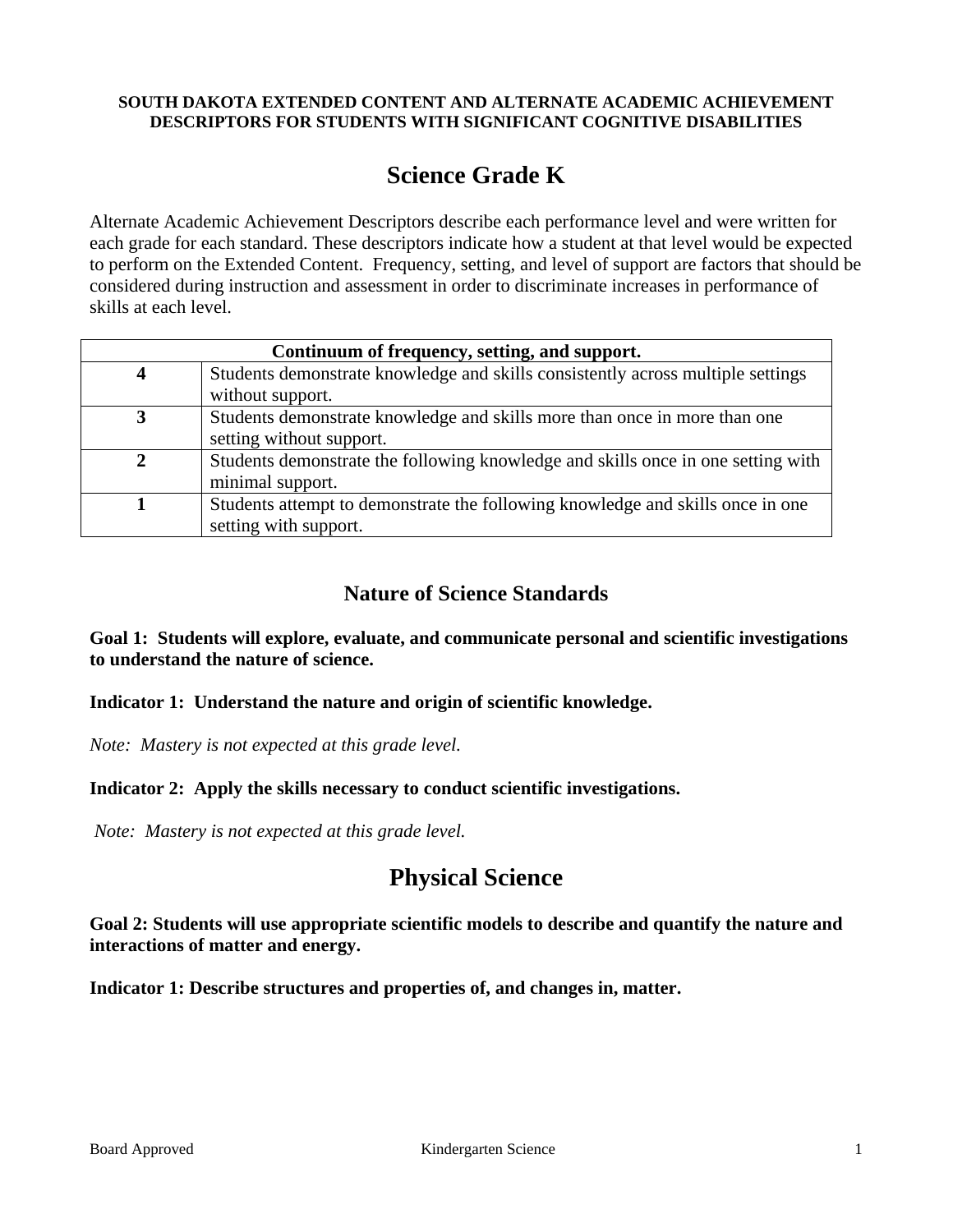#### **General Education Standard:**

**K.P.1.1. Students are able to use senses to describe solid objects in terms of physical attributes.** 

#### **Extended Content:**

**K.A.P.1.1. Students are able to use senses to recognize solid objects by a physical attribute.** 

| <b>Grade Level Alternate Academic</b><br><b>Achievement Descriptors</b>                                    | <b>Target Skills</b>                                                                                                                                                                                                    |
|------------------------------------------------------------------------------------------------------------|-------------------------------------------------------------------------------------------------------------------------------------------------------------------------------------------------------------------------|
| <b>Advancing:</b> Students are able to use senses<br>to identify solid objects by a physical<br>attribute. | Given three objects, students will choose object<br>$\bullet$<br>according to specific attributes.<br><b>Examples:</b> "Show me", "Point to", "Indicate" the<br>square, blue object, flat object, etc                   |
| <b>Applying:</b> Students are able to use senses<br>to recognize solid objects by a physical<br>attribute. | Given solid objects with various physical attributes,<br>$\bullet$<br>the student will sort the objects according to similar<br>attributes.<br><b>Examples:</b><br>1. Hard and hard<br>2. Big and big<br>3. Red and red |
| <b>Developing:</b> Students are able to use<br>senses to recognize similarities between<br>solid objects.  | When given 3 objects, students will choose 2 that<br>$\bullet$<br>are the same.<br>Match solid objects.<br>٠                                                                                                            |
| <b>Introducing:</b> Students are able to use<br>senses to explore solid objects.                           | Given solid objects, the student will<br>$\bullet$<br>touch/play/explore through various sensory modes.                                                                                                                 |

# **General Education Standard:**

**K.P.1.2. Students are able to identify water in its solid and liquid forms.** 

#### **Extended Content:**

**K.A.P.1.2. Students are able to recognize water in its liquid form.** 

| <b>Grade Level Alternate Academic</b><br><b>Achievement Descriptors</b>                                     |  | <b>Target Skills</b>                                                                                                                                 |
|-------------------------------------------------------------------------------------------------------------|--|------------------------------------------------------------------------------------------------------------------------------------------------------|
| <b>Advancing:</b> Students are able to illustrate<br>water in its liquid form.                              |  | Illustrate water in its liquid form.<br><b>Examples:</b> Swimming pool, waterfall, lake, fountain                                                    |
| <b>Applying:</b> Students are able to recognize<br>water in its liquid form.                                |  | Given liquids, student will indicate its form.<br><b>Examples:</b> Matching, pictures, etc                                                           |
| <b>Developing:</b> Students are able to<br>explore water in its liquid form.                                |  | Using their senses, students will explore water.<br><b>Examples:</b> Water table, drinking water, use a switch,<br>to look at various forms of water |
| <b>Introducing:</b> Students are able to attend to<br>exploration of water in its liquid form by<br>others. |  | Students will attend to others as they explore water.<br><b>Example:</b> Play at water table, rubber squirt toys                                     |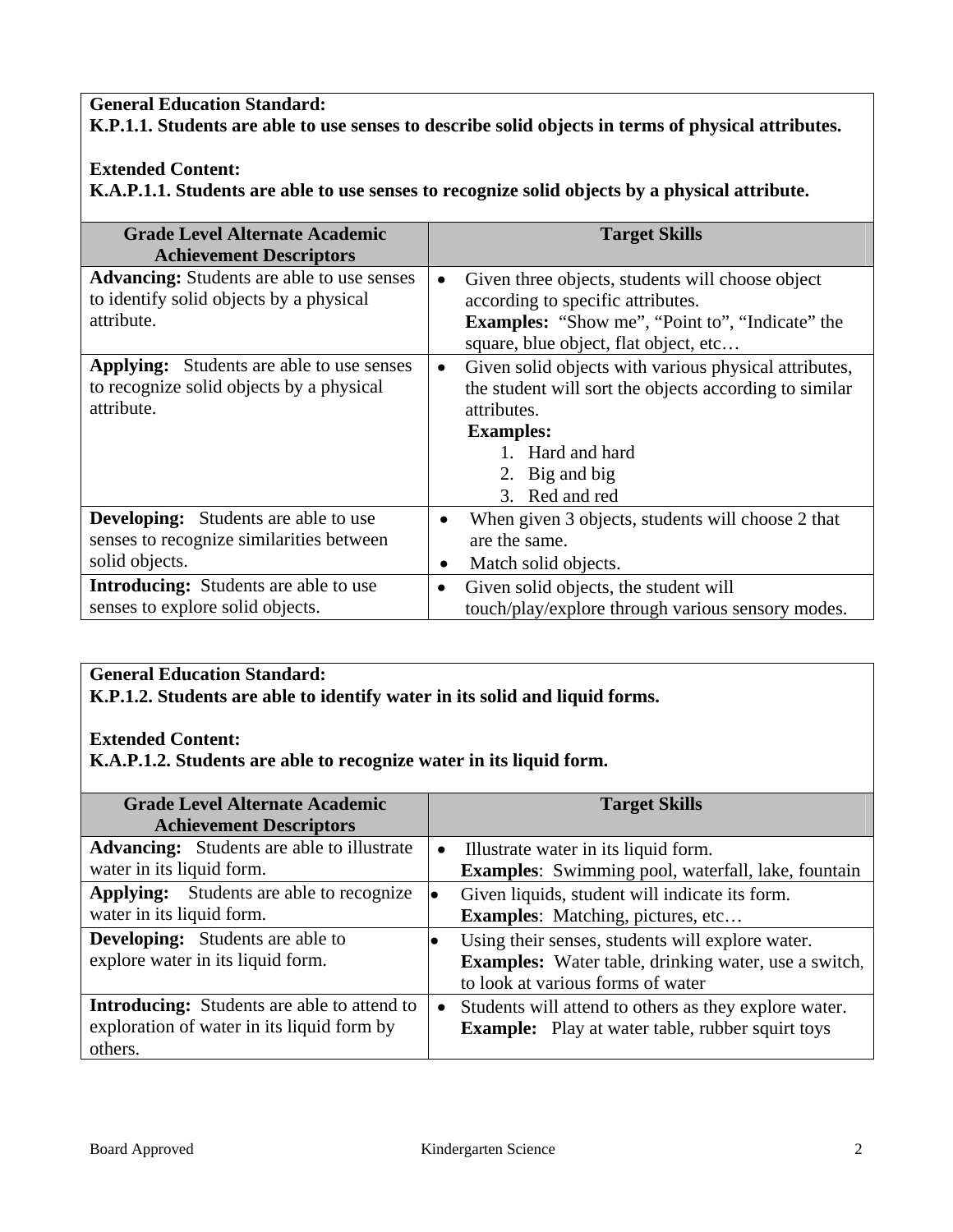# **Life Science**

**Goal 3: Students will describe structures and attributes of living things, processes of life, and interaction with each other and the environment.** 

**Indicator 1: Understand the fundamental structures, functions, classifications, and mechanisms found in living things.** 

**General Education Standard: K.L.1.1. Students are able to sort living from non-living things.** 

#### **Extended Content:**

**K.A.L.1.1. Students are able to recognize living from non-living things.** 

| <b>Grade Level Alternate Academic</b><br><b>Achievement Descriptors</b>                     | <b>Target Skills</b>                                                                                                                                                          |  |  |
|---------------------------------------------------------------------------------------------|-------------------------------------------------------------------------------------------------------------------------------------------------------------------------------|--|--|
| <b>Advancing:</b> Students are able to identify<br>living and non-living things.            | Given pictures of living and non-living things,<br>$\bullet$<br>students will match them.<br><b>Examples:</b> File folder games, computer software<br>programs, etc.          |  |  |
| <b>Applying:</b> Students are able to recognize<br>living from non-living things.           | Upon being shown two objects, the student will<br>choose the living/non-living object.<br><b>Examples:</b><br>1. Living vs. stuffed animal<br>2. Plastic plant vs. real plant |  |  |
| <b>Developing:</b> Students are able to<br>explore various living and non-living<br>things. | Through their senses, the student will manipulate<br>objects.<br><b>Examples:</b> Plants, animals, fish, rocks, pencil,<br>seashell, etc                                      |  |  |
| <b>Introducing:</b> Students are able to explore<br>various living things.                  | <b>Examples:</b> Plants, small furry animals, fish, etc                                                                                                                       |  |  |

# **Earth/Space Science**

**Goal 4: Students will analyze the composition, formative processes, and history of the universe, solar system, and Earth.** 

**Indicator 1: Analyze the various structures and processes of the Earth system.** 

### **General Education Standard: K.E.1.1. Students are able to describe simple Earth patterns in daily life.**

#### **Extended Content:**

**K.A.E.1.1. Students are able to recognize the difference between day and night.**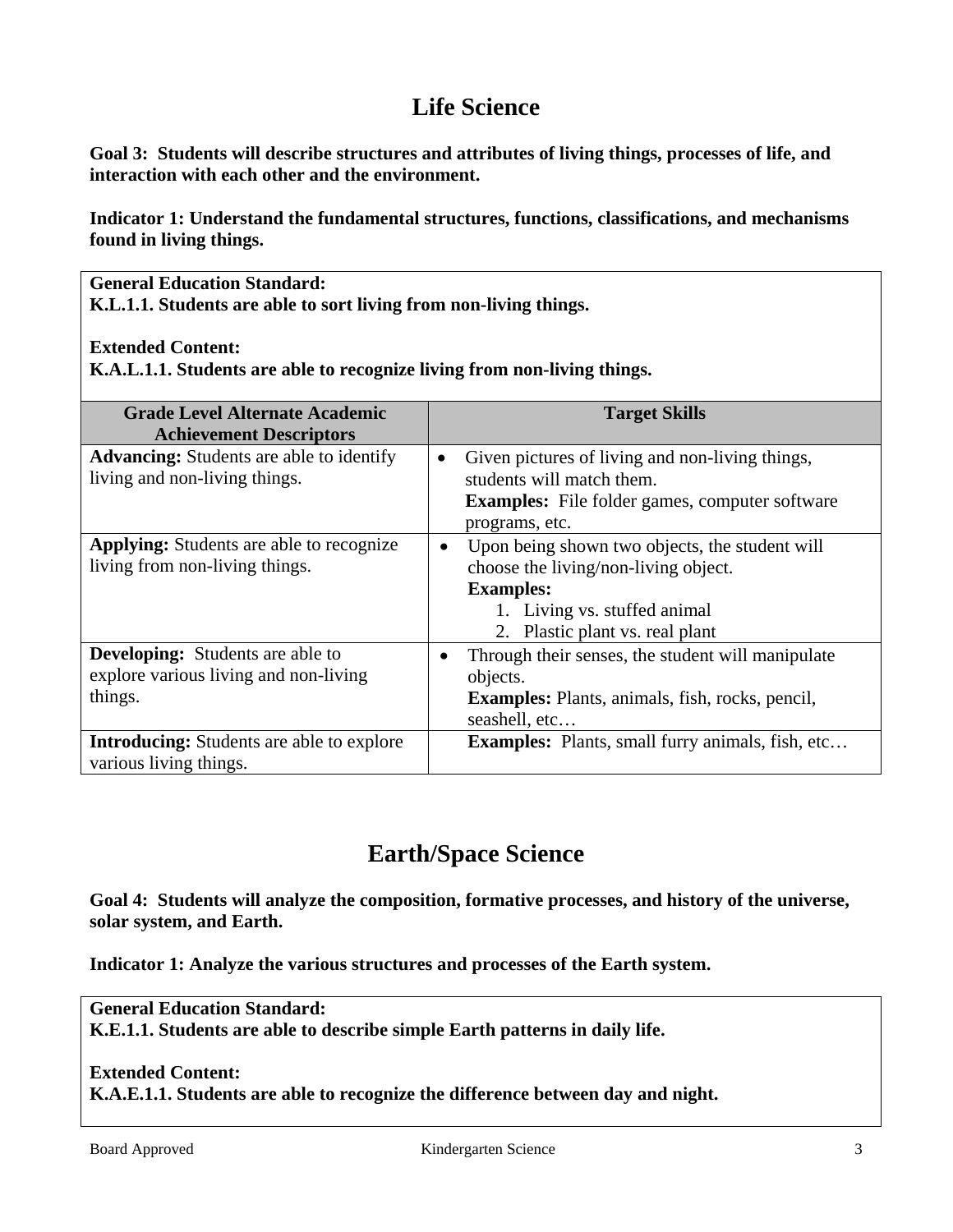| <b>Grade Level Alternate Academic</b><br><b>Achievement Descriptors</b>                                    | <b>Target Skills</b>                                                                                                                                                            |  |  |
|------------------------------------------------------------------------------------------------------------|---------------------------------------------------------------------------------------------------------------------------------------------------------------------------------|--|--|
| <b>Advancing:</b> Students are able to identify an<br>activity of day and at night.                        | Using pictures, the student will indicate if an activity<br>$\bullet$<br>is a day time or night time activity.                                                                  |  |  |
| <b>Applying:</b> Students are able to recognize<br>the difference between day and night.                   | Matching activities.<br>$\bullet$<br><b>Example:</b> Pictures related to day/night time activities<br>Coloring activities.<br>٠<br>Discuss and show pictures of day/night.<br>٠ |  |  |
| <b>Developing:</b> Students will be able to<br>explore pictures of day and night.                          | Given a cue of day and night, student will respond by<br>$\bullet$<br>giving a picture of day and night.<br><b>Example:</b> Turn lights off/on to indicate day and<br>night.    |  |  |
| <b>Introducing:</b> Students will be able to<br>respond to illustrations/media depicting day<br>and night. | Using computer technology, the student will explore<br>examples of day and night.<br><b>Examples:</b> Computer story books, IntelliKeys, etc                                    |  |  |

# **SCIENCE, TECHNOLOGY, ENVIRONMENT, AND SOCIETY STANDARDS**

**Goal 5: Students will identify and evaluate the relationship and ethical implications of science upon technology, environment, and society.** 

**Indicator 1: Analyze various implications/effects of scientific advancement within the environment and society.** 

*Note: Mastery is not expected at this grade level.* 

**Indicator 2: Analyze the relationship/interactions among science, technology, environment, and society.** 

*Note: Mastery is not expected at this grade level.*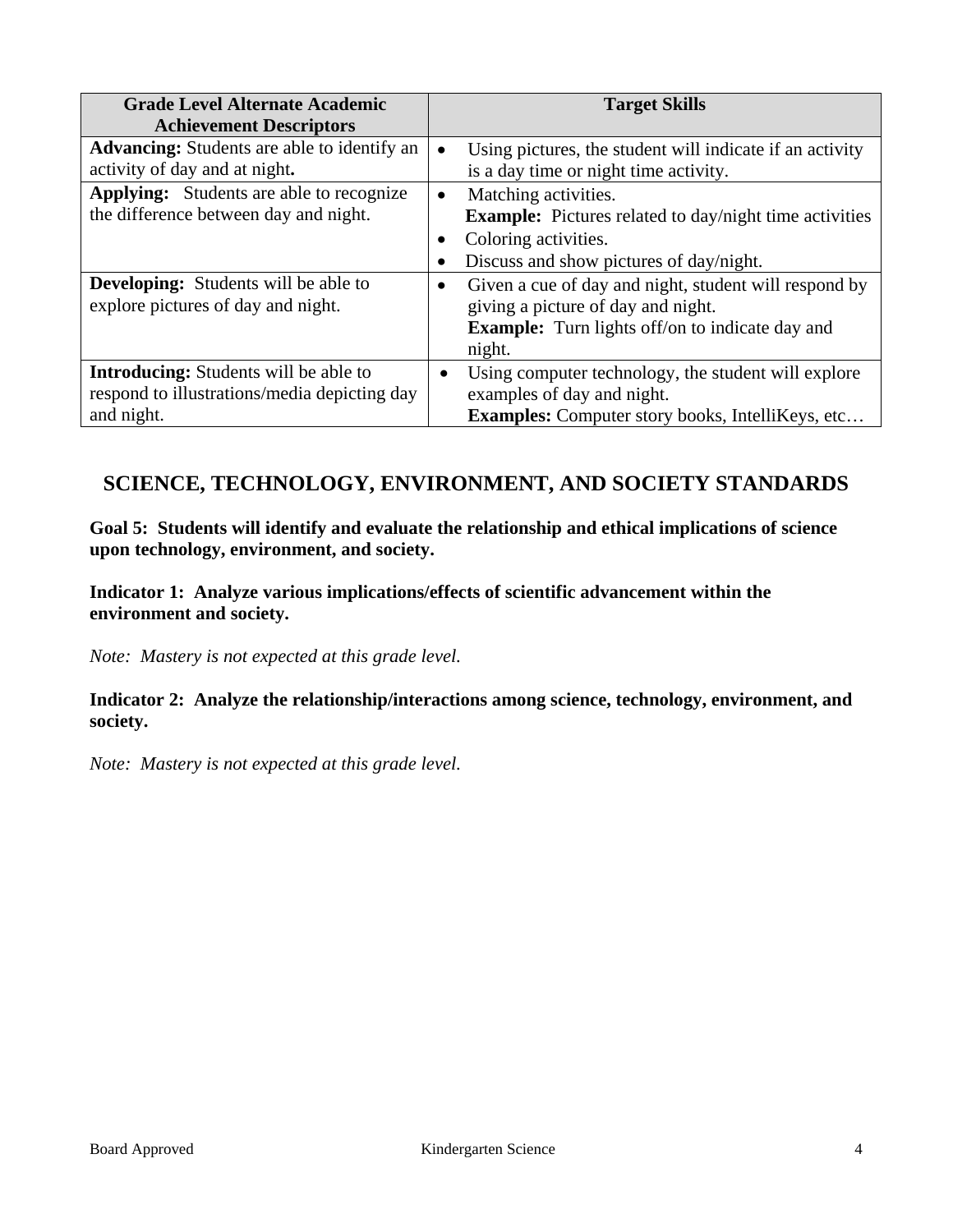#### **SOUTH DAKOTA EXTENDED CONTENT AND ALTERNATE ACADEMIC ACHIEVEMENT DESCRIPTORS FOR STUDENTS WITH SIGNIFICANT COGNITIVE DISABILITIES**

# **Science Grade 1**

Alternate Academic Achievement Descriptors describe each performance level and were written for each grade for each standard. These descriptors indicate how a student at that level would be expected to perform on the Extended Content. Frequency, setting, and level of support are factors that should be considered during instruction and assessment in order to discriminate increases in performance of skills at each level.

| Continuum of frequency, setting, and support. |                                                                                                      |  |  |  |
|-----------------------------------------------|------------------------------------------------------------------------------------------------------|--|--|--|
|                                               | Students demonstrate knowledge and skills consistently across multiple settings                      |  |  |  |
|                                               | without support.                                                                                     |  |  |  |
|                                               | Students demonstrate knowledge and skills more than once in more than one                            |  |  |  |
|                                               | setting without support.                                                                             |  |  |  |
|                                               | Students demonstrate the following knowledge and skills once in one setting with<br>minimal support. |  |  |  |
|                                               |                                                                                                      |  |  |  |
|                                               | Students attempt to demonstrate the following knowledge and skills once in one                       |  |  |  |
|                                               | setting with support.                                                                                |  |  |  |

# **Nature of Science Standards**

**Goal 1: Students will explore, evaluate, and communicate personal and scientific investigations to understand the nature of science.** 

**Indicator 1: Understand the nature and origin of scientific knowledge.** 

*Note: Mastery is not expected at this grade level.* 

#### **Indicator 2: Apply the skills necessary to conduct scientific investigations.**

*Note: Mastery is not expected at this grade level.* 

# **Physical Science**

**Goal 2: Students will use appropriate scientific models to describe and quantify the nature and interactions of matter and energy.** 

**Indicator 1: Describe structures and properties of, and changes in, matter.** 

**General Education Standard: 1.P.1.1. Students are able to categorize objects by physical attributes such as color, size, and shape.** 

#### **Extended Content: 1.A.P.1.1. Students are able to recognize objects by color and shape.**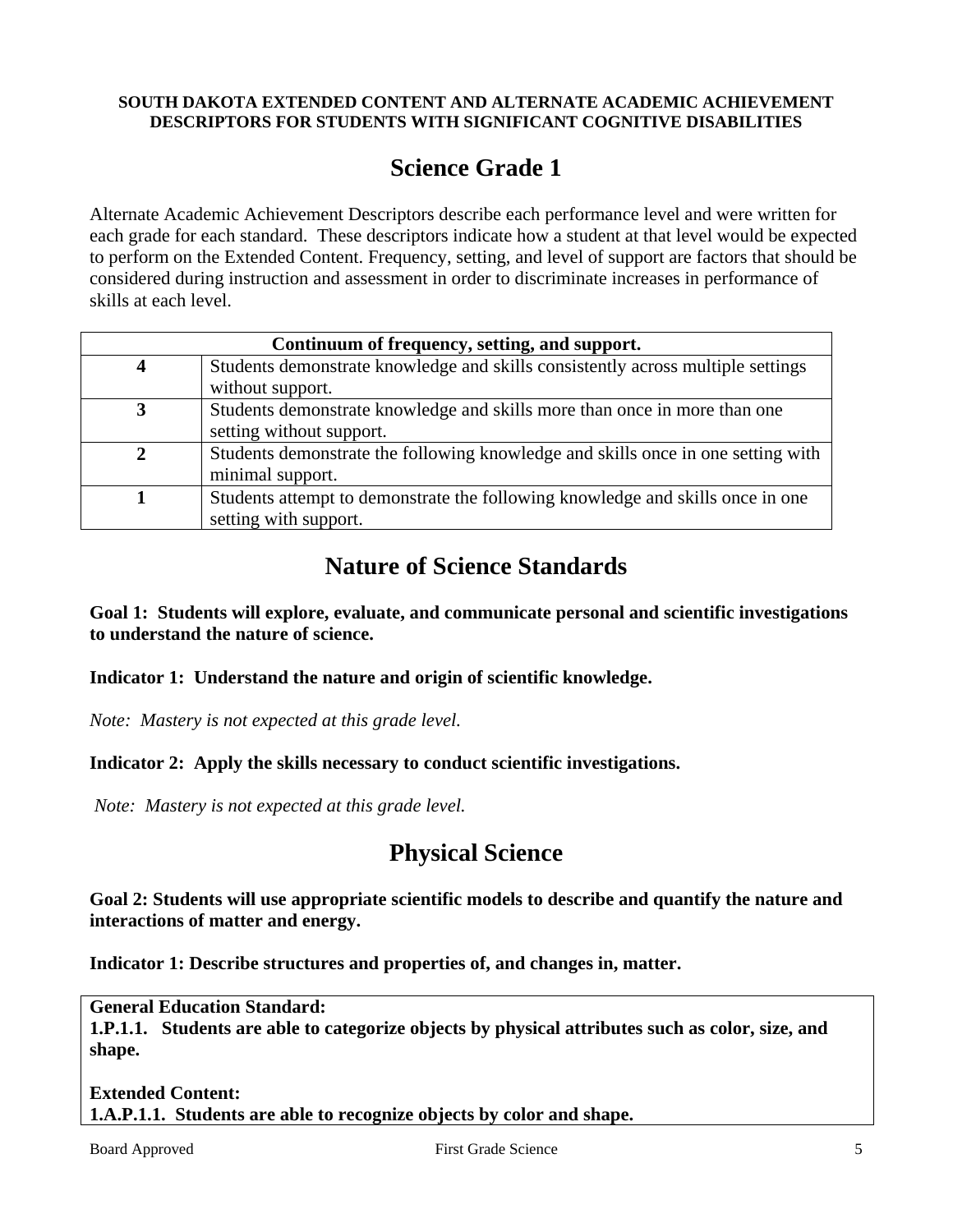| <b>Grade Level Alternate Academic</b><br><b>Achievement Descriptors</b>        |                        | <b>Target Skills</b>                                                                                                                                                                                       |  |
|--------------------------------------------------------------------------------|------------------------|------------------------------------------------------------------------------------------------------------------------------------------------------------------------------------------------------------|--|
| <b>Advancing:</b> Students are able to identify<br>objects by color and shape. | $\bullet$              | Given three objects, students will choose object<br>according to color and shape.<br><b>Example:</b> "Show me", "Point to", "Indicate" the red<br>square, blue circle, etc                                 |  |
| <b>Applying:</b> Students are able to recognize<br>objects by color and shape. | $\bullet$<br>$\bullet$ | Given objects with various colors, the student will<br>sort objects according to color.<br>Given objects with various shapes, the student will<br>sort objects according to shape.                         |  |
| <b>Developing:</b> Students are able to<br>explore objects by color or shape.  | $\bullet$              | Given games and puzzles, the student will match the<br>color or shape.                                                                                                                                     |  |
| <b>Introducing:</b> Students are able to respond<br>to objects by shape.       | $\bullet$              | When given objects of various shapes, students will<br>manipulate them.<br><b>Examples:</b> Ball, block, triangle-shaped block<br>Using computer technology, students will attend to<br>shapes of objects. |  |

# **General Education Standard:**

**1.P.1.2. Students are able to compare objects in terms of heavier or lighter.** 

### **Extended Content:**

**1.A.P.1.2. Students are able to recognize objects in terms of heavier or lighter.** 

| <b>Grade Level Alternate Academic</b><br><b>Achievement Descriptors</b>                                 | <b>Target Skills</b>                                                                                                                                                                                                              |  |
|---------------------------------------------------------------------------------------------------------|-----------------------------------------------------------------------------------------------------------------------------------------------------------------------------------------------------------------------------------|--|
| <b>Advancing:</b> Students are able to identify<br>objects in terms of heavier or lighter.              | When presented with three objects, the student will<br>$\bullet$<br>put in order from lightest to heaviest.                                                                                                                       |  |
| <b>Applying:</b> Students are able to recognize<br>objects in terms of heavier or lighter.              | When presented with two objects, the student will<br>$\bullet$<br>choose the heavier/lighter object.<br><b>Example:</b> Paper weight and paper, "give (indicate<br>to) me the heavier object".                                    |  |
| <b>Developing:</b> Students are able to<br>explore objects together in terms of<br>heavier and lighter. | When presented with two objects, the student will<br>explore differences between heavier versus lighter<br>objects.<br><b>Examples:</b><br>1. Rock vs. feather<br>2. Book vs. paper                                               |  |
| <b>Introducing:</b> Students are able to explore<br>objects in terms of heavier or lighter.             | Given light objects, students will explore them.<br><b>Examples:</b> Feather duster, paper,<br>Given heavy objects, students will explore them.<br>$\bullet$<br><b>Examples:</b> Wrap student in weighted blanket, leg<br>weights |  |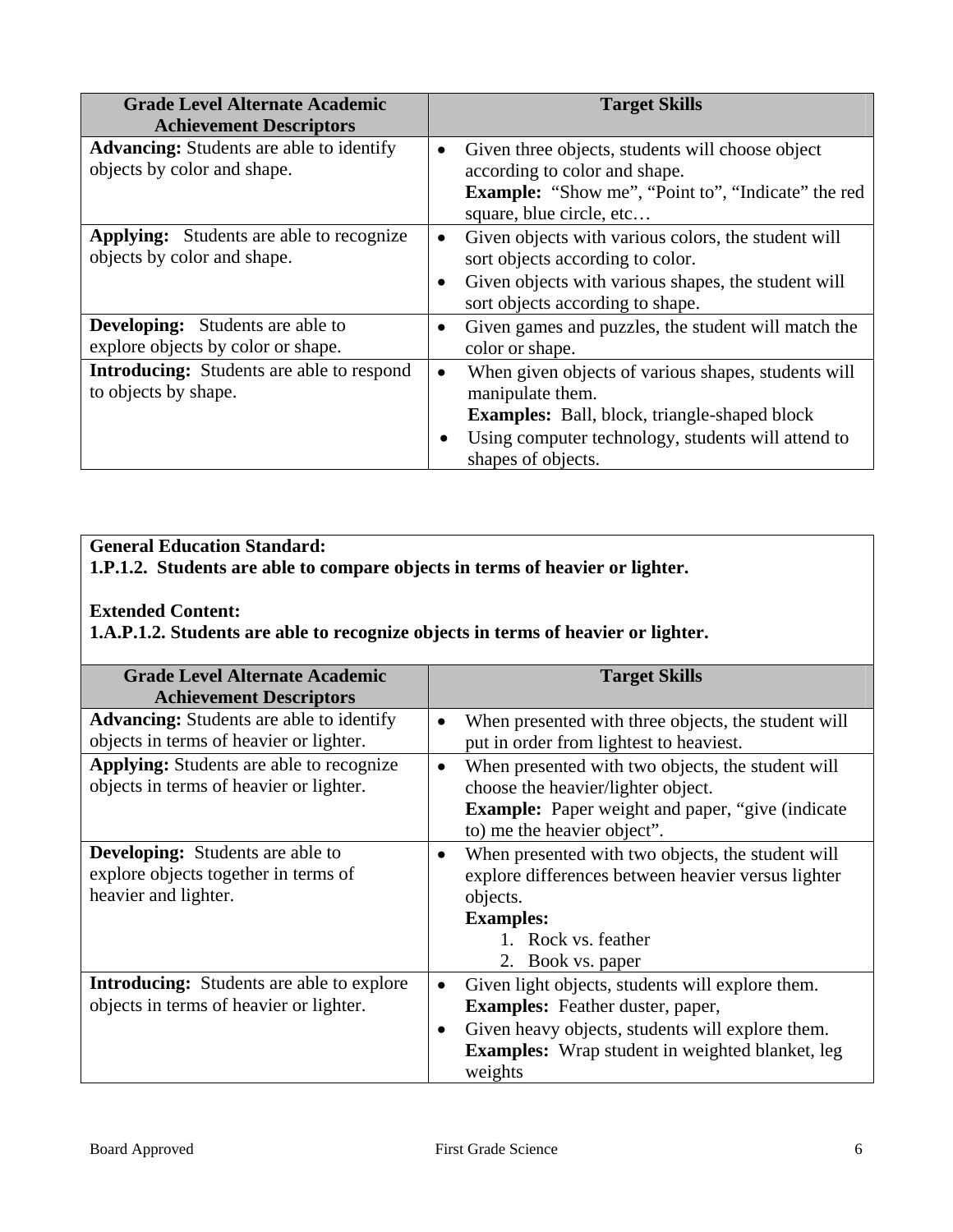#### **General Education Standard: 1.P.1.3. Students are able to predict how common materials interact with water.**

### **Extended Content:**

**1.A.P.1.3. Students are able to demonstrate objects sinking or floating in water.** 

| <b>Grade Level Alternate Academic</b><br><b>Achievement Descriptors</b>                         |           | <b>Target Skills</b>                                                                                                                            |
|-------------------------------------------------------------------------------------------------|-----------|-------------------------------------------------------------------------------------------------------------------------------------------------|
| <b>Advancing:</b> Students are able to determine<br>which objects will sink or float in water.  | $\bullet$ | Given objects, the student will determine whether it<br>sinks or floats in water.                                                               |
| <b>Applying:</b> Students are able to demonstrate<br>objects sinking or floating in water.      |           | Given two objects, the student will choose whether<br>the objects will sink or float.                                                           |
| <b>Developing:</b> Students are able to<br>recognize whether objects sink or float in<br>water. |           | Given objects, the student will explore which ones<br>will sink or float.                                                                       |
| <b>Introducing:</b> Students are able to explore<br>objects in water.                           |           | Using materials, students will feel different objects<br>in a water container.<br><b>Examples:</b> Sand, rubber duck, rocks, paper clip,<br>etc |

#### **Indicator 2: Analyze forces, their forms, and their effects on motions.**

### **General Education Standard:**

**1.P.2.1. Students are able to describe relative positions of objects.** 

#### **Extended Content:**

**1.A.P.2.1. Students are able to demonstrate the relative positions of objects.** 

| <b>Grade Level Alternate Academic</b>                                                 |           | <b>Target Skills</b>                                                                                                                                                                          |
|---------------------------------------------------------------------------------------|-----------|-----------------------------------------------------------------------------------------------------------------------------------------------------------------------------------------------|
| <b>Achievement Descriptors</b>                                                        |           |                                                                                                                                                                                               |
| <b>Advancing:</b> Students are able to identify<br>the relative positions of objects. | $\bullet$ | After listening to a book with positional words, the<br>student will illustrate the positional words.<br><b>Example:</b> Cut and paste, draw, using Intellikeys<br>(communication device) etc |
| <b>Applying:</b> Students are able to                                                 |           | Given positional words, the student will place the                                                                                                                                            |
| demonstrate the relative positions of                                                 |           | object according to the given word.                                                                                                                                                           |
| objects.                                                                              |           | <b>Example:</b> "Place the ball under the cup."                                                                                                                                               |
| <b>Developing:</b> Students are able to locate                                        | $\bullet$ | Given positional words, the student will be able to                                                                                                                                           |
| the relative positions of objects.                                                    |           | locate the object.                                                                                                                                                                            |
|                                                                                       |           | <b>Examples:</b> "Point to" "Show me" and etc                                                                                                                                                 |
| <b>Introducing:</b> Students are able to imitate                                      | $\bullet$ | Students will play games requiring positional skills.                                                                                                                                         |
| relative positions of objects.                                                        |           | <b>Example:</b> Peek-a-boo and find the object.                                                                                                                                               |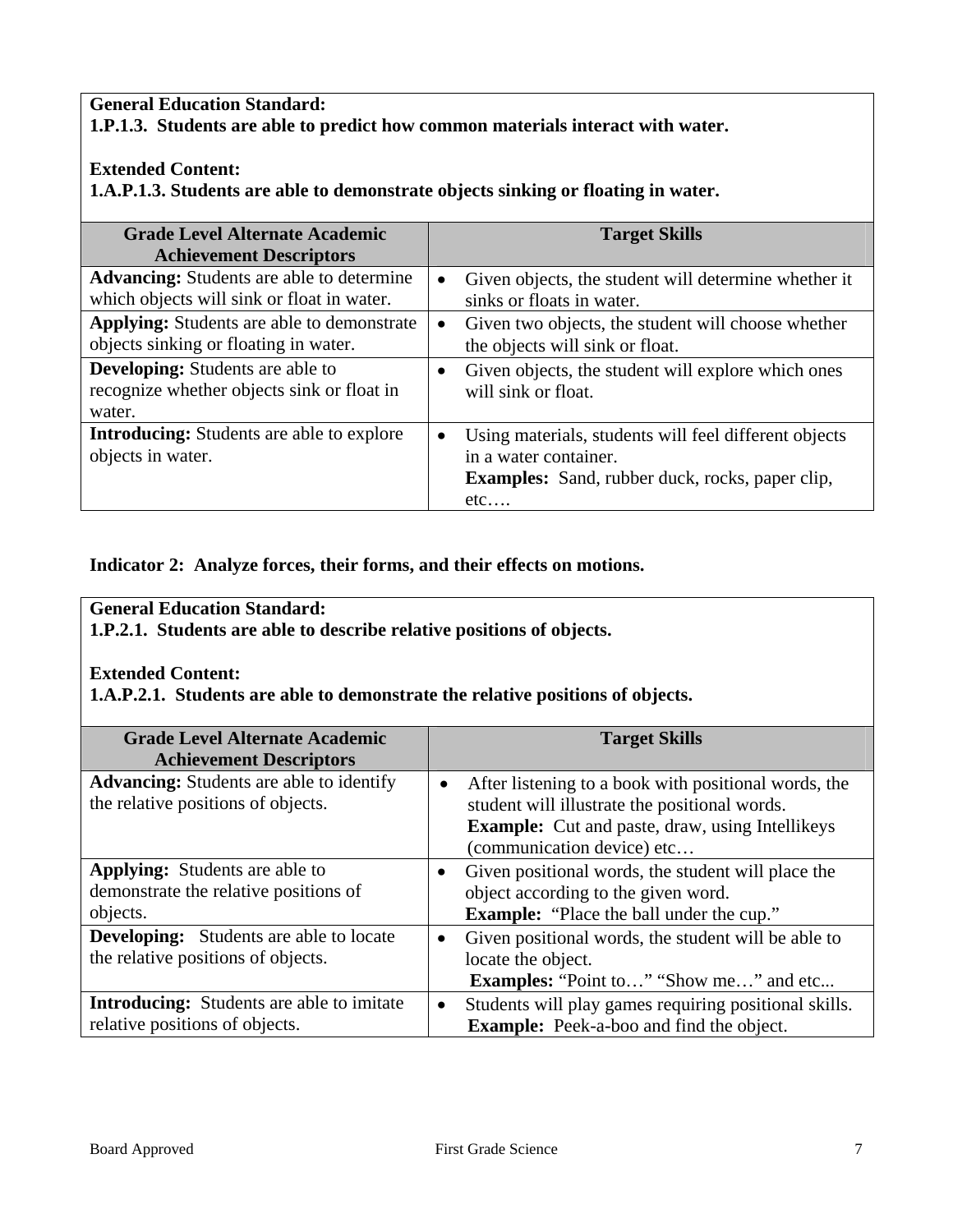# **Life Science**

**Goal 3: Students will describe structures and attributes of living things, processes of life, and interaction with each other and the environment.** 

**Indicator 1: Understand the fundamental structures, functions, classifications, and mechanisms found in living things.** 

**General Education Standard:** 

**1.L.1.1. Students are able to discover life needs of green plants.** 

#### **Extended Content:**

**1.A.L.1.1. Students are able to identify that green plants need water/sun to live.** 

| <b>Grade Level Alternate Academic</b><br><b>Achievement Descriptors</b>                                |           | <b>Target Skills</b>                                                                                                                                       |  |
|--------------------------------------------------------------------------------------------------------|-----------|------------------------------------------------------------------------------------------------------------------------------------------------------------|--|
| <b>Advancing:</b> Students are able to<br>demonstrate that green plants need water<br>and sun to live. | $\bullet$ | Given materials, students will grow green plants<br>(provide water and sunlight).                                                                          |  |
| <b>Applying:</b> Students are able to identify that<br>green plants need water/sun to live.            |           | Given two choices, students will choose which item<br>is appropriate for a plant.<br><b>Example:</b> Water vs. milk, sunlight vs. darkness,<br>$etc.$      |  |
| <b>Developing:</b> Students are able to<br>recognize that green plants need water<br>and sun to live.  |           | Given two plants, students will take care of one and<br>not the other.<br>Match pictures of food plants need to a plant.                                   |  |
| <b>Introducing:</b> Students use senses to<br>explore green plants.                                    |           | Access pictures of green plants on computer.<br>Intellikeys- hit switch to explore a growing plant.<br>Touch different plants at different growing stages. |  |

# **General Education Standard:**

**1.L.1.2. Students are able to identify the parts of a plant.** 

#### **Extended Content:**

**1.A.L.1.2. Students are able to identify the stem and leaves of a plant.** 

| <b>Grade Level Alternate Academic</b>           |  | <b>Target Skills</b>                                  |
|-------------------------------------------------|--|-------------------------------------------------------|
| <b>Achievement Descriptors</b>                  |  |                                                       |
| <b>Advancing:</b> Students are able to describe |  | Student will illustrate and label the stem and leaves |
| the stem and leaves of a plant.                 |  | of a plant.                                           |
| <b>Applying:</b> Students are able to identify  |  | When asked, students will indicate the stem and       |
| the stem and leaves of a plant.                 |  | leaves of a plant.                                    |
|                                                 |  | Match names of stem and leaf to corresponding part.   |
| <b>Developing:</b> Students are able to         |  | Sort stems from leaves.                               |
| recognize the stem and leaves of a plant.       |  | <b>Example:</b> Bring in various stems and leaves of  |
|                                                 |  | plants.                                               |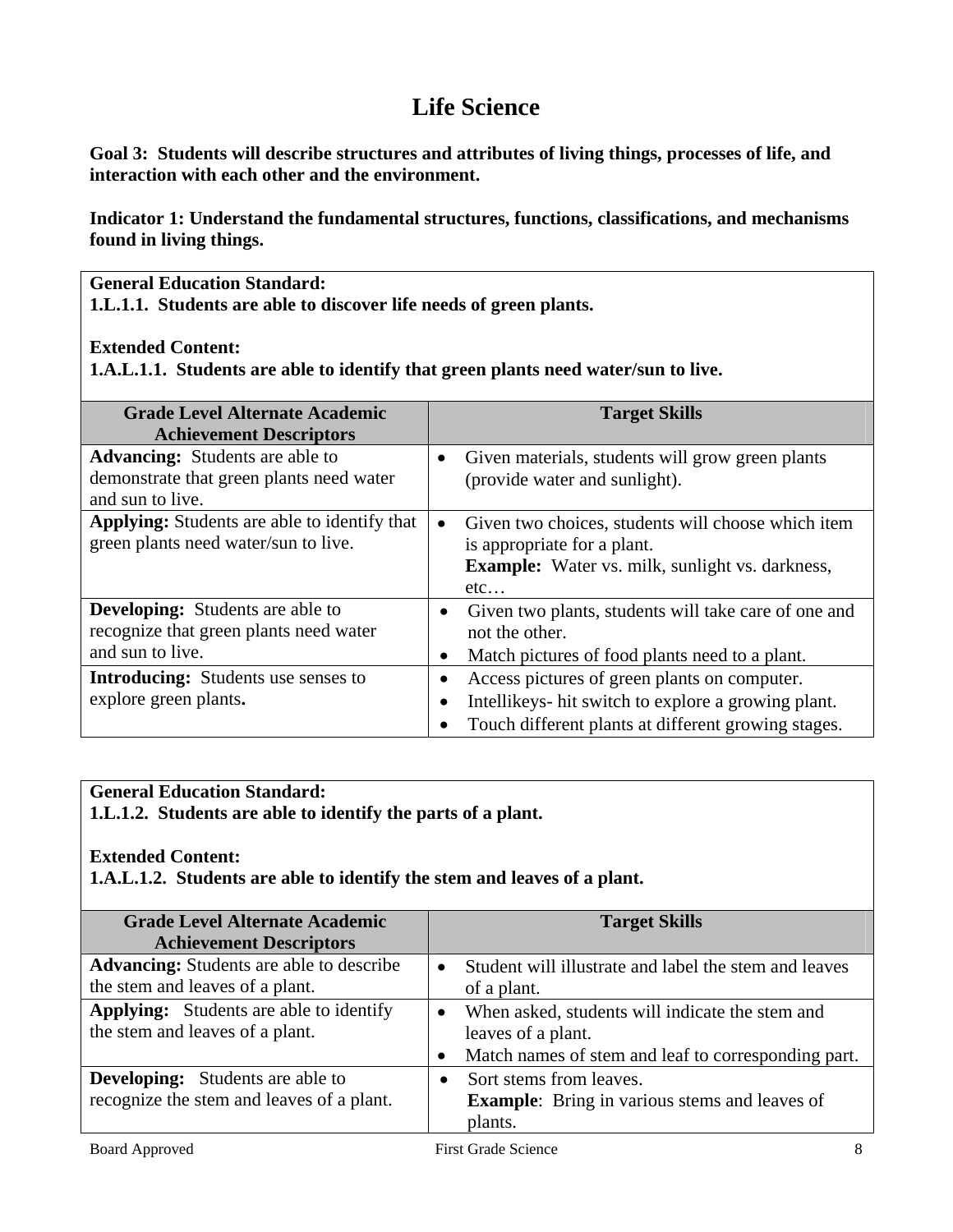| <b>Introducing:</b> Students are able to explore<br>the stem and leaves of a plant. | Given a plant, students will use their senses to<br>explore. |
|-------------------------------------------------------------------------------------|--------------------------------------------------------------|
|                                                                                     | Hit switch to explore/view different parts of plants.        |

#### **General Education Standard:**

**1.L.1.3. Students are able to list life needs of people and other animals.** 

#### **Extended Content:**

**1.A.L.1.3. Students are able to recognize that animals have life needs.** 

| <b>Grade Level Alternate Academic</b>                                                              | <b>Target Skills</b>                                                                                                                                                                                                                                       |
|----------------------------------------------------------------------------------------------------|------------------------------------------------------------------------------------------------------------------------------------------------------------------------------------------------------------------------------------------------------------|
| <b>Achievement Descriptors</b>                                                                     |                                                                                                                                                                                                                                                            |
| <b>Advancing:</b> Students will identify the life<br>needs of animals.                             | Using pictures, student will choose the correct needs<br>$\bullet$<br>of animals.<br>When presented with pictures/objects, students will<br>match the animals and their life needs.                                                                        |
| <b>Applying:</b> Students are able to recognize<br>that animals have life needs.                   | After attending to books on animal care, students will<br>discuss/share information the life needs of animals.<br>• When presented with magazine pictures, the students<br>will choose animals and their life needs and present<br>in a form of a collage. |
| <b>Developing:</b> Students will be able to<br>recognize pictures/objects of animal life<br>needs. | When presented with pictures/objects students will<br>$\bullet$<br>indicate which are life needs.                                                                                                                                                          |
| <b>Introducing:</b> Students will be able to<br>explore the life needs of animals.                 | Using computer technology, students will respond to<br>$\bullet$<br>representation of pictures depicting life needs of<br>animals.                                                                                                                         |

**Indicator 2: Analyze various patterns of inheritance and biological change.** 

### **General Education Standard:**

**1.L.2.1. Students are able to describe physical similarities and differences between parents and offspring.** 

#### **Extended Content:**

**1.A.L.2.1. Students will recognize physical similarities between parents and offspring.** 

| <b>Grade Level Alternate Academic</b><br><b>Achievement Descriptors</b>                                 | <b>Target Skills</b>                                                                                                       |
|---------------------------------------------------------------------------------------------------------|----------------------------------------------------------------------------------------------------------------------------|
| <b>Advancing:</b> Students will identify two<br>physical similarities between parents and<br>offspring. | • When given pictures of body parts, students will<br>indicate at least two similarities between parents and<br>offspring. |
| <b>Applying:</b> Students will recognize<br>physical similarities between parents and<br>offspring.     | Bring in pictures of families to discuss similarities<br>between parent/child.                                             |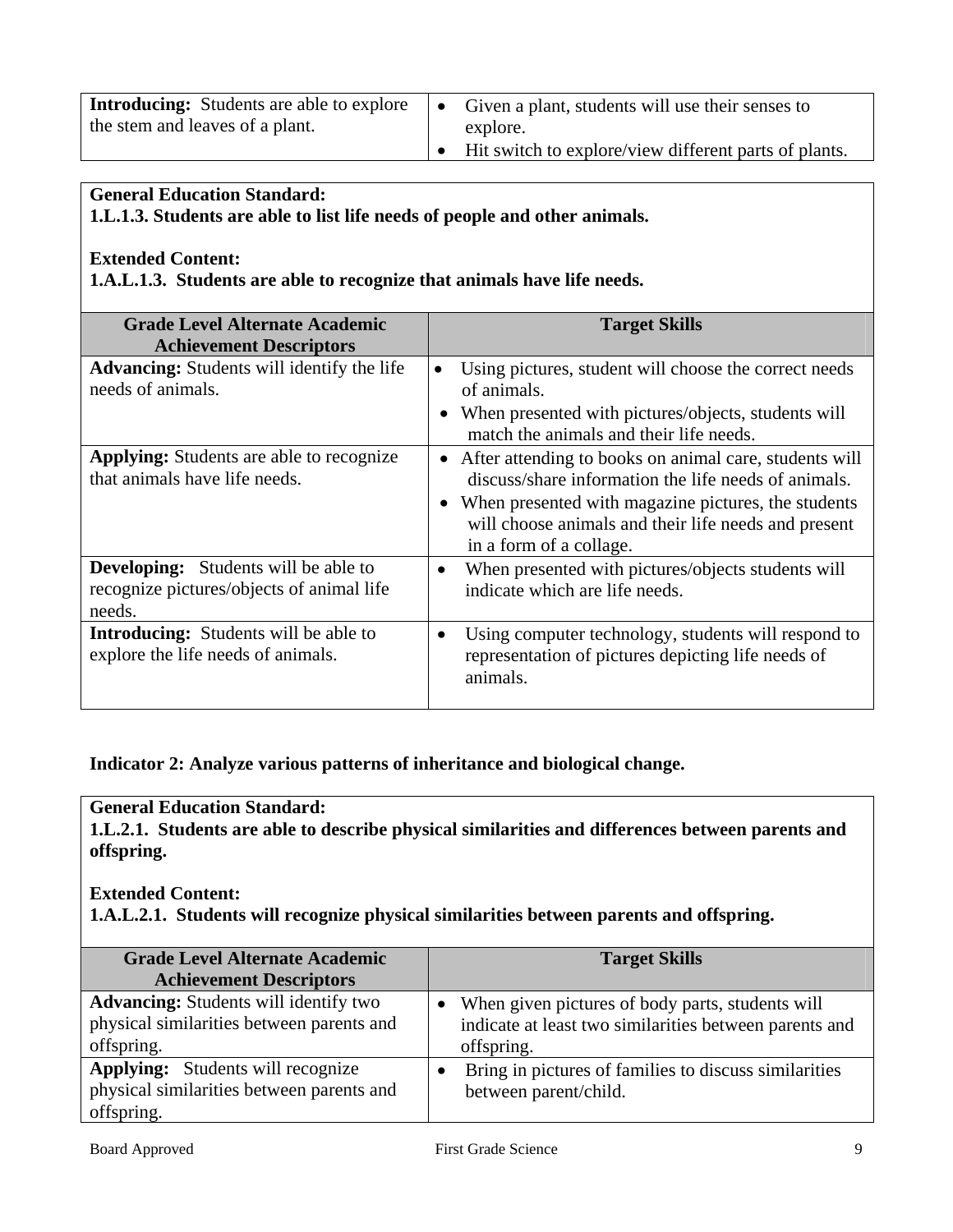| <b>Developing:</b> Students will recognize<br>physical features between parents and<br>offspring. | $\bullet$ | When presented with pictures, of parents and<br>offspring, students will match according to features.<br><b>Example:</b> Match pictures of baby animals to their<br>parent, etc                                                  |
|---------------------------------------------------------------------------------------------------|-----------|----------------------------------------------------------------------------------------------------------------------------------------------------------------------------------------------------------------------------------|
| <b>Introducing:</b> Students will explore<br>physical features between parents and<br>offspring.  |           | • Using computer technology, the students will respond<br>to pictures of parents and their offspring.<br><b>Examples:</b><br>1. Explore book: Are you my mother?<br>2. Use switch to answer yes/no if animal could be<br>mother. |

#### **Indicator 3: Analyze how organisms are linked to one another and the environment.**

**General Education Standard: 1.L.3.1. Students are able to relate characteristics of plants and animals that allow them to live in specific habitats.** 

#### **Extended Content:**

**1.A.L.3.1 Students are able to identify an animal in its habitat.** 

| <b>Grade Level Alternate Academic</b><br><b>Achievement Descriptors</b>                |           | <b>Target Skills</b>                                                                                                                                  |
|----------------------------------------------------------------------------------------|-----------|-------------------------------------------------------------------------------------------------------------------------------------------------------|
| <b>Advancing:</b> Students will be able to<br>identify two animals and their habitats. | $\bullet$ | When presented with pictures, students will label<br>two animals to their habitats.<br><b>Examples:</b><br>1. Whale and ocean<br>2. Lizard and desert |
| <b>Applying:</b> Students will be able to identify<br>an animal in its habitat.        | $\bullet$ | Given pictures, students will match the animal to its<br>habitat.                                                                                     |
| <b>Developing:</b> Students will recognize<br>that an animal has a habitat.            | $\bullet$ | After attending to stories read, the students will<br>discuss/respond to questions about animals and their<br>habitats.                               |
| <b>Introducing:</b> Students will explore an<br>animal in its habitat.                 | $\bullet$ | Using computer technology, the students will<br>respond/explore illustration of animals in their<br>habitat.                                          |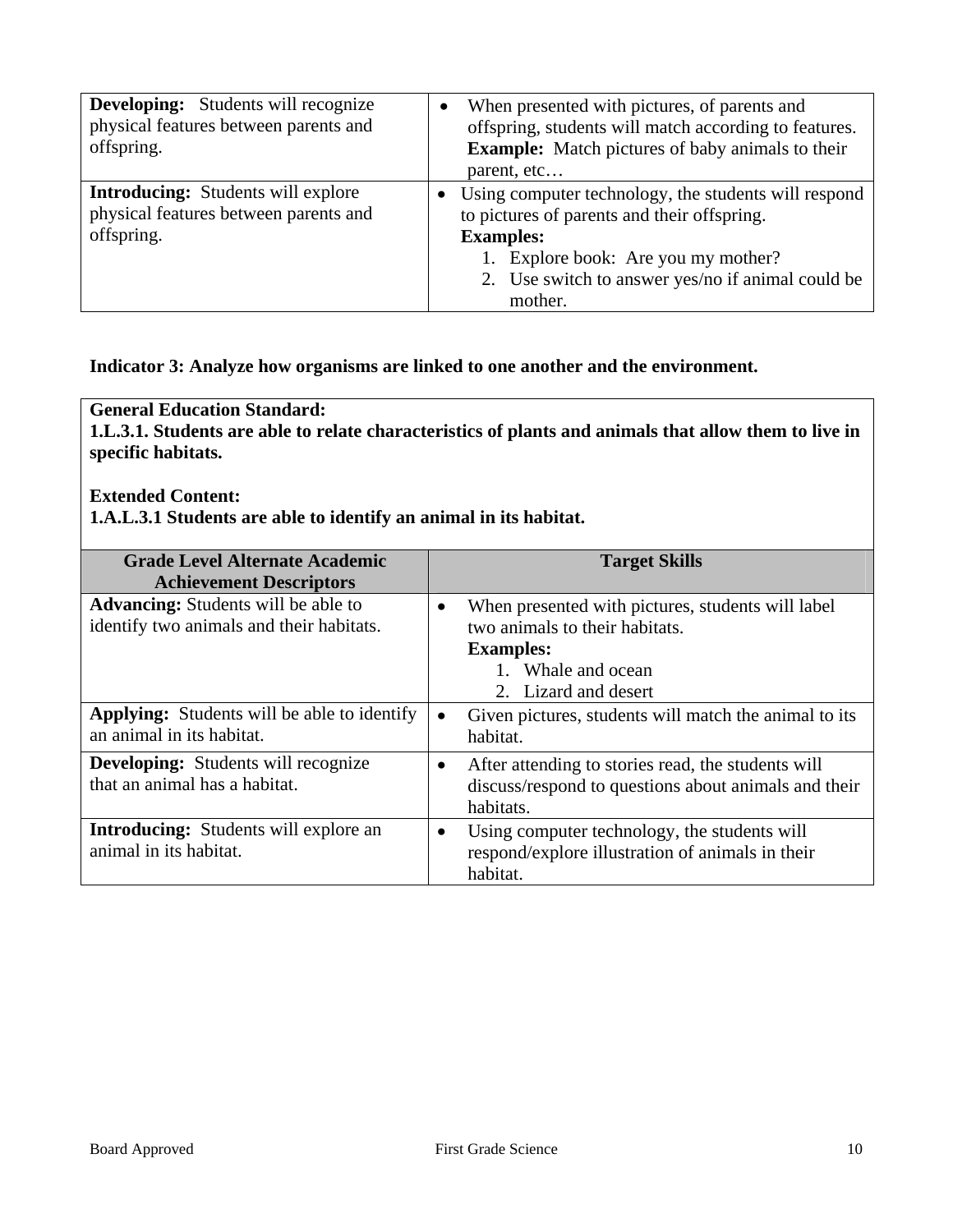# **Earth/Space Science**

**Goal 4: Students will analyze the composition, formative processes, and history of the universe, solar system, and Earth.** 

**Indicator 1: Analyze the various structures and processes of the Earth system.** 

# **General Education Standard:**

**1.E.1.1. Students are able to recognize changes in weather over time.** 

#### **Extended Content:**

**1.A.E.1.1. Students are able to recognize today's current weather.**

| <b>Grade Level Alternate Academic</b><br><b>Achievement Descriptors</b>                                 |           | <b>Target Skills</b>                                                                                                |
|---------------------------------------------------------------------------------------------------------|-----------|---------------------------------------------------------------------------------------------------------------------|
| <b>Advancing:</b> Students are able to recognize<br>two details of today's current weather.             | $\bullet$ | Using pictures, students will indicate on a calendar<br>two details of the daily current weather.                   |
| <b>Applying:</b> Students are able to recognize<br>today's current weather.                             | $\bullet$ | Using pictures/words, students will select correct<br>response.<br><b>Examples:</b> Sunny, cloudy, raining, snowing |
| <b>Developing:</b> Students are able to<br>recognize whether it is sunny or rainy.                      |           | Taken outside, student will experience daily<br>weather.                                                            |
| <b>Introducing:</b> Student will respond to<br>representations/illustrations of the current<br>weather. | $\bullet$ | Using computer devices, students will attend to<br>representation of weather.                                       |

#### **General Education Standard:**

**1.E.1.2. Students are able to describe rocks in terms of properties.** 

#### **Extended Content:**

**1.A.E.1.2 Students are able to recognize a rock.** 

| <b>Grade Level Alternate Academic</b><br><b>Achievement Descriptors</b> |           | <b>Target Skills</b>                                      |
|-------------------------------------------------------------------------|-----------|-----------------------------------------------------------|
| <b>Advancing:</b> Students are able to                                  |           | When given various objects, students will choose the      |
| discriminate a rock from another item.                                  |           | rocks.                                                    |
|                                                                         |           | <b>Examples:</b> Rocks, coins, candy, balls, acorns, etc  |
| <b>Applying:</b> Students are able to recognize a                       |           | When taken outside or given an exploration box,           |
| rock.                                                                   |           | students will locate rocks.                               |
| <b>Developing:</b> Students will explore                                | $\bullet$ | Attend to various pictures/rocks.                         |
| pictures and examples of rocks.                                         | $\bullet$ | Using pictures, students will match rocks.                |
|                                                                         |           | <b>Examples:</b> Match pictures of rocks by color, shape, |
|                                                                         |           | size, etc.                                                |
| <b>Introducing:</b> Students are able to explore                        |           | Using senses, students will manipulate various            |
| various rocks.                                                          |           | rocks.                                                    |
| Board Approved                                                          |           | <b>First Grade Science</b>                                |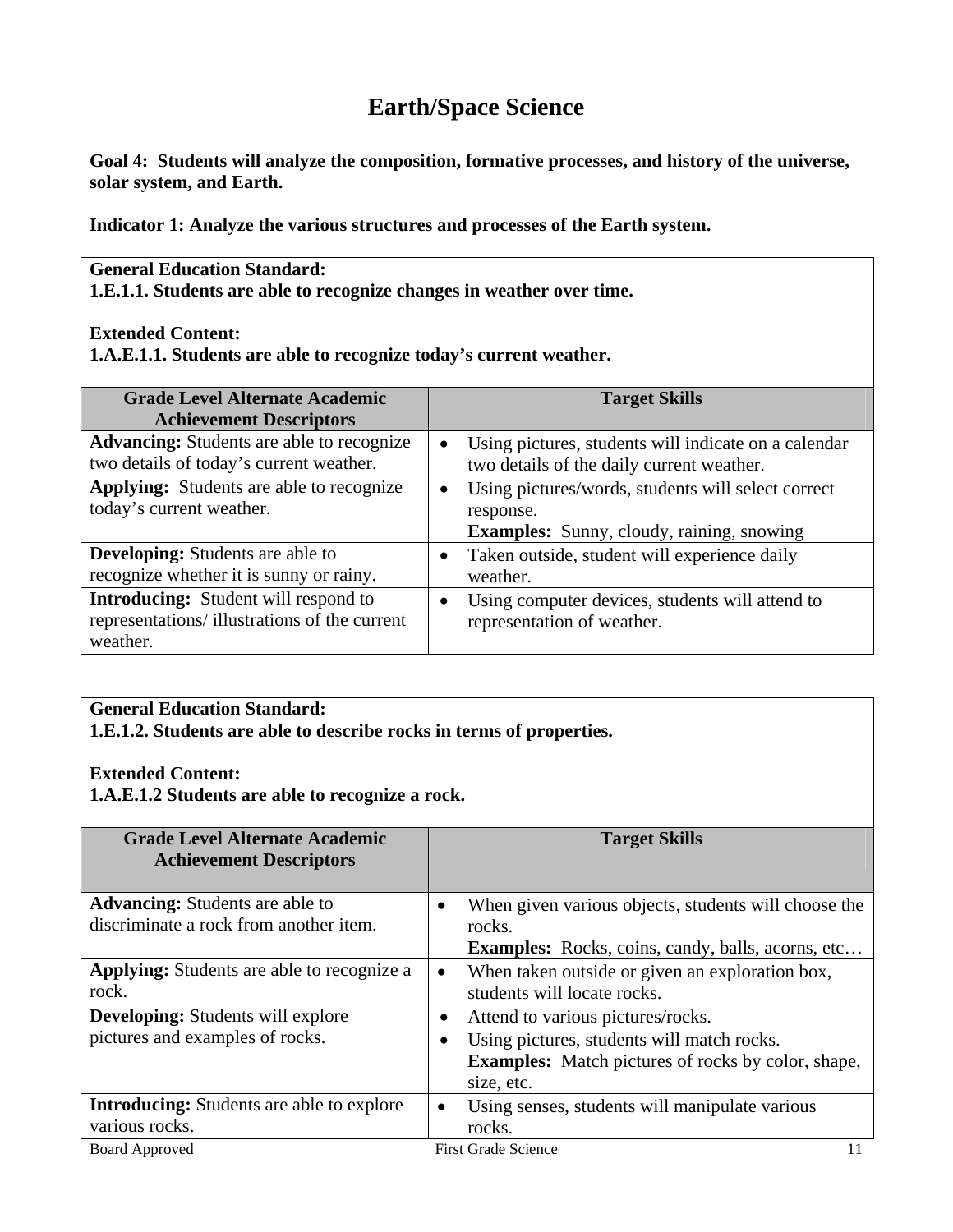# **SCIENCE, TECHNOLOGY, ENVIRONMENT, AND SOCIETY STANDARDS**

**Goal 5: Students will identify and evaluate the relationship and ethical implications of science upon technology, environment, and society.** 

**Indicator 1: Analyze various implications/effects of scientific advancement within the environment and society.** 

*Note: Mastery is not expected at this grade level.* 

**Indicator 2: Analyze the relationship/interactions among science, technology, environment, and society.** 

*Note: Mastery is not expected at this grade level.*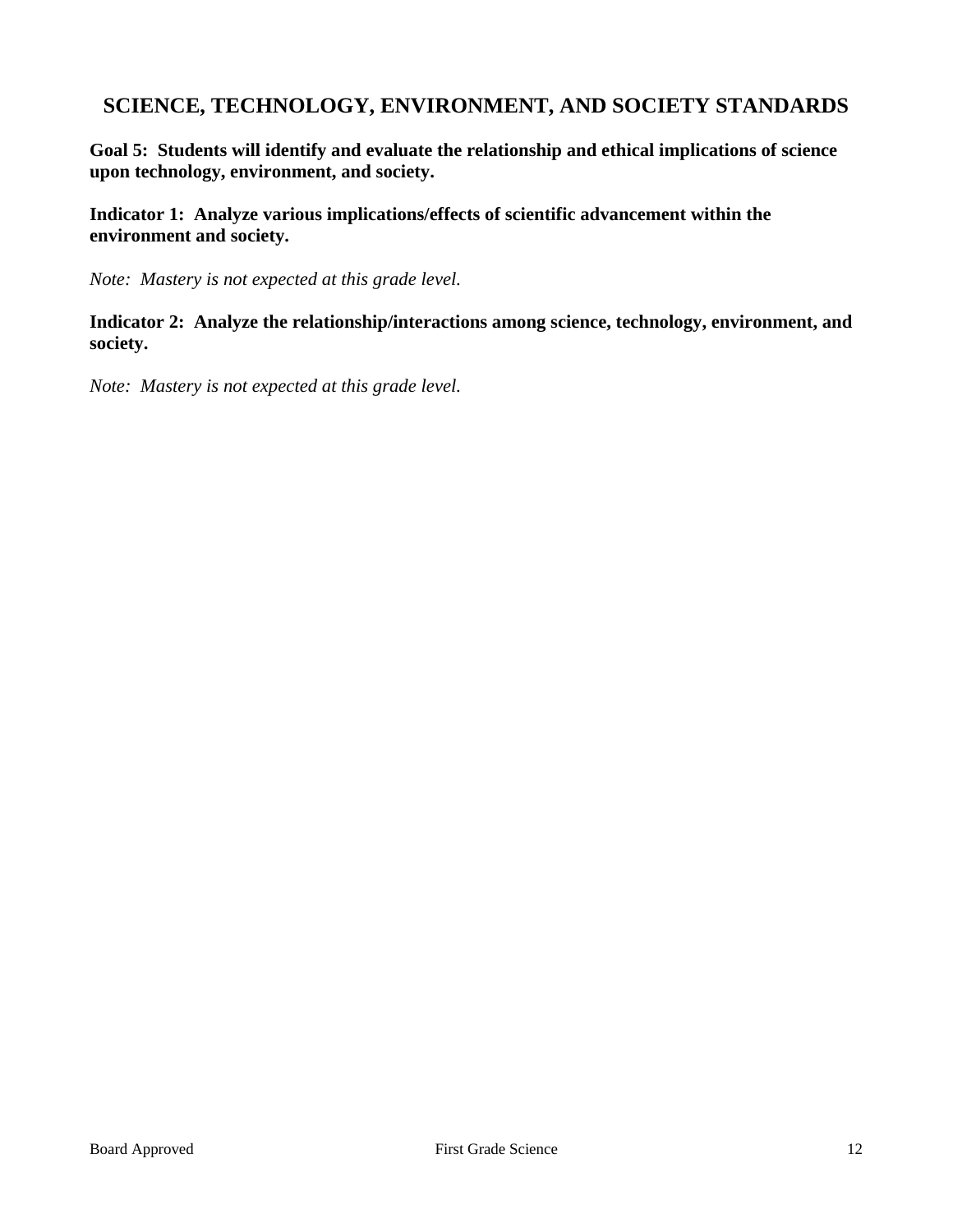#### **SOUTH DAKOTA EXTENDED CONTENT AND ALTERNATE ACADEMIC ACHIEVEMENT DESCRIPTORS FOR STUDENTS WITH SIGNIFICANT COGNITIVE DISABILITIES**

# **SCIENCE GRADE 2**

Alternate Academic Achievement Descriptors describe each performance level and were written for each grade for each standard. These descriptors indicate how a student at that level would be expected to perform on the Extended Content. Frequency, setting, and level of support are factors that should be considered during instruction and assessment in order to discriminate increases in performance of skills at each level.

| Continuum of frequency, setting, and support. |                                                                                  |  |  |
|-----------------------------------------------|----------------------------------------------------------------------------------|--|--|
|                                               | Students demonstrate knowledge and skills consistently across multiple settings  |  |  |
|                                               | without support.                                                                 |  |  |
|                                               | Students demonstrate knowledge and skills more than once in more than one        |  |  |
|                                               | setting without support.                                                         |  |  |
|                                               | Students demonstrate the following knowledge and skills once in one setting with |  |  |
|                                               | minimal support.                                                                 |  |  |
|                                               | Students attempt to demonstrate the following knowledge and skills once in one   |  |  |
|                                               | setting with support.                                                            |  |  |

# **Nature of Science Standards**

**Goal 1: Students will explore, evaluate, and communicate personal and scientific investigations to understand the nature of science.** 

**Indicator 1: Understand the nature and origin of scientific knowledge.** 

*Note: Mastery is not expected at this grade level.* 

#### **Indicator 2: Apply the skills necessary to conduct scientific investigations.**

*Note: Mastery is not expected at this grade level.* 

# **Physical Science**

**Goal 2: Students will use appropriate scientific models to describe and quantify the nature and interactions of matter and energy.** 

**Indicator 1: Describe structures and properties of, and changes in, matter.** 

**General Education Standard: 2.P.1.1. Students are able to classify solids in terms of the materials they are made of and their physical properties.** 

#### **Extended Content: 2.A.P.1.1. Students are able to recognize solids in terms of rough or smooth texture.**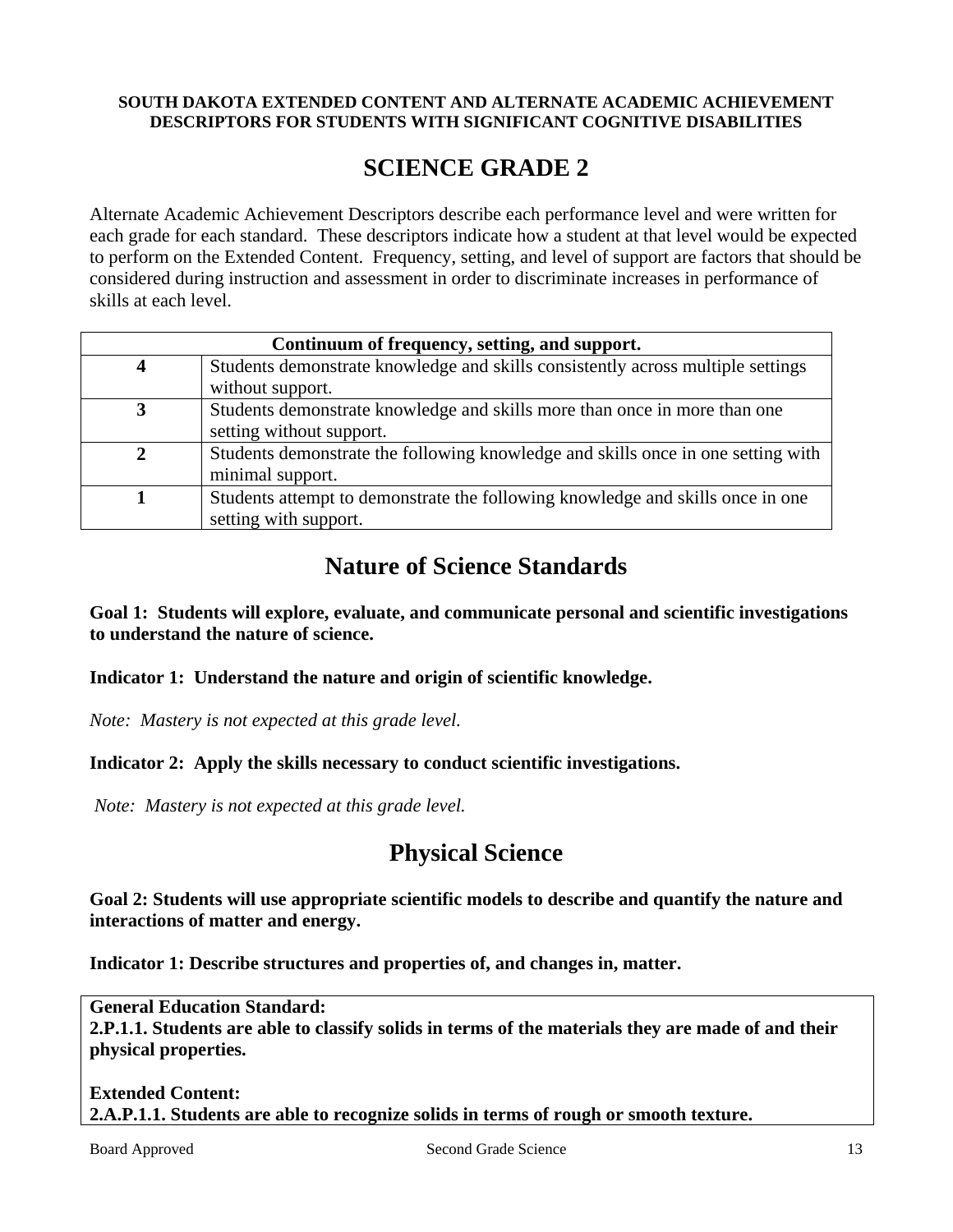| <b>Grade Level Alternate Academic</b><br><b>Achievement Descriptors</b>                        | <b>Target Skills</b>                                                                                                                                                                       |
|------------------------------------------------------------------------------------------------|--------------------------------------------------------------------------------------------------------------------------------------------------------------------------------------------|
| <b>Advancing:</b> Students are able to identify<br>solids in terms of rough or smooth texture. | Given two objects, the student will indicate whether<br>$\bullet$<br>the texture is rough or smooth.                                                                                       |
| <b>Applying:</b> Students are able to recognize<br>solids in terms of rough or smooth texture. | Given objects of rough or smooth textures, students<br>$\bullet$<br>will match rough to rough and smooth to smooth.<br><b>Examples:</b><br>Sandpaper to sand paper<br>2.<br>Paper to paper |
| <b>Developing:</b> Students are able to<br>explore solids with rough or smooth<br>textures.    | When presented with two textures, the student will<br>$\bullet$<br>discover rough versus smooth.                                                                                           |
| <b>Introducing:</b> Students are able to respond<br>to various texture solids.                 | Given smooth and rough textures, student will<br>$\bullet$<br>explore the differences.<br><b>Examples:</b> Sand paper, felt, paper, wood, bark,<br>etc                                     |

#### **General Education Standard: 2.P.1.2. Students are able to describe visually observable properties of liquids and classify liquids by their physical properties.**

### **Extended Content:**

**2.A.P.1.2. Students are able to recognize that liquids can change colors.** 

| <b>Grade Level Alternate Academic</b><br><b>Achievement Descriptors</b>                    |           | <b>Target Skills</b>                                                                                                                                                         |
|--------------------------------------------------------------------------------------------|-----------|------------------------------------------------------------------------------------------------------------------------------------------------------------------------------|
| <b>Advancing:</b> Students are able to<br>demonstrate changes in colors of liquids.        |           | <b>Examples:</b><br>1. Mix kool-aid with water<br>2. Mix food color with water                                                                                               |
| <b>Applying:</b> Students are able to recognize<br>that liquids can change colors.         | $\bullet$ | Given various substances, students will indicate if<br>the substance will change the color of water.                                                                         |
| <b>Developing:</b> Students are able to<br>explore the changes in the color of<br>liquids. | $\bullet$ | Given water and substances, students will mix,<br>observe, or attend to substances to discover the<br>changes in color.<br><b>Examples:</b> Paint, chocolate syrup, Kool-aid |
| <b>Introducing:</b> Students are able to explore                                           |           | Explore with water.                                                                                                                                                          |
| liquids.                                                                                   |           | Move hands and feet through a liquid.                                                                                                                                        |

#### **General Education Standard: 2.P.1.3. Students are able to identify mixtures of solid substances and ways to separate them.**

#### **Extended Content: 2.A.P.1.3. Students are able to recognize mixtures of solid substances.**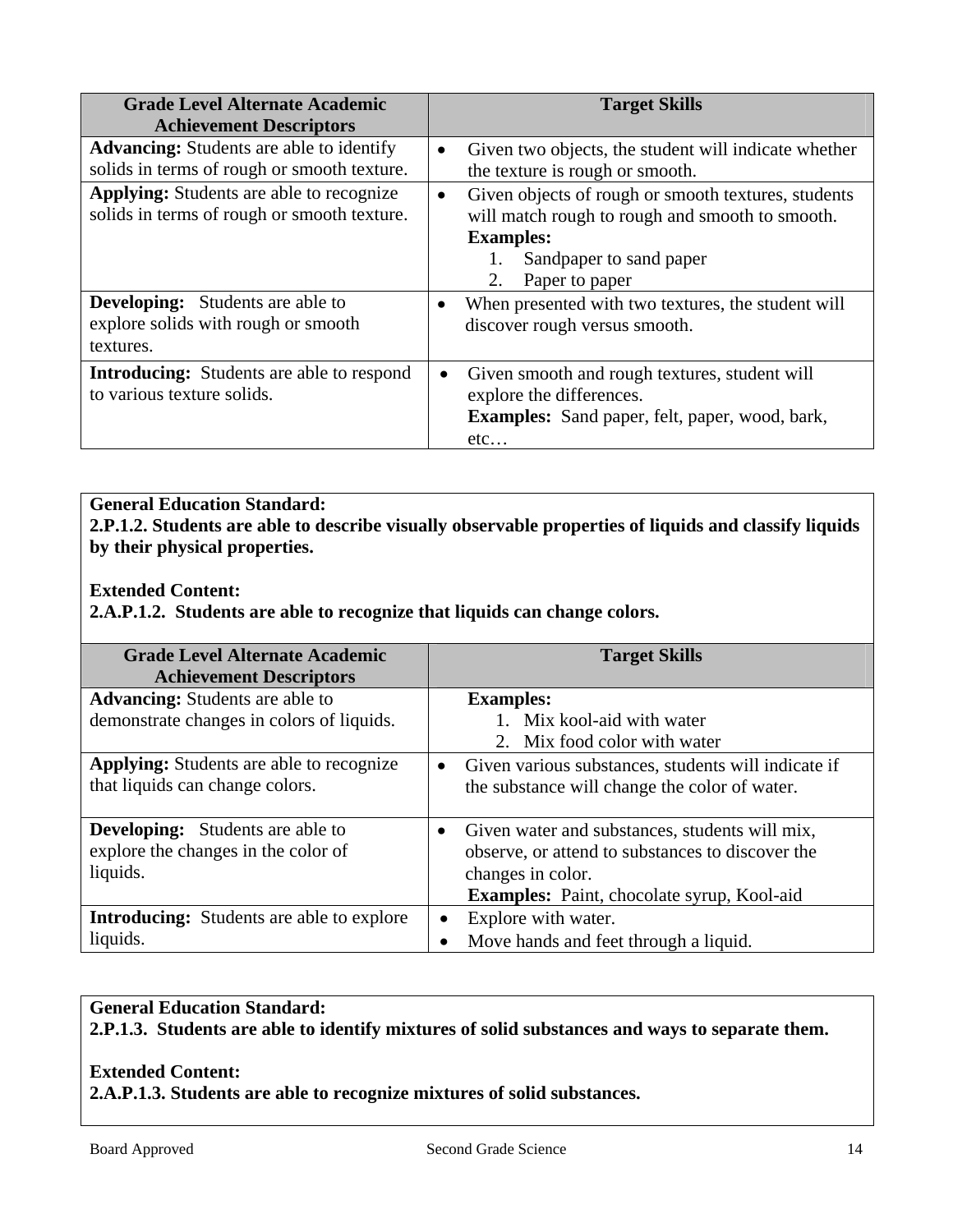| <b>Extended Content Grade level</b><br><b>Achievement Descriptor</b>                 |           | <b>Target Skills</b>                                                                             |
|--------------------------------------------------------------------------------------|-----------|--------------------------------------------------------------------------------------------------|
| <b>Advancing:</b> Students are able to<br>demonstrate a mixture of solid substances. |           | Mix various solid substances.<br><b>Example:</b> Trail mix                                       |
| Applying: Students are able to recognize<br>mixtures of solid substances.            | $\bullet$ | When given a mixture of three substances, students<br>will sort the solids.                      |
| <b>Developing:</b> Students are able to<br>explore mixtures of solid substances.     |           | Discover different solid mixtures.<br><b>Examples:</b> Mix solids to form cookie dough           |
| <b>Introducing:</b> Students are able to respond<br>mixtures of solid substances.    | $\bullet$ | Manipulate/touch with various solid substances such<br>as beans, marshmallows, cotton balls, etc |

### **Indicator 2: Analyze forces, their forms, and their effects on motions.**

#### **General Education Standard:**

**2.P.2.1. Students are able to demonstrate how moving objects exhibit different types of motion.** 

### **Extended Content:**

**2.A.P.2.1. Students are able to compare moving objects of fast and slow motion.** 

| <b>Grade Level Alternate Academic</b><br><b>Achievement Descriptors</b>                                      |           | <b>Target Skills</b>                                                                                                                                                                                   |
|--------------------------------------------------------------------------------------------------------------|-----------|--------------------------------------------------------------------------------------------------------------------------------------------------------------------------------------------------------|
| <b>Advancing:</b> Students are able to identify<br>fast and slow motion of moving objects.                   | $\bullet$ | Given one fast and one slow moving object, student<br>will indicate the speed of the object.                                                                                                           |
| <b>Applying:</b> Students are able to compare<br>moving objects of fast and slow motion.                     | $\bullet$ | Given one fast and one slow moving object, student<br>will choose the fast/slow object when prompted.                                                                                                  |
| <b>Developing:</b> Students are able to<br>recognize that moving objects move fast<br>or slow.               | $\bullet$ | Given moving objects, students will explore fast<br>motion.<br><b>Examples:</b> Toy cars and tops<br>Given moving objects, students will explore slow<br>motion.<br><b>Examples:</b> Honey and snails. |
| <b>Introducing:</b> Students are able to explore<br>how moving objects exhibit different types<br>of motion. | $\bullet$ | Manipulate moving objects such as cars, tops, balls,<br>etc                                                                                                                                            |

### **General Education Standard: 2.P.2.2. Students are able to predict the effects of magnets on other magnets and other objects.**

**Extended Content:** 

**2.A.P.2.2. Students are able to identify the effects of magnets on other objects.** 

| <b>Grade Level Alternate Academic</b><br><b>Achievement Descriptors</b> | <b>Target Skills</b>                                  |
|-------------------------------------------------------------------------|-------------------------------------------------------|
| <b>Advancing:</b> Students are able to compare                          | Given two materials, student will choose the one that |
| effects of magnets on other objects.                                    | will attract the magnet.                              |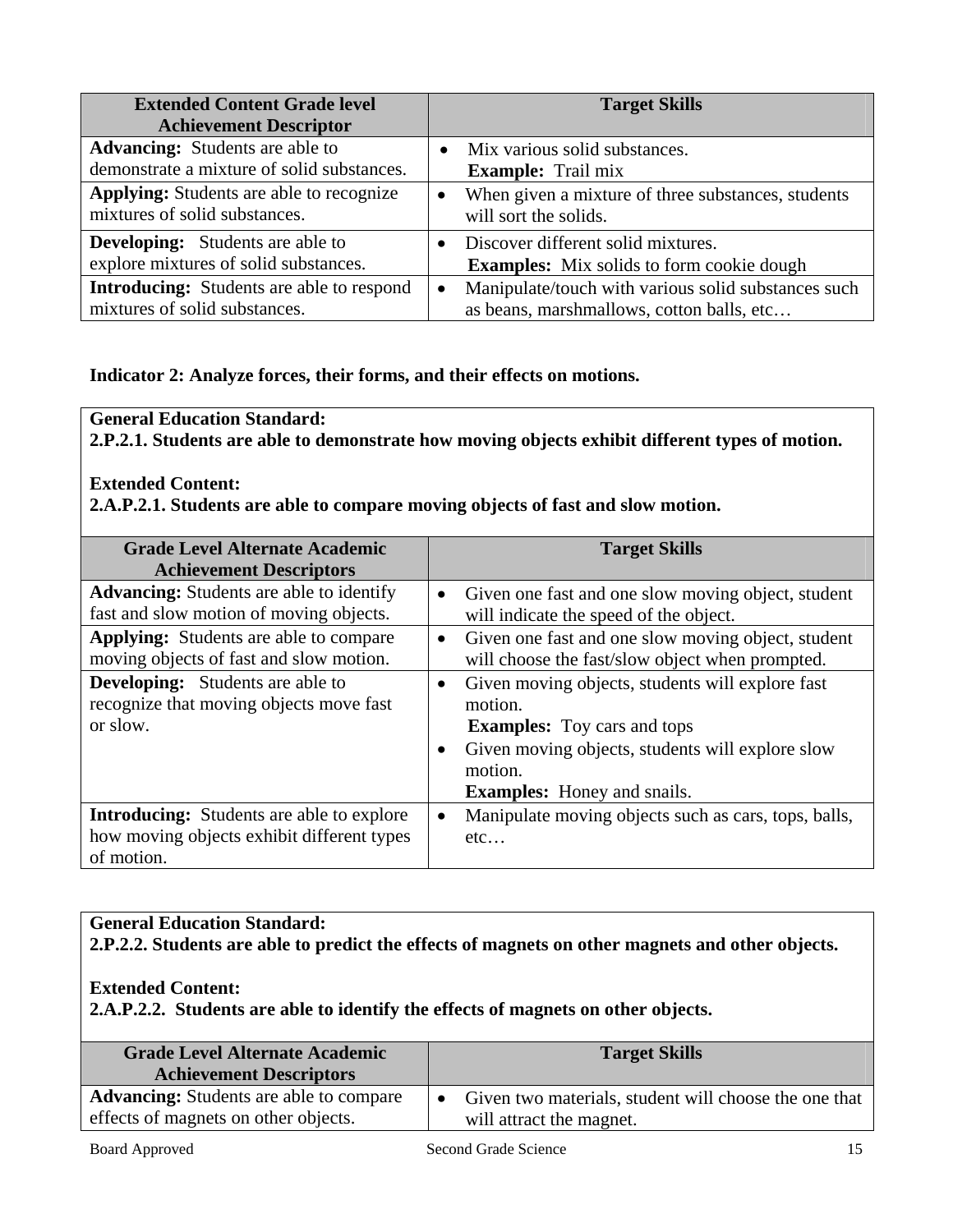| <b>Applying:</b> Students are able to identify the | $\bullet$ | Indicate if an object will attract a magnet.          |
|----------------------------------------------------|-----------|-------------------------------------------------------|
| effects of magnets on other objects.               |           |                                                       |
| <b>Developing:</b> Students are able to            |           | Given various materials, the student will explore the |
| recognize effects of magnets on various            |           | effects of magnets on each material such as paper,    |
| materials.                                         |           | wood, paper clips, scissors, etc                      |
| <b>Introducing:</b> Students are able to explore   |           | Given a magnet, student will pick up or observe       |
| the function of magnets.                           |           | metal objects with assistance.                        |

# **Indicator 3: Analyze interactions of energy and matter.**

# **General Education Standard:**

**2.P.3.1. Students are able to compare sounds in terms of high pitch, low pitch, loud and soft (volume).** 

#### **Extended Content:**

**2.A.P.3.1. Students are able to recognize sounds/vibrations in terms of loud and soft (volume).** 

| <b>Grade Level Alternate Academic</b>                                                                      |                        | <b>Target Skills</b>                                                                                                                                                                                                                                                                                               |
|------------------------------------------------------------------------------------------------------------|------------------------|--------------------------------------------------------------------------------------------------------------------------------------------------------------------------------------------------------------------------------------------------------------------------------------------------------------------|
| <b>Achievement Descriptors</b>                                                                             |                        |                                                                                                                                                                                                                                                                                                                    |
| <b>Advancing:</b> Students are able to                                                                     | $\bullet$              | Talk with loud and soft voices.                                                                                                                                                                                                                                                                                    |
| demonstrate loud and soft (volume).                                                                        | $\bullet$              | Create a loud or soft sound using an object.                                                                                                                                                                                                                                                                       |
| <b>Applying:</b> Students are able to recognize<br>sounds/vibration in terms of loud and soft<br>(volume). | $\bullet$<br>$\bullet$ | Using a T-chart and pictures, student will choose if<br>the picture indicates a loud or soft sound and place<br>the picture in the correct column.<br><b>Examples:</b> Drums, cutting paper, whistle, vacuum,<br>sweeping, etc<br>Use cassette tape from Sound Lotto game to indicate<br>if sound is loud or soft. |
| <b>Developing:</b> Students are able to                                                                    | $\bullet$              | Given two sounds, the student will indicate the loud                                                                                                                                                                                                                                                               |
| indicate loud and soft volume.                                                                             |                        | or soft sound.                                                                                                                                                                                                                                                                                                     |
|                                                                                                            |                        | <b>Examples:</b>                                                                                                                                                                                                                                                                                                   |
|                                                                                                            |                        | 1. Talk loud vs. whisper                                                                                                                                                                                                                                                                                           |
|                                                                                                            |                        | 2. Rolling ball vs. bouncing ball                                                                                                                                                                                                                                                                                  |
| <b>Introducing:</b> Students are able to respond                                                           | $\bullet$              | Given loud and soft sounds, student will show a                                                                                                                                                                                                                                                                    |
| to sounds/vibrations.                                                                                      |                        | response.                                                                                                                                                                                                                                                                                                          |
|                                                                                                            |                        | <b>Examples of responses:</b> Laughter, screaming,                                                                                                                                                                                                                                                                 |
|                                                                                                            |                        | gestures, etc                                                                                                                                                                                                                                                                                                      |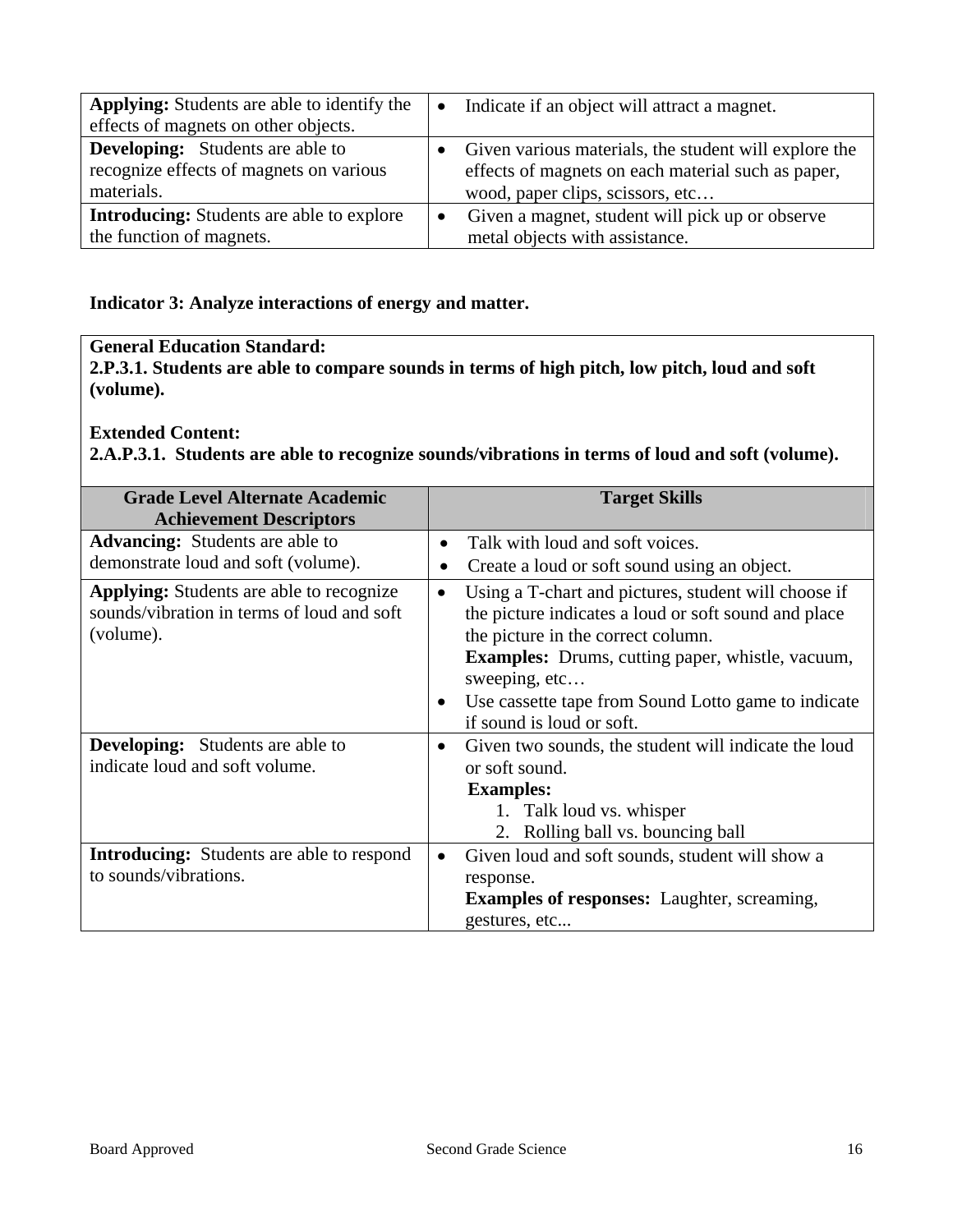# **Life Science**

**Goal 3: Students will describe structures and attributes of living things, processes of life, and interaction with each other and the environment.** 

**Indicator 1: Understand the fundamental structures, functions, classifications, and mechanisms found in living things.** 

**General Education Standard:** 

**2.L.1.1. Students are able to classify plants according to similarities and differences.** 

#### **Extended Content:**

**2.A.L.1.1. Students are able to recognize different shapes of leaves.** 

| <b>Grade Level Alternate Academic</b><br><b>Achievement Descriptors</b>                                |                        | <b>Target Skills</b>                                                                                                                                                                                                    |
|--------------------------------------------------------------------------------------------------------|------------------------|-------------------------------------------------------------------------------------------------------------------------------------------------------------------------------------------------------------------------|
| <b>Advancing:</b> Students will be able to<br>identify leaves according to the shape of the<br>leaves. | $\bullet$              | Indicate different shapes of leaves.                                                                                                                                                                                    |
| <b>Applying:</b> Students will be able to<br>recognize different shapes of leaves.                     |                        | When given pictures/models, students will match<br>different shapes of leaves.                                                                                                                                          |
| <b>Developing:</b> Students will be able to<br>explore different shapes of leaves.                     | $\bullet$              | Using their senses, students will attend to the<br>presentation/activity of different shapes of leaves.                                                                                                                 |
| <b>Introducing:</b> Students will be able to<br>respond to different shapes of leaves.                 | $\bullet$<br>$\bullet$ | Using their senses, students will respond with<br>vocalization/movement to the representations of<br>different shapes of leaves such as spider plant and<br>fern.<br>Switch activity to view different illustrations of |
|                                                                                                        |                        | leaves.                                                                                                                                                                                                                 |

#### **General Education Standard:**

**2.L.1.2. Students are able to classify people and animals according to similarities and differences.** 

#### **Extended Content:**

**2.A.L.1.2. Students are able to recognize animals according to similarities.** 

| <b>Grade Level Alternate Academic</b><br><b>Achievement Descriptors</b>                                     | <b>Target Skills</b>                                                                                                |
|-------------------------------------------------------------------------------------------------------------|---------------------------------------------------------------------------------------------------------------------|
| <b>Advancing:</b> Students will be able to<br>identify three types of animals according to<br>similarities. | Given illustrations of 3 types of animals, student will<br>indicate the animal's similarities.                      |
| <b>Applying:</b> Students are able to recognize<br>animals according to similarities.                       | When given pictures, students will match similar<br>kinds of animals.<br><b>Examples:</b> Color, size, habitat, etc |
| <b>Developing:</b> Students will be able to<br>explore similar types of animals.                            | Attend and respond to games and stories of similar<br>animals.                                                      |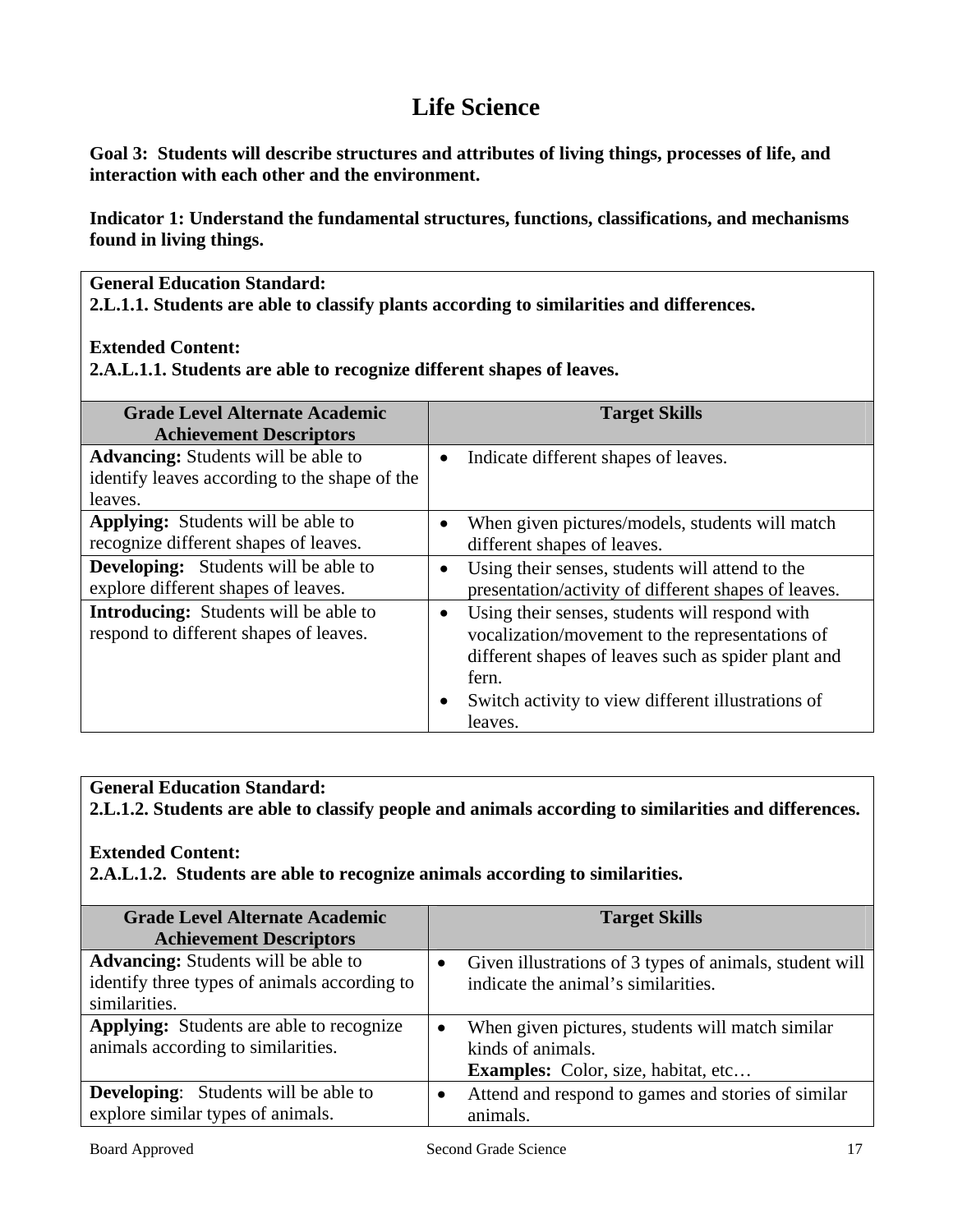| <b>Introducing:</b> Students will be able to<br>respond to animals. | Using computer technology, students will respond to<br>representation of kinds of similar animals. |
|---------------------------------------------------------------------|----------------------------------------------------------------------------------------------------|
|                                                                     | Use switch to access different pictures of similar<br>animals.                                     |

**Indicator 2: Analyze various patterns of inheritance and biological change.** 

### **General Education Standard:**

**2.L.2.1. Students are able to describe how flowering plants go through a series of orderly changes in their life cycle.** 

### **Extended Content:**

 **2.A.L.2.1. Students are able to recognize a basic life cycle of a plant.** 

| <b>Grade Level Alternate Academic</b>            |           | <b>Target Skills</b>                                     |
|--------------------------------------------------|-----------|----------------------------------------------------------|
| <b>Achievement Descriptors</b>                   |           |                                                          |
| <b>Advancing:</b> Students are able to label the | $\bullet$ | Illustrate and label or sequence the basic life cycle of |
| basic life cycle of a plant.                     |           | a plant.                                                 |
| <b>Applying:</b> Students are able to recognize  | $\bullet$ | Using pictures, students will match them to the life     |
| a basic life cycle of a plant.                   |           | cycle of a plant.                                        |
| <b>Developing:</b> Students are able to          |           | Attend to a story of the life cycle of a plant.          |
| explore the basic life cycle of a plant.         |           |                                                          |
| <b>Introducing:</b> Students are able to respond | $\bullet$ | Using computer technology, students will respond to      |
| to the different stages of a plant life cycle.   |           | representation of a plant life cycle.                    |

#### **General Education Standard:**

**2.L.2.2. Students are able to compare life cycles of various living things.** 

#### **Extended Content:**

**2.A.L.2.2. Students are able to recognize a life cycle of an animal.** 

| <b>Grade Level Alternate Academic</b><br><b>Achievement Descriptors</b>                                | <b>Target Skills</b>                                                                                                                      |
|--------------------------------------------------------------------------------------------------------|-------------------------------------------------------------------------------------------------------------------------------------------|
| <b>Advancing:</b> Students will be able to label<br>the different stages of an animal's life<br>cycle. | Illustrate/sequence the different stages of an<br>$\bullet$<br>animal's life cycle.                                                       |
| <b>Applying:</b> Students are able to recognize<br>a life cycle of an animal.                          | Given pictures, students will match pictures to<br>sequence a life cycle of an animal.                                                    |
| <b>Developing:</b> Students will be able to<br>explore a life cycle of an animal                       | Attend and respond to stories of an animal's life<br>cycle.<br><b>Examples:</b> Butterfly, frog, beetle, etc                              |
| <b>Introducing:</b> Students will be able to<br>respond to a life cycle of an animal.                  | Using computer technology, students will access a<br>$\bullet$<br>switch, respond or attend to representation of an<br>animal life cycle. |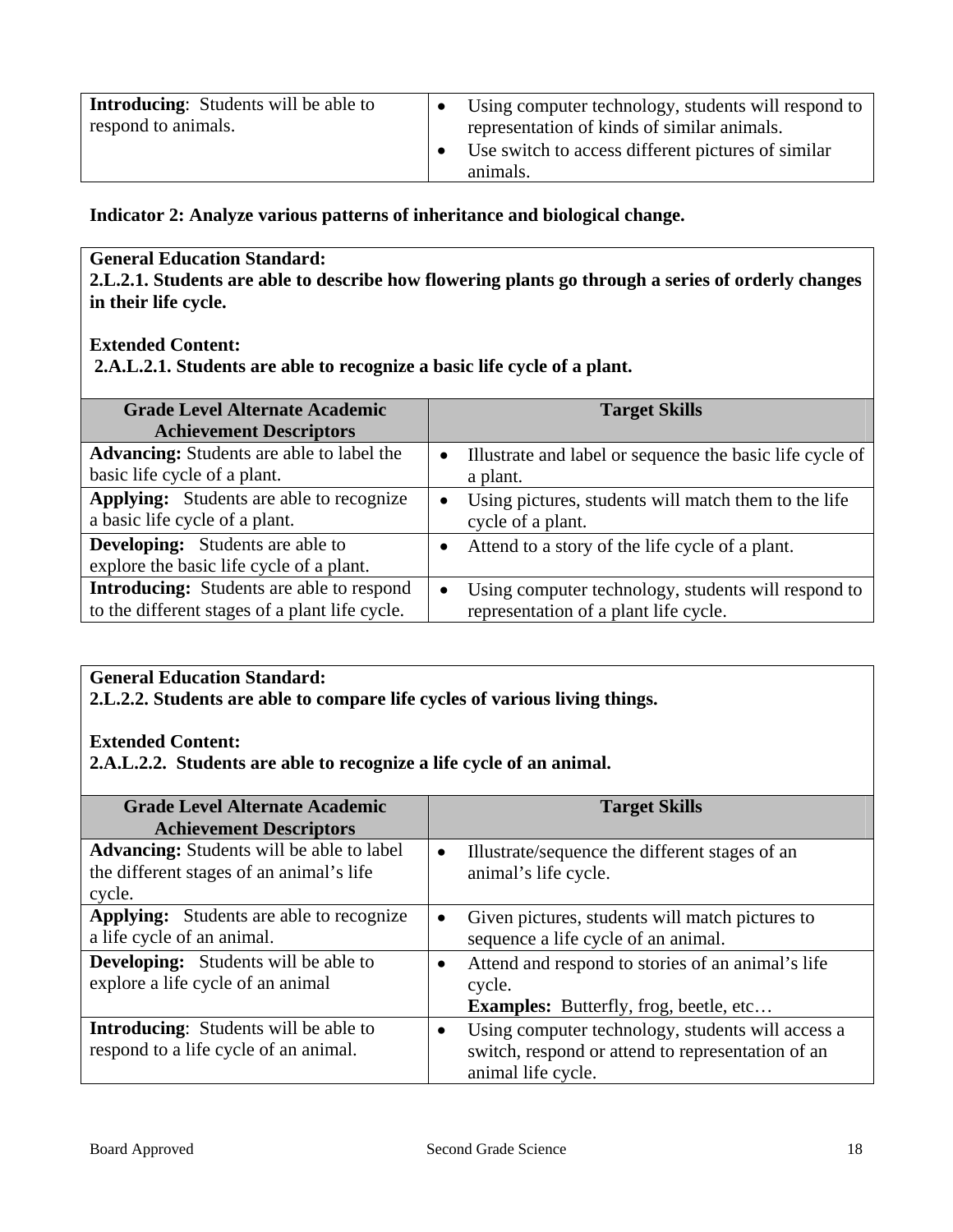### **Indicator 3: Analyze how organisms are linked to one another and the environment.**

### **General Education Standard:**

**2.L.3.1. Students are able to describe ways that plants and animals depend on each other.** 

#### **Extended Content:**

**2.A.L.3.1. Students are able to recognize animals that depend on plants for food**.

| <b>Grade Level Alternate Academic</b><br><b>Achievement Descriptors</b>                                                | <b>Target Skills</b>                                                                                                                                                                      |
|------------------------------------------------------------------------------------------------------------------------|-------------------------------------------------------------------------------------------------------------------------------------------------------------------------------------------|
| <b>Advancing:</b> Students will be able to<br>identify animals that eat plants.                                        | Use a T-chart to indicate animals and the food they<br>$\bullet$<br>eat.<br><b>Examples:</b><br>1. Cow and grass<br>Horse and grass<br>2.                                                 |
| <b>Applying:</b> Students are able to recognize<br>animals that depend on plants for food.                             | Using pictures, students will match animals to the<br>food they depend on.                                                                                                                |
| <b>Developing:</b> Students will be able to<br>explore animals that depend on plants for<br>food.                      | Attend to stories of animals and the food they eat.<br>$\bullet$                                                                                                                          |
| <b>Introducing:</b> Students will be able to<br>respond to illustrations of animals that<br>depend on plants for food. | Access a switch to view illustrations of animals and<br>$\bullet$<br>food they eat.<br>Use senses to explore the physical attributes of the<br>$\bullet$<br>animal and the food they eat. |
|                                                                                                                        | <b>Examples:</b> Feel hay, grass, oats, corn                                                                                                                                              |

#### **General Education Standard:**

**2.L.3.2. Students are able to associate adaptations in plants and animals in response to seasonal changes.** 

#### **Extended Content:**

**2.A.L.3.2. Students are able to recognize an animal that adapts to a seasonal change by hibernation.** 

| <b>Grade Level Alternate Academic</b><br><b>Achievement Descriptors</b>                                          |           | <b>Target Skills</b>                                                                               |
|------------------------------------------------------------------------------------------------------------------|-----------|----------------------------------------------------------------------------------------------------|
| <b>Advancing:</b> Students will be able to<br>identify an animal that hibernates.                                | $\bullet$ | When given choices, student will indicate the<br>animals that hibernate.                           |
| <b>Applying:</b> Students are able to recognize<br>an animal that adapts to a seasonal change<br>by hibernation. | $\bullet$ | Given pictures, students will sort animals that do<br>hibernate and animals that do not hibernate. |
| <b>Developing:</b> Students will be able to<br>explore animals that hibernate.                                   |           | Using a blanket and a table, students will pretend to<br>hibernate.                                |
| <b>Introducing:</b> Students will be able to<br>respond to the concept of hibernation.                           |           | Using computer technology, students will respond to<br>representations of animals hibernating.     |
|                                                                                                                  | $\bullet$ | Respond to sensory activities that depict the process<br>of hibernation.                           |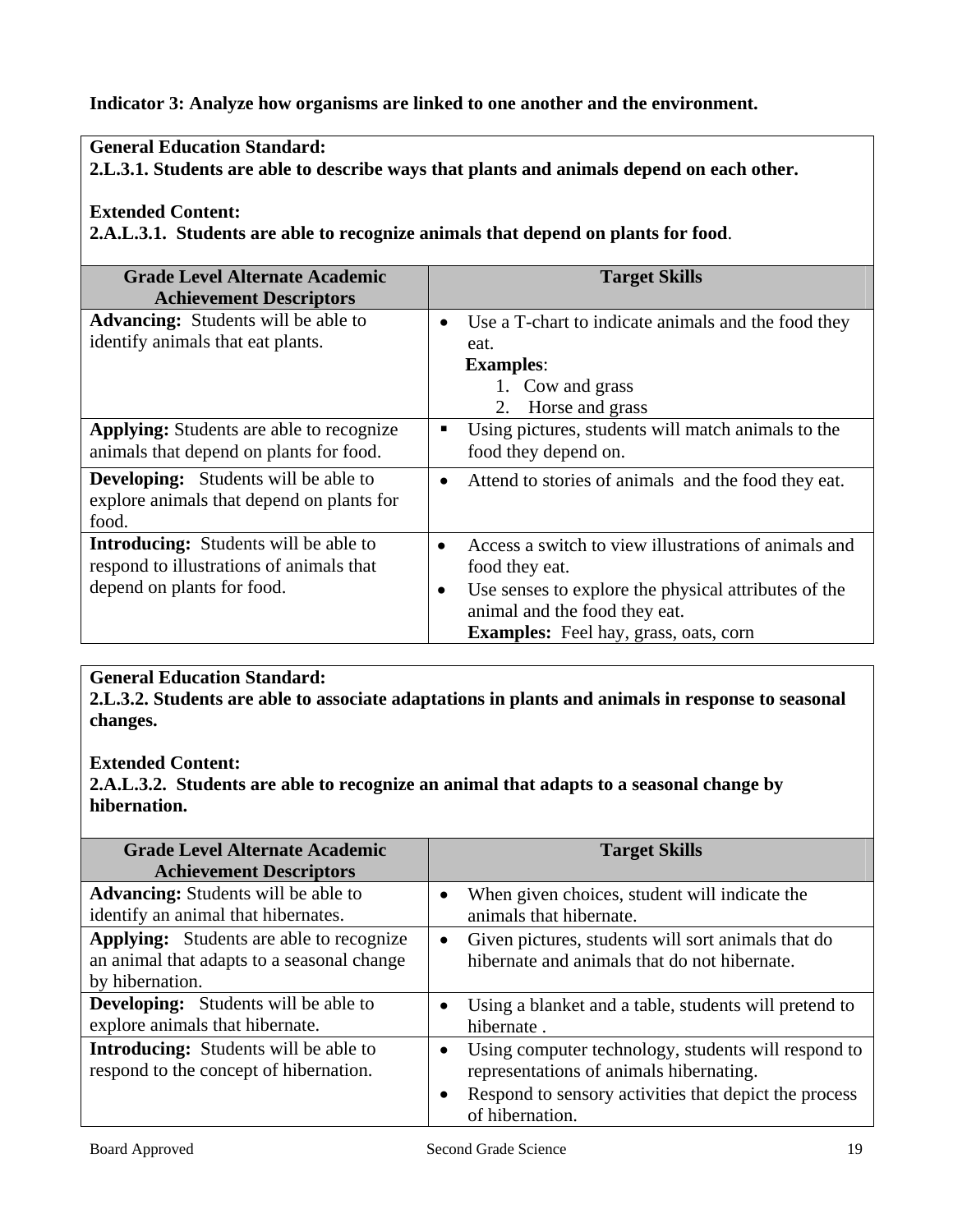#### **Indicator 3: Analyze how organisms are linked to one another and the environment.**

#### **General Education Standard:**

**2.L.3.3. Students are able to recognize what it means for a species to be extinct or endangered.** 

#### **Extended Content:**

**2.A.L.3.3. Students are able to recognize an extinct species.** 

| <b>Grade Level Alternate Academic</b>               |           | <b>Target Skills</b>                                     |
|-----------------------------------------------------|-----------|----------------------------------------------------------|
| <b>Achievement Descriptors</b>                      |           |                                                          |
| <b>Advancing:</b> Students are able to label that a | $\bullet$ | Create a representation of an extinct species.           |
| species no longer exists.                           |           | Using a T-chart, student will indicate if the species is |
|                                                     |           | extinct or not.                                          |
| <b>Applying:</b> Students are able to recognize     |           | When given pictures, students will match extinct         |
| an extinct species.                                 |           | species.                                                 |
| <b>Developing:</b> Students will explore            |           | Attend to stories of extinct species.                    |
| pictures of extinct species.                        |           |                                                          |
| <b>Introducing:</b> Students will respond to        |           | Using computer technology, student will respond to       |
| illustrations/media of extinct species.             |           | a representation of extinct species.                     |
|                                                     |           | Explore manipulative of extinct species.                 |

# **Earth/Space Science**

**Goal 4: Students will analyze the composition, formative processes, and history of the universe, solar system, and Earth.** 

**Indicator 1: Analyze the various structures and processes of the Earth system.** 

**General Education Standard:** 

**2.E.1.1. Students are able to describe types and patterns of weather during different seasons**.

#### **Extended Content:**

**2.A.E.1.1. Students are able to recognize different types of weather.** 

| <b>Grade Level Alternate Academic</b><br><b>Achievement Descriptors</b>            | <b>Target Skills</b>                                                                                                        |
|------------------------------------------------------------------------------------|-----------------------------------------------------------------------------------------------------------------------------|
| <b>Advancing:</b> Students will be able to<br>identify different types of weather. | Students will indicate types of weather on a<br>calendar.<br><b>Example:</b> Weather graph                                  |
| <b>Applying:</b> Students are able to recognize<br>different types of weather.     | When given pictures, students will match types of<br>weather.<br><b>Examples:</b><br>1. Rainy to rainy<br>2. Sunny to sunny |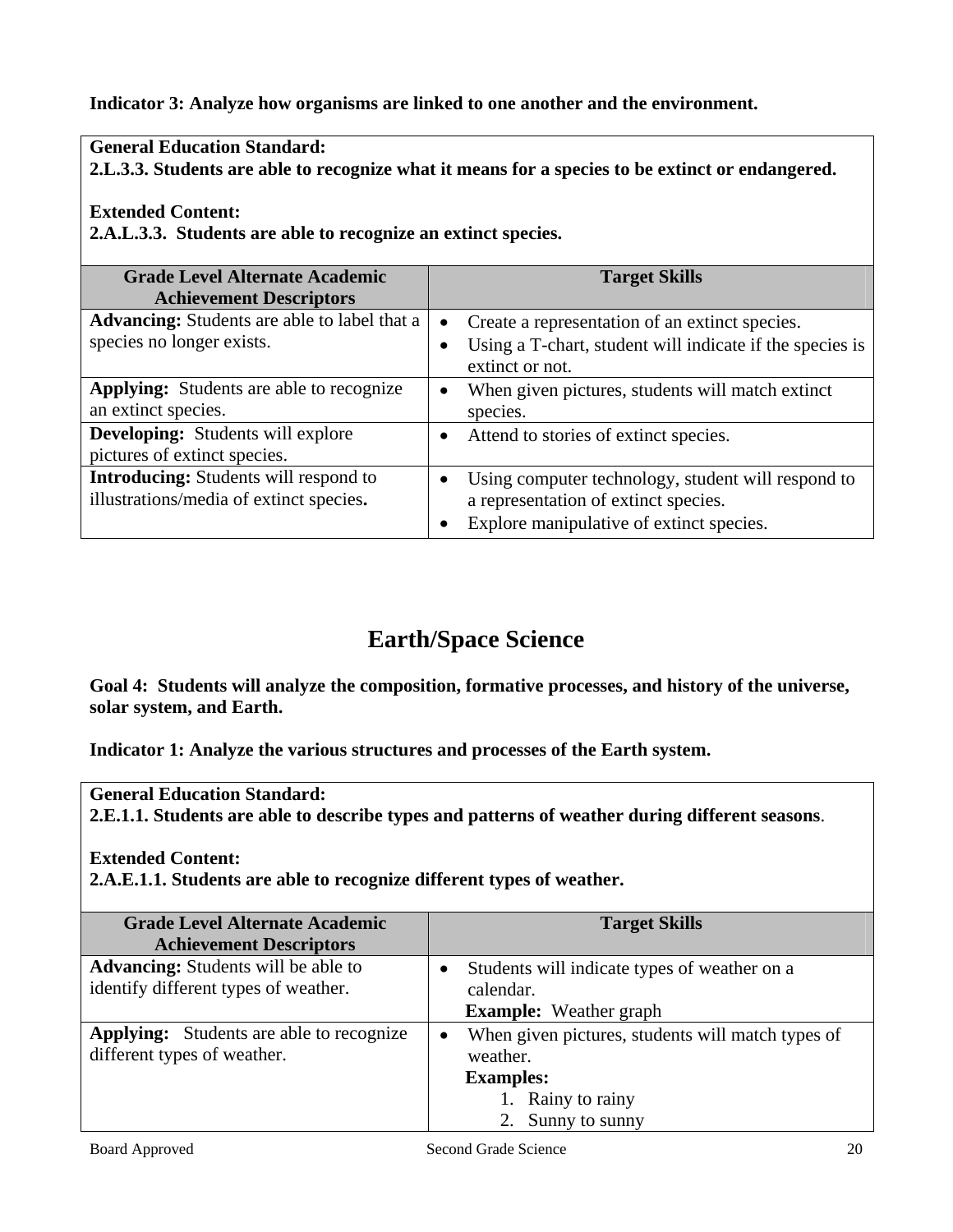| <b>Developing:</b> Students will be able to<br>explore different types of weather.     | When taken outside, the students will experience<br>different types of weather.                                        |
|----------------------------------------------------------------------------------------|------------------------------------------------------------------------------------------------------------------------|
|                                                                                        | Attend to stories about different types of weather.                                                                    |
| <b>Introducing:</b> Students will be able to<br>respond to different types of weather. | Using computer technology, the students will<br>respond by movement/vocalization to illustrations of<br>weather types. |

**General Education Standard: 2.E.1.2. Students are able to identify and locate geological features using maps and globes.** 

#### **Extended Content:**

**2.A.E.1.2. Students are able to recognize different geological features on maps.** 

| <b>Grade Level Alternate Academic</b><br><b>Achievement Descriptors</b>                   | <b>Target Skills</b>                                                                                                                                                                     |
|-------------------------------------------------------------------------------------------|------------------------------------------------------------------------------------------------------------------------------------------------------------------------------------------|
| <b>Advancing:</b> Students will label two<br>different geological features on maps.       | Given two labels, student will correctly place on<br>$\bullet$<br>tactile map.                                                                                                           |
| <b>Applying:</b> Students are able to recognize<br>different geological features on maps. | Given a geographic term, student will match the<br>correct feature.                                                                                                                      |
| <b>Developing:</b> Students will explore<br>differences of two geological features.       | Given a tactile map, the student will distinguish<br>$\bullet$<br>between features.<br><b>Examples:</b><br>1. Mountain vs. river<br>2. Lake vs. flat lands<br>Match geological features. |
| <b>Introducing:</b> Students will explore<br>geological features on maps.                 | Given a tactile map, the student will touch<br>$\bullet$<br>mountains, rivers, lakes, and flat lands. (assistance<br>may be needed)                                                      |

# **General Education Standard:**

**2.E.1.3. Students are able to recognize and distinguish between forms of water in the Earth system.** 

#### **Extended Content:**

**2.A.E.1.3. Students are able to recognize lakes and rivers**.

| <b>Grade Level Alternate Academic</b>           | <b>Target Skills</b>                                   |
|-------------------------------------------------|--------------------------------------------------------|
| <b>Achievement Descriptors</b>                  |                                                        |
| <b>Advancing:</b> Students will be able to      | When given a map, the student will indicate lake and   |
| recognize a lake or a river on a map.           | river.                                                 |
| <b>Applying:</b> Students are able to recognize | When given pictures of lakes and rivers, students will |
| lakes and rivers.                               | match the pictures.                                    |
| <b>Developing:</b> Students will be able to     | When given a tactile map of lake/river, students will  |
| explore a lake and river.                       | respond with their senses.                             |
|                                                 | • Attend to stories including lakes and rivers.        |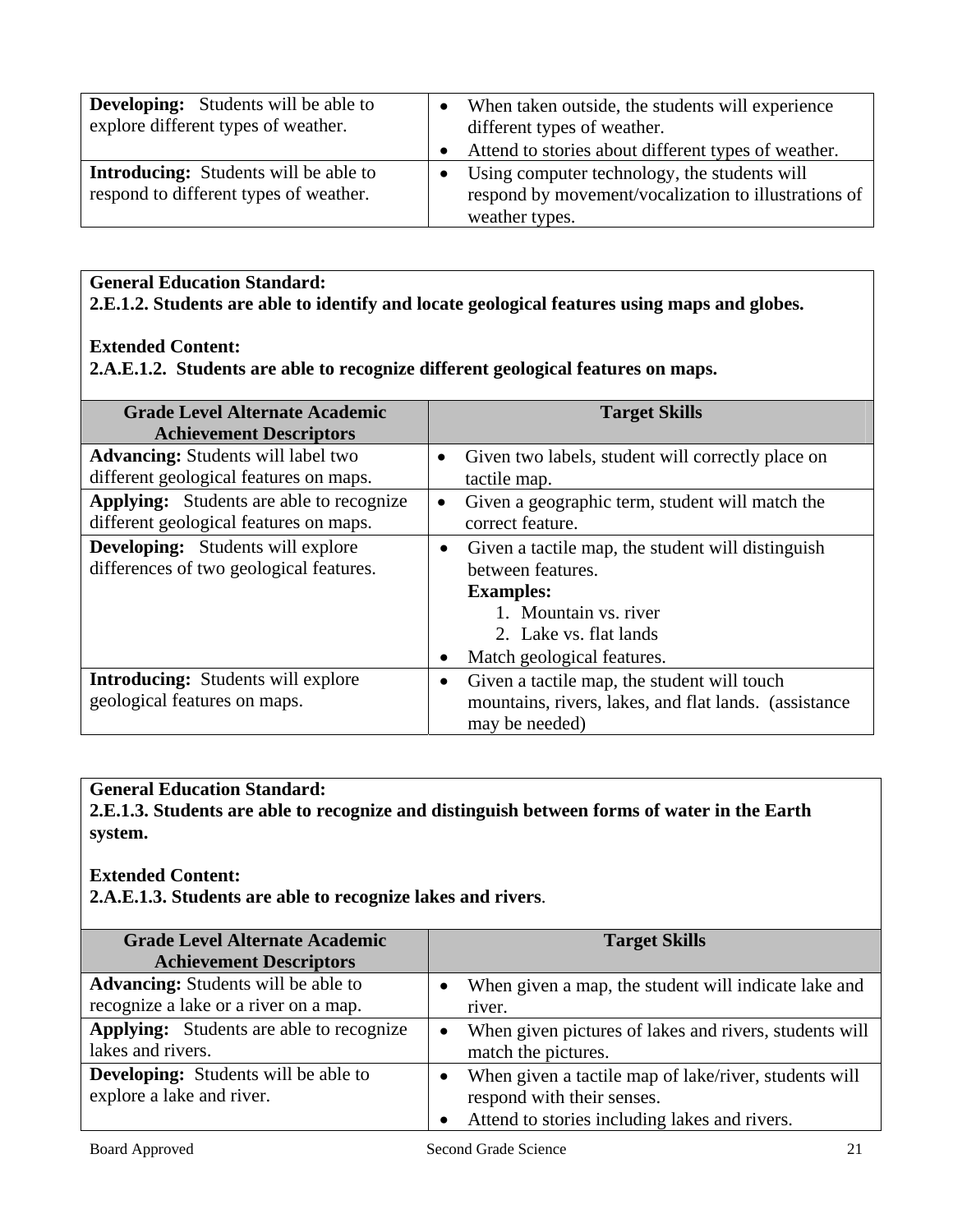| <b>Introducing:</b> Students will be able to<br>respond to a presentation about a lake and | Using computer technology/tactile map, students will<br>respond to the presentation of lake and river by |
|--------------------------------------------------------------------------------------------|----------------------------------------------------------------------------------------------------------|
| river.                                                                                     | movement/vocalization.                                                                                   |
|                                                                                            | Tactilely explore a model of a river or lake.                                                            |

# **SCIENCE, TECHNOLOGY, ENVIRONMENT, AND SOCIETY STANDARDS**

**Goal 5: Students will identify and evaluate the relationship and ethical implications of science upon technology, environment, and society.** 

**Indicator 1: Analyze various implications/effects of scientific advancement within the environment and society.** 

*Note: Mastery is not expected at this grade level.* 

**Indicator 2: Analyze the relationship/interactions among science, technology, environment, and society.** 

*Note: Mastery is not expected at this grade level.*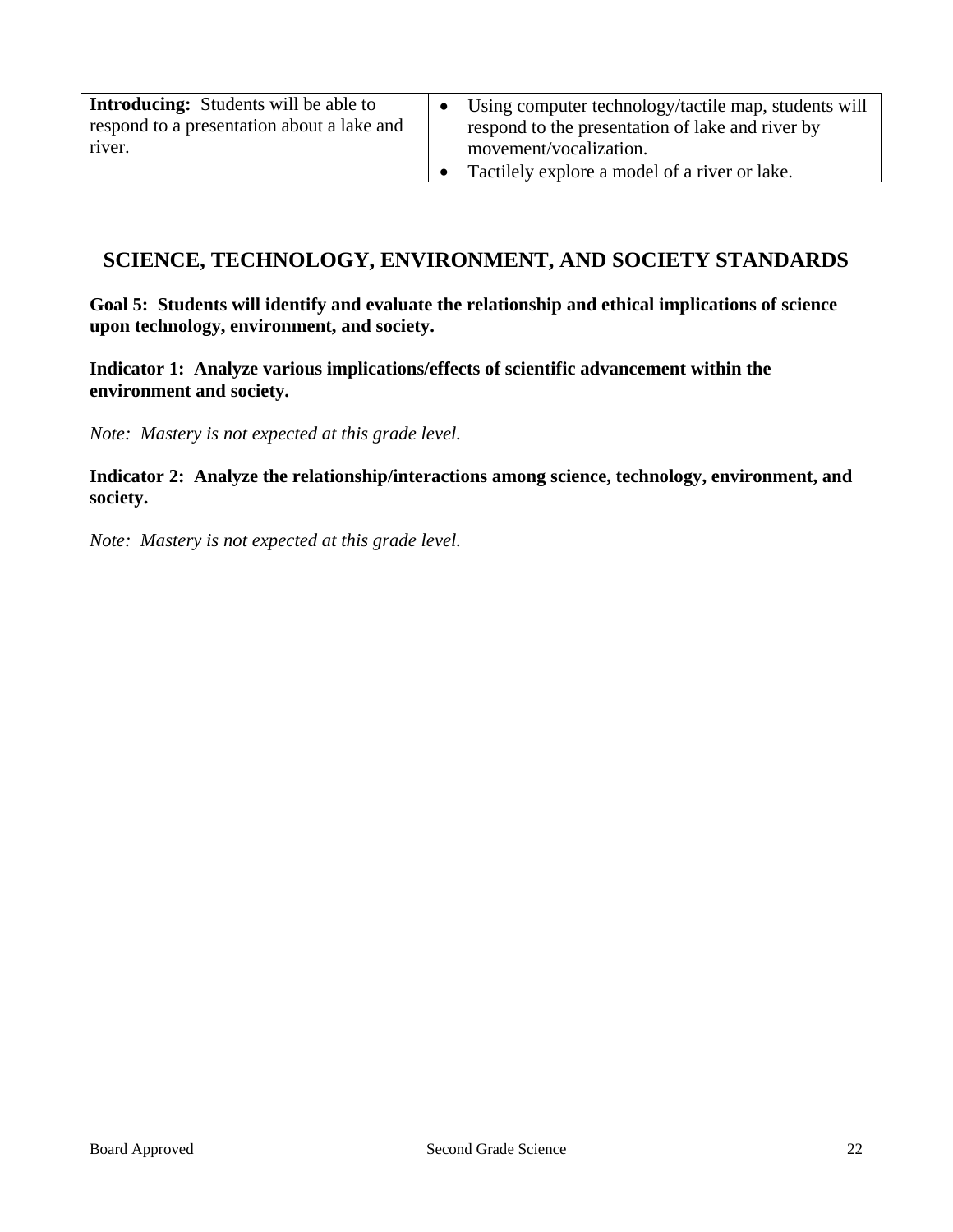#### **SOUTH DAKOTA EXTENDED CONTENT AND ALTERNATE ACADEMIC ACHIEVEMENT DESCRIPTORS FOR STUDENTS WITH SIGNIFICANT COGNITIVE DISABILITIES**

# **SCIENCE GRADE 3**

Alternate Academic Achievement Descriptors describe each performance level and were written for each grade for each standard. These descriptors indicate how a student at that level would be expected to perform on the Extended Content. Frequency, setting, and level of support are factors that should be considered during instruction and assessment in order to discriminate increases in performance of skills at each level.

| Continuum of frequency, setting, and support. |                                                                                        |  |
|-----------------------------------------------|----------------------------------------------------------------------------------------|--|
| 4                                             | Students demonstrate knowledge and skills consistently across multiple settings        |  |
|                                               | without support.                                                                       |  |
| 3                                             | Students demonstrate knowledge and skills more than once in more than one setting      |  |
|                                               | without support.                                                                       |  |
|                                               | Students demonstrate the following knowledge and skills once in one setting with       |  |
|                                               | minimal support.                                                                       |  |
|                                               | Students attempt to demonstrate the following knowledge and skills once in one setting |  |
|                                               | with support.                                                                          |  |

# **Nature of Science Standards**

**Goal 1: Students will explore, evaluate, and communicate personal and scientific investigations to understand the nature of science.** 

#### **Indicator 1: Understand the nature and origin of scientific knowledge.**

*Note: Mastery is not expected at this grade level.* 

#### **Indicator 2: Apply the skills necessary to conduct scientific investigations.**

*Note: Mastery is not expected at this grade level.* 

# **Physical Science**

**Goal 2: Students will use appropriate scientific models to describe and quantify the nature and interactions of matter and energy.** 

**Indicator 1: Describe structures and properties of, and changes in, matter.** 

**General Education Standard:** 

**3.P.1.1. Students are able to describe physical properties of matter using the senses (touch, smell, etc.).** 

**Extended Content: 3.A.P.1.1. Students are able to identify physical properties of matter using the senses (touch, smell, etc.).**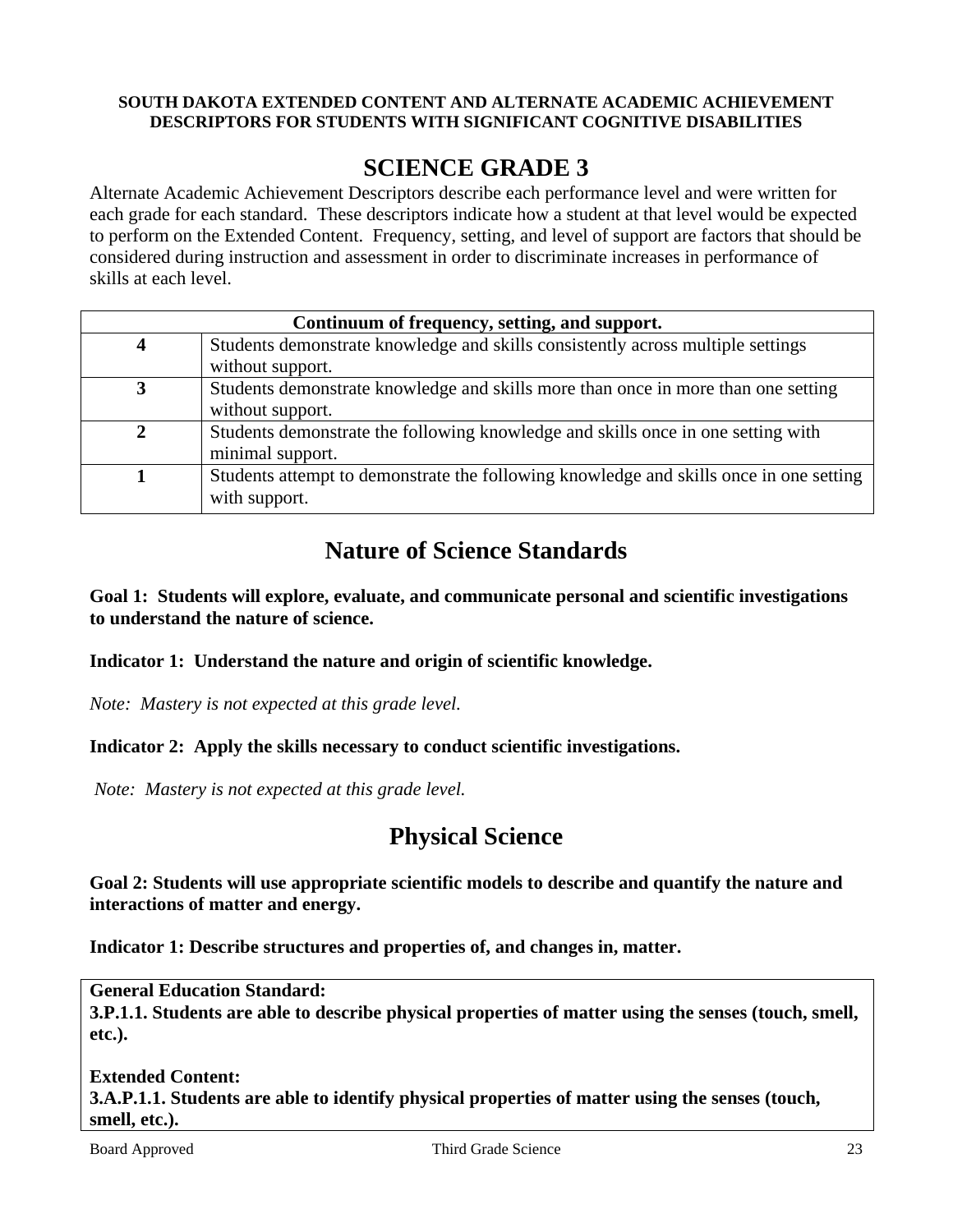| <b>Grade Level Alternate Academic</b><br><b>Achievement Descriptors</b>                                                                 |                        | <b>Target Skills</b>                                                                                                                                                                                                                                                 |
|-----------------------------------------------------------------------------------------------------------------------------------------|------------------------|----------------------------------------------------------------------------------------------------------------------------------------------------------------------------------------------------------------------------------------------------------------------|
| <b>Advancing:</b> Students are able to<br>differentiate between physical properties of<br>matter using the senses (touch, smell, etc.). | $\bullet$<br>$\bullet$ | Classify matter according to the physical properties.<br><b>Examples:</b> See color; feel size, shape, hardness,<br>smell, etc.<br>Label items as solids or liquids.                                                                                                 |
| <b>Applying:</b> Students are able to identify<br>physical properties of matter using the<br>senses (touch, smell, etc.).               | $\bullet$<br>$\bullet$ | Identify the physical properties of an item by<br>category.<br><b>Example:</b> An orange is round, smooth, scented.<br>Differentiate between a solid and a liquid by sorting.                                                                                        |
| <b>Developing:</b> Students are able to<br>recognize physical properties of matter<br>using the senses (touch, smell, etc.).            | $\bullet$              | Match identical pictures of solids and liquids.<br>Examples: Juice-juice, ball-ball                                                                                                                                                                                  |
| <b>Introducing:</b> Students are able to respond<br>to physical properties of matter using the<br>senses (touch, smell, etc.).          | $\bullet$<br>$\bullet$ | Respond to various sensory stimuli.<br><b>Examples:</b> Scented jars, light box, computer<br>activities, sound activities, music, light touch, deep<br>pressure, vibration, food<br>Explore various solid and/or liquid objects through<br>any of the sensory modes. |

# **General Education Standard:**

**3.P.1.2. Students are able to use tools to relate composition to physical properties.** 

#### **Extended Content:**

**3.A.P.1.2. Students are able to use tools to recognize the makeup of matter.** 

| <b>Grade Level Alternate Academic</b>              |           | <b>Target Skills</b>                                     |
|----------------------------------------------------|-----------|----------------------------------------------------------|
| <b>Achievement Descriptors</b>                     |           |                                                          |
| <b>Advancing:</b> Students are able to use a       | $\bullet$ | Demonstrate use of tools to complete an experiment.      |
| variety of tools to observe the makeup and         |           | <b>Examples:</b> Thermometer, magnifying glass,          |
| changes of matter.                                 |           | microscope, scale, measuring cups                        |
|                                                    |           | Recognize changes in matter from one state to            |
|                                                    |           | another.                                                 |
|                                                    |           | <b>Example:</b> Ice cube, ice cream, marshmallows,       |
|                                                    |           | melting crayons                                          |
| <b>Applying:</b> Students are able to use tools to | $\bullet$ | Given two tools, the student will choose the             |
| recognize the makeup of matter.                    |           | appropriate tool to complete an experiment.              |
|                                                    |           | Observe a change in matter.                              |
|                                                    |           | <b>Example:</b> Snowman, ice cube, baking a cake         |
| <b>Developing:</b> Students are able to use        |           | Explore a variety of tools.                              |
| tools to explore matter.                           |           | <b>Example:</b> Use a water table and sand table to dump |
|                                                    |           | and pour.                                                |
|                                                    |           | Imitate the use of tools to facilitate a change in       |
|                                                    |           | matter.                                                  |
|                                                    |           | <b>Example:</b> Pretend to use a hammer or hand mixer.   |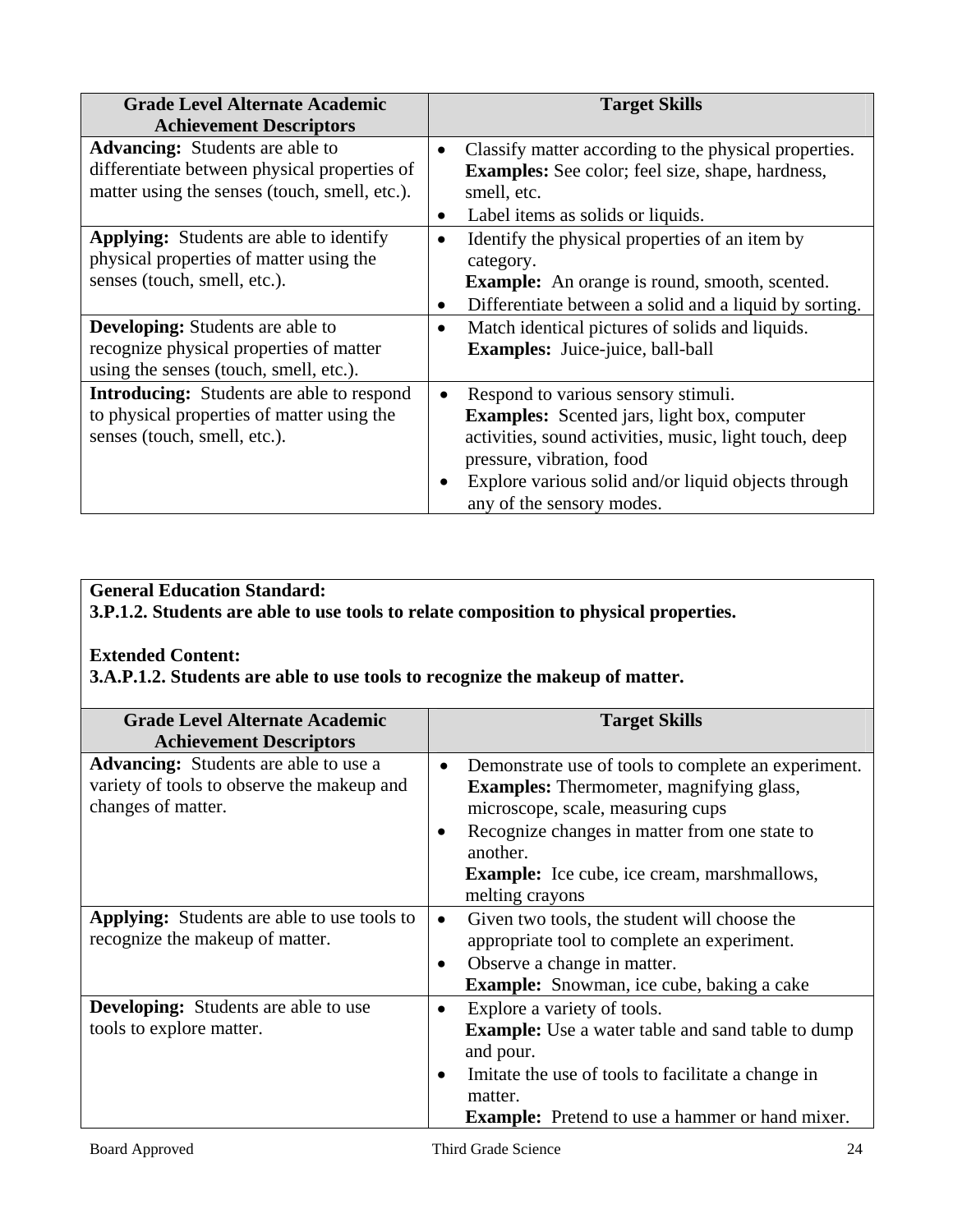| <b>Introducing:</b> Students are able to explore | $\bullet$ | Explore a variety of tools through the use of          |
|--------------------------------------------------|-----------|--------------------------------------------------------|
| the use of tools.                                |           | assistive technology.                                  |
|                                                  |           | Under supervision, use an adapted tool to facilitate a |
|                                                  |           | change in matter.                                      |
|                                                  |           | <b>Example:</b> Micro switch to operate blow dryer to  |
|                                                  |           | melt an ice cube.                                      |

**General Education Standard: 3.P.1.3. Students are able to demonstrate how a different substance can be made by combining two or more substances.** 

#### **Extended Content:**

**3.A.P.1.3. Students are able to demonstrate how a different substance can be made by combining two substances.** 

| <b>Grade Level Alternate Academic</b>           |           | <b>Target Skills</b>                                       |
|-------------------------------------------------|-----------|------------------------------------------------------------|
| <b>Achievement Descriptors</b>                  |           |                                                            |
| <b>Advancing:</b> Students are able to          | $\bullet$ | Conduct an experiment.                                     |
| demonstrate how a different substance can       |           | Follow a recipe using a combination of solids and          |
| be made by combining more than two              |           | liquids.                                                   |
| substances.                                     |           |                                                            |
| <b>Applying:</b> Students are able to           | ٠         | Combine a solid and a liquid to create a mixture.          |
| demonstrate how a different substance can       |           | <b>Example:</b> Play dough, Oobleck (cornstarch and        |
| be made by combining more than two              |           | water), Silly Putty,                                       |
| substances.                                     | $\bullet$ | Label as a mixture or substances.                          |
|                                                 |           | <b>Example:</b> Each item in the trail mix is a substance, |
|                                                 |           | but when combined they create a mixture.                   |
| <b>Developing:</b> Students are able to combine | ٠         | Combine a variety of solids or liquids to create a         |
| substances.                                     |           | mixture.                                                   |
|                                                 |           | <b>Example:</b> Nestlé's Quik and milk, cereal and milk,   |
|                                                 |           | salad and salad dressing                                   |
|                                                 | $\bullet$ | Stir and mix to facilitate change.                         |
|                                                 | $\bullet$ | Label as a mixture or substance.                           |
|                                                 |           | <b>Example:</b> Able to control unit hooked to blender or  |
|                                                 |           | mixer, picture cues, switches                              |
| <b>Introducing:</b> Students are able to        |           | Through manipulation/touch explore different               |
| demonstrate responses to different              |           | mixtures.                                                  |
| mixtures.                                       | $\bullet$ | Using assistive technology, select substances to           |
|                                                 |           | create mixtures.                                           |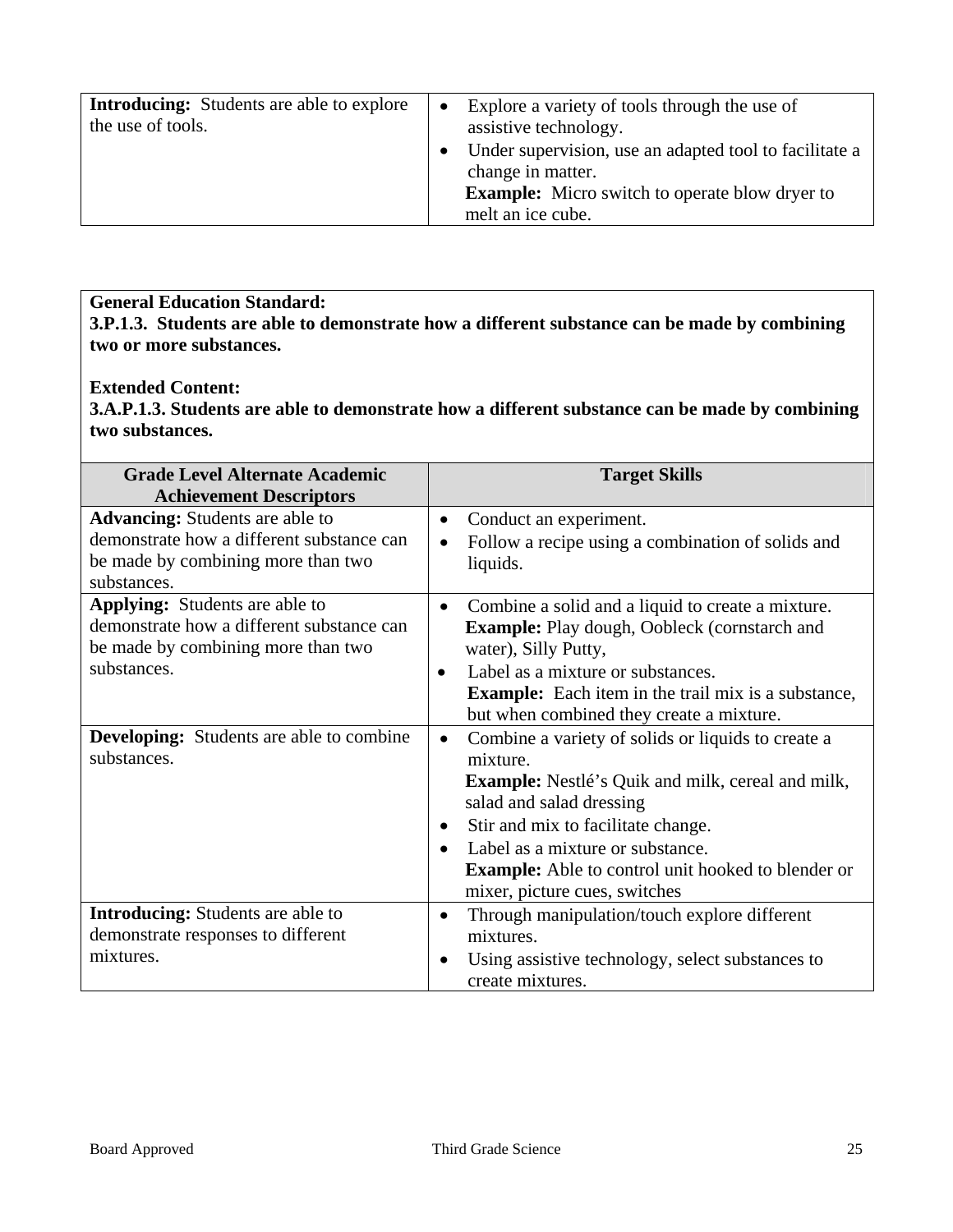**Indicator 3: Analyze interactions of energy and matter.** 

### **General Education Standard:**

**3.P.3.1. Students are able to define energy and differentiate between sources of renewable and non-renewable energy.** 

### **Extended Content:**

**3.A.P.3.1. Students are able to identify sources of renewable and non-renewable energy.** 

| <b>Grade Level Alternate Academic</b><br><b>Achievement Descriptors</b>                                           | <b>Target Skills</b>                                                                                                                                                                                                                                                                                         |
|-------------------------------------------------------------------------------------------------------------------|--------------------------------------------------------------------------------------------------------------------------------------------------------------------------------------------------------------------------------------------------------------------------------------------------------------|
| <b>Advancing:</b> Students are able to<br>differentiate between sources of renewable<br>and non-renewable energy. | Sort objects according to renewable and non-<br>$\bullet$<br>renewable sources.<br>Categorize classroom objects that use energy into<br>$\bullet$<br>renewable and non-renewable sources using a T-<br>chart or graph.                                                                                       |
| <b>Applying:</b> Students are able to identify<br>sources of renewable and non-renewable<br>energy.               | Match different sources of renewable and non-<br>$\bullet$<br>renewable energy with an object.<br><b>Example:</b> Kite-wind, pinwheel-wind, coal-heat,<br>movement-water<br>Identify objects in the classroom that use energy.<br>$\bullet$<br><b>Example:</b> CD player, computer, fan, pencil<br>sharpener |
| <b>Developing:</b> Students are able to<br>recognize sources of energy.                                           | Observe the movement of wind energy.<br>$\bullet$<br><b>Example:</b> Kite, pinwheel<br>Match different sources of energy.<br>$\bullet$<br><b>Example:</b> Wind, water, coal, oil                                                                                                                             |
| <b>Introducing:</b> Students are able to respond<br>to sources of energy.                                         | Access a switch hooked up to various examples of<br>$\bullet$<br>energy sources.<br><b>Example:</b> Fan, waterfall, light bulb<br>Explore different types of energy through visual,<br>auditory and tactile technology.<br><b>Example:</b> IntelliKeys                                                       |

# **General Education Standard: 3.P.3.2. Students are able to demonstrate how sound consists of vibrations and pitch.**

### **Extended Content: 3.A.P.3.2. Students are able to recognize that sound consists of vibrations and pitch.**

| <b>Grade Level Alternate Academic</b><br><b>Achievement Descriptors</b>     |           | <b>Target Skills</b>                                                                                |
|-----------------------------------------------------------------------------|-----------|-----------------------------------------------------------------------------------------------------|
| <b>Advancing:</b> Students are able to<br>demonstrate how sound consists of | $\bullet$ | Experiments with vibrations through various means<br>to demonstrate an understanding of vibrations. |
| vibrations and pitch.<br>(Continued on next page)                           |           | <b>Example:</b> Tuning fork, rubber band<br>Experiments with pitch through various means to         |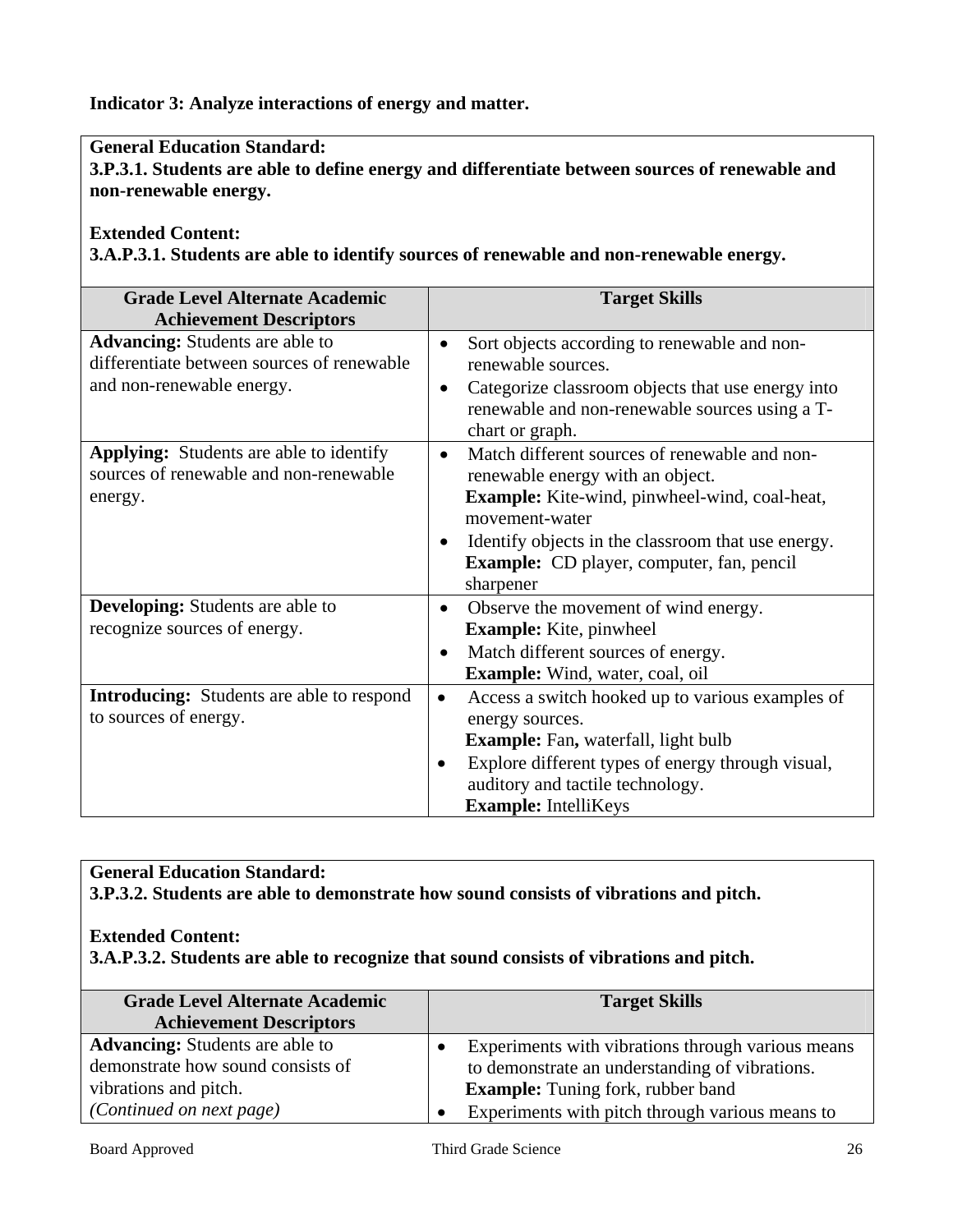|                                                                                                 |           | demonstrate an understanding of pitch.                                                                                                                                           |
|-------------------------------------------------------------------------------------------------|-----------|----------------------------------------------------------------------------------------------------------------------------------------------------------------------------------|
|                                                                                                 |           | <b>Example:</b> pitch pipe, recorders, water glasses                                                                                                                             |
| <b>Applying:</b> Students are able to recognize<br>that sound consists of vibrations and pitch. | $\bullet$ | Uses appropriate voice for situations to recognize the<br>difference between loud and soft sounds.<br><b>Example:</b> Outside/inside voice, feel vibrations from<br>vocal chords |
|                                                                                                 | $\bullet$ | Experiments with vibrations through various means<br>to recognize an understanding of vibrations.<br><b>Example:</b> Tuning fork, feel vibrations from vocal<br>chords           |
| <b>Developing:</b> Students are able to                                                         | ٠         | Listen to various musical pieces and indicate pitch                                                                                                                              |
| distinguish between vibrations and pitch.                                                       |           | by raising their hand to indicate a pitch.                                                                                                                                       |
|                                                                                                 |           | <b>Example:</b> Student indicates with hand, head, etc. if                                                                                                                       |
|                                                                                                 |           | pitch is high or low.                                                                                                                                                            |
|                                                                                                 |           | Experiences vibrations through senses.                                                                                                                                           |
|                                                                                                 |           | <b>Example:</b> Feel vibration from:                                                                                                                                             |
|                                                                                                 |           | 1. Turning bass up on music                                                                                                                                                      |
|                                                                                                 |           | 2. Stand by building as planes take off                                                                                                                                          |
|                                                                                                 |           | 3. Machinery sounds at a construction site                                                                                                                                       |
| <b>Introducing:</b> Students are able to respond                                                |           | Responds to loud and soft sounds.                                                                                                                                                |
| to loud and soft sounds.                                                                        | ٠         | Responds to feel of vibrations on musical                                                                                                                                        |
|                                                                                                 |           | instruments.                                                                                                                                                                     |
|                                                                                                 |           | <b>Example:</b> Somatron (mat infused with vibration and                                                                                                                         |
|                                                                                                 |           | pitch for music)                                                                                                                                                                 |

# **General Education Standard:**

**3.P.3.3. Students are able to identify how sound is used as a means of communication.** 

#### **Extended Content:**

**3.A.P.3.3. Students are able to identify that sound is used as a means of communication.** 

| <b>Grade Level Alternate Academic</b>            |           | <b>Target Skills</b>                                        |
|--------------------------------------------------|-----------|-------------------------------------------------------------|
| <b>Achievement Descriptors</b>                   |           |                                                             |
| <b>Advancing:</b> Students are able to identify  | ٠         | Relates a response to a specific sound.                     |
| how sound is used as a means of                  |           | <b>Examples:</b> Recess bell rings – line up, fire alarm go |
| communication.                                   |           | outside                                                     |
|                                                  | $\bullet$ | Gives examples of kinds of communication.                   |
|                                                  |           | <b>Examples:</b> Telephone ringing, train whistle, voices   |
| Applying: Students are able to identify          | $\bullet$ | Make a sound to start an activity.                          |
| that sound is used as a means of                 |           | <b>Example:</b> "When Jimmy claps (or signals), we will     |
| communication.                                   |           | eat his birthday treat."                                    |
| <b>Developing:</b> Students are able to identify | $\bullet$ | Matches sound to a specific object.                         |
| various sounds.                                  |           | <b>Example:</b> Sound Lotto, computer programs,             |
|                                                  |           | IntelliKeys                                                 |
|                                                  | $\bullet$ | Matches sound to a source.                                  |
|                                                  |           | <b>Example:</b> Fire alarm, kitchen timer, dryer,           |
|                                                  |           | microwave                                                   |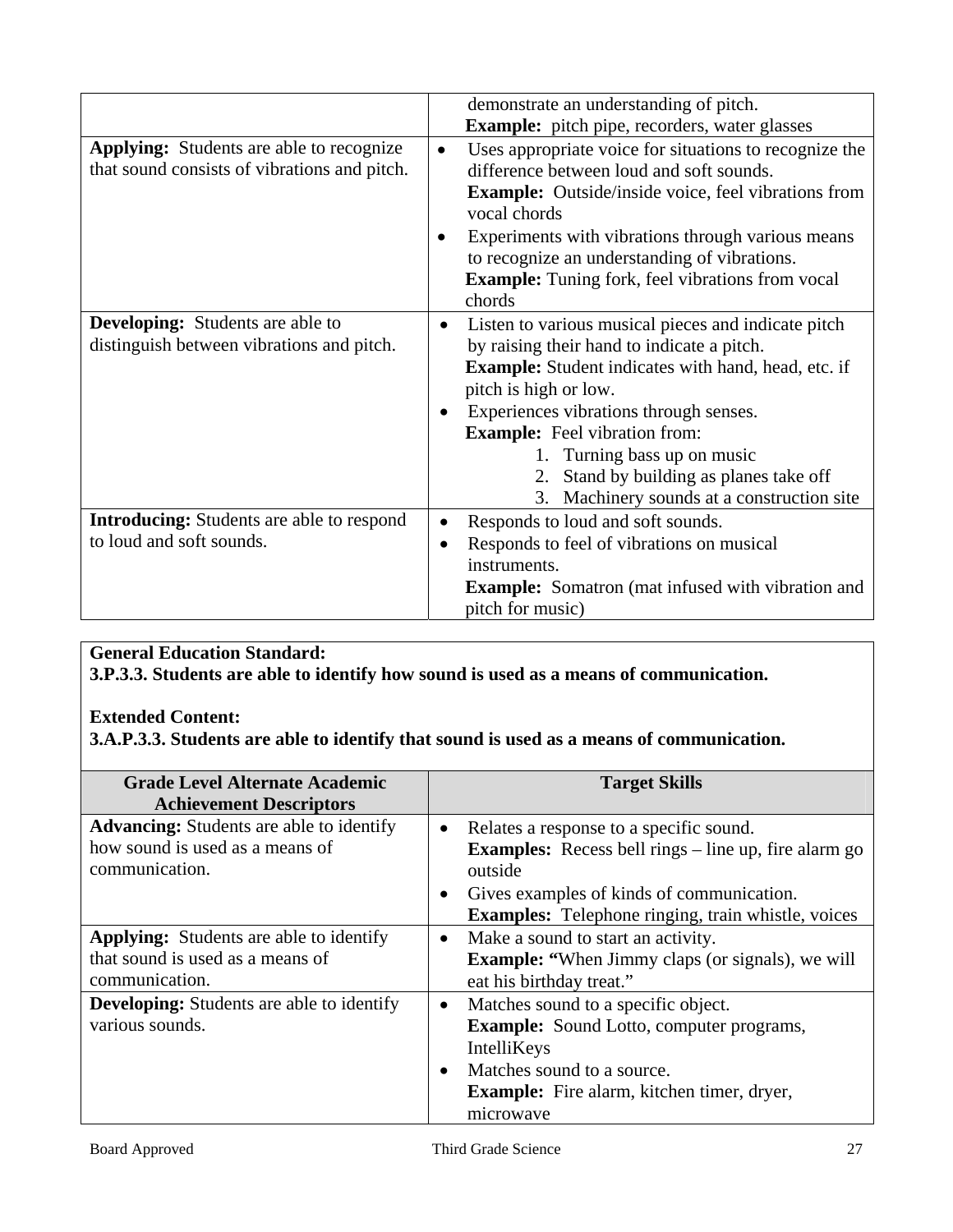| <b>Introducing:</b> Students are able to respond<br>to various sounds. | $\bullet$ | Demonstrates a differential response to specific<br>environmental sounds.<br><b>Example:</b> Student jumps at sound of sirens or<br>alarms |
|------------------------------------------------------------------------|-----------|--------------------------------------------------------------------------------------------------------------------------------------------|
|                                                                        |           | Explores toys that produce sounds.                                                                                                         |

# **Life Science**

**Goal 3: Students will describe structures and attributes of living things, processes of life, and interaction with each other and the environment.** 

**Indicator 1: Understand the fundamental structures, functions, classifications, and mechanisms found in living things.** 

**General Education Standard: 3.L.1.1. Students are able to identify the basic structures, functions, and needs of plants in relation to their environment.** 

#### **Extended Content:**

**3.A.L.1.1. Students are able to identify the basic needs of plants.** 

| <b>Grade Level Alternate Academic</b><br><b>Achievement Descriptors</b>                  | <b>Target Skills</b>                                                                                                                                                                                                                                                                           |
|------------------------------------------------------------------------------------------|------------------------------------------------------------------------------------------------------------------------------------------------------------------------------------------------------------------------------------------------------------------------------------------------|
| <b>Advancing:</b> Students are able to identify<br>basic structures and needs of plants. | Identify stem, leaves, roots, flowers.<br>٠<br>Using a diagram, student will link word/symbol to<br>structure.<br>Identify sun, air, soil and water as needs of plants.<br>Conduct an experiment with variables of light, water<br>٠<br>or soil.                                               |
| <b>Applying:</b> Students are able to identify<br>the basic needs of plants.             | Take care of the basic needs of a plant.<br>٠<br>Under supervision, conduct an experiment with<br>$\bullet$<br>variables of light, water or soil.<br><b>Example:</b> Put seed in a sealed plastic bag with<br>damp paper towel and another seed in sealed plastic<br>bag with dry paper towel. |
| <b>Developing:</b> Students are able to<br>recognize the basic needs of plants.          | With supervision, take care of the basic needs of a<br>$\bullet$<br>plant.<br>Put together a puzzle depicting a plant.<br>٠                                                                                                                                                                    |
| <b>Introducing:</b> Students are able to explore<br>plants.                              | Attends to the different needs of plants using<br>٠<br>assistive technology.<br>Access technology to attend to pictures of different<br>plants.                                                                                                                                                |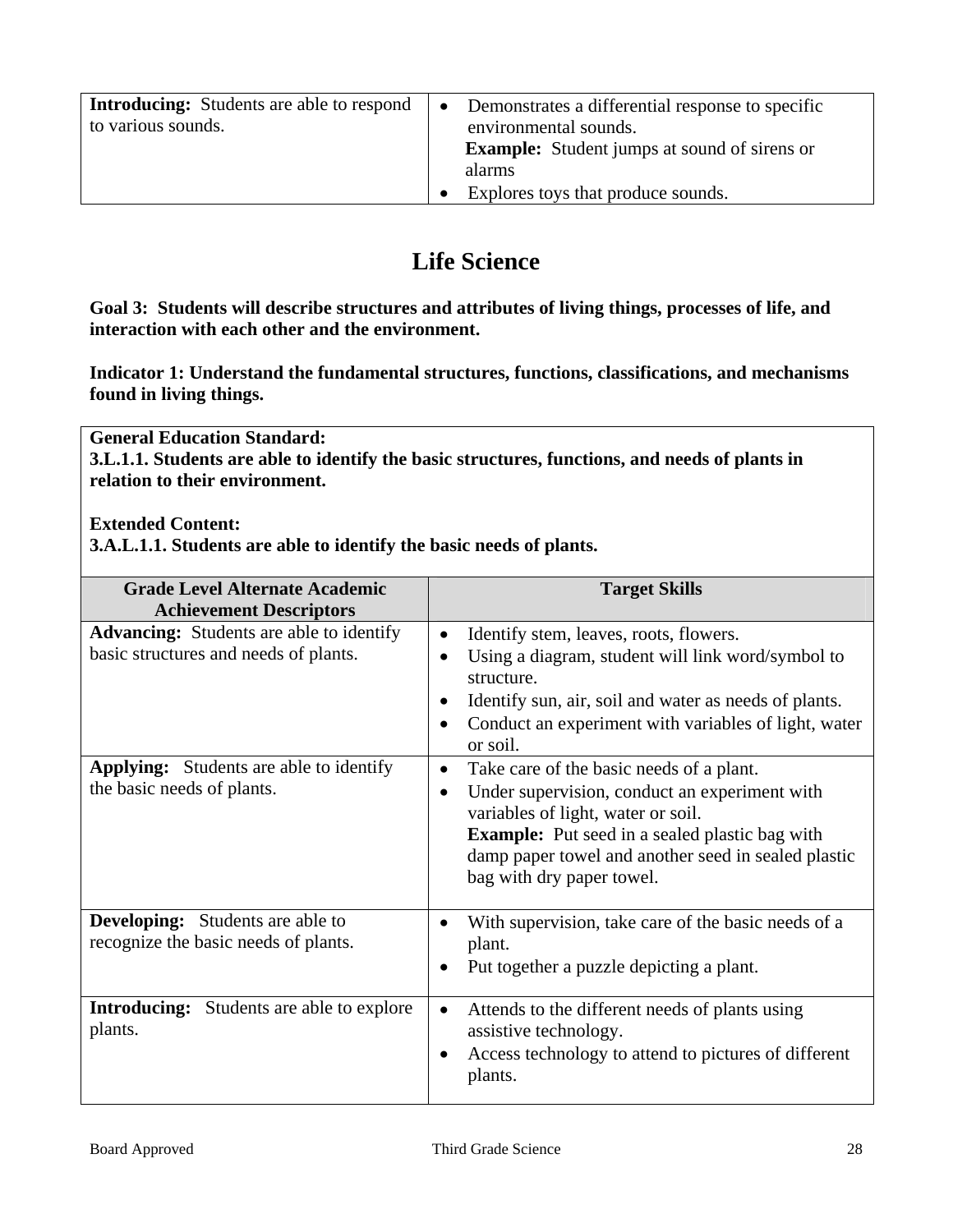### **General Education Standard: 3.L.1.2. Students are able to identify characteristic features of animals and their related functions in relation to their environment.**

# **Extended Content:**

**3.A.L.1.2. Students are able to identify characteristics of animals.**

| <b>Grade Level Alternate Academic</b>            |           | <b>Target Skills</b>                                    |
|--------------------------------------------------|-----------|---------------------------------------------------------|
| <b>Achievement Descriptors</b>                   |           |                                                         |
| <b>Advancing:</b> Students are able to recognize | $\bullet$ | Indicate what the feature of an animal is to its        |
| the purpose of an animal's feature in the        |           | function in the environment.                            |
| environment.                                     |           | <b>Example:</b> Fish has fins to swim, duck has webbed  |
|                                                  |           | feet to swim, bird has wings to fly                     |
|                                                  | $\bullet$ | Using technology, research an animal's feature and      |
|                                                  |           | its function in the environment.                        |
| <b>Applying:</b> Students are able to identify   | $\bullet$ | Identify basic characteristics of animals.              |
| characteristics of animals.                      |           | <b>Example:</b> Fish-fins, duck-webbed feet,            |
|                                                  | $\bullet$ | Match a feature to an animal.                           |
| <b>Developing:</b> Students are able to          |           | Recognize basic characteristics of animals.             |
| recognize characteristics of animals.            |           | Match the characteristics of animals.                   |
|                                                  |           | Sort picture cards.                                     |
| <b>Introducing:</b> Students are able to explore | $\bullet$ | Using the senses, students will respond to animal       |
| characteristic features of animals.              |           | characteristics.                                        |
|                                                  |           | <b>Example:</b> Touch fur, feathers, scales, snake skin |

### **General Education Standard:**

**3.L.1.3. Students are able to describe life cycles, including growth and metamorphosis, of familiar organisms.** 

### **Extended Content:**

**3.A.L.1.3. Students are able to recognize various life cycles.** 

| <b>Grade Level Alternate Academic</b>                                                          | <b>Target Skills</b>                                                                                                                                                                                                                                                           |  |
|------------------------------------------------------------------------------------------------|--------------------------------------------------------------------------------------------------------------------------------------------------------------------------------------------------------------------------------------------------------------------------------|--|
| <b>Achievement Descriptors</b>                                                                 |                                                                                                                                                                                                                                                                                |  |
| <b>Advancing:</b> Students are able to<br>demonstrate parts of a life cycle.                   | Using technology, participate in science activities<br>about the life cycle.<br><b>Example:</b> Websites, Kids Inspiration (software)<br>program)<br>Identify the parts of a butterfly's life cycle.<br><b>Example:</b> Egg, larva/caterpillar, cocoon/chrysalis,<br>butterfly |  |
| <b>Applying:</b> Students are able to recognize<br>various life cycles.                        | Sequence the life cycle of an animal.<br>Classroom observation of life cycles.<br><b>Example:</b> Butterfly, frog                                                                                                                                                              |  |
| <b>Developing:</b> Students are able to<br>recognize a life cycle.<br>(Continued on next page) | Participate in the reading of books based on life<br>cycles.<br><b>Example:</b> Very Hungry Caterpillar                                                                                                                                                                        |  |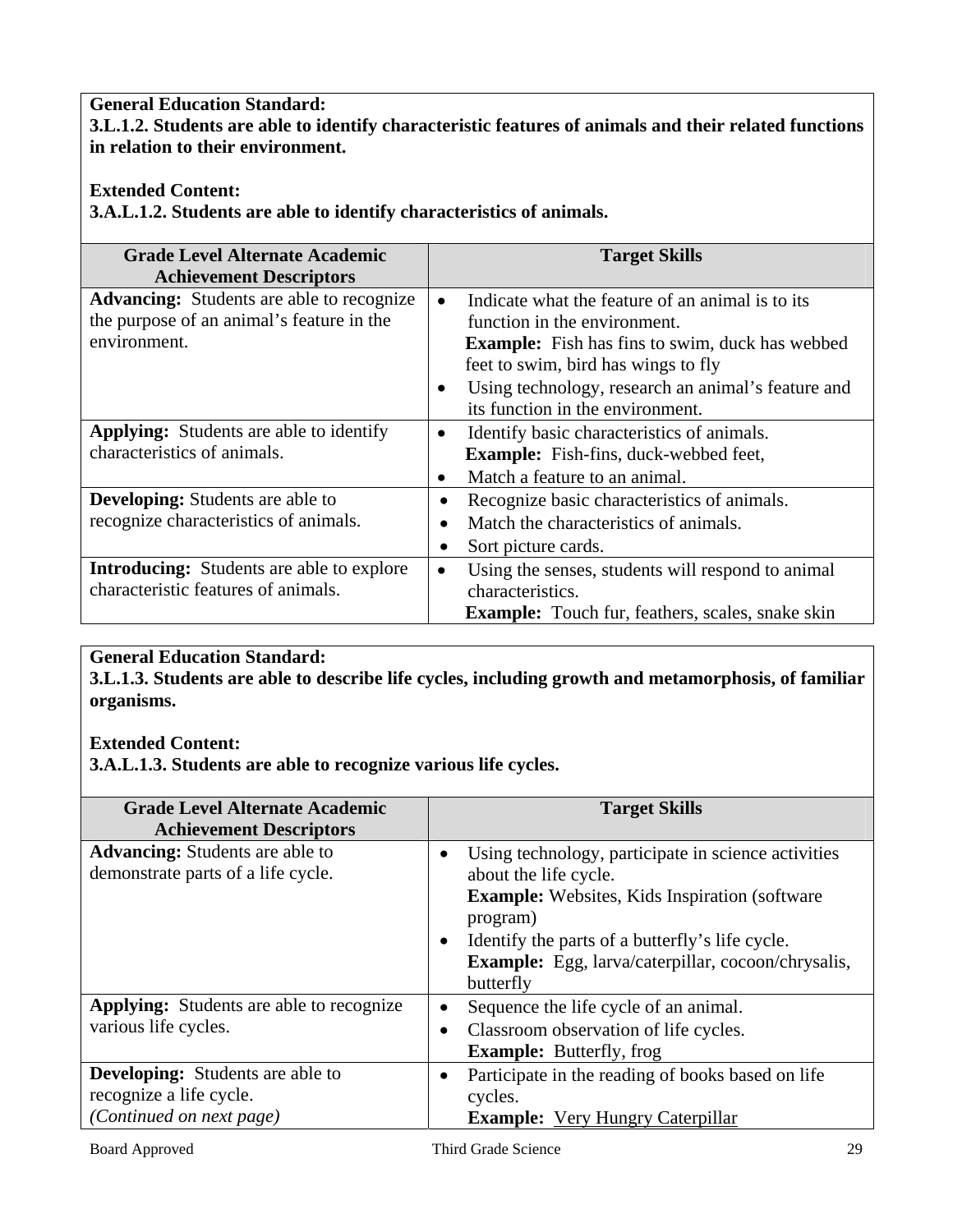|                                                  | Match pictures of a life cycle.                        |
|--------------------------------------------------|--------------------------------------------------------|
| <b>Introducing:</b> Students are able to explore | Attend to books based on life cycles.                  |
| a life cycle.                                    | <b>Example:</b> Very Hungry Caterpillar                |
|                                                  | Participate/attend to activities about the life cycle. |

**Indicator 2: Analyze various patterns of inheritance and biological change.** 

#### **General Education Standard:**

**3.L.2.1. Students are able to explain how animals instinctively meet basic needs in their environment.** 

#### **Extended Content:**

**3.A.L.2.1. Students are able to identify the basic needs of animals.** 

| <b>Grade Level Alternate Academic</b><br><b>Achievement Descriptors</b>                                 | <b>Target Skills</b>                                                                                                                                                                                                     |
|---------------------------------------------------------------------------------------------------------|--------------------------------------------------------------------------------------------------------------------------------------------------------------------------------------------------------------------------|
| <b>Advancing:</b> Students are able to recognize<br>how a specific animal adapts to the<br>environment. | Select a specific animal and identify its adaptation to<br>$\bullet$<br>the environment.<br><b>Example:</b> Snowshoe rabbit, chameleon,<br>Use library books to research different animals'<br>$\bullet$<br>adaptations. |
| <b>Applying:</b> Students are able to identify the<br>basic needs of animals.                           | Identify food, water and shelter as basic needs of an<br>٠<br>animal.<br>Take care of the basic needs of an animal.<br>$\bullet$<br><b>Example:</b> Feed fish                                                            |
| <b>Developing:</b> Students are able to recognize<br>the basic needs of animals.                        | With supervision, take care of basic needs of an<br>$\bullet$<br>animal.                                                                                                                                                 |
| <b>Introducing:</b> Students are able to explore<br>the basic needs of animals.                         | Attends to the different needs of animals using<br>$\bullet$<br>assistive technology.<br>Access technology to attend to pictures of different<br>٠<br>animals eating, playing, and grooming.                             |

**Indicator 3: Analyze how organisms are linked to one another and the environment.** 

#### **General Education Standard:**

**3.L.3.1. Students are able to describe how species depend on one another and on the environment for survival.** 

#### **Extended Content:**

**3.A.L.3.1. Students are able to identify a specific relationship between a plant and animal.** 

| <b>Grade Level Alternate Academic</b><br><b>Achievement Descriptors</b> | <b>Target Skills</b>                               |
|-------------------------------------------------------------------------|----------------------------------------------------|
| <b>Advancing:</b> Students are able to describe                         | Use a graphic organizer to depict the relationship |
| how plants and animals need each other.                                 | between plants and animals.                        |
| <i>(Continued on next page)</i>                                         | <b>Examples:</b>                                   |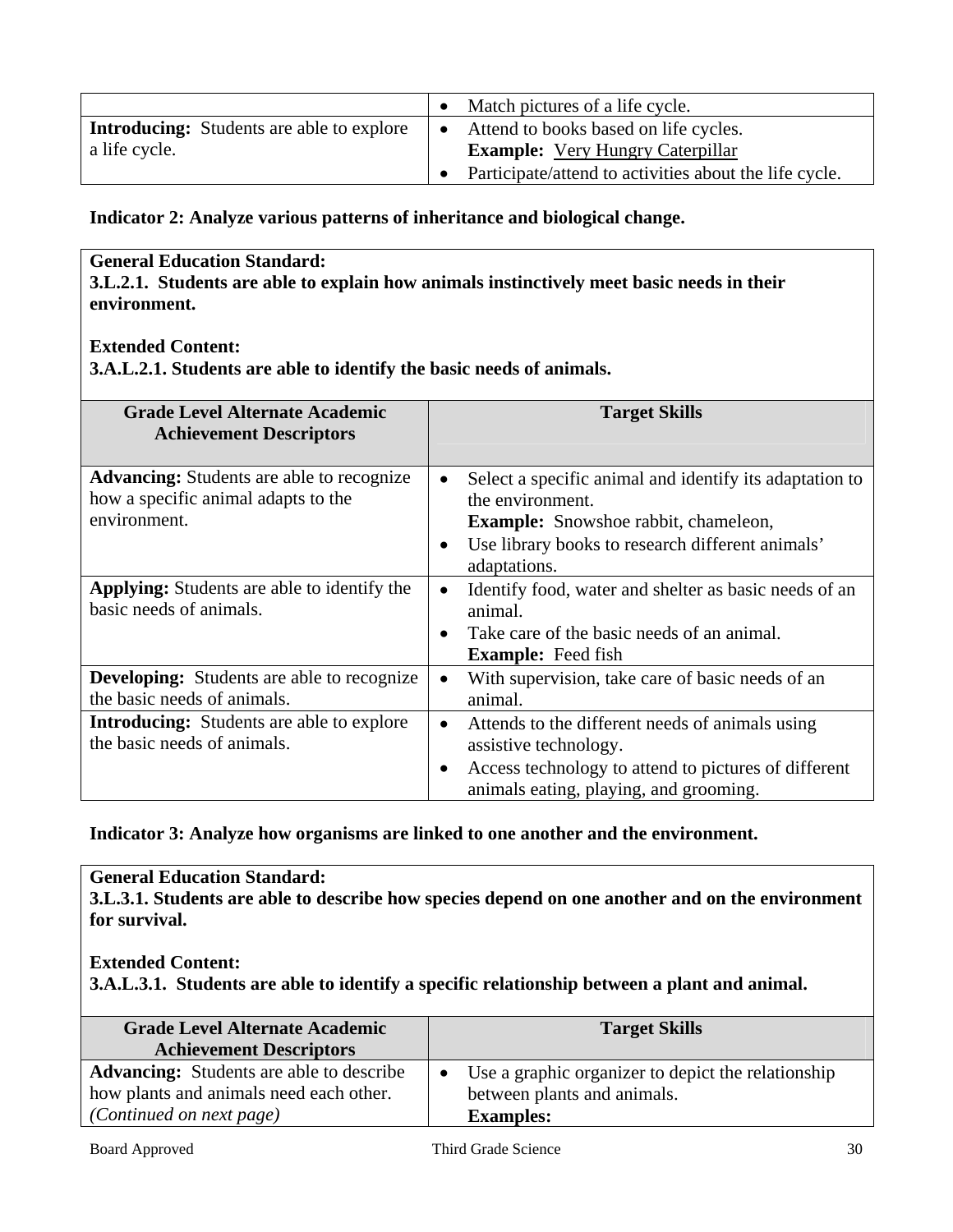|                                                                                                             |           | Animal transports seeds.<br>1.<br>2. Bees pollinate plants.                                                                                            |
|-------------------------------------------------------------------------------------------------------------|-----------|--------------------------------------------------------------------------------------------------------------------------------------------------------|
|                                                                                                             |           | Using technology, research the relationship between<br>plants and animals.                                                                             |
| <b>Applying:</b> Students are able to identify a<br>specific relationship between a plant and<br>animal.    | $\bullet$ | Recognize the relationship between a plant and an<br>animal.<br><b>Example:</b> Bees help flowers.                                                     |
|                                                                                                             |           | Match a picture of a bee to a flower.<br>Take a nature field trip to observe the specific<br>relationship between a plant and animal.                  |
| <b>Developing:</b> Students are able to<br>recognize a specific relationship between a<br>plant and animal. | $\bullet$ | Match identical pictures of relationships between a<br>plant and an animal.<br><b>Example:</b> Picture of a bee/flower to a picture of a<br>bee/flower |
|                                                                                                             |           | Participate in the reading of books that depict a<br>relationship between a plant and an animal.                                                       |
| <b>Introducing:</b> Students are able to explore<br>relationships between plants and animals.               | $\bullet$ | Attend to books that depict a relationship between a<br>plant and an animal.                                                                           |
|                                                                                                             | $\bullet$ | Use a switch to explore illustrations of the<br>relationship between plants and animals.                                                               |

# **General Education Standard:**

**3.L.3.2. Students are able to explain how environments support a diversity of plants and animals.** 

#### **Extended Content:**

**3.A.L.3.2. Students are able to recognize different environments.** 

| <b>Grade Level Alternate Academic</b><br><b>Achievement Descriptors</b>    | <b>Target Skills</b>                                                                                                                  |
|----------------------------------------------------------------------------|---------------------------------------------------------------------------------------------------------------------------------------|
| <b>Advancing:</b> Students are able to identify                            | Identify desert, ocean, rainforest.<br>$\bullet$                                                                                      |
| different environments.                                                    | Identify a living plant/animal that would survive in<br>$\bullet$<br>that specific environment.                                       |
|                                                                            | Create a simple model of an environment.                                                                                              |
| <b>Applying:</b> Students are able to recognize<br>different environments. | Recognize living plant/animal that would survive in<br>$\bullet$<br>that specific environment.<br><b>Example:</b> Word bank, pictures |
|                                                                            | Sort plants/animals to the environments in which<br>they belong.                                                                      |
| <b>Developing:</b> Students are able to                                    | Match plants/animals to different environments.<br>$\bullet$                                                                          |
| recognize an environment.                                                  | Sort pictures by what can be found in the<br>$\bullet$<br>environment.                                                                |
|                                                                            | Create an art project related to a different<br>$\bullet$<br>environment.                                                             |
| <b>Introducing:</b> Students are able to                                   | Dig through sand, mist on hands, grass clippings,<br>$\bullet$                                                                        |
| explore an environment.                                                    | shaved ice.                                                                                                                           |
|                                                                            | Respond to presentation of different elements of<br>environments.                                                                     |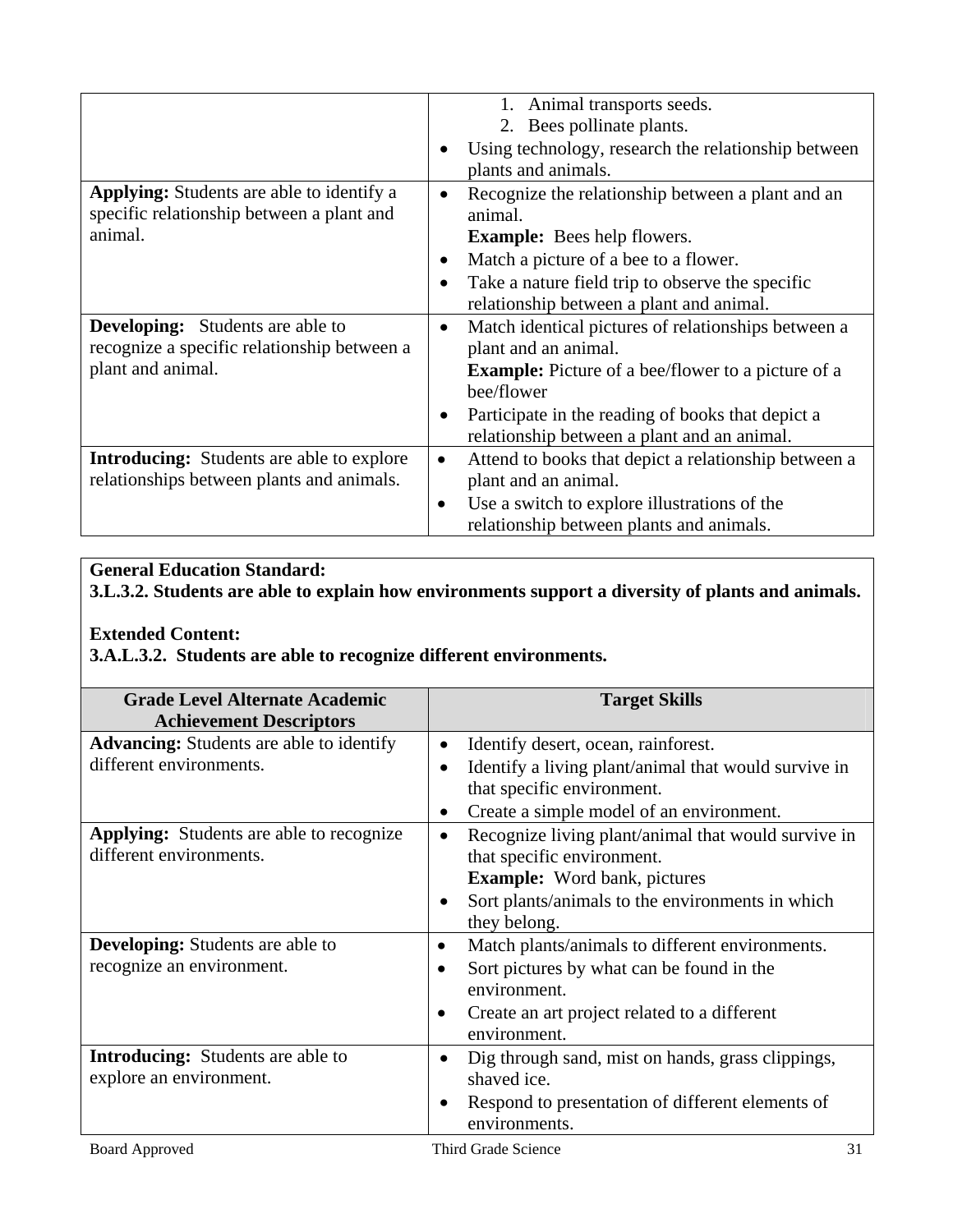#### **General Education Standard: 3.L.3.3. Students are able to describe ways humans impact air, water, and habitat quality.**

### **Extended Content:**

**3.A.L.3.3. Students are able to recognize a way that people affect the environment.** 

| <b>Grade Level Alternate Academic</b><br><b>Achievement Descriptors</b>                                                       |           | <b>Target Skills</b>                                                                                                |
|-------------------------------------------------------------------------------------------------------------------------------|-----------|---------------------------------------------------------------------------------------------------------------------|
| <b>Advancing:</b> Students are able to recognize<br>more than one way that people affect the<br>environment.                  |           | Recognize air and water pollution as ways people<br>affect the environment.<br><b>Example:</b> Littering, car fumes |
| <b>Applying:</b> Students are able to recognize<br>a way that people affect the environment.                                  |           | Recognize littering or pollution as a way people<br>affect the environment.                                         |
| <b>Developing:</b> Students are able to explore<br>how people affect the environment.                                         | $\bullet$ | Recognize pictures/activities that reflect how people<br>affect the environment.                                    |
| <b>Introducing:</b> Students are able to respond<br>to pictures/activities that reflect how people<br>affect the environment. | $\bullet$ | Respond to illustrations/sounds that affect the<br>environment.                                                     |

# **General Education Standard**

**3.L.3.4. Students are able to examine fossils and describe how they will provide evidence of change in organisms.** 

#### **Extended Content**

**3.A.L.3.4. Students are able to recognize a fossil.** 

| <b>Grade Level Alternate Academic</b><br><b>Achievement Descriptors</b> | <b>Target Skills</b>                                                                                                                                                                         |
|-------------------------------------------------------------------------|----------------------------------------------------------------------------------------------------------------------------------------------------------------------------------------------|
| <b>Advancing:</b> Students are able to identify a<br>fossil.            | Given a model, match a picture.<br><b>Example:</b> bone to a dinosaur<br>Create a fossil.<br>٠<br><b>Example:</b> Using Plaster of Paris, create a fossil<br>from leaves, shell, bones, etc. |
| <b>Applying:</b> Students are able to recognize<br>a fossil.            | Sort fossils from non-fossils.<br>$\bullet$                                                                                                                                                  |
| Developing:<br>Students are able to<br>explore fossils.                 | Match pictures of fossils.<br>Using various media, explore various fossils.                                                                                                                  |
| <b>Introducing:</b> Students are able to<br>manipulate fossils.         | Using senses, explore various fossils.                                                                                                                                                       |

# **Earth/Space Science**

**Goal 4: Students will analyze the composition, formative processes, and history of the universe, solar system, and Earth.** 

**Indicator 1: Analyze the various structures and processes of the Earth system.**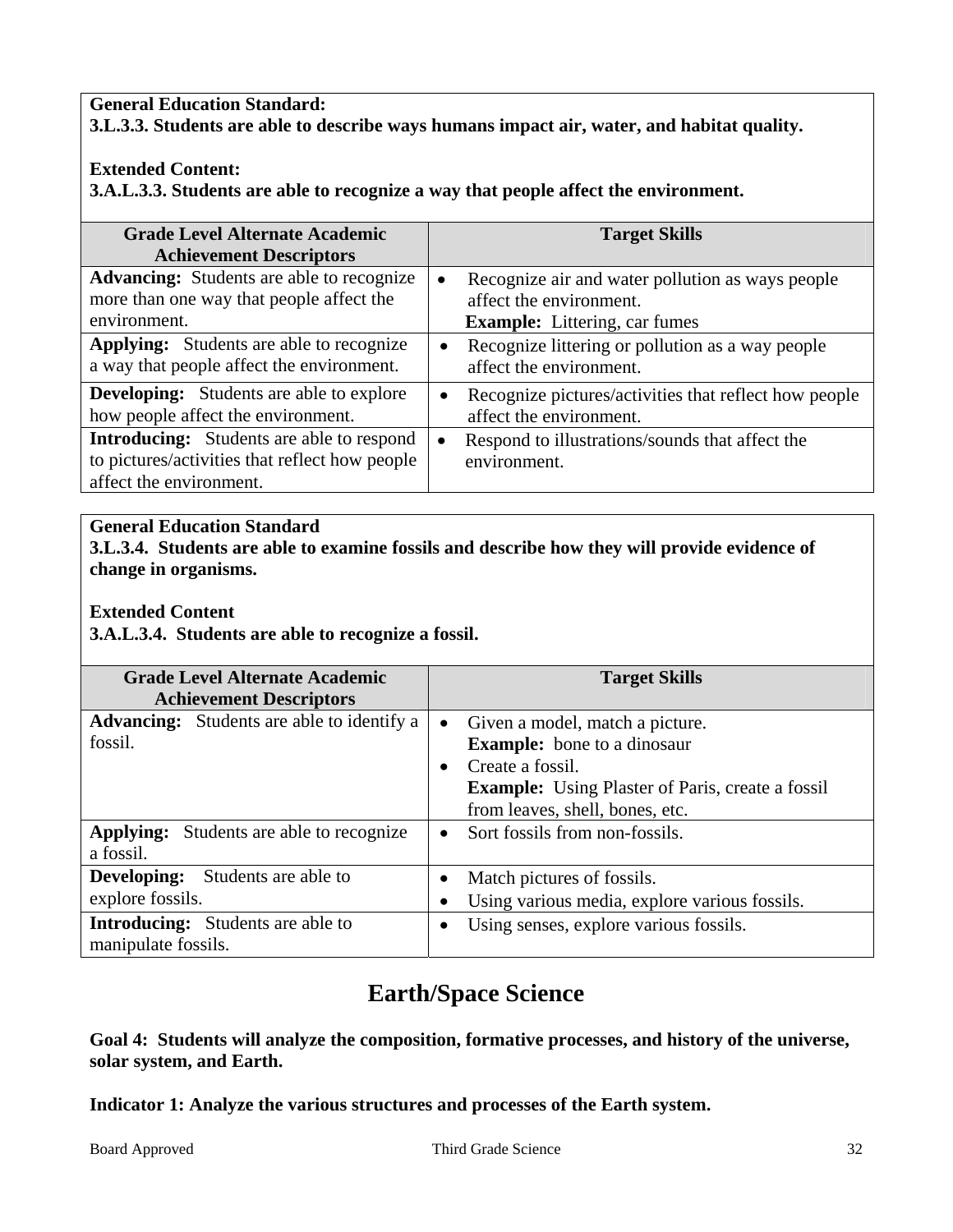### **General Education Standard: 3.E.1.1. Students are able to define the difference between a rock and a mineral.**

#### **Extended Content:**

**3.A.E.1.1. Students are able to identify physical properties of rocks.** 

| <b>Grade Level Alternate Academic</b>                                                | <b>Target Skills</b>                                                                                                     |  |
|--------------------------------------------------------------------------------------|--------------------------------------------------------------------------------------------------------------------------|--|
| <b>Achievement Descriptors</b>                                                       |                                                                                                                          |  |
| <b>Advancing:</b> Students are able to describe<br>physical properties of rocks.     | Sort and label rocks by their physical properties.<br>$\bullet$<br><b>Example:</b> Color, size, texture                  |  |
|                                                                                      | When given choices, identify three rocks.                                                                                |  |
| <b>Applying:</b> Students are able to identify<br>physical properties of rocks.      | Match rocks by similar physical properties. (color,<br>size, texture)<br>When given choices, identify two rocks by their |  |
|                                                                                      | properties.                                                                                                              |  |
| <b>Developing:</b> Students are able to explore                                      | Recognize different physical properties of rocks.                                                                        |  |
| physical properties of rocks.                                                        | <b>Example:</b> Is it hard? Is it soft? What is the color?                                                               |  |
|                                                                                      | Select a rock from a variety of items.<br>$\bullet$                                                                      |  |
| <b>Introducing:</b> Students are able to respond<br>to physical properties of rocks. | Explore the different physical properties of rocks.<br><b>Example:</b> Tactile exploration of the rocks.                 |  |
|                                                                                      | Label an item as a rock.                                                                                                 |  |
|                                                                                      | <b>Example:</b> Use picture cues, voice output, object<br>cues, computer.                                                |  |

### **General Education Standard:**

**3.E.1.2. Students are able to describe how humans use Earth's natural resources.** 

#### **Extended Content:**

**3.A.E.1.2. Students are able to recognize two natural resources.** 

| <b>Grade Level Alternate Academic</b><br><b>Achievement Descriptors</b>                      | <b>Target Skills</b>                                                                                                                                                                                                                                               |
|----------------------------------------------------------------------------------------------|--------------------------------------------------------------------------------------------------------------------------------------------------------------------------------------------------------------------------------------------------------------------|
| <b>Advancing:</b> Students are able to recognize<br>three natural resources that people use. | Categorize from a group of pictures types of natural<br>٠<br>resources and their uses.<br><b>Example:</b> Water – drinking, cleaning, or<br>transportation<br>Recognize that a natural resource can take on<br>various forms.<br><b>Example:</b> Tree-paper-napkin |
| <b>Applying:</b> Students are able to recognize<br>two natural resources.                    | Identify natural resources by choosing from picture<br>٠<br>cues.                                                                                                                                                                                                  |
| <b>Developing:</b> Students are able to<br>recognize one natural resource.                   | Match pictures of natural resources.<br>$\bullet$<br><b>Example:</b> Picture to picture<br>Find items in classroom that came from natural<br>$\bullet$<br>resources.                                                                                               |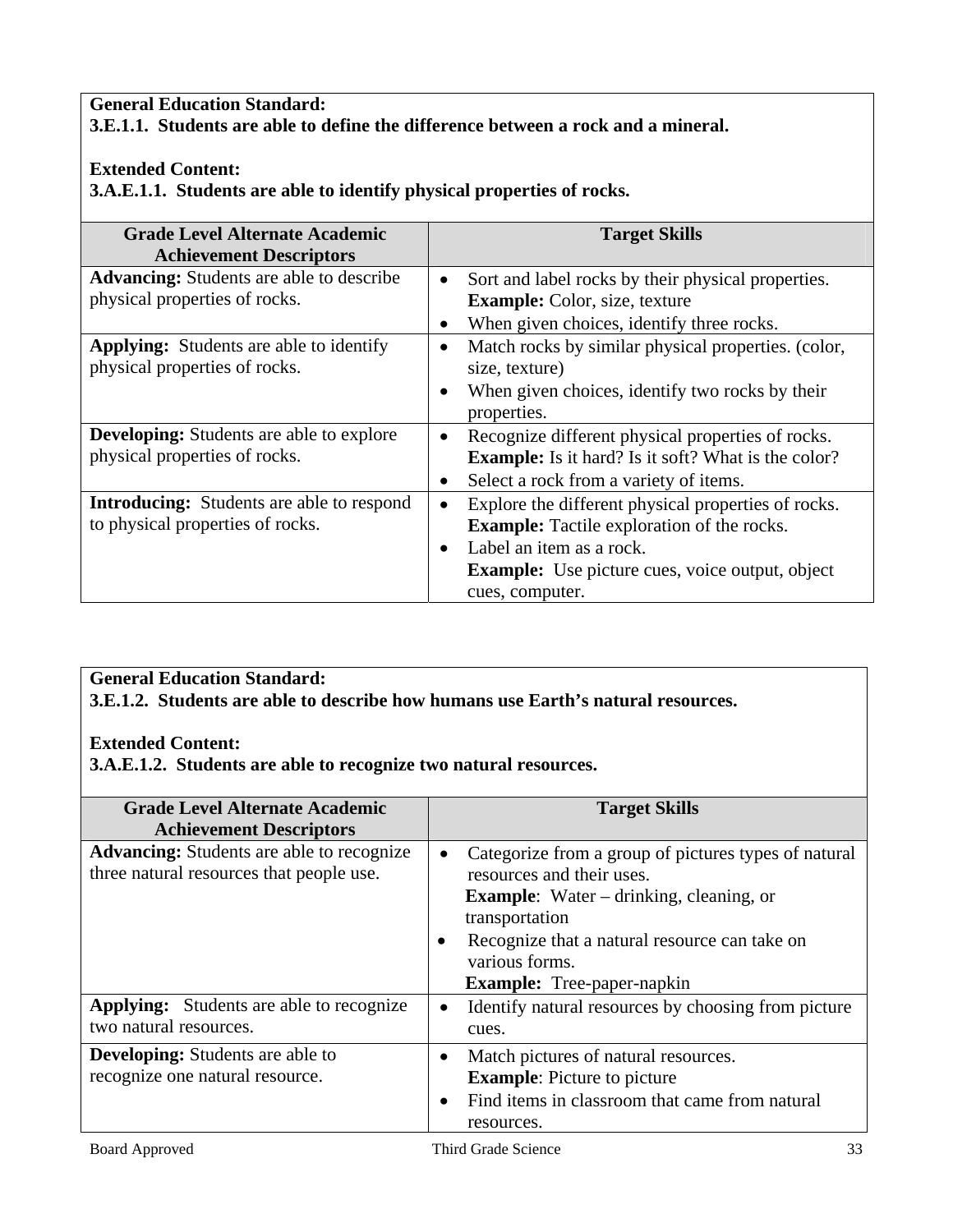| <b>Introducing:</b> Students are able to<br>participate in activities involving natural | Use a switch to activate pictures of natural<br>resources. |
|-----------------------------------------------------------------------------------------|------------------------------------------------------------|
| resources.                                                                              | <b>Examples:</b> Use IntelliKeys, Internet files,          |
|                                                                                         | Powerpoint.                                                |
|                                                                                         | Participate in planting a fruit tree.                      |

**Indicator 2: Analyze essential principles and ideas about the composition and structure of the universe.** 

**General Education Standard: 3.E.2.1. Students are able to identify the Earth as one of the planets that orbit the Sun.** 

#### **Extended Content:**

**3.A.E.2.1. Students are able to recognize Earth as the planet upon which they live.** 

| <b>Grade Level Alternate Academic</b><br><b>Achievement Descriptors</b> | <b>Target Skills</b>                                           |
|-------------------------------------------------------------------------|----------------------------------------------------------------|
| <b>Advancing:</b> Students are able to recognize                        | Select Sun and Earth from a visual representation<br>$\bullet$ |
| the location of the Sun and Earth.                                      | such as map or globe.                                          |
|                                                                         | Create a visual of Sun and Earth demonstrating<br>$\bullet$    |
|                                                                         | location of each.                                              |
| <b>Applying:</b> Students are able to recognize                         | Identify physical features of Earth.<br>$\bullet$              |
| Earth as the planet upon which they live.                               | <b>Example:</b>                                                |
|                                                                         | 1. Earth is round, blue, white, green                          |
|                                                                         | 2. Look at visual representation - globes, videos              |
|                                                                         | Responds correctly to yes or no questions.                     |
|                                                                         | <b>Example:</b> Do you live on Earth? Is the Earth<br>round?   |
| <b>Developing:</b> Students are able to                                 | Given picture cards, students will select pictures of          |
| recognize Earth.                                                        | Earth.                                                         |
|                                                                         | Recognize physical features of Earth.                          |
|                                                                         | Match identical pictures of Earth.<br>٠                        |
| <b>Introducing:</b> Students are able to respond                        | Attend to illustrations/books about Earth.<br>$\bullet$        |
| to a visual presentation of Earth.                                      | <b>Example:</b> Picture of Earth on computer screen,           |
|                                                                         | picture of Earth on IntelliKeys, etc.                          |

### **General Education Standard:**

**3.E.2.2. Students are able to recognize changes in the appearance of the Moon over time.** 

#### **Extended Content:**

**3.A.E.2.2. Students are able to recognize two phases of the moon.** 

| <b>Grade Level Alternate Academic</b><br><b>Achievement Descriptors</b> | <b>Target Skills</b>  |
|-------------------------------------------------------------------------|-----------------------|
| <b>Advancing:</b> Students are able to identify                         | Identify a new moon.  |
| three phases of the moon.                                               | Identify a full moon. |
| <i>(Continued on next page)</i>                                         | Identify a half moon. |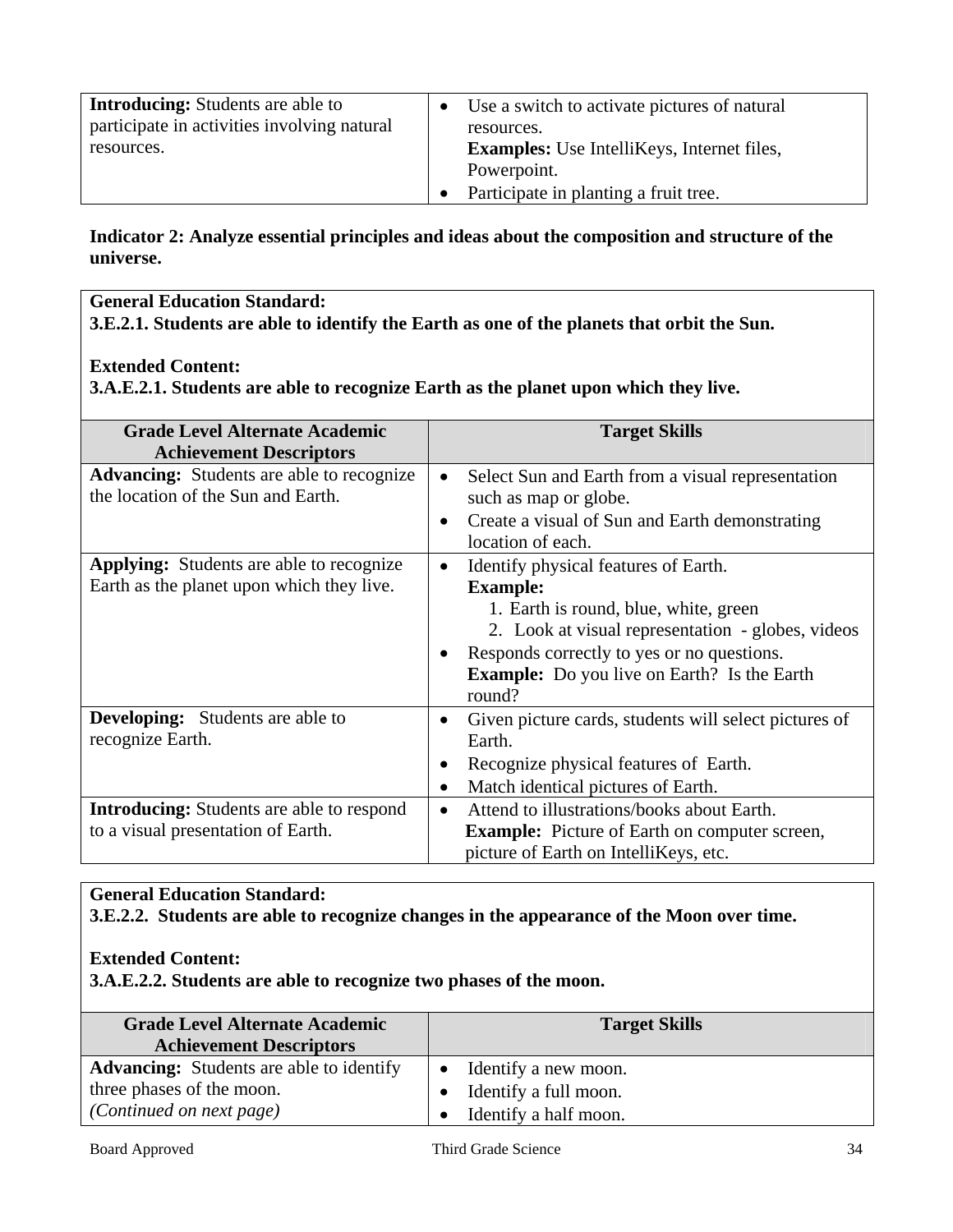|                                                  | $\bullet$ | Recognize the moon doesn't change shape.                 |
|--------------------------------------------------|-----------|----------------------------------------------------------|
| <b>Applying:</b> Students are able to recognize  | $\bullet$ | Identify a new moon.                                     |
| two phases of the moon.                          |           | Identify a full moon.                                    |
| <b>Developing:</b> Students are able to          | $\bullet$ | Recognize the features of the moon.                      |
| recognize the moon.                              |           | <b>Examples:</b> White, glows, shadows, light side, dark |
|                                                  |           | side. Read Papa, Please Get the Moon for Me by           |
|                                                  |           | Eric Carle                                               |
|                                                  | $\bullet$ | Match various phases of the moon.                        |
|                                                  |           | <b>Example:</b> Use picture cues to match various phases |
|                                                  |           | of the moon                                              |
| <b>Introducing:</b> Students are able to respond | $\bullet$ | Using media, students attend to various pictures of      |
| to the moon through various visual aids.         |           | the moon.                                                |

# **Science, Technology, Environment, and Society**

**Goal 5: Students will identify and evaluate the relationship and ethical implications of science upon technology, environment, and society.** 

**Indicator 1: Analyze various implications/effects of scientific advancement within the environment and society.** 

# **General Education Standard:**

**3.S.1.1. Students are able to recognize ways to recycle, reuse, and reduce consumption of natural resources.** 

#### **Extended Content:**

**3.A.S.1.1. Students are able to recognize items to recycle.** 

| <b>Grade Level Alternate Academic</b><br><b>Achievement Descriptors</b> |           | <b>Target Skills</b>                                       |
|-------------------------------------------------------------------------|-----------|------------------------------------------------------------|
| <b>Advancing:</b> Students are able to recognize                        |           | Locate items that can be recycled.                         |
| items that can be recycled and reused.                                  |           | Recognize different ways to reuse an item.                 |
| <b>Applying:</b> Students are able to recognize                         |           | With a visual cue, sort recyclable and non-recyclable      |
| items to recycle.                                                       |           | items.                                                     |
|                                                                         | $\bullet$ | Given a set of recyclable items, sort items into           |
|                                                                         |           | appropriate bin.                                           |
| <b>Developing:</b> Students are able to                                 |           | Match recycling symbols.                                   |
| recognize the symbols for recycling.                                    |           | Match product labels to recycling symbols.                 |
| <b>Introducing:</b> Students are able to recycle.                       |           | Use assistive technology to recycle.                       |
|                                                                         |           | <b>Example:</b> Hit a switch to crush cans or shred paper. |
|                                                                         |           | Through the use of assistive technology observe the        |
|                                                                         |           | sequence of recycling.                                     |

**Indicator 2: Analyze the relationship/interactions among science, technology, environment, and society.**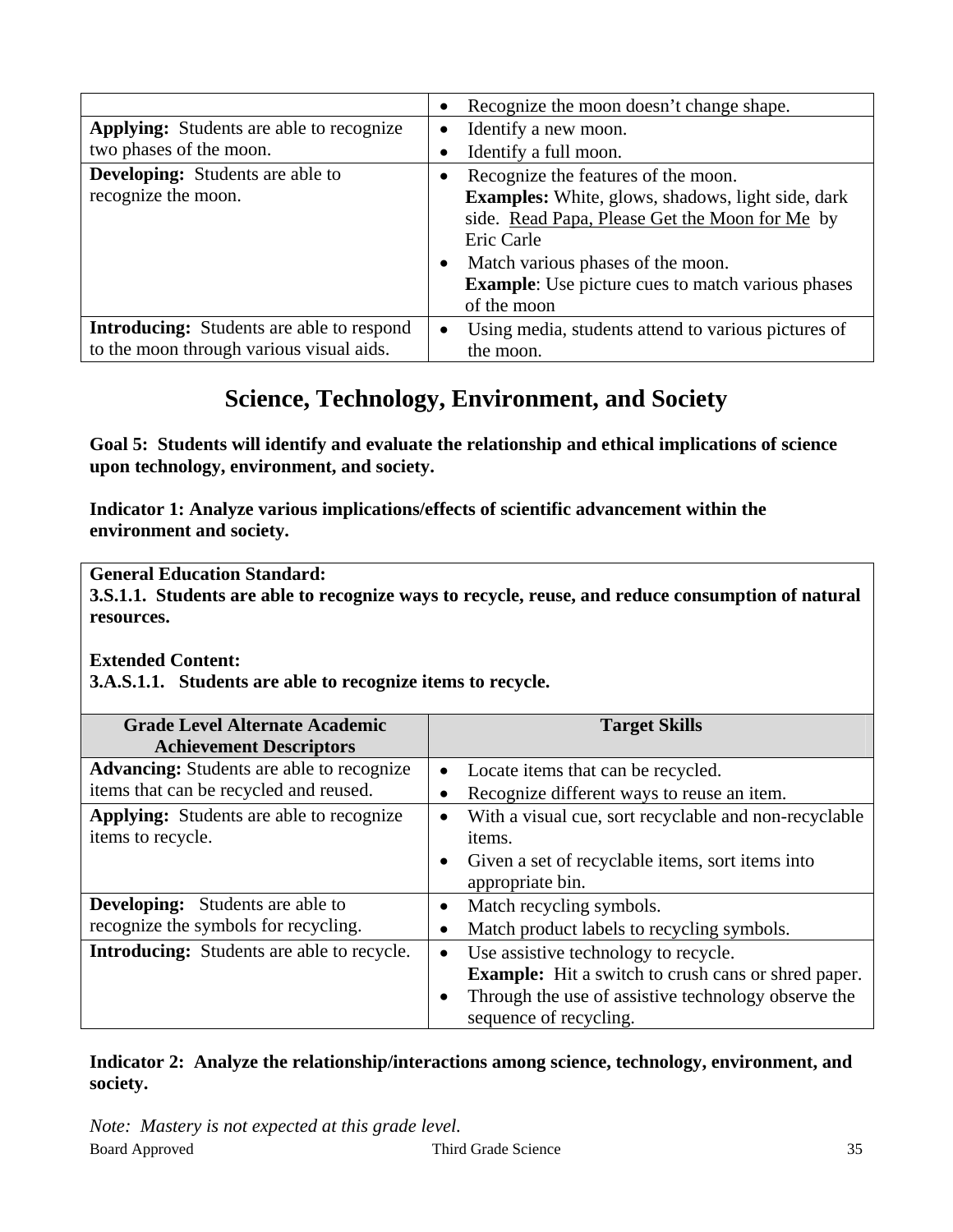#### **SOUTH DAKOTA EXTENDED CONTENT AND ALTERNATE ACADEMIC ACHIEVEMENT DESCRIPTORS FOR STUDENTS WITH SIGNIFICANT COGNITIVE DISABILITIES**

# **SCIENCE GRADE 4**

Alternate Academic Achievement Descriptors describe each performance level and were written for each grade for each standard. These descriptors indicate how a student at that level would be expected to perform on the Extended Content. Frequency, setting, and level of support are factors that should be considered during instruction and assessment in order to discriminate increases in performance of skills at each level.

| Continuum of frequency, setting, and support. |                                                                                  |  |
|-----------------------------------------------|----------------------------------------------------------------------------------|--|
|                                               | Students demonstrate knowledge and skills consistently across multiple settings  |  |
|                                               | without support.                                                                 |  |
|                                               | Students demonstrate knowledge and skills more than once in more than one        |  |
|                                               | setting without support.                                                         |  |
|                                               | Students demonstrate the following knowledge and skills once in one setting with |  |
|                                               | minimal support.                                                                 |  |
|                                               | Students attempt to demonstrate the following knowledge and skills once in one   |  |
|                                               | setting with support.                                                            |  |

# **Nature of Science Standards**

**Goal 1: Students will explore, evaluate, and communicate personal and scientific investigations to understand the nature of science.** 

**Indicator 1: Understand the nature and origin of scientific knowledge.** 

*Note: Mastery is not expected at this grade level.* 

## **Indicator 2: Apply the skills necessary to conduct scientific investigations.**

*Note: Mastery is not expected at this grade level.* 

# **Physical Science**

**Goal 2: Students will use appropriate scientific models to describe and quantify the nature and interactions of matter and energy.** 

**Indicator 1: Describe structures and properties of, and changes in, matter.** 

**General Education Standard: 4.P.1.1. Students are able to describe observable physical changes and properties in matter.** 

## **Extended Content:**

**4.A.P.1.1. Students are able to recognize the stages of matter.**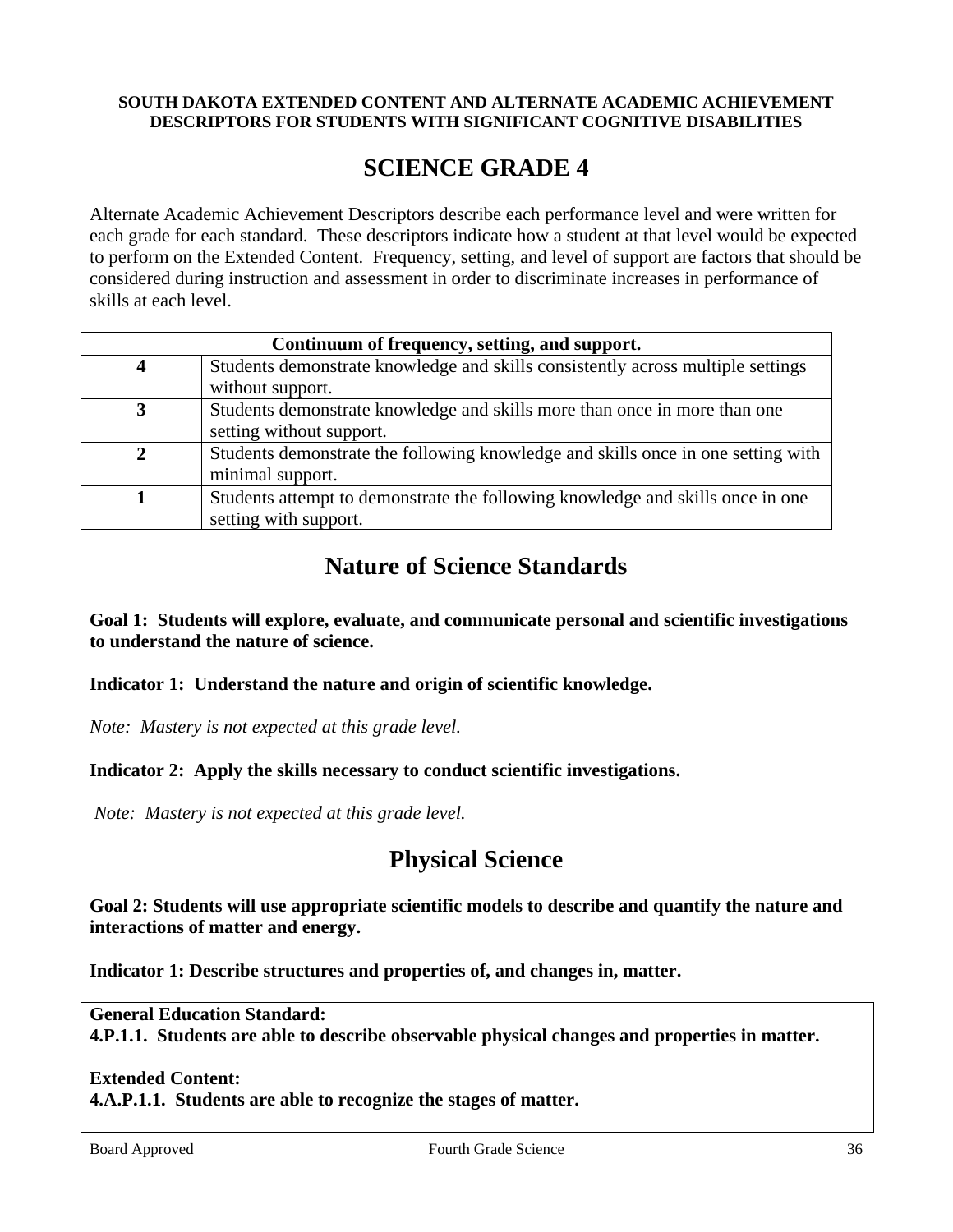| <b>Grade Level Alternate Academic</b><br><b>Achievement Descriptors</b>   | <b>Target Skills</b>                                                                                                                                                                                     |
|---------------------------------------------------------------------------|----------------------------------------------------------------------------------------------------------------------------------------------------------------------------------------------------------|
| <b>Advancing:</b> Students are able to describe<br>the stages of matter.  | Using a class-generated graph, students will chart<br>$\bullet$<br>the change from a solid to a liquid.                                                                                                  |
|                                                                           | Using a class-generate graph, students will chart the<br>$\bullet$<br>change from a liquid to a solid.                                                                                                   |
| <b>Applying:</b> Students are able to recognize<br>the stages of matter.  | Sequence the stages of matter with picture cues.<br>Participate in an experiment with the change from a<br>٠<br>solid to a liquid.<br><b>Example:</b> Melting a chocolate bar.                           |
| <b>Developing:</b> Students are able to observe<br>the stages of matter.  | Observe an experiment with the change from a solid<br>٠<br>to a liquid.<br><b>Example:</b> Hold an ice cube and watch it melt.<br>Match picture cards.<br>Complete a puzzle depicting changes in matter. |
| <b>Introducing:</b> Students are able to explore<br>the stages of matter. | Explore stages of matter through senses/technology.<br>٠<br><b>Example:</b> Touch an ice cube, observe steam                                                                                             |

**4.P.1.2. Students are able to explain how some physical properties remain the same as the mass is changed.** 

## **Extended Content:**

**4.A.P.1.2. Students are able to recognize the physical characteristics that remain the same as the size is changed.** 

| <b>Grade Level Alternate Academic</b>                                                                                           | <b>Target Skills</b>                                                                                                                                                                                                                                                                                                                                                       |
|---------------------------------------------------------------------------------------------------------------------------------|----------------------------------------------------------------------------------------------------------------------------------------------------------------------------------------------------------------------------------------------------------------------------------------------------------------------------------------------------------------------------|
| <b>Achievement Descriptors</b>                                                                                                  |                                                                                                                                                                                                                                                                                                                                                                            |
| <b>Advancing:</b> Students are able to identify<br>the physical characteristics that remain the<br>same as the size is changed. | Communicate the characteristics that remain the<br>$\bullet$<br>same while the size changes.<br><b>Example:</b> Scattered crayons and bundled crayons, --<br>color, odor and texture don't change with size.                                                                                                                                                               |
| Applying: Students are able to recognize<br>the physical characteristics that remain the<br>same as the size is changed.        | Sort objects with similar characteristics but different<br>$\bullet$<br>sizes.<br><b>Example:</b> Baseball and golf ball (same color but<br>different sizes)<br>Conduct experiments in which the physical<br>$\bullet$<br>properties stay the same while the size changes.<br><b>Example:</b> Breaking suckers, breaking candy bar or<br>cookie, varying bouncy ball sizes |
| <b>Developing:</b> Students are able to<br>discriminate the physical characteristics<br>of an item that has changed in size.    | Match big items with little items of similar<br>$\bullet$<br>characteristics.                                                                                                                                                                                                                                                                                              |
| <b>Introducing:</b> Students are able to<br>explore physical characteristics as<br>objects change in size.                      | Explore the physical similarities of objects that are<br>$\bullet$<br>big and small.<br><b>Examples:</b><br>1. Rock vs. sand<br>2. Coconut flake vs. whole coconut                                                                                                                                                                                                         |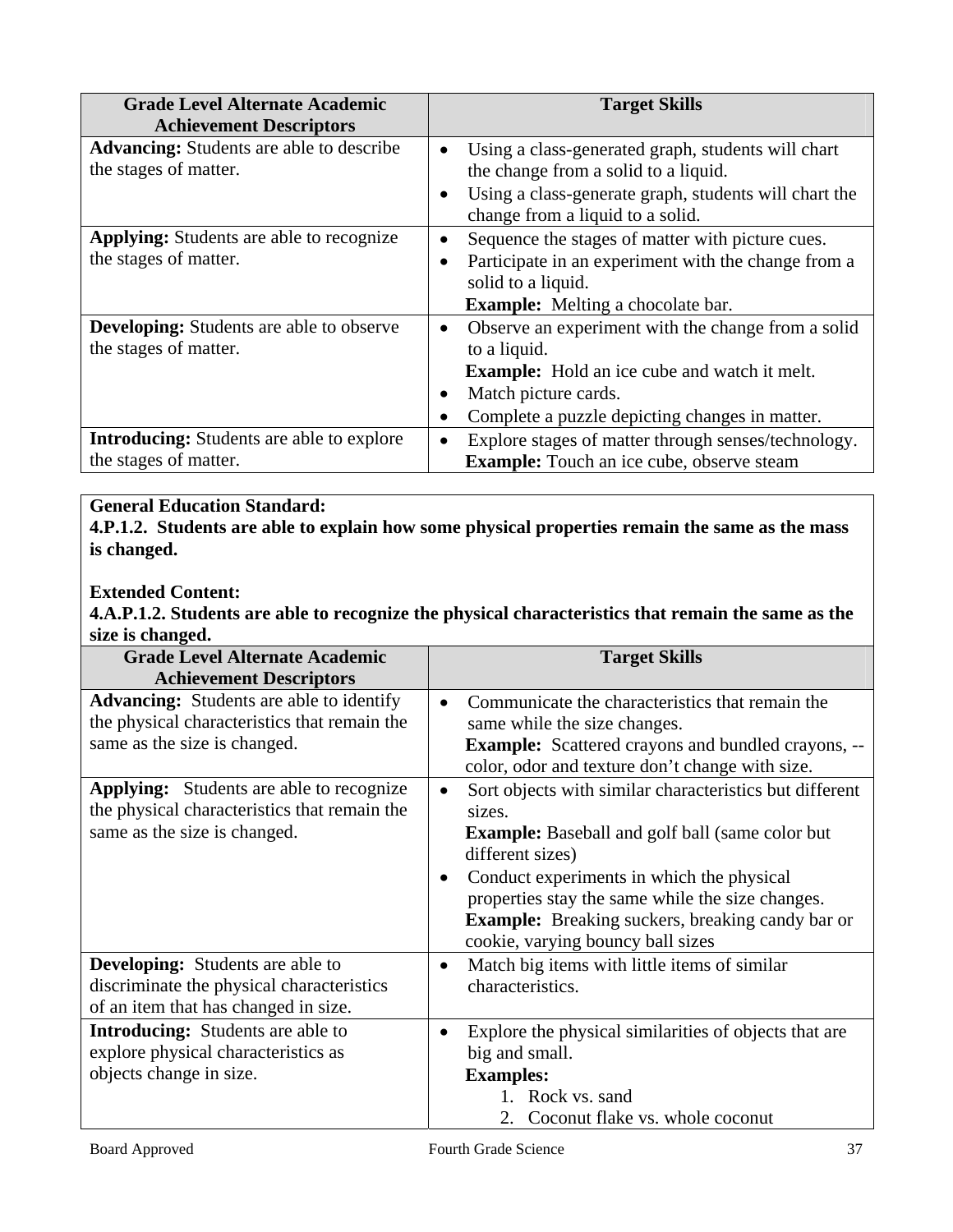## **General Education Standard: 4.P.1.3. Students are able to differentiate between the states of matter caused by changes in temperature using water.**

## **Extended Content:**

**4.A.P.1.3. Students are able to recognize two states of water.** 

| <b>Grade Level Alternate Academic</b><br><b>Achievement Descriptors</b>            | <b>Target Skills</b>                                                                                                                                                                                  |
|------------------------------------------------------------------------------------|-------------------------------------------------------------------------------------------------------------------------------------------------------------------------------------------------------|
| <b>Advancing:</b> Students are able to recognize<br>three states of water.         | Experiment with heating and cooling of water.<br>Illustrate the three states of water.<br>Sequence the three states of water.<br><b>Example:</b> Sequence - solid, liquid, gas (ice, water,<br>vapor) |
| <b>Applying:</b> Students are able to recognize<br>two states of water.            | Experiment with the liquid and solid states of water.<br>$\bullet$<br><b>Example:</b> Kool-Aid=popsicles<br>Sort pictures by liquid or solid state.                                                   |
| <b>Developing:</b> Students are able to<br>recognize one state of water.           | Match identical pictures of the liquid state of water.                                                                                                                                                |
| <b>Introducing:</b> Students are able to explore<br>the different states of water. | Explore different states of water using senses.<br><b>Examples:</b> Water table, steam, ice<br>Respond to presentation of the different states of<br>water.                                           |

**Indicator 2: Analyze forces, their forms, and their effects on motions.** 

## **General Education Standard:**

**4.P.2.1. Students are able to demonstrate how forces act over a distance.** 

## **Extended Content:**

**4.A.P.2.1. Students are able to identify forces.** 

| <b>Grade Level Alternate Academic</b>            | <b>Target Skills</b>                                    |
|--------------------------------------------------|---------------------------------------------------------|
| <b>Achievement Descriptors</b>                   |                                                         |
| <b>Advancing:</b> Students are able to           | Locate forces on the playground or in the classroom.    |
| demonstrate forces.                              | Experimenting with forces in the classroom.             |
|                                                  | <b>Example:</b> Magnets, fan                            |
| <b>Applying:</b> Students are able to identify   | Match picture cards.<br>$\bullet$                       |
| forces.                                          | Select an appropriate force for a specific activity.    |
|                                                  | <b>Example:</b> Closing a book, pushing the chair in,   |
|                                                  | closing the desk top                                    |
| <b>Developing:</b> Students are able to          | Use everyday objects to experiment with forces.         |
| recognize forces.                                | <b>Example:</b> Pushing door, rolling ball              |
|                                                  | Explore with objects.                                   |
|                                                  | <b>Example:</b> Blowing through a straw, Hot Wheel cars |
| <b>Introducing:</b> Students are able to explore | Activate a switch to demonstrate or observe a force.    |
| how forces act.                                  | <b>Example:</b> Fan                                     |
|                                                  |                                                         |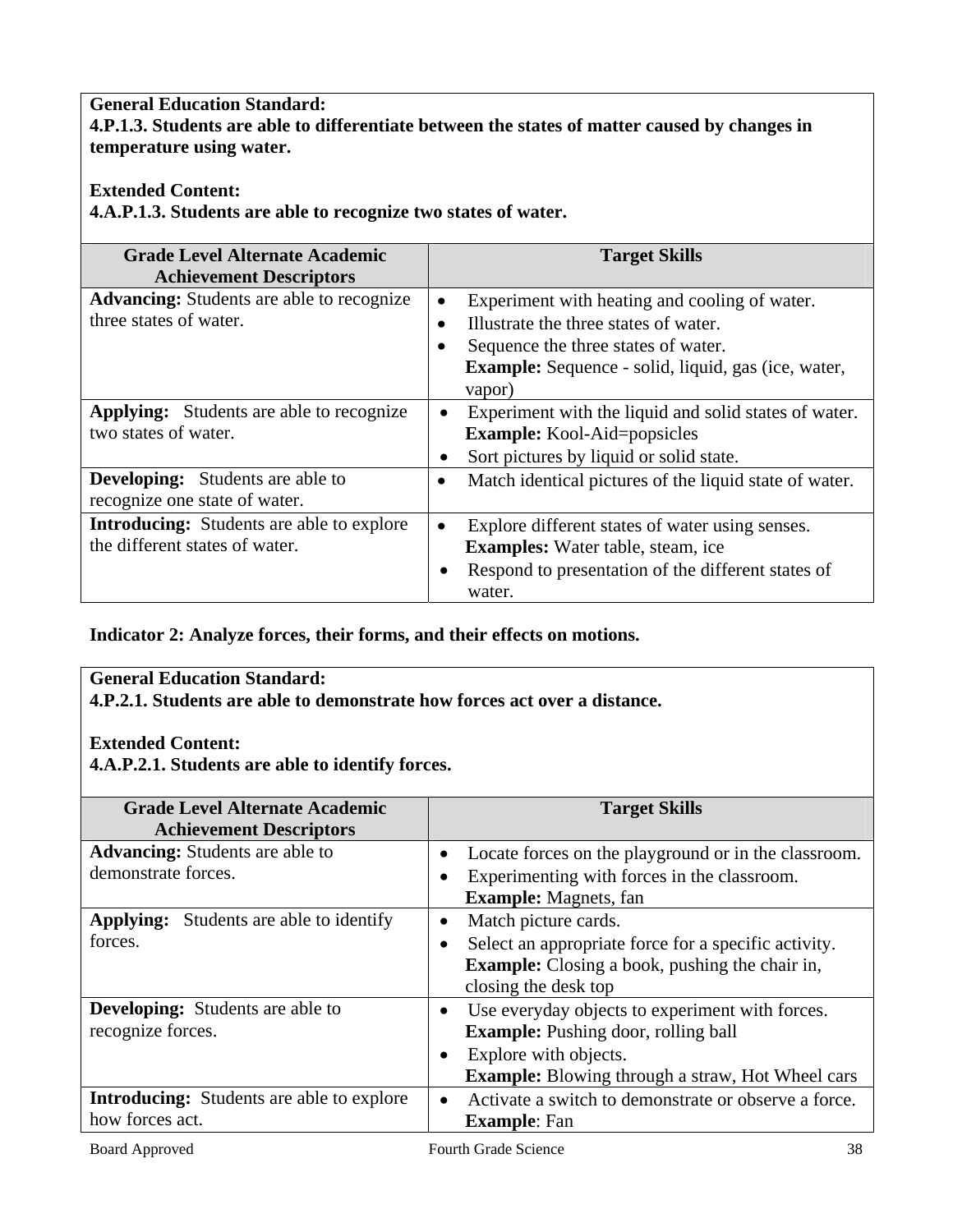**Indicator 3: Analyze interactions of energy and matter.** 

## **General Education Standard:**

**4.P.3.1. Students are able to identify materials as being conductors or insulators of electricity.** 

### **Extended Content:**

**4.A.P.3.1. Students are able to identify conductors and insulators of electricity.** 

| <b>Grade Level Alternate Academic</b><br><b>Achievement Descriptors</b>                                                 |                        | <b>Target Skills</b>                                                                                                                                                                                                                                                        |
|-------------------------------------------------------------------------------------------------------------------------|------------------------|-----------------------------------------------------------------------------------------------------------------------------------------------------------------------------------------------------------------------------------------------------------------------------|
| <b>Advancing:</b> Students are able to distinguish<br>between conductors or insulators of<br>electricity.               | $\bullet$<br>$\bullet$ | Create a T-chart of conductors and insulators.<br><b>Example:</b> Provide a box of materials and the<br>student chooses the conductors and insulators.<br>Participate in experiments that demonstrate<br>good/poor conductors and insulators.<br><b>Example:</b> Light bulb |
| Applying: Students are able to identify<br>conductors and insulators of electricity.                                    | $\bullet$              | Label an item that is a conductor.<br>Label an item that is an insulator.                                                                                                                                                                                                   |
| <b>Developing:</b> Students are able to<br>recognize conductors and insulators of<br>electricity.                       | $\bullet$<br>$\bullet$ | Turn on/off items.<br>Match pictures that are sources of energy to items<br>that require energy.                                                                                                                                                                            |
| <b>Introducing:</b> Students are able to<br>participate in experiments with conductors<br>or insulators of electricity. | ٠                      | Use a switch in order to participate in an activity that<br>conducts electricity.                                                                                                                                                                                           |

## **General Education Standard:**

**4.P.3.2. Students are able to construct and define a simple circuit.** 

## **Extended Content:**

**4.A.P.3.2. Students are able to recognize a simple circuit.** 

| <b>Grade Level Alternate Academic</b><br><b>Achievement Descriptors</b>              | <b>Target Skills</b>                                                                                                                                                                                                                                                                   |
|--------------------------------------------------------------------------------------|----------------------------------------------------------------------------------------------------------------------------------------------------------------------------------------------------------------------------------------------------------------------------------------|
| <b>Advancing:</b> Students are able to identify a<br>simple circuit.                 | Participate in experiments that demonstrate simple<br>$\bullet$<br>circuits.                                                                                                                                                                                                           |
|                                                                                      | Using a word bank, label parts of a simple circuit.<br>٠                                                                                                                                                                                                                               |
| <b>Applying:</b> Students are able to recognize a<br>simple circuit.                 | Choose items that are needed to complete a simple<br>$\bullet$<br>circuit.<br><b>Example:</b> When provided a box of materials, the<br>student chooses items that can be used to create a<br>simple circuit.<br>Observe experiments that demonstrate a simple<br>$\bullet$<br>circuit. |
| <b>Developing:</b> Students are able to<br>recognize some parts of a simple circuit. | Recognize materials that could be used in a simple.<br>circuit.<br><b>Example:</b> Battery, wire, bulb                                                                                                                                                                                 |
| (Continued on next page)                                                             | Match identical pictures of materials used in a                                                                                                                                                                                                                                        |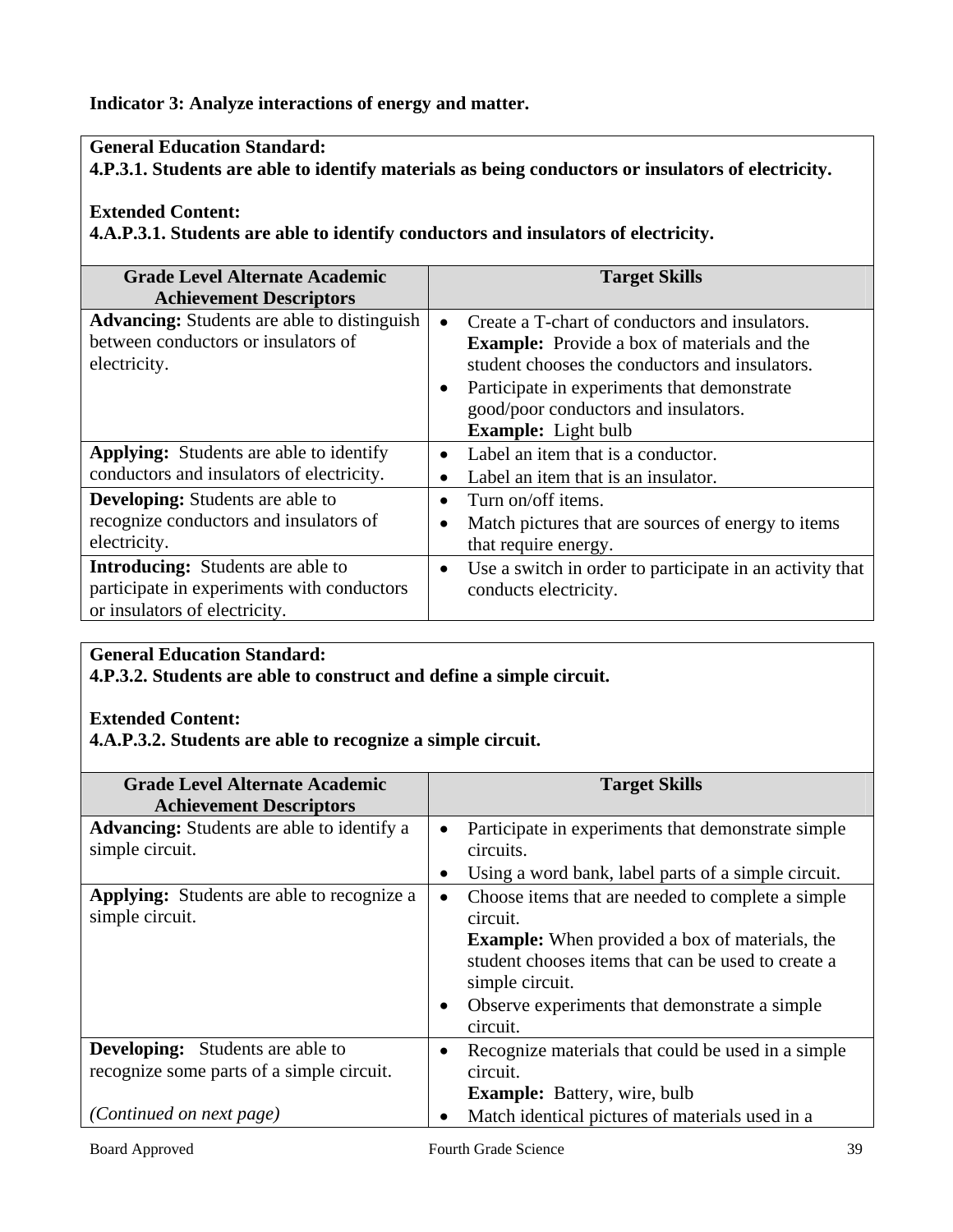|                                                                                                              | simple circuit.<br><b>Example:</b> Battery-battery, bulb-bulb |
|--------------------------------------------------------------------------------------------------------------|---------------------------------------------------------------|
| <b>Introducing:</b> Students are able to<br>participate in experiments that demonstrate<br>a simple circuit. | Use a switch to activate a simple circuit.                    |

**General Education Standard: 4.P.3.3. Students are able to use magnets, electromagnets, magnetic fields, and compasses to explore magnetic energy.** 

## **Extended Content:**

**4.A.P.3.3. Students are able to use magnets to demonstrate attraction and repulsion.** 

| <b>Grade Level Alternate Academic</b><br><b>Achievement Descriptors</b>                               | <b>Target Skills</b>                                                                                                                                                                                                                                                                                                                                                                                                         |
|-------------------------------------------------------------------------------------------------------|------------------------------------------------------------------------------------------------------------------------------------------------------------------------------------------------------------------------------------------------------------------------------------------------------------------------------------------------------------------------------------------------------------------------------|
| <b>Advancing:</b> Students are able to recognize<br>the capabilities of magnets.                      | Explore the everyday use of magnets.<br><b>Examples:</b> Electric can opener, cabinet doors, paper<br>clip holder, white boards<br>Visuals/pictures/videos/websites of magnetic use in<br>٠<br>the world.<br><b>Examples:</b> Garbage crane, lifter used to demolish<br>cars.<br>Participate in experiments that demonstrate the<br>٠<br>capabilities of magnets.<br><b>Example:</b> Will two magnets pick up more than one? |
| <b>Applying:</b> Students are able to use magnets<br>to demonstrate attraction and repulsion.         | Use magnets to choose items that attract.<br>$\bullet$<br>Use magnets to choose items that repel.<br>$\bullet$<br><b>Example:</b> Experiment with poles (S-S, N-N, N-S)                                                                                                                                                                                                                                                      |
| <b>Developing:</b> Students are able to use<br>magnets to demonstrate items that attract.             | Use magnets to find items that attract.<br>$\bullet$<br>Explore toys that demonstrate attraction.<br><b>Example:</b> Etch-A-Sketch, Magnadoodle, magnetic<br>building blocks, Zingers                                                                                                                                                                                                                                        |
| <b>Introducing:</b> Students are able to<br>explore the force of magnets with teacher<br>supervision. | Participate in an activity that involves magnets.<br>$\bullet$<br><b>Example:</b> Magnet and iron-fortified cereal.<br>Respond to presentation of magnets.<br>٠<br>Explore different stimuli through magnets.                                                                                                                                                                                                                |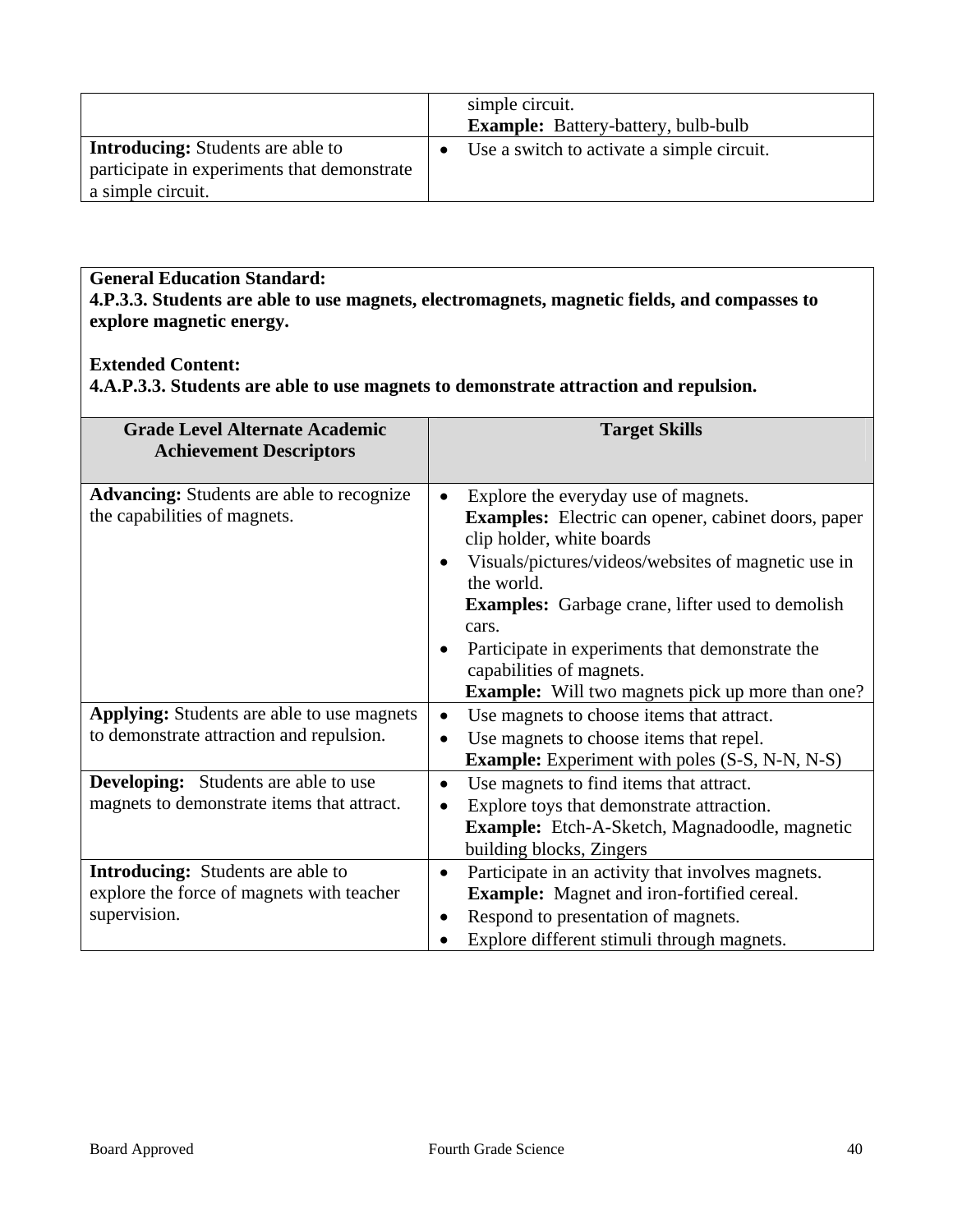# **Life Science**

**Goal 3: Students will describe structures and attributes of living things, processes of life, and interaction with each other and the environment.** 

**Indicator 1: Understand the fundamental structures, functions, classifications, and mechanisms found in living things.** 

**General Education Standard:** 

**4.L.1.1. Students are able to identify the basic systems (digestive, skeletal, muscular, nervous, respiratory, and circulatory) and major organs.** 

**Extended Content:** 

**4.A.L.1.1. Students are able to recognize various parts of the skeletal system.** 

| <b>Grade Level Alternate Academic</b><br><b>Achievement Descriptors</b>                  | <b>Target Skills</b>                                                                                                                                                                     |
|------------------------------------------------------------------------------------------|------------------------------------------------------------------------------------------------------------------------------------------------------------------------------------------|
| <b>Advancing:</b> Students are able to identify<br>various parts of the skeletal system. | Using a model, students will label parts of the<br>$\bullet$<br>skeletal system.<br>Using media, students will research the skeletal<br>$\bullet$<br>system.                             |
| <b>Applying:</b> Students are able to recognize<br>various parts of the skeletal system. | With supervision, trace body and use a word bank to<br>$\bullet$<br>label parts of the skeletal system.<br>Using media, students will research the skeletal<br>$\bullet$<br>system.      |
| <b>Developing:</b> Students are able to recognize<br>that the body is made of bones.     | Put a puzzle together depicting bones of the body.<br>$\bullet$<br>Participate/imitate in songs and books about the<br>bones of the body.                                                |
| <b>Introducing:</b> Students are able to explore<br>that the body is made of bones.      | Using senses, attend to songs and books about the<br>$\bullet$<br>bones of the body.<br>Use technology to explore illustrations/songs/book<br>$\bullet$<br>related to bones in the body. |

## **General Education Standard:**

**4.L.1.2. Students are able to differentiate between vertebrates and invertebrates, and classify the five groups of vertebrates (mammal, reptile, amphibian, bird, and fish) based on characteristics.** 

#### **Extended Content:**

**4.A.L.1.2. Students are able to recognize some animals have backbones.** 

| <b>Grade Level Alternate Academic</b><br><b>Achievement Descriptors</b>                 | <b>Target Skills</b>                                                                                                                            |
|-----------------------------------------------------------------------------------------|-------------------------------------------------------------------------------------------------------------------------------------------------|
| <b>Advancing:</b> Students are able to recognize<br>some animals do not have backbones. | Use a classroom generated graphic organizer to sort<br>$\bullet$<br>animals with/without backbones.<br>Illustrate an animal without a backbone. |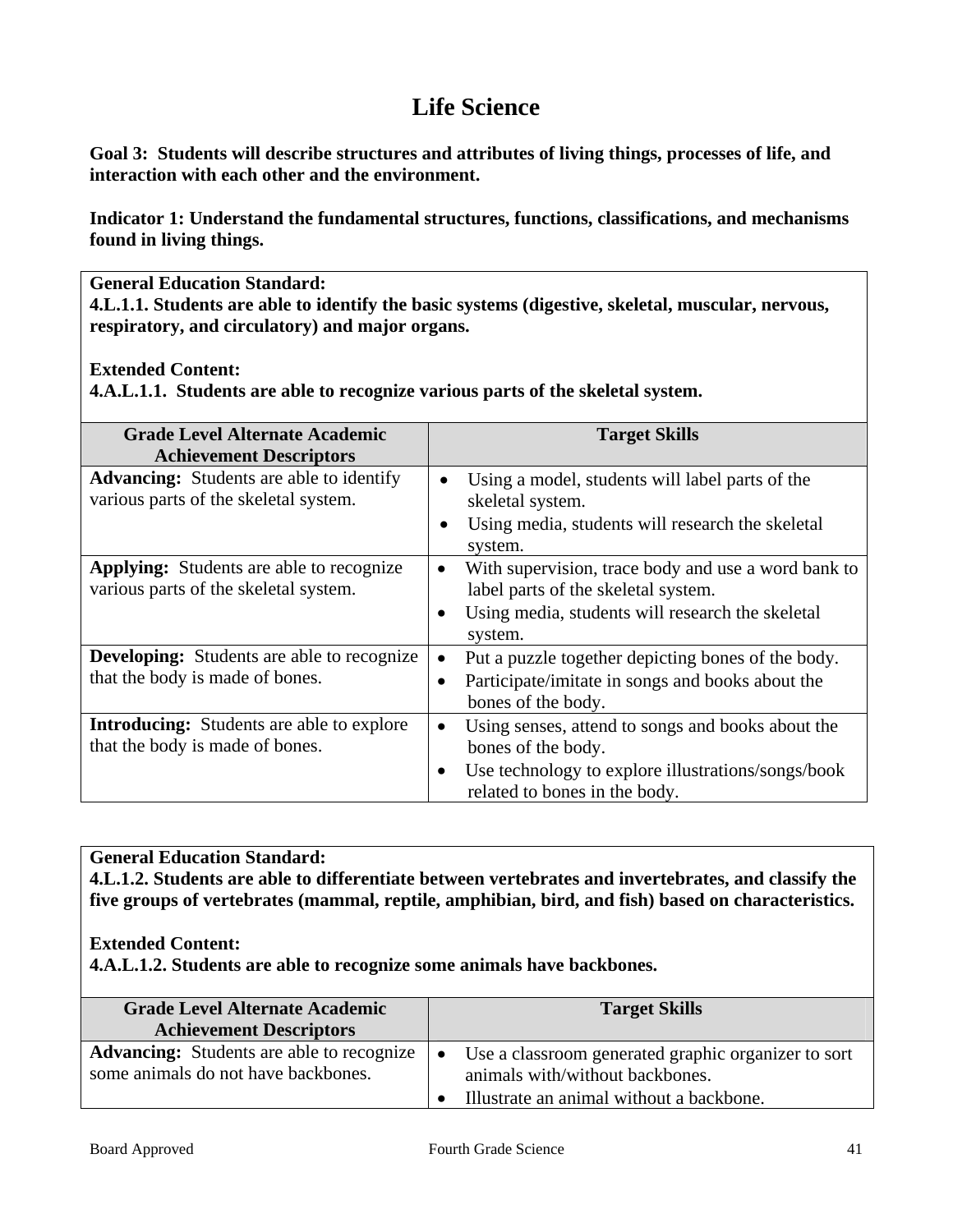| <b>Applying:</b> Students are able to recognize<br>some animals have backbones. | Recognize animals with backbones.<br><b>Examples:</b> Guest speaker, field trip, illustrations,<br>books, media |
|---------------------------------------------------------------------------------|-----------------------------------------------------------------------------------------------------------------|
|                                                                                 | Locate a backbone on an animal.                                                                                 |
| <b>Developing:</b> Students are able to                                         | Put a puzzle together depicting animals with bones.                                                             |
| recognize animals have bones.                                                   | Color illustrations of animals with backbones.                                                                  |
|                                                                                 | Participate in songs and books about animals with                                                               |
|                                                                                 | bones.                                                                                                          |
| <b>Introducing:</b> Students are able to explore                                | Using senses, attend to songs and books about                                                                   |
| animals with bones.                                                             | animals with bones.                                                                                             |
|                                                                                 | Use technology to explore animals and their bones.                                                              |

**Indicator 2: Analyze various patterns of inheritance and biological change.** 

## **General Education Standard:**

**4.L.2.1. Students are able to identify behavioral and structural adaptations that allow a plant or animal to survive in a particular environment.** 

**Extended Content:** 

**4.A.L.2.1. Students are able to recognize animals that change to survive in a particular environment.** 

| <b>Grade Level Alternate Academic</b>            |           | <b>Target Skills</b>                                    |
|--------------------------------------------------|-----------|---------------------------------------------------------|
| <b>Achievement Descriptors</b>                   |           |                                                         |
| <b>Advancing:</b> Students are able to identify  | $\bullet$ | Select visuals/create pictures to depict hibernation    |
| animals that change to survive in a              |           | and migration.                                          |
| particular environment.                          | $\bullet$ | Using media/books, research an animal that              |
|                                                  |           | hibernates or migrates.                                 |
| <b>Applying:</b> Students are able to recognize  | $\bullet$ | Select pictures depicting hibernation and migration.    |
| animals that change to survive in a              | $\bullet$ | Using media/books, locate an animal that hibernates     |
| particular environment.                          |           | or migrates.                                            |
| <b>Developing:</b> Students are able to explore  | $\bullet$ | Match identical pictures of animals.                    |
| animals that change to survive in a              |           | <b>Example:</b>                                         |
| particular environment.                          |           | 1. Hibernating bear-hibernating bear                    |
|                                                  |           | 2. Migrating bird-migrating bird.                       |
|                                                  |           | Participate in the reading of stories about hibernation |
|                                                  |           | and migration.                                          |
| <b>Introducing:</b> Students are able to respond | $\bullet$ | Attend to a presentation of animals that change to      |
| to animals that change to survive in a           |           | survive.                                                |
| particular environment.                          |           |                                                         |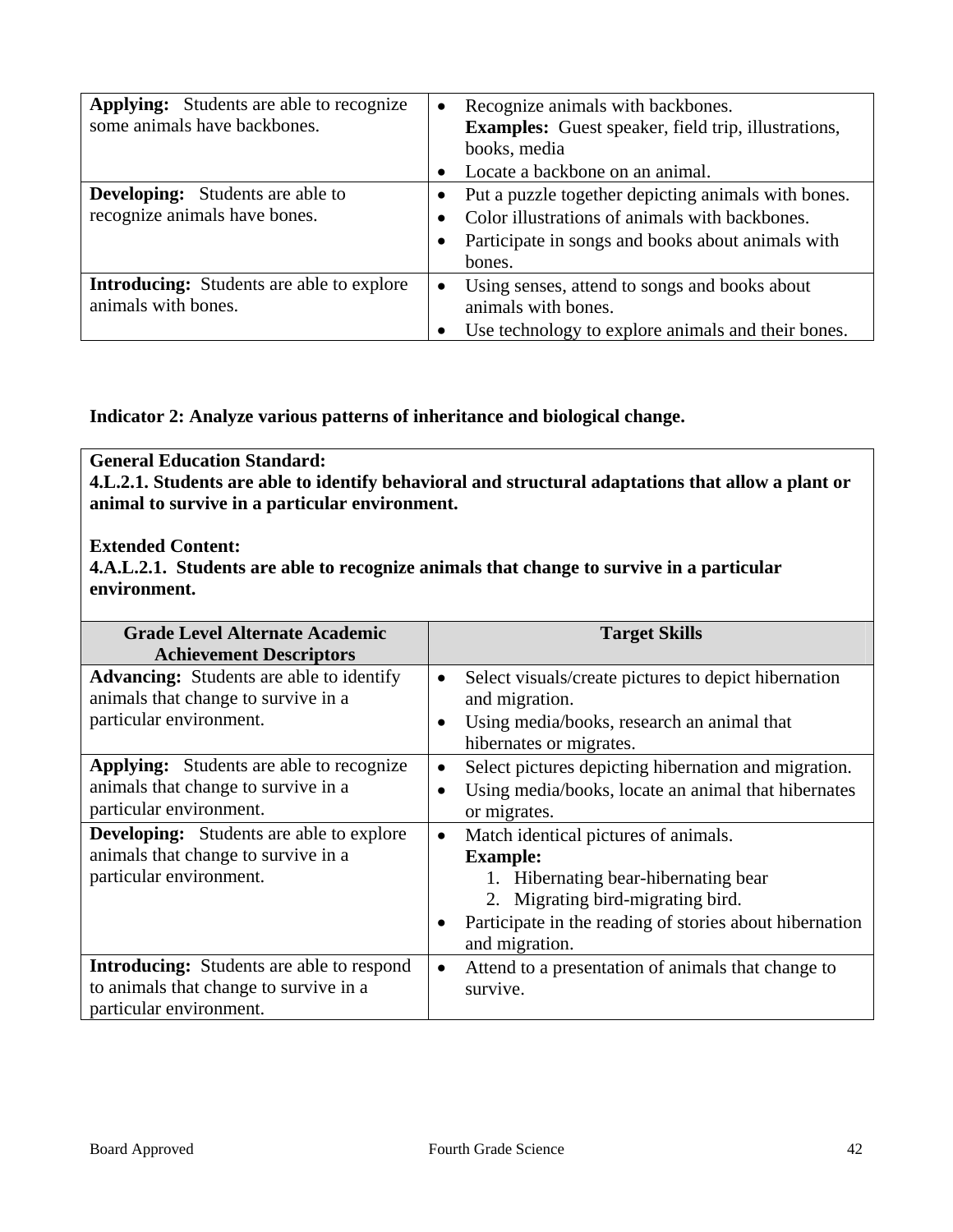**4.L.2.2. Students are able to explain how a size of a population is dependent upon the available resources within its community.** 

## **Extended Content:**

**4.A.L.2.2. Students are able to identify a resource needed to support a community.** 

| <b>Grade Level Alternate Academic</b>                                                              | <b>Target Skills</b>                                                                                                                                                                                                |
|----------------------------------------------------------------------------------------------------|---------------------------------------------------------------------------------------------------------------------------------------------------------------------------------------------------------------------|
| <b>Achievement Descriptors</b>                                                                     |                                                                                                                                                                                                                     |
| <b>Advancing:</b> Students are able to identify<br>resources needed to support their<br>community. | Identify banks, gas stations, grocery stores, schools,<br>etc. as resources needed to support a community.<br>Class field trip around the community to identify<br>resources.<br>Take tours of community resources. |
| <b>Applying:</b> Students are able to identify a<br>resource needed to support a community.        | Answer questions related to what resources are<br>created.<br>Answer questions about resources in the community.<br><b>Examples:</b><br>1. Where do you go when you are sick?<br>2. Where do you buy groceries?     |
| <b>Developing:</b> Students are able to<br>recognize resources in a community.                     | Attend to presentation of community resources.<br>Match pictures of community resources.                                                                                                                            |
| <b>Introducing:</b> Students are able to<br>explore resources in the community.                    | Class field trip around the community to explore<br>resources.<br>Attend to pictures of community resources.                                                                                                        |

## **Indicator 3: Analyze how organisms are linked to one another and the environment.**

## **General Education Standard:**

**4.L.3.1. Students are able to describe the flow of energy through food chains and webs.** 

## **Extended Content:**

**4.A.L.3.1. Students are able to recognize a basic food chain.** 

| <b>Grade Level Alternate Academic</b>             | <b>Target Skills</b>                                 |
|---------------------------------------------------|------------------------------------------------------|
| <b>Achievement Descriptors</b>                    |                                                      |
| <b>Advancing:</b> Students are able to recognize  | Using a word bank, label parts of a food chain.      |
| the major parts of a food chain.                  | Using media, research a food chain.                  |
|                                                   | Sequence picture cards of a food chain.              |
| <b>Applying:</b> Students are able to recognize a | Match pictures of a food chain.                      |
| basic food chain.                                 | Select visuals to create a food chain.               |
| <b>Developing:</b> Students are able to explore   | Participate in reading of books about food chains.   |
| basic food chains.                                | Match picture cards of food chains.                  |
| <b>Introducing:</b> Students are able to respond  | Attend to presentation of a food chain.<br>$\bullet$ |
| to a presentation of a food chain.                |                                                      |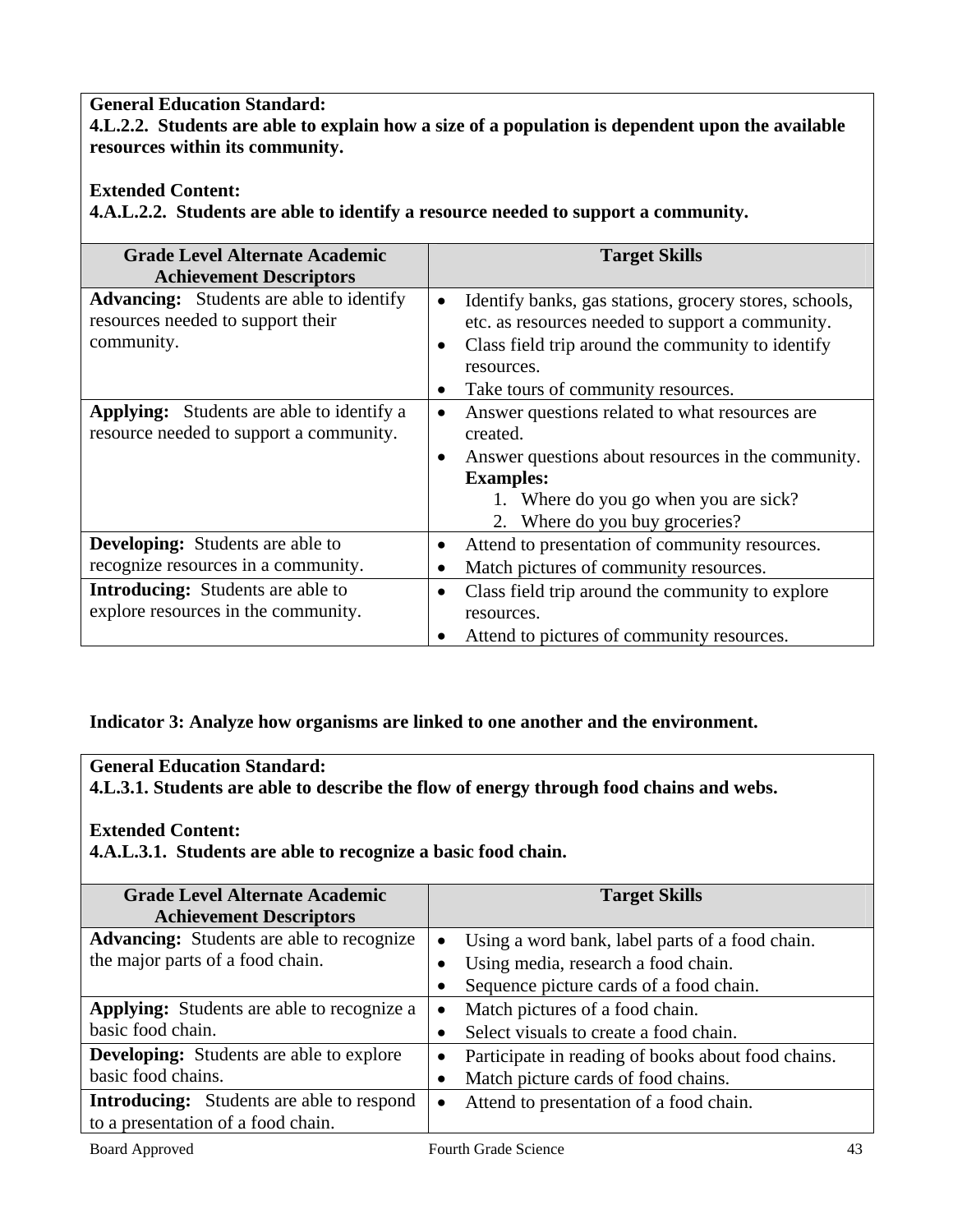# **Earth/Space Science**

**Goal 4: Students will analyze the composition, formative processes, and history of the universe, solar system, and Earth.** 

**Indicator 1: Analyze the various structures and processes of the Earth system.** 

## **General Education Standard:**

**4.E.1.1. Student is able to describe the basic stages of the water cycle.** 

### **Extended Content:**

**4.A.E.1.1. Student is able to identify different ways precipitation can occur within the water cycle.** 

| <b>Grade Level Alternate Academic</b><br><b>Achievement Descriptors</b>                                                               | <b>Target Skills</b>                                                                                                                                                                                                                                                                                                                          |
|---------------------------------------------------------------------------------------------------------------------------------------|-----------------------------------------------------------------------------------------------------------------------------------------------------------------------------------------------------------------------------------------------------------------------------------------------------------------------------------------------|
| <b>Advancing:</b> Student is able to describe<br>different ways precipitation can occur<br>within the water cycle.                    | Recognize different forms of precipitation in the<br>$\bullet$<br>basic water cycle.<br><b>Example:</b> Snow, rain, sleet, hail<br>Use visuals to create a picture of precipitation that<br>$\bullet$<br>can occur in the water cycle.<br>Use media /books to research different forms of<br>precipitation that can occur in the water cycle. |
| <b>Applying:</b> Student is able to identify<br>different ways precipitation can occur<br>within the water cycle.                     | Recognize different forms of precipitation in the<br>$\bullet$<br>basic water cycle.<br><b>Example:</b> Snow, rain, sleet, hail<br>Illustrate precipitation that can occur in the water<br>$\bullet$<br>cycle.                                                                                                                                |
| <b>Developing:</b> Student is able to recognize<br>different ways precipitation can occur<br>within the water cycle.                  | Match identical pictures of precipitation.<br>$\bullet$<br>Participate in the reading of books about<br>$\bullet$<br>precipitation.<br>Use technology to respond to questions/share<br>information related to different ways precipitation<br>can occur.                                                                                      |
| <b>Introducing:</b> Student is able to respond to<br>a presentation depicting ways precipitation<br>can occur within the water cycle. | Respond to illustrations/reality of precipitation.                                                                                                                                                                                                                                                                                            |

## **General Education Standard:**

**4.E.1.2. Students are able to describe how weather conditions and phenomena occur and can be predicted.** 

## **Extended Content: 4.A.E.1.2. The student is able to recognize the current weather condition.**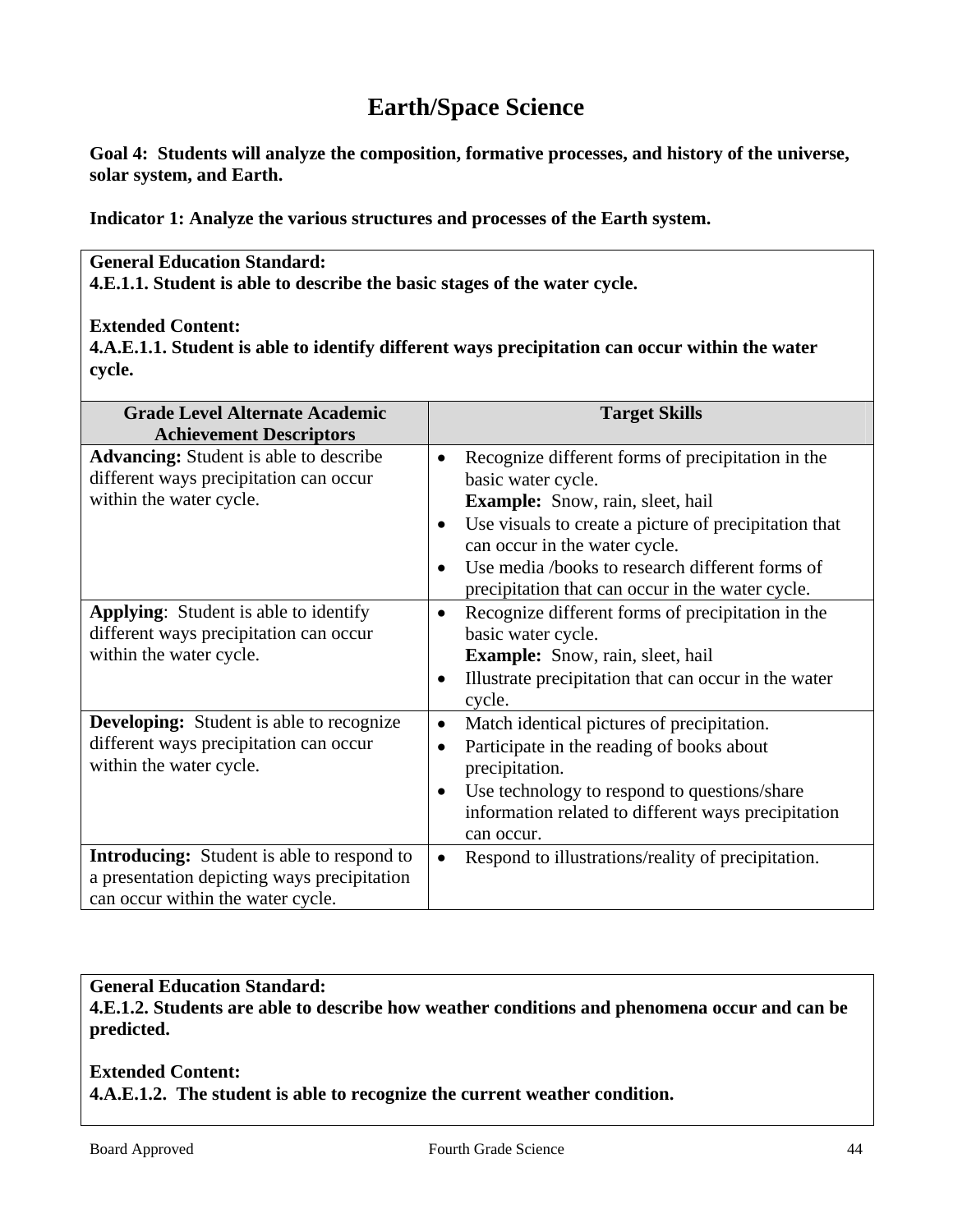| <b>Grade Level Alternate Academic</b><br><b>Achievement Descriptors</b>                                                                                                                          | <b>Target Skills</b>                                                                                                                                                                                                                                                                                                                                                                                                               |
|--------------------------------------------------------------------------------------------------------------------------------------------------------------------------------------------------|------------------------------------------------------------------------------------------------------------------------------------------------------------------------------------------------------------------------------------------------------------------------------------------------------------------------------------------------------------------------------------------------------------------------------------|
| <b>Advancing:</b> The student is able to identify<br>the current weather condition.                                                                                                              | Use different media to check the current weather<br>condition.<br>Graph the current weather condition.<br>$\bullet$                                                                                                                                                                                                                                                                                                                |
| <b>Applying:</b> The student is able to<br>recognize the current weather condition.<br><b>Developing:</b> The student is able to<br>recognize illustrations of the current<br>weather condition. | With assistance, use different media to check the<br>$\bullet$<br>current weather condition.<br>Using pictures, indicate the current weather<br>$\bullet$<br>condition.<br>Sort weather conditions with picture cues.<br>Match weather conditions with picture cues.<br>$\bullet$<br>Participate in classroom routine of checking the<br>current weather condition.<br>Match pictures of different weather condition.<br>$\bullet$ |
| <b>Introducing:</b> The student is able to<br>respond to a question related to the current<br>weather condition.                                                                                 | Answer yes/no questions about the current weather<br>$\bullet$<br>condition by activating a switch.                                                                                                                                                                                                                                                                                                                                |

## **Indicator 2: Analyze essential principles and ideas about the composition and structure of the universe.**

## **General Education Standard:**

**4.E.2.1. Students are able to describe the motions of Earth, Sun, and Moon.** 

## **Extended Content:**

**4.A.E.2.1. The student will be able identify a globe.** 

| <b>Grade Level Alternate Academic</b>           | <b>Target Skills</b>                                             |
|-------------------------------------------------|------------------------------------------------------------------|
| <b>Achievement Descriptors</b>                  |                                                                  |
| <b>Advancing:</b> The student will be able to   | Carry out an activity involving rotation.<br>$\bullet$           |
| recognize the rotation of a globe.              | <b>Example:</b> Role-play the rotation of the earth.             |
| Applying: The student will be able to           | Label pictures of globes.<br>$\bullet$                           |
| identify a globe.                               | <b>Example:</b> Word bank, picture cues                          |
|                                                 | Distinguish a globe from various round objects.                  |
| <b>Developing:</b> The student will be able to  | Match pictures of different globes.<br>$\bullet$                 |
| recognize a globe.                              | Answer yes/no to questions about globes.                         |
| <b>Introducing:</b> The student will be able to | Respond to various visual illustrations of a globe.<br>$\bullet$ |
| respond to representations of the globe.        |                                                                  |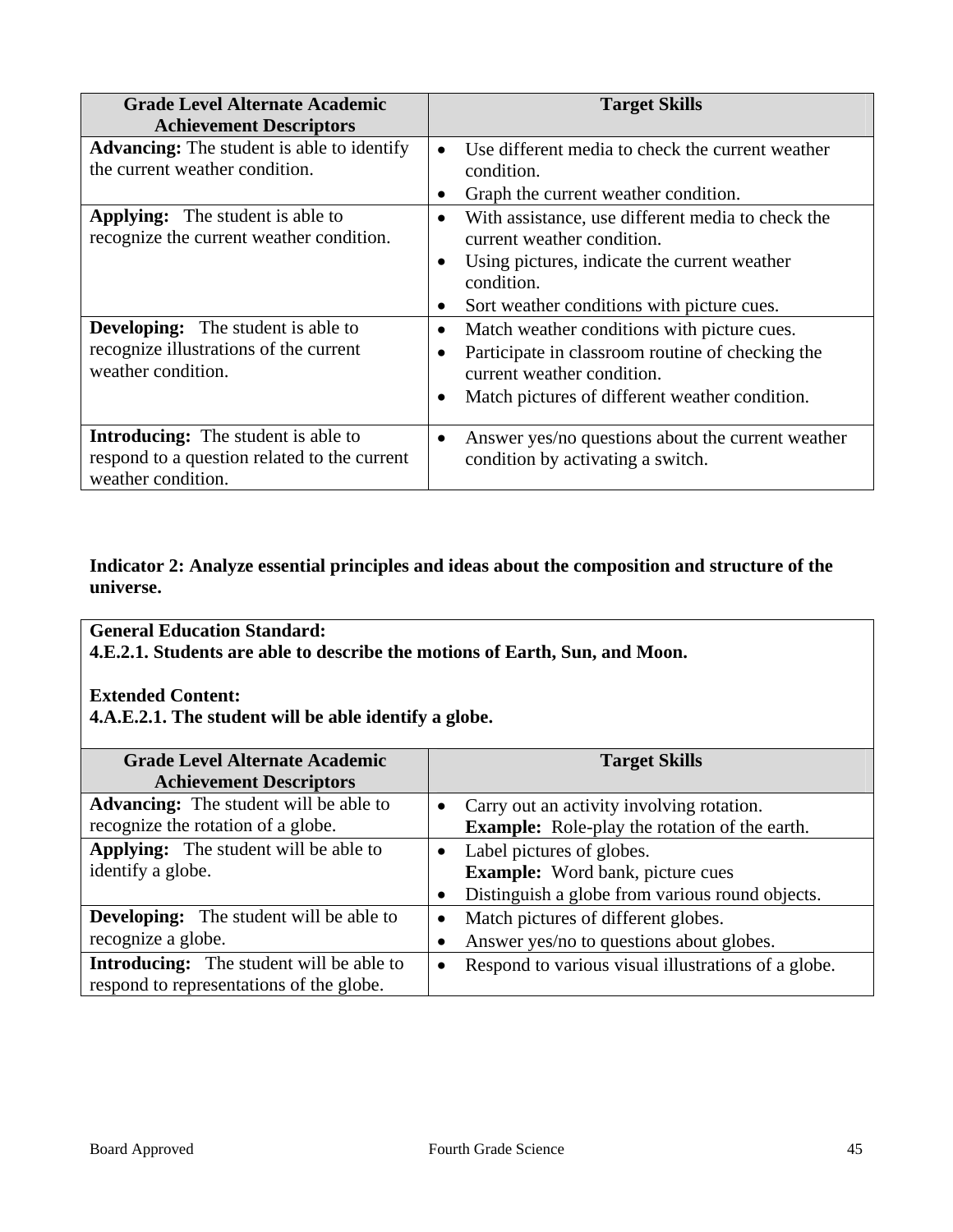# **Science, Technology, Environment, and Society**

**Goal 5: Students will identify and evaluate the relationship and ethical implications of science upon technology, environment, and society.** 

**Indicator 1: Analyze various implications/effects of scientific advancement within the environment and society.** 

#### **General Education Standard:**

**4.S.1.1. Students are able to describe how people continue to invent new ways of doing things, solving problems, and getting work done.** 

#### **Extended Content:**

**4.A.S.1.1. The student will be able to recognize three versions of a particular invention.** 

| <b>Grade Level Alternate Academic</b>           |           | <b>Target Skills</b>                                     |
|-------------------------------------------------|-----------|----------------------------------------------------------|
| <b>Achievement Descriptors</b>                  |           |                                                          |
| <b>Advancing:</b> The student will be able to   | $\bullet$ | Sequence picture cards.                                  |
| recognize the progression of a particular       |           | <b>Example:</b> Pictures of an antique phone, rotary     |
| invention.                                      |           | phone, and cell phone.                                   |
|                                                 | $\bullet$ | With assistance, create a timeline.                      |
|                                                 | $\bullet$ | Guest speakers to talk about progression of              |
|                                                 |           | inventions.                                              |
|                                                 |           | <b>Examples:</b> Grandparents, parents, retired teachers |
| <b>Applying:</b> The student will be able to    | $\bullet$ | Explore different versions of the same product.          |
| recognize three versions of a particular        | $\bullet$ | When presented with three pictures of the same item,     |
| invention.                                      |           | student will indicate the most current.                  |
|                                                 |           | <b>Example:</b> Most current of an antique phone, rotary |
|                                                 |           | phone, or cell phone                                     |
| <b>Developing:</b> The student will be able to  |           | When presented with two pictures of the same item,       |
| recognize two versions of a particular          |           | student will indicate the most current.                  |
| invention.                                      |           | <b>Examples:</b>                                         |
|                                                 |           | 1. Typewriter-computer                                   |
|                                                 |           | 2. Rotary phone-cell phone                               |
|                                                 |           | Explore different versions of the same product.          |
| <b>Introducing:</b> The student will be able to | $\bullet$ | Respond/explore to different media versions of           |
| respond to different versions of inventions.    |           | inventions through the use of assistive technology.      |

## **General Education Standard:**

**4.S.1.2. Students are able to explain how new ideas and inventions often affect people.** 

## **Extended Content:**

**4.A.S.1.2. The student will be able to identify a benefit of a new invention.**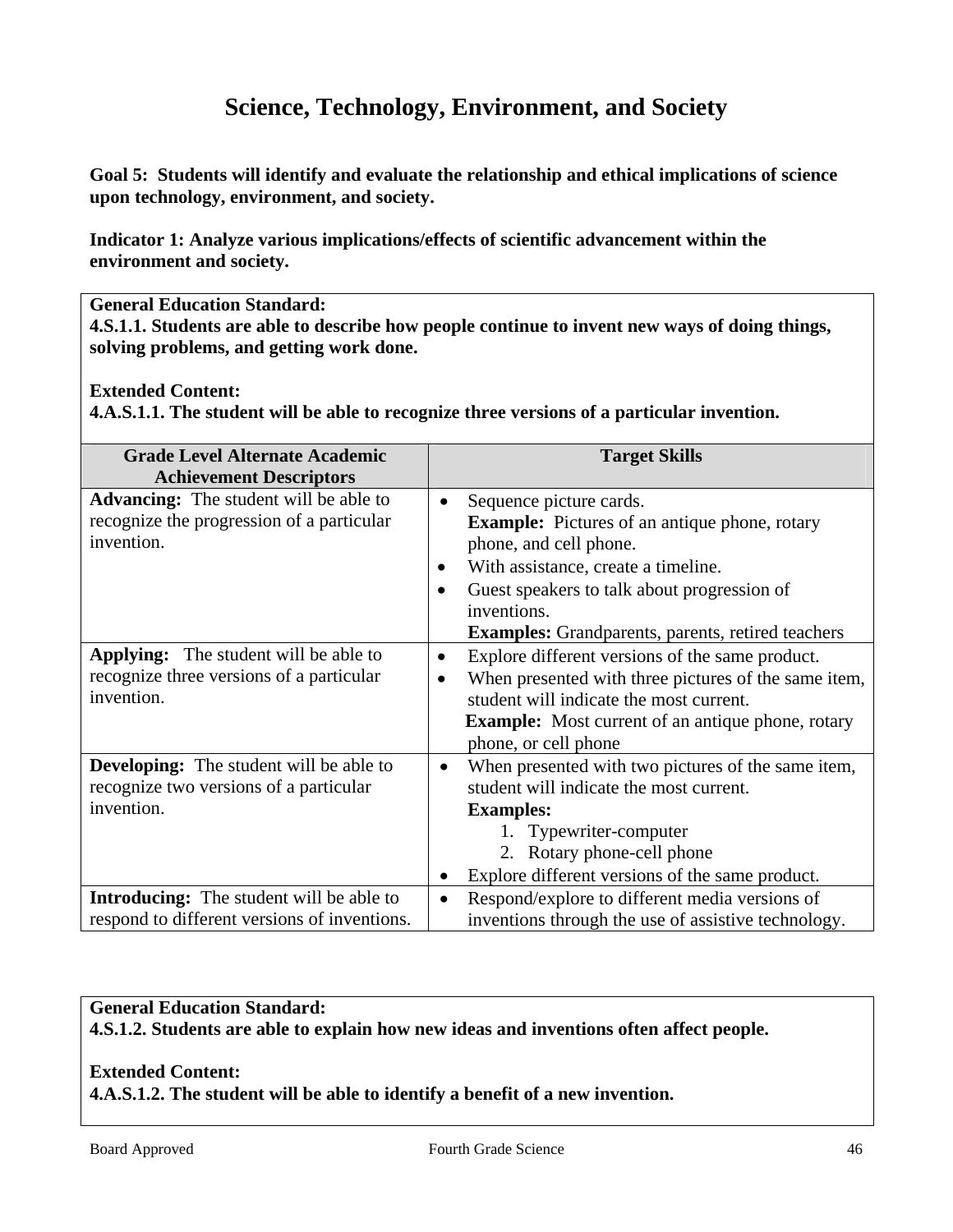| <b>Grade Level Alternate Academic</b>                                                                                    | <b>Target Skills</b>                                                                                                                                                                                                                                |
|--------------------------------------------------------------------------------------------------------------------------|-----------------------------------------------------------------------------------------------------------------------------------------------------------------------------------------------------------------------------------------------------|
| <b>Achievement Descriptors</b>                                                                                           |                                                                                                                                                                                                                                                     |
| <b>Advancing:</b> The student will be able to<br>identify how a new invention affected<br>his/her life.                  | Present new inventions. Student will identify how<br>$\bullet$<br>the invention has impacted his/her life.<br>Research a new invention on the internet and share a<br>$\bullet$<br>benefit.                                                         |
| <b>Applying:</b> The student will be able to<br>identify a benefit of a new invention.                                   | When given pictures of new inventions, the student<br>$\bullet$<br>will indicate which invention is most beneficial to<br>him/her.<br>Conduct a classroom poll to find out which version<br>$\bullet$<br>of an invention has the greatest benefits. |
| <b>Developing:</b> The student will be able to<br>recognize an invention that has benefited<br>people.                   | Locate pictures of people using beneficial new<br>$\bullet$<br>inventions.                                                                                                                                                                          |
| <b>Introducing:</b> The student will be able to<br>respond to illustrations of inventions that<br>have benefited people. | Attend a presentation of media generated<br>$\bullet$<br>illustrations of new inventions that benefit people.                                                                                                                                       |

**Indicator 2: Analyze the relationship/interactions among science, technology, environment, and society.** 

*Note: Mastery is not expected at this grade level.*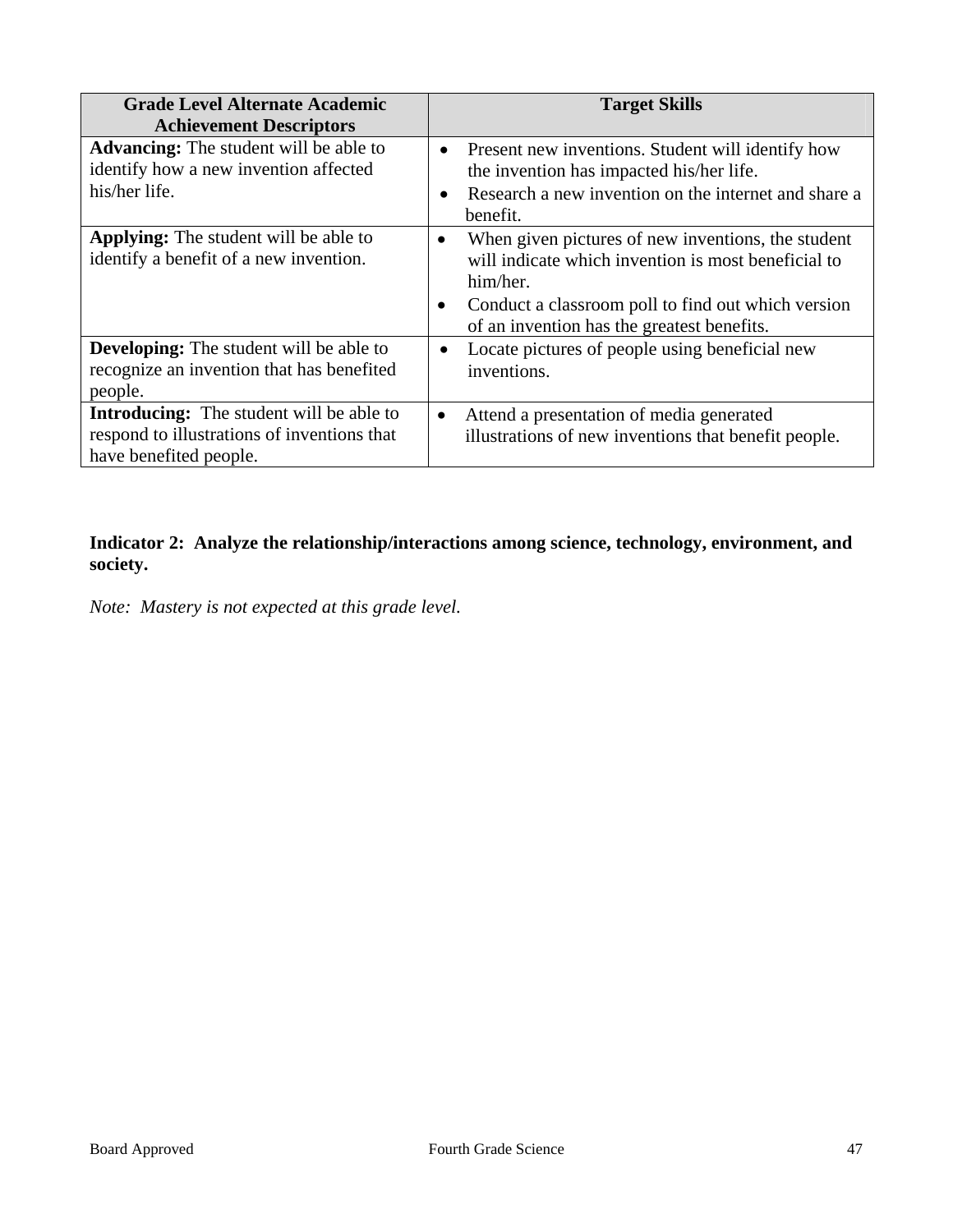#### **SOUTH DAKOTA EXTENDED CONTENT AND ALTERNATE ACADEMIC ACHIEVEMENT DESCRIPTORS FOR STUDENTS WITH SIGNIFICANT COGNITIVE DISABILITIES**

# **SCIENCE GRADE 5**

Alternate Academic Achievement Descriptors describe each performance level and were written for each grade for each standard. These descriptors indicate how a student at that level would be expected to perform on the Extended Content. Frequency, setting, and level of support are factors that should be considered during instruction and assessment in order to discriminate increases in performance of skills at each level.

| Continuum of frequency, setting, and support. |                                                                                  |  |
|-----------------------------------------------|----------------------------------------------------------------------------------|--|
|                                               | Students demonstrate knowledge and skills consistently across multiple settings  |  |
|                                               | without support.                                                                 |  |
|                                               | Students demonstrate knowledge and skills more than once in more than one        |  |
|                                               | setting without support.                                                         |  |
|                                               | Students demonstrate the following knowledge and skills once in one setting with |  |
|                                               | minimal support.                                                                 |  |
|                                               | Students attempt to demonstrate the following knowledge and skills once in one   |  |
|                                               | setting with support.                                                            |  |

# **Nature of Science Standards**

**Goal 1: Students will explore, evaluate, and communicate personal and scientific investigations to understand the nature of science.** 

**Indicator 1: Understand the nature and origin of scientific knowledge.** 

*Note: Mastery is not expected at this grade level.* 

## **Indicator 2: Apply the skills necessary to conduct scientific investigations.**

*Note: Mastery is not expected at this grade level.* 

# **Physical Science**

**Goal 2: Students will use appropriate scientific models to describe and quantify the nature and interactions of matter and energy.** 

**Indicator 1: Describe structures and properties of, and changes in, matter.** 

**General Education Standard: 5.P.1.1. Students are able to define matter on the basis of observable physical properties.** 

## **Extended Content:**

**5.A.P.1.1 Students are able to recognize that matter has weight.**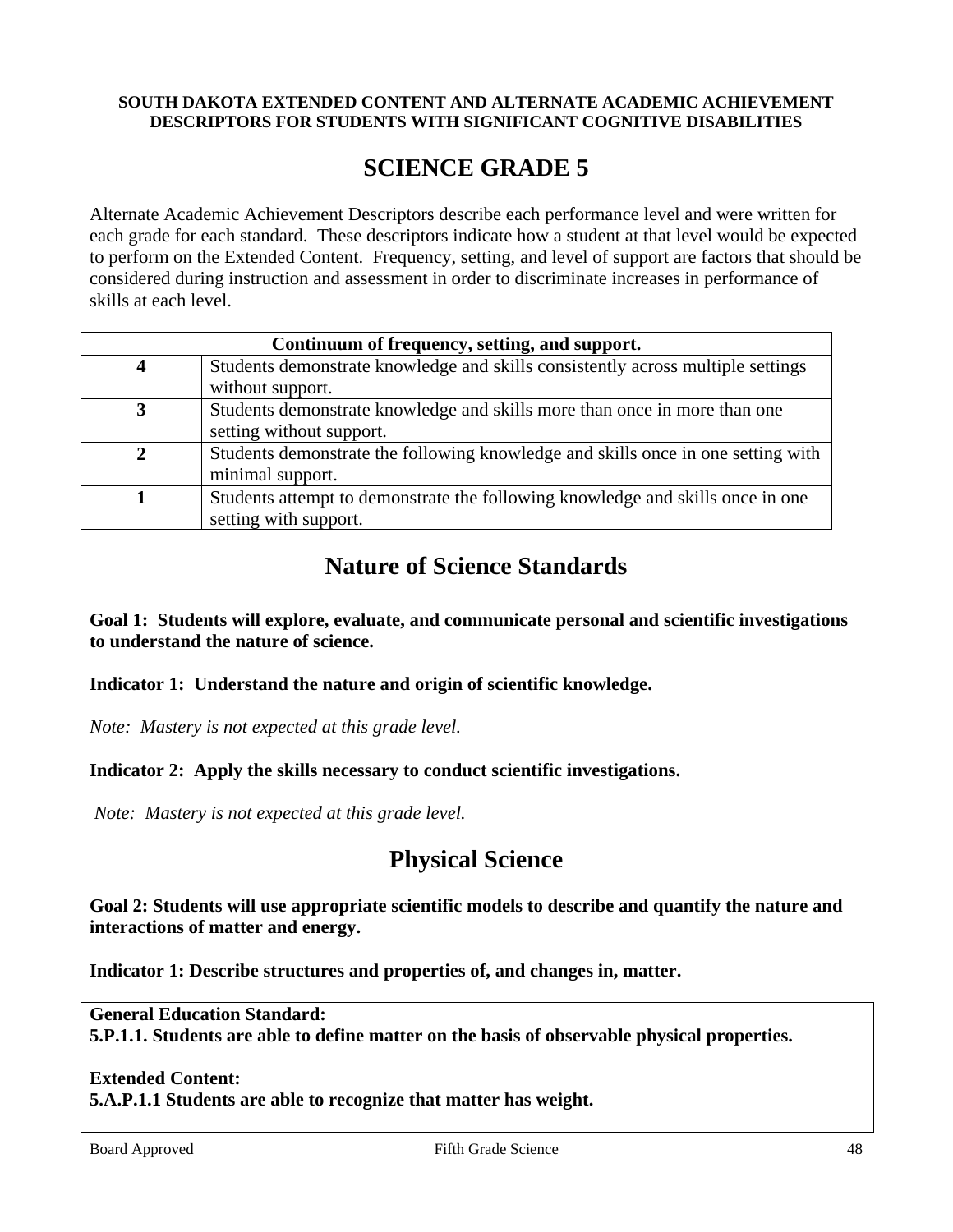| <b>Grade Level Alternate Academic</b><br><b>Achievement Descriptors</b> | <b>Target Skills</b>                                             |
|-------------------------------------------------------------------------|------------------------------------------------------------------|
| <b>Advancing:</b> Students are able to compare                          | Compare objects that have similar size and                       |
| weight.                                                                 | appearance, but different weight.                                |
|                                                                         | Compare two labeled objects of different weights.                |
| <b>Applying:</b> Students are able to recognize                         | Observe the balance scale with and without weights.<br>$\bullet$ |
| that matter has weight.                                                 | Associate common everyday items with their exact<br>$\bullet$    |
|                                                                         | weight.                                                          |
|                                                                         | <b>Example:</b> 5lb can of coffee, a pound of butter             |
| <b>Developing:</b> Students are able to utilize                         | Experiment with a balance scale.<br>$\bullet$                    |
| a balance scale.                                                        | <b>Example:</b> Students place objects on a scale and            |
|                                                                         | observe how the balance scale works.                             |
|                                                                         | Recognize the uses of a balance scale.<br>$\bullet$              |
|                                                                         | <b>Examples:</b> Item weight, obtain equal amounts,              |
|                                                                         | compare objects                                                  |
| <b>Introducing:</b> Students respond to various                         | Using senses respond to various weight.                          |
| weights.                                                                | <b>Example:</b> Hold various weights, view similar               |
|                                                                         | objects with different weights (1 piece of paper, a              |
|                                                                         | stack of paper)                                                  |

**Indicator 2: Analyze forces, their forms, and their effects on motions.** 

## **General Education Standard:**

**5.P.2.1. Students are able to identify forces in specific situations that require objects to interact, change directions, or stop.** 

## **Extended Content:**

**5.A.P.2.1. Students are able to identify how objects stop.** 

| <b>Grade Level Alternate Academic</b><br><b>Achievement Descriptors</b>                   | <b>Target Skills</b>                                                                                                                                                                                                                           |
|-------------------------------------------------------------------------------------------|------------------------------------------------------------------------------------------------------------------------------------------------------------------------------------------------------------------------------------------------|
| <b>Advancing:</b> Students are to demonstrate<br>how objects stop.                        | Experiment with objects on ramps to observe<br>stopping distance.<br><b>Example:</b> Match box cars<br>Experiment with objects on different surfaces to<br>observe stopping distance.<br><b>Example:</b> Rolling a ball on different surfaces. |
| <b>Applying:</b> Students are able to identify<br>how objects stop.                       | Attend to visual presentations.<br>$\bullet$<br><b>Examples:</b> Videos on friction, computer<br>presentation, teacher presentation<br>Select surfaces of resistance from a pre-made list.                                                     |
| <b>Developing:</b> Students are to distinguish<br>how objects move on different surfaces. | Participate in an activity that demonstrates how<br>objects move on different surfaces.<br><b>Examples:</b> Sand, tile floor, carpet, brick wall                                                                                               |
| <b>Introducing:</b> Students respond to different<br>textures.                            | Respond to textures through their senses.<br>$\bullet$<br>Explore different surfaces within their environment.                                                                                                                                 |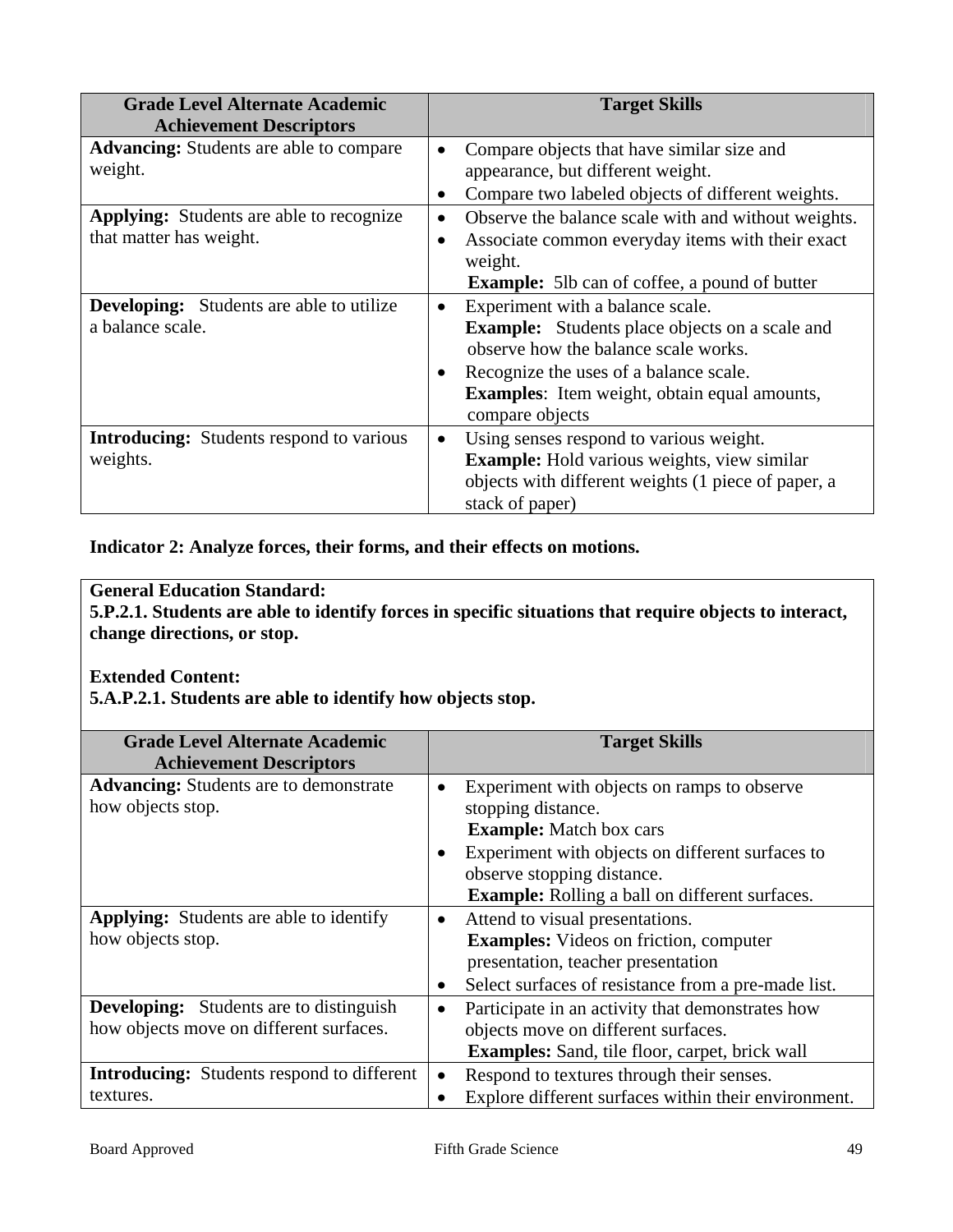**5.P.2.2. Students are able to analyze the structure and design of simple and compound machines to determine how the machines make work easier by trading force for distance.** 

**Extended Content:** 

**5.A.P.2.2. Students are able to recognize that simple machines exist.** 

| <b>Grade Level Alternate Academic</b><br><b>Achievement Descriptors</b>        | <b>Target Skills</b>                                                                                                                                                                                                                         |
|--------------------------------------------------------------------------------|----------------------------------------------------------------------------------------------------------------------------------------------------------------------------------------------------------------------------------------------|
| <b>Advancing:</b> Students are able to label a<br>simple machine.              | Select a simple machine from a group of items.<br>$\bullet$<br><b>Example:</b> Spoon, measuring tools, computer, glass<br>$=$ orange, apple, leaf<br>Answer a yes or no question.<br>$\bullet$<br><b>Example:</b> Is this a simple machine?  |
| <b>Applying:</b> Students are able to recognize<br>that simple machines exist. | Attend to a presentation on simple machines.<br>$\bullet$<br><b>Example:</b> Watch a video, computer program<br>Create a list of simple machines found within their<br>$\bullet$<br>environment.                                             |
| <b>Developing:</b> Students are able to locate<br>a simple machine.            | Match machine to machine.<br>$\bullet$<br>Find simple machines in the classroom.<br>$\bullet$                                                                                                                                                |
| <b>Introducing:</b> Students explore simple<br>machines.                       | Explore simple machines through:<br>$\bullet$<br><b>Example:</b><br>1. Using a switch that is connected to videos,<br>computer, etc.<br>2. Using a switch that is connected to a simple<br>machine such as a blender or a film<br>projector. |

**Indicator 3: Analyze interactions of energy and matter.** 

## **General Education Standard:**

**5.P.3.1. Students are able to demonstrate and explain how to measure heat flow into an object.** 

## **Extended Content:**

**5.A.P.3.1. Students are able to recognize how a thermometer works.** 

| <b>Grade Level Alternate Academic</b><br><b>Achievement Descriptors</b> |           | <b>Target Skills</b>                                                               |
|-------------------------------------------------------------------------|-----------|------------------------------------------------------------------------------------|
| Advancing: Students are able to use a<br>thermometer.                   |           | Participate in classroom activities of reading indoor<br>and outdoor thermometers. |
|                                                                         |           |                                                                                    |
|                                                                         |           | Take body temperature.                                                             |
|                                                                         |           | Read a thermometer.                                                                |
| <b>Applying:</b> Students are able to recognize                         | $\bullet$ | Place thermometer in liquids of varying                                            |
| how a thermometer works.                                                |           | temperatures.                                                                      |
|                                                                         |           | <b>Example:</b> Ice water to hot water                                             |
| (Continued on next page)                                                |           | States (verbally, visually, or through technology                                  |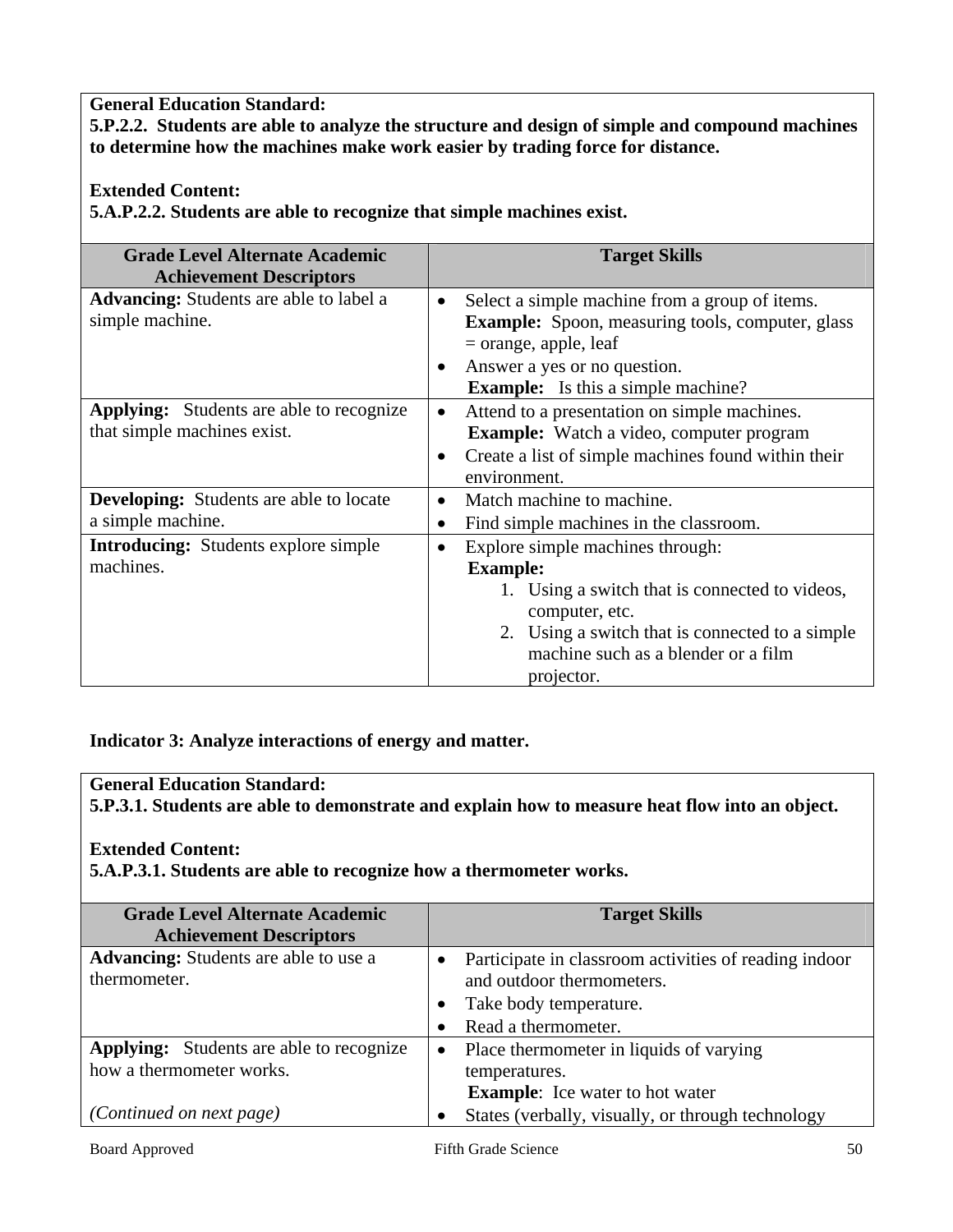|                                                |           | devices) that the red line moves on a thermometer as<br>temperature increases and decreases. |
|------------------------------------------------|-----------|----------------------------------------------------------------------------------------------|
|                                                | $\bullet$ | Select where red line is on the thermometer.                                                 |
|                                                |           |                                                                                              |
| <b>Developing:</b> Students are able to locate | $\bullet$ | Match a thermometer to a thermometer.                                                        |
| a thermometer.                                 | $\bullet$ | Select a thermometer out of group of objects.                                                |
| <b>Introducing:</b> Students are able          |           | Respond to hot and cold stimulus.                                                            |
| demonstrate a response to hot and cold.        |           |                                                                                              |

**5.P.3.2. Students are able to describe the Sun's ability to produce energy in the forms of light and heat.** 

### **Extended Content:**

**5.A.P.3.2. Students are able to manipulate tools to adjust the amount of light.** 

| <b>Grade Level Alternate Academic</b>            |           | <b>Target Skills</b>                                   |
|--------------------------------------------------|-----------|--------------------------------------------------------|
| <b>Achievement Descriptors</b>                   |           |                                                        |
| <b>Advancing:</b> Students are able to identify  |           | Participate in experiments that demonstrate the        |
| that the sun produces light and heat.            |           | affects of light and heat from the sun.                |
|                                                  |           | <b>Examples:</b>                                       |
|                                                  |           | 1. Cooking a hotdog by placing it on foil and          |
|                                                  |           | setting it in sunlight.                                |
|                                                  |           | 2. Building a snowman and watching it melt.            |
|                                                  |           | 3. Dark and light construction.                        |
|                                                  |           | State that the light from the sun produces warmth.     |
| <b>Applying:</b> Students are able to manipulate |           | Experiment with light.                                 |
| tools to adjust the amount of light.             |           | <b>Examples:</b>                                       |
|                                                  |           | 1. Wearing sunglasses                                  |
|                                                  |           | 2. Pulling up a shade                                  |
| <b>Developing:</b> Students are able to identify | $\bullet$ | State that light comes from the sun.                   |
| that the sun produces light.                     | ٠         | Match sun to pictures that represent a lighted object. |
| <b>Introducing:</b> Students are able to respond | $\bullet$ | Respond to sunlight through their senses (feel the     |
| to the sun.                                      |           | heat, see the light).                                  |

## **General Education Standard:**

**5.P.3.3. Students are able to describe basic properties of light.** 

## **Extended Content:**

**5.A.P.3.3. Students are able to label the colors found in the spectrum of light.** 

| <b>Grade Level Alternate Academic</b>            | <b>Target Skills</b>                                       |
|--------------------------------------------------|------------------------------------------------------------|
| <b>Achievement Descriptors</b>                   |                                                            |
| <b>Advancing:</b> Students are able to recognize | Participate in experiments.                                |
| that the spectrum of light contains colors.      | <b>Examples:</b> Separate colors through the use of prisms |
|                                                  | Illustrate a rainbow.                                      |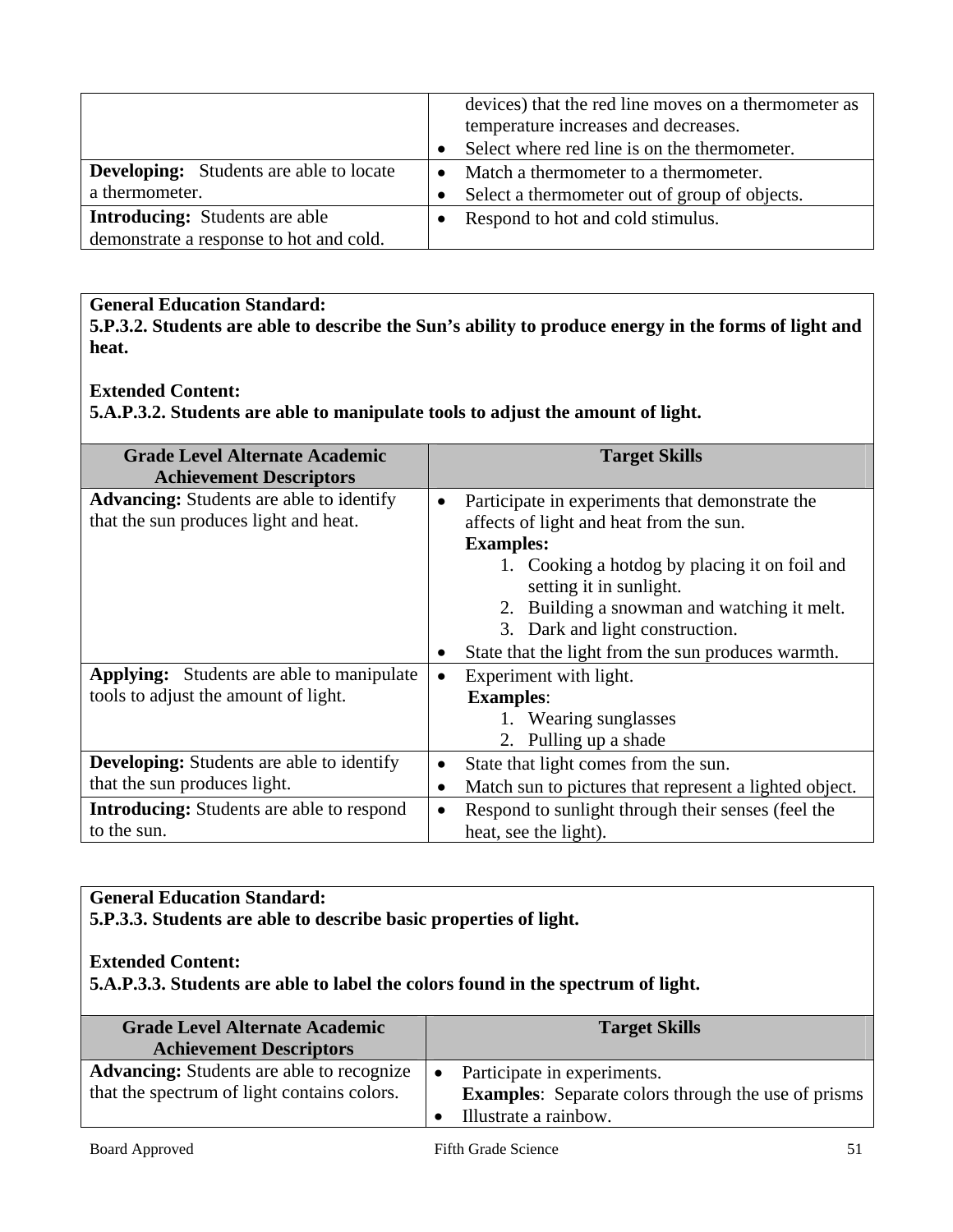| <b>Applying:</b> Students are able to label the<br>colors found in the spectrum of light.          | $\bullet$<br>٠         | Label various colors.<br>List the colors found in the spectrum of light.                                                                                                        |
|----------------------------------------------------------------------------------------------------|------------------------|---------------------------------------------------------------------------------------------------------------------------------------------------------------------------------|
| <b>Developing:</b> Students are able to<br>recognize the colors found in the<br>spectrum of light. | $\bullet$<br>$\bullet$ | Match colors found in the spectrum of light.<br>Select colors found in the presented spectrum of<br>light.<br><b>Example:</b> Color wheel, list of colors found in<br>classroom |
| <b>Introducing:</b> Students are able to respond<br>to colors.                                     | $\bullet$              | Respond to presentation of various colors.<br>Example: Intelli-Keys, using a switch connected to<br>pictures of colors                                                          |

# **Life Science**

**Goal 3: Students will describe structures and attributes of living things, processes of life, and interaction with each other and the environment.** 

**Indicator 1: Understand the fundamental structures, functions, classifications, and mechanisms found in living things.** 

**General Education Standard:** 

**5.L.1.1. Students are able to describe the basic process of photosynthesis and the role of light as a source of energy in plants.** 

**Extended Content:** 

**5.A.L.1.1 Students will be able to recognize that plants need food.** 

| <b>Grade Level Alternate Academic</b><br><b>Achievement Descriptors</b>                          | <b>Target Skills</b>                                                                                                                                                            |
|--------------------------------------------------------------------------------------------------|---------------------------------------------------------------------------------------------------------------------------------------------------------------------------------|
| <b>Advancing:</b> Students will be able to<br>identify a diagram to show how plants get<br>food. | Label a diagram.<br>$\bullet$<br><b>Example:</b> Label the roots, stem, flower, and leaf<br>Illustrate the flow of food traveling through a plant<br>$\bullet$<br>on a diagram. |
| <b>Applying:</b> Students will be able to<br>recognize that plants need food.                    | Experiment with watering a plant/not watering a<br>plant.<br>Experiment with fertilizing a plant/not fertilizing a<br>٠<br>plant.                                               |
| <b>Developing:</b> Students are able to<br>identify a plant.                                     | Match picture cards.<br>$\bullet$<br>Point to plants in environment.                                                                                                            |
| <b>Introducing:</b> Students are able to explore<br>visual and or tactile aids of plants.        | Touch/feel plants.<br>$\bullet$<br>Respond to presentation of illustrations (tactile or<br>$\bullet$<br>visual) of plants.                                                      |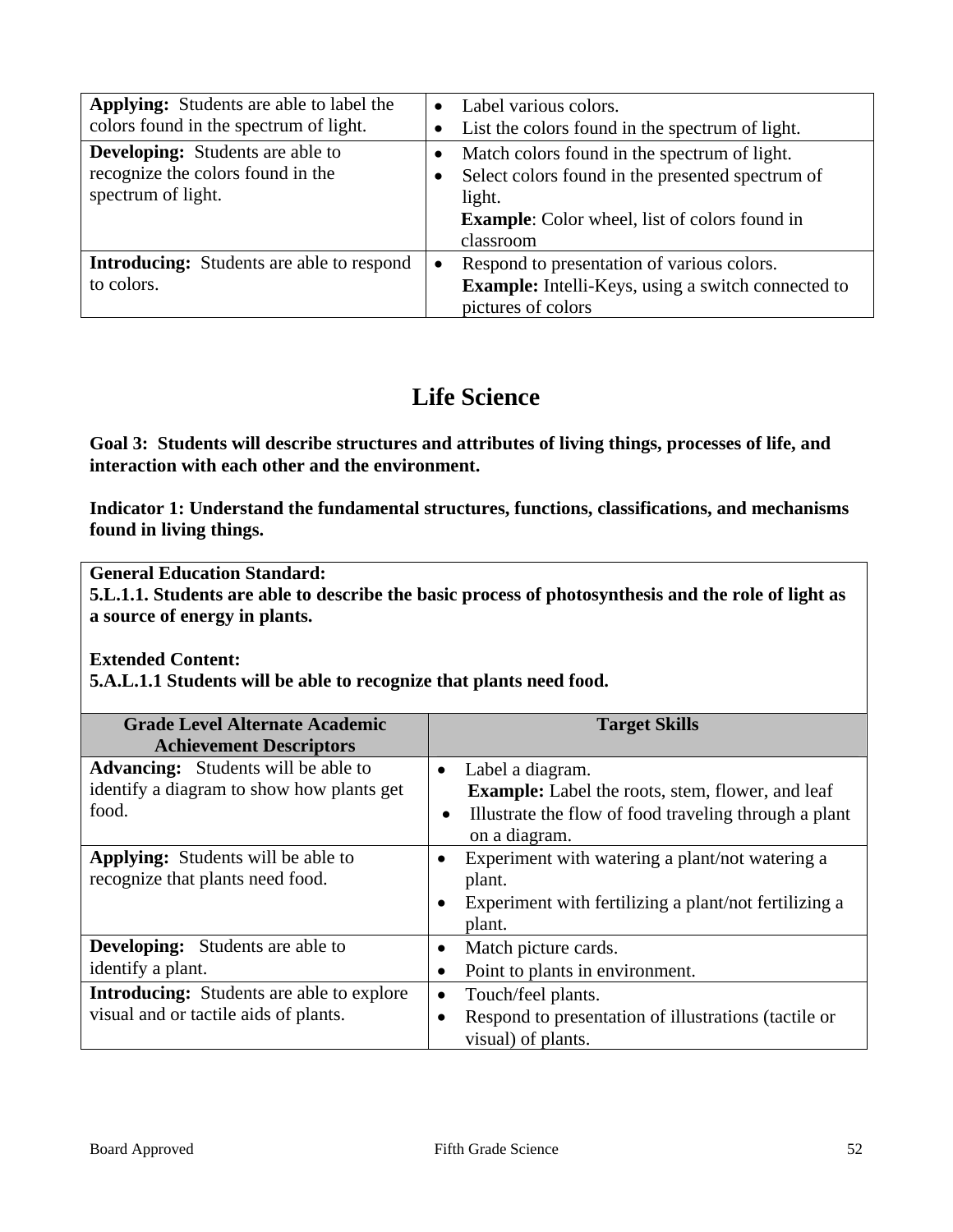## **Indicator 2: Analyze various patterns of inheritance and biological change.**

## **General Education Standard:**

**5.L.2.1. Students are able to predict physical characteristics with family lineage.** 

## **Extended Content:**

**5.A.L.2.1 Students are able to identify pictures of offspring and their parents.** 

| <b>Grade Level Alternate Academic</b>            |           | <b>Target Skills</b>                                  |
|--------------------------------------------------|-----------|-------------------------------------------------------|
| <b>Achievement Descriptors</b>                   |           |                                                       |
| <b>Advancing:</b> Students are able to recognize | $\bullet$ | Match similar physical characteristics within         |
| that offspring resemble their parents.           |           | families.                                             |
|                                                  |           | Illustrate family members.                            |
| <b>Applying:</b> Students are able to identify   | $\bullet$ | Identify offspring and their parents using pictures.  |
| pictures of offspring and their parents.         |           |                                                       |
| <b>Developing:</b> Students are able to          | $\bullet$ | Match physical characteristics of offspring and their |
| recognize identical physical                     |           | parents.                                              |
| characteristics, of offspring and their          |           | <b>Examples:</b>                                      |
| parents, by visual aids.                         |           | 1. Feathers-feathers                                  |
|                                                  |           | 2. Blonde hair-blonde hair                            |
|                                                  |           | Sort pictures of by physical characteristics of       |
|                                                  |           | offspring and their parents.                          |
| <b>Introducing:</b> Students will respond to     | $\bullet$ | Respond to presentation of illustrations.             |
| illustrations of parents and their offspring.    |           |                                                       |

## **General Education Standard:**

**5.L.2.2. Students are able to describe structures and processes involved in plant reproduction.** 

## **Extended Content:**

**5.A.L.2.2. Students are able to identify basic parts of a plant.** 

| <b>Grade Level Alternate Academic</b>            | <b>Target Skills</b>                                               |
|--------------------------------------------------|--------------------------------------------------------------------|
| <b>Achievement Descriptors</b>                   |                                                                    |
| <b>Advancing:</b> Students are able to identify  | Label reproductive parts of the flower.<br>$\bullet$               |
| structures involved in plant reproduction.       | Demonstrate the process of pollination and seed                    |
|                                                  | distribution.                                                      |
| <b>Applying:</b> Students are able to identify   | Label basic parts from diagram and word bank.<br>$\bullet$         |
| basic parts of a plant.                          | Activity of placing parts of plant to appropriate                  |
|                                                  | placement on grid.                                                 |
| <b>Developing:</b> Students are able to          | Matching appropriate picture of plant parts to their<br>$\bullet$  |
| recognize the basic parts of a plant.            | same picture.                                                      |
|                                                  | Attend to teacher demonstration of dissection of real<br>$\bullet$ |
|                                                  | plants and parts.                                                  |
| <b>Introducing:</b> Students explore basic parts | Use senses to explore a plant.                                     |
| of a plant.                                      | <b>Example:</b> IntelliKeys-activate visuals of plant parts.       |
|                                                  | Example (leaf, stem, roots, flower)                                |
|                                                  | Feel various plants.                                               |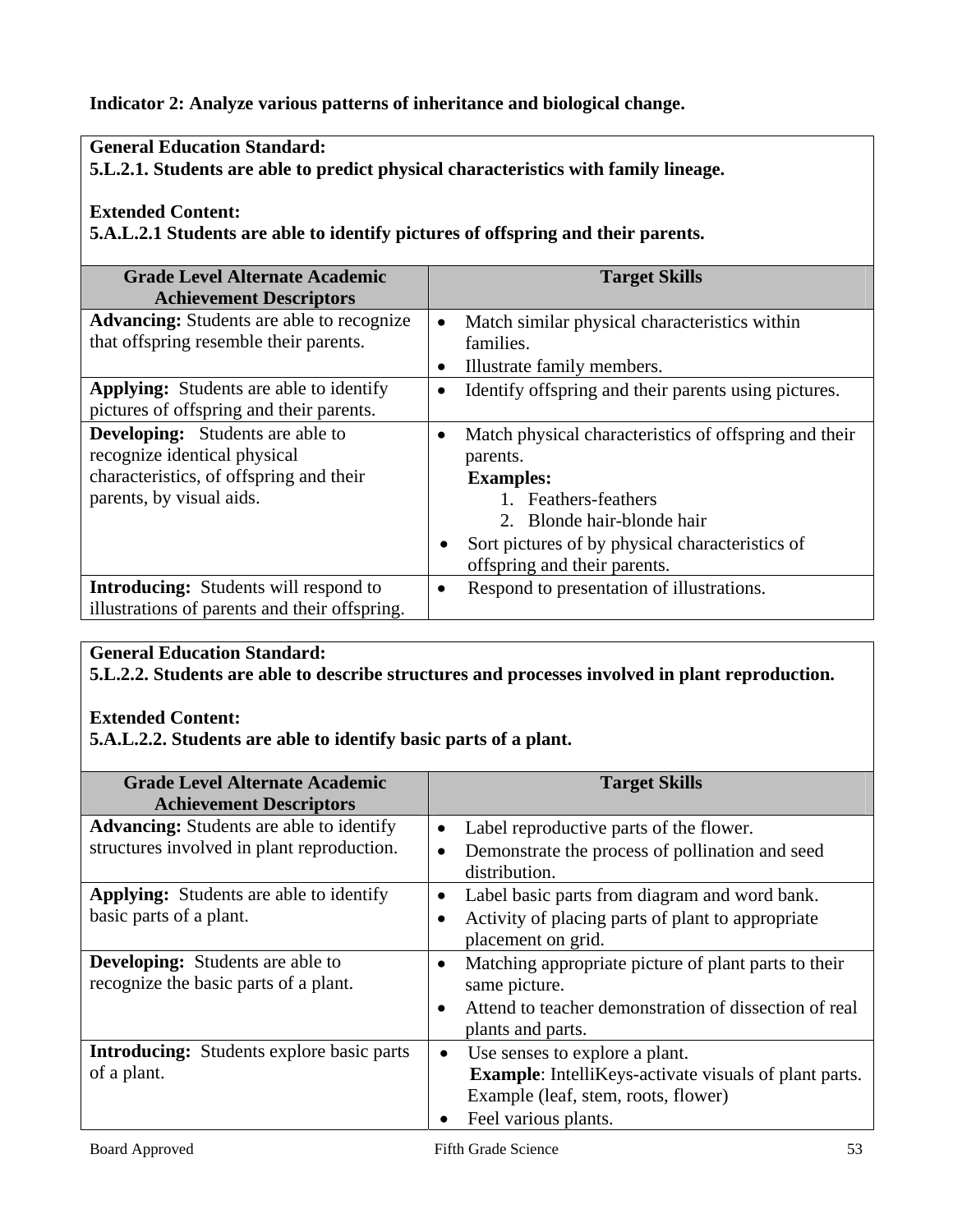## **Indicator 3: Analyze how organisms are linked to one another and the environment.**

## **General Education Standard:**

**5.A.3.1. Students are able to describe how natural events and/or human influences may help or harm ecosystems.** 

### **Extended Content:**

**5.A.L.3.1 Students are able to identify that animals rely on plants to survive in the ecosystem.** 

| <b>Grade Level Alternate Academic</b><br><b>Achievement Descriptors</b> | <b>Target Skills</b>                                           |
|-------------------------------------------------------------------------|----------------------------------------------------------------|
| <b>Advancing:</b> Students are able to identify                         | Label a diagram of an ecosystem.<br>$\bullet$                  |
| parts of an ecosystem.                                                  | Participate in establishing a set ecosystem.<br>$\bullet$      |
|                                                                         | Example: Aquarium, terrarium                                   |
| <b>Applying:</b> Students are able to identify                          | Match animal to food within a chart.<br>$\bullet$              |
| that animals rely on plants to survive in the                           | Illustrate a simple picture showing animal                     |
| ecosystem.                                                              | consuming plants.                                              |
| <b>Developing:</b> Students are able to                                 | Participate in teacher led demonstration of<br>$\bullet$       |
| recognize the components of the                                         | ecosystem.                                                     |
| ecosystem.                                                              | Attend to video demonstration of habitats and<br>$\bullet$     |
|                                                                         | ecosystems.                                                    |
|                                                                         | Attend to audio description of ecosystems.<br>$\bullet$        |
| <b>Introducing:</b> Students are able to attend to                      | Attend to presentation of stimuli from ecosystem.<br>$\bullet$ |
| stimuli of ecosystems.                                                  | <b>Example:</b> Duck in pond, rabbit in grass                  |

### **General Education Standard:**

**5.L.3.2. Students are able to using an energy pyramid model, analyze the roles of organisms to determine the transfer of energy.** 

#### **Extended Content:**

**5.A.L.3.2. Students are able to recognize that living things rely on each other within the energy pyramid.** 

| <b>Grade Level Alternate Academic</b><br><b>Achievement Descriptors</b>                         |           | <b>Target Skills</b>                                                                                                                |
|-------------------------------------------------------------------------------------------------|-----------|-------------------------------------------------------------------------------------------------------------------------------------|
| <b>Advancing:</b> Students are able to identify an<br>energy pyramid.                           | $\bullet$ | Label energy pyramid.<br>Select an energy pyramid.                                                                                  |
|                                                                                                 |           | <b>Example:</b> Given a group of illustrations, the student<br>selects the energy pyramid.                                          |
| <b>Applying:</b> Students are able to recognize<br>that living things rely on each other within | $\bullet$ | Attend to a presentation on how the energy pyramid<br>works.                                                                        |
| the energy pyramid.                                                                             |           | Role play.<br><b>Example:</b> The fox feeds on the rabbit, and the rabbit<br>feeds on the grass. Students act as a fox, rabbit, and |
|                                                                                                 |           | grass.                                                                                                                              |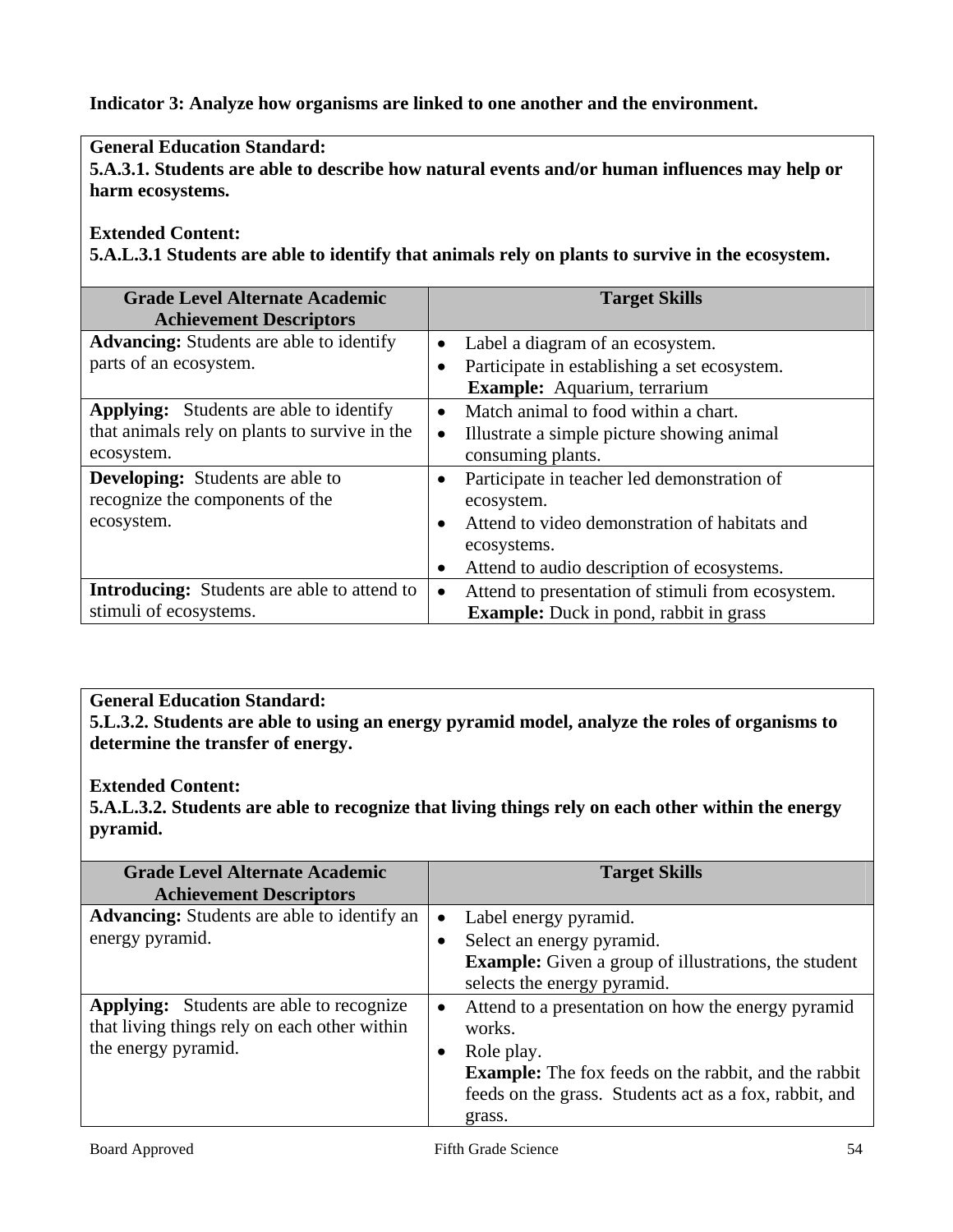| <b>Developing:</b> Students are able to<br>identify components within the energy<br>pyramid.  | $\bullet$ | Match components.<br><b>Example:</b><br>1. Plant to plant<br>2. Animal to animal                                                                                                                                         |
|-----------------------------------------------------------------------------------------------|-----------|--------------------------------------------------------------------------------------------------------------------------------------------------------------------------------------------------------------------------|
|                                                                                               |           | Sort like components.                                                                                                                                                                                                    |
| <b>Introducing:</b> Students are able to explore<br>various components of the energy pyramid. | $\bullet$ | Use senses to explore the components of an energy<br>pyramid.<br><b>Example:</b><br>1. Touch animals, grass, water<br>2. View pictures of example of an energy<br>pyramid: Fox feeding on rabbit, rabbit eating<br>grass |

## **General Education Standard: 5.L.3.3. Students are able to describe how interrelationships enable some organisms to survive.**

### **Extended Content:**

**5.A.L.3.3 Students are able to recognize how humans react to seasonal changes.** 

| <b>Grade Level Alternate Academic</b><br><b>Achievement Descriptors</b> |           | <b>Target Skills</b>                                         |
|-------------------------------------------------------------------------|-----------|--------------------------------------------------------------|
| <b>Advancing:</b> Students are able to recognize                        |           | Categorize how living things react to season                 |
| how living things react to seasonal changes.                            |           | changes.                                                     |
|                                                                         |           | <b>Example:</b>                                              |
|                                                                         |           | 1. Animals that hibernate-animals that do not                |
|                                                                         |           | hibernate                                                    |
|                                                                         |           | 2. Perennials-annuals                                        |
|                                                                         | $\bullet$ | Create a list of what an animal does to prepare for          |
|                                                                         |           | different seasons.                                           |
| <b>Applying:</b> Students are able to recognize                         | $\bullet$ | Illustrate humans in different seasons.                      |
| how humans react to seasonal changes.                                   | $\bullet$ | Categorize how humans react to seasonal changes.             |
|                                                                         |           | <b>Example:</b> Items of clothing-season; activities-        |
|                                                                         |           | seasons                                                      |
| <b>Developing:</b> Students are able to                                 | $\bullet$ | Match items related to their season.                         |
| identify items related to a season.                                     |           | <b>Examples:</b> Shovel-winter, swimsuit-summer, rake-       |
|                                                                         |           | fall, umbrella-spring                                        |
|                                                                         | $\bullet$ | Participate in activities during different seasons.          |
| <b>Introducing:</b> Students are able to explore                        | $\bullet$ | Using senses explore items related to seasons.               |
| items related to seasons.                                               |           | <b>Example:</b> Touch/feel, view, listen to items related to |
|                                                                         |           | seasons (leaves falling, lawn mower, water falling)          |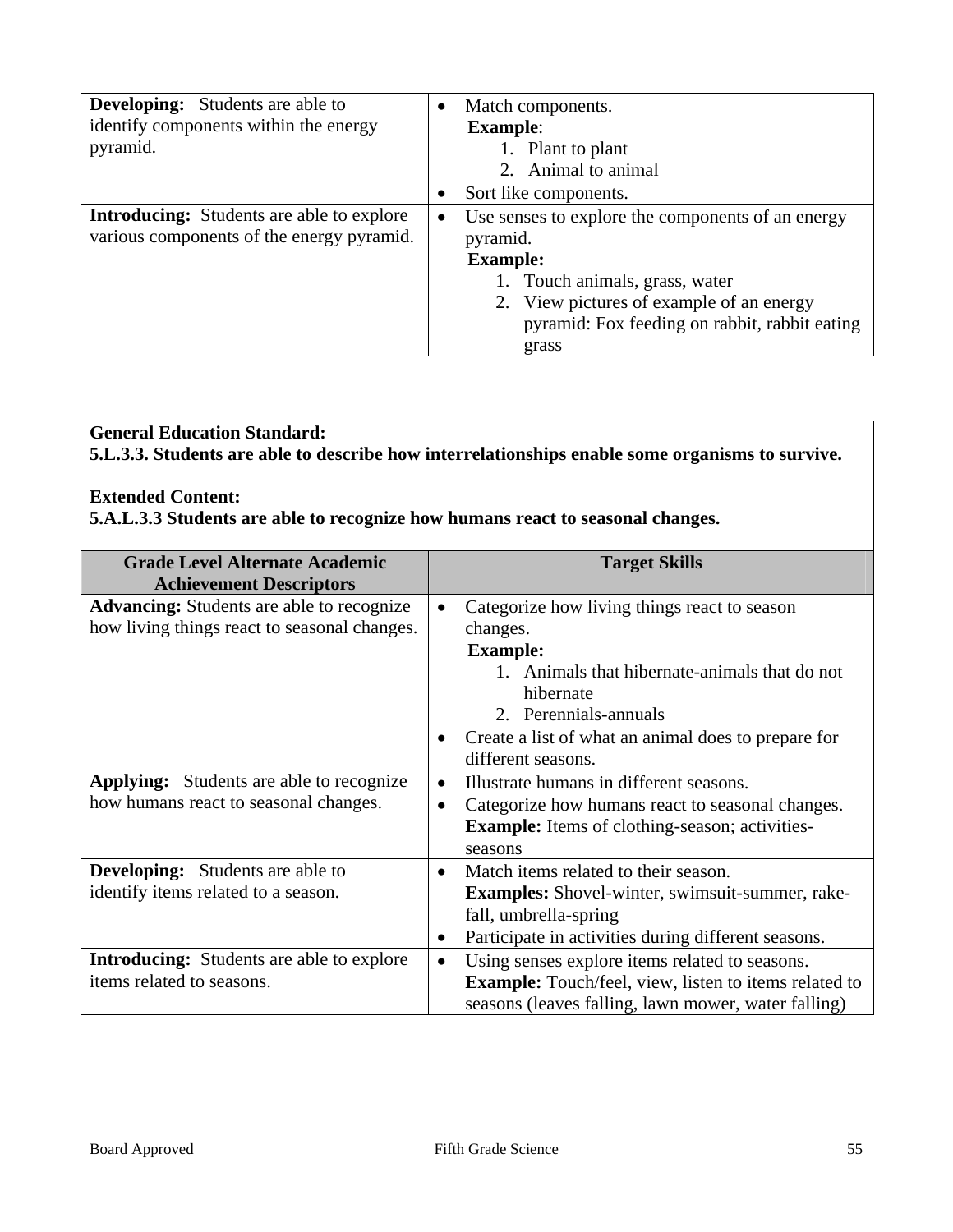# **Earth/Space Science**

**Goal 4: Students will analyze the composition, formative processes, and history of the universe, solar system, and Earth.** 

**Indicator 1: Analyze the various structures and processes of the Earth system.** 

#### **General Education Standard: 5.E.1.1. Students are able to describe the basic structure of Earth's interior.**

#### **Extended Content:**

**5.A.E.1.1. Students are able to identify the crust and mantle of the earth.** 

| <b>Grade Level Alternate Academic</b>              |           | <b>Target Skills</b>                                       |
|----------------------------------------------------|-----------|------------------------------------------------------------|
| <b>Achievement Descriptors</b>                     |           |                                                            |
| <b>Advancing:</b> Students are able to identify    | $\bullet$ | Using pictures or worksheets, label crust, mantle,         |
| the crust, mantle, and core of the earth.          |           | and core.                                                  |
|                                                    | $\bullet$ | Create/illustrate the crust, mantle and core of Earth.     |
| <b>Applying:</b> Students are able to identify the |           | Using pictures or worksheets, label crust and mantle.      |
| crust and mantle of the earth.                     |           | Manipulate objects in relation to crust and mantle.        |
|                                                    |           | <b>Example:</b> Orange: peel-crust, fruit/meat-mantle      |
| <b>Developing:</b> Students are able to            | $\bullet$ | Match or sort images of the crust and mantle of the        |
| recognize images of the crust and mantle           |           | earth.                                                     |
| of the earth.                                      |           |                                                            |
| <b>Introducing:</b> Students are able to explore   | $\bullet$ | Using senses explore the earth's crust.                    |
| the earth's crust.                                 |           | <b>Example:</b> Touch/feel Earth's various textures of the |
|                                                    |           | earth's crust (sand, soil, rocks)                          |
|                                                    | $\bullet$ | Attend to presentation of illustrations/simulations of     |
|                                                    |           | the earth's crust.                                         |

### **Indicator 2: Analyze essential principles and ideas about the composition and structure of the universe.**

#### **General Education Standard:**

**5.E.2.1. Students are able to describe the components (Sun, planets and moons) of the solar system.** 

#### **Extended Content:**

**5.A.E.2.1. Students are able to locate three planets of the solar system.** 

| <b>Grade Level Alternate Academic</b><br><b>Achievement Descriptors</b>            | <b>Target Skills</b>                                                                 |
|------------------------------------------------------------------------------------|--------------------------------------------------------------------------------------|
| <b>Advancing:</b> Students are able to locate<br>five planets of the solar system. | Point to five planets.<br><b>Example:</b> Picture of solar system, individual images |
|                                                                                    | Use models to locate five planets.                                                   |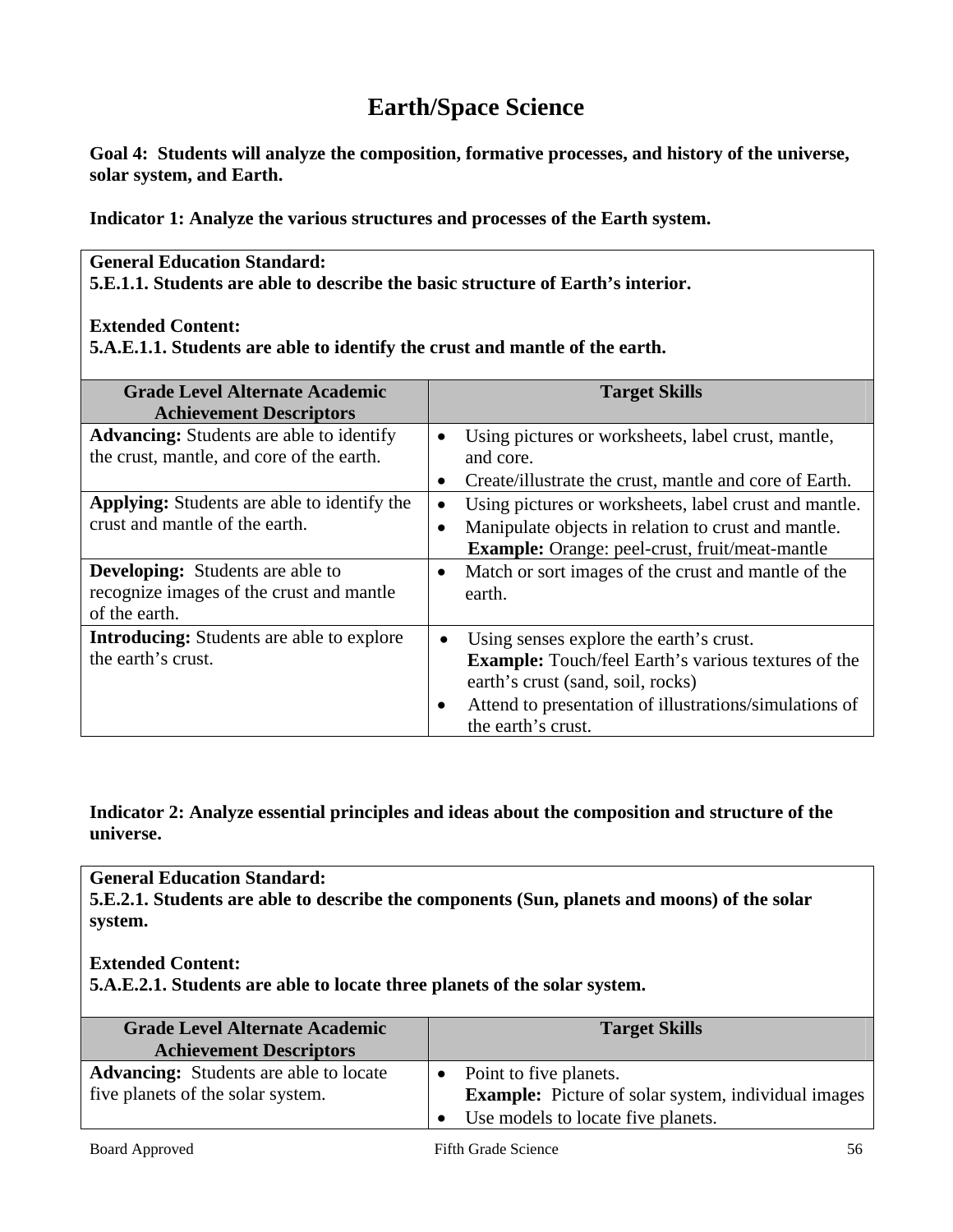| <b>Applying:</b> Students are able to locate three<br>planets of the solar system. | $\bullet$ | Point to three planets.<br><b>Example:</b> Picture of solar system, individual images |
|------------------------------------------------------------------------------------|-----------|---------------------------------------------------------------------------------------|
|                                                                                    |           | Use models to locate three planets.                                                   |
| <b>Developing:</b> Students are able to locate                                     |           | • Point to the sun, moon, and earth.                                                  |
| the sun, moon, and Earth.                                                          |           | Match identifiable pictures of sun, moon, and earth.                                  |
|                                                                                    |           | <b>Example:</b> Picture of solar system, individual images                            |
|                                                                                    |           | Use models to locate the sun, moon, and earth.                                        |
| <b>Introducing:</b> Students are able to show a                                    | $\bullet$ | Using senses to respond to visual, tactile models of                                  |
| response to the sun, moon, and Earth.                                              |           | the sun, moon, and earth.                                                             |

**5.E.2.2. Students are able to explain how the Earth's rotation affects the appearance of the sky.** 

### **Extended Content:**

**5.A.E.2.2. Students are able to recognize that the earth's rotation creates day and night.**

| <b>Grade Level Alternate Academic</b><br><b>Achievement Descriptors</b>                                | <b>Target Skills</b>                                                                                                                                                                                                                                                                                                   |
|--------------------------------------------------------------------------------------------------------|------------------------------------------------------------------------------------------------------------------------------------------------------------------------------------------------------------------------------------------------------------------------------------------------------------------------|
| <b>Advancing:</b> Students are able to describe<br>what causes day and night on Earth.                 | State that day and night are caused by the rotation<br>$\bullet$<br>(spinning) of the earth.<br><b>Example:</b> Verbally, through technology devices<br>Demonstrate the rotation of the earth causing day<br>$\bullet$<br>and night.<br><b>Example:</b> Globe and flashlight                                           |
| <b>Applying:</b> Students are able to recognize<br>that the earth's rotation creates day and<br>night. | Sequence the stages of Dawn-Dusk<br>Attend to demonstrations of Earth's rotation and the<br>$\bullet$<br>light's affect on the earth.<br>Sequence through computer programs.<br><b>Example:</b> Power point presentation (Dawn,<br>morning, noon, afternoon, dusk, total darkness);<br>Sunflower turns to face the sun |
| <b>Developing:</b> Students are able to<br>recognize that the earth is constantly<br>spinning.         | Imitate teacher demonstrations.<br>$\bullet$<br><b>Example:</b> Spin the globe<br>Match picture of the earth spinning.<br>$\bullet$<br>Attend to presentations.<br>$\bullet$<br><b>Example:</b> Videos, computer programs, verbal<br>discussions                                                                       |
| <b>Introducing:</b> Students are able to engage<br>an object in a spinning motion.                     | Spin an object.<br><b>Example:</b> Switch-spins an object                                                                                                                                                                                                                                                              |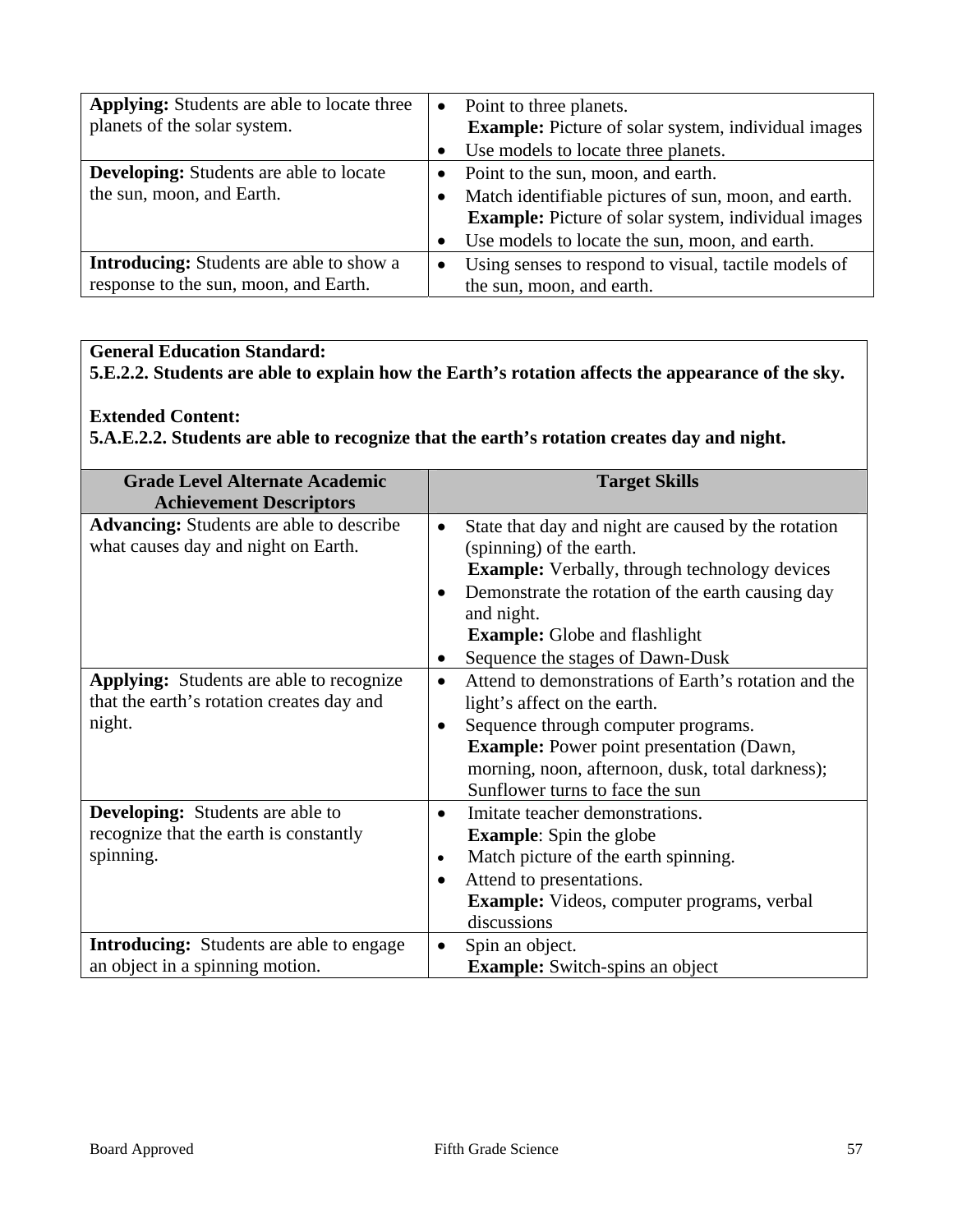# **Science, Technology, Environment, and Society**

**Goal 5: Students will identify and evaluate the relationship and ethical implications of science upon technology, environment, and society.** 

**Indicator 1: Analyze various implications/effects of scientific advancement within the environment and society.** 

### **General Education Standard:**

**5.S.1.1. Students are able to identify scientific changes that have affected transportation, health, sanitation, and communication.** 

## **Extended Content:**

**5.A.S.1.1. Students are able to identify one mode of modern transportation.** 

| <b>Grade Level Alternate Academic</b>            |           | <b>Target Skills</b>                                      |
|--------------------------------------------------|-----------|-----------------------------------------------------------|
| <b>Achievement Descriptors</b>                   |           |                                                           |
| <b>Advancing:</b> Students are able to identify  | $\bullet$ | Label transportation.                                     |
| that there is more than one mode of modern       |           | <b>Example:</b> Pictures of transportation, models of     |
| transportation.                                  |           | transportation                                            |
|                                                  | $\bullet$ | List types of transportation.                             |
|                                                  | $\bullet$ | State different modes of modern transportation.           |
| Applying: Students are able to identify one      |           | Label one mode of transportation.                         |
| mode of modern transportation.                   | $\bullet$ | State one mode modern transportation.                     |
| <b>Developing:</b> Students are able to          | $\bullet$ | Match a series of duplicate images of modes of            |
| recognize modes of modern                        |           | modern transportation.                                    |
| transportation.                                  | $\bullet$ | Participate in field trips to view/explore with senses    |
|                                                  |           | modes of modern transportation.                           |
| <b>Introducing:</b> Students are able to explore | $\bullet$ | Using senses explore modes of modern                      |
| modes of modern transportation.                  |           | transportation.                                           |
|                                                  |           | <b>Example:</b> Ride in modern transportation, touch/feel |
|                                                  |           | transportation, view images of modern transportation      |

## **General Education Standard:**

**5.S.1.2. Students are able to describe how designing a solution may have constraints.** 

## **Extended Content:**

**5.A.S.1.2. Students are able to indicate that a problem exists**.

| <b>Grade Level Alternate Academic</b><br><b>Achievement Descriptors</b>             | <b>Target Skills</b>                                                                                                                                          |
|-------------------------------------------------------------------------------------|---------------------------------------------------------------------------------------------------------------------------------------------------------------|
| <b>Advancing:</b> Students are able to recognize<br>that scientific problems exist. | Attend to a demonstration on solving a scientific<br>problem.<br><b>Example:</b> Erosion (pouring water over soil, creates<br>rivets, flooding $=$ a problem) |
| (Continued on next page)                                                            | Select scientific problems from lists, images.                                                                                                                |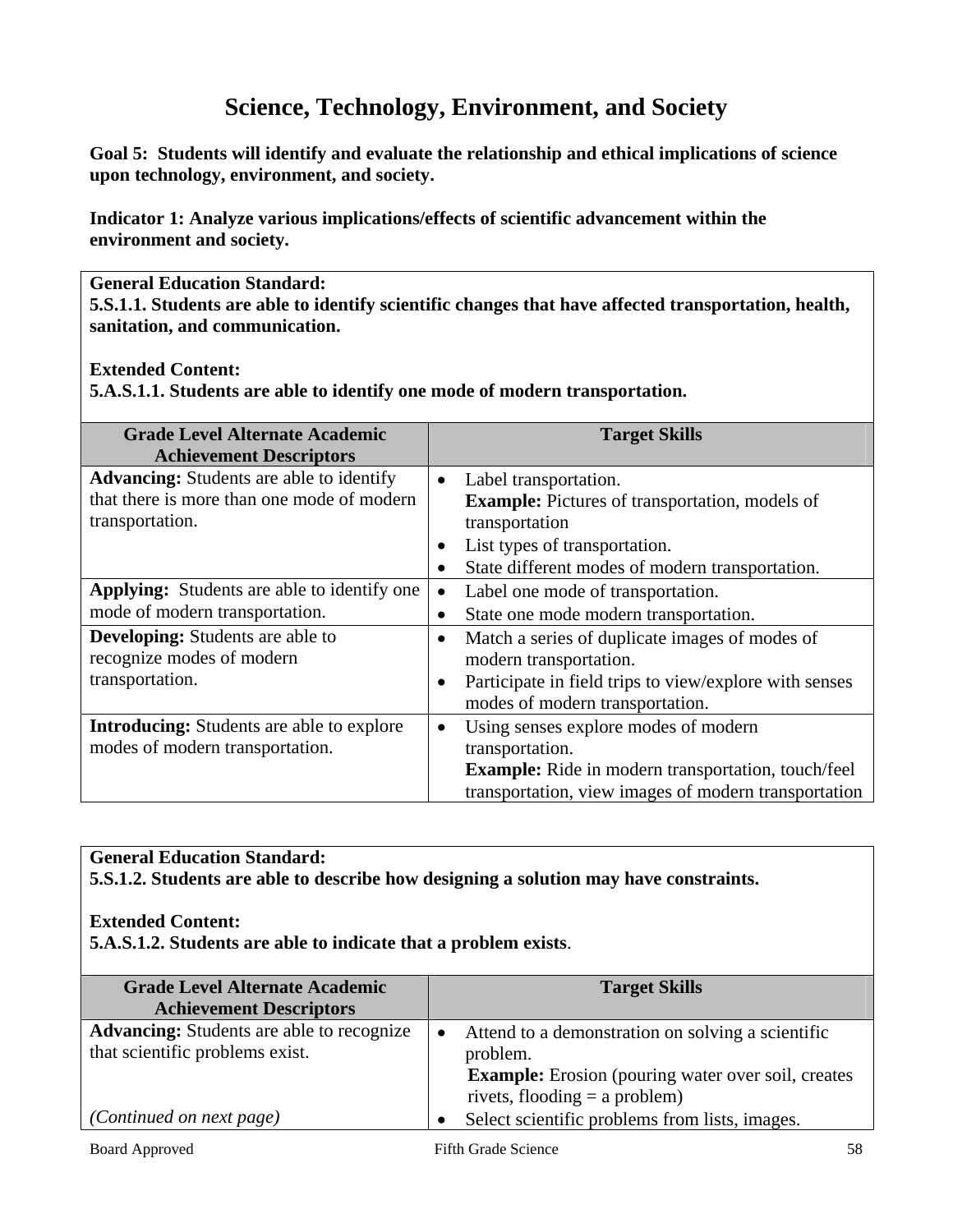|                                                     |           | <b>Example:</b> Images of mudslides, flooding, broken        |
|-----------------------------------------------------|-----------|--------------------------------------------------------------|
|                                                     |           | light bulb                                                   |
| <b>Applying:</b> Students are able to indicate that | $\bullet$ | Participate in teacher created problems.                     |
| a problem exists.                                   |           | <b>Example:</b> Teacher tells student to write. Then the     |
|                                                     |           | teacher turns off the lights. The student needs to           |
|                                                     |           | respond (orally, technological devices) that he/she          |
|                                                     |           | can not see.                                                 |
|                                                     |           | Identify a problem using an illustration.                    |
|                                                     |           | Respond to a student created problem.                        |
|                                                     |           | <b>Example:</b> Student spills paint, another student states |
|                                                     |           | (orally, technological devices) that paint has been          |
|                                                     |           | spilled.                                                     |
| <b>Developing:</b> Students are able to identify    | $\bullet$ | Using visuals, student sorts images/ of problems (flat)      |
| a problem from stimuli.                             |           | tire).                                                       |
|                                                     | $\bullet$ | Attend to problems within his/her environment.               |
|                                                     |           | <b>Example:</b> Looks at other students engaged in           |
|                                                     |           | problems: Student missed the bus, Student forgets            |
|                                                     |           | his/her lunch, Student falls down.                           |
| <b>Introducing:</b> Students are able to engage     | $\bullet$ | Participates in classroom activities that deal with          |
| in an activity that identifies problems.            |           | problems.                                                    |
|                                                     |           | <b>Example:</b> Fire drill, starts raining during recess-go  |
|                                                     |           | back into the class.                                         |
|                                                     | ٠         | Uses technology to observe problems that need a              |
|                                                     |           | response.                                                    |

**Indicator 2: Analyze the relationships/interactions among science, technology, environment, and society.** 

**General Education Standard: 5.S.2.1. Students are able to explain the interrelationship of populations, resources, and environments.** 

## **Extended Content:**

**5.A.S.2.1. Students are able to identify an animal with its specific habitat.**

| <b>Grade Level Alternate Academic</b>             |           | <b>Target Skills</b>                                       |
|---------------------------------------------------|-----------|------------------------------------------------------------|
| <b>Achievement Descriptors</b>                    |           |                                                            |
| <b>Advancing:</b> Students are able to identify   | $\bullet$ | Illustrate an animal wildlife habitat with specific        |
| different animal wildlife habitats.               |           | components.                                                |
|                                                   |           | <b>Example:</b> Food, shelter, different species           |
|                                                   |           | List different animal wildlife habitats.                   |
|                                                   |           | <b>Example:</b> Desert, prairie, forest, rain forest, pond |
| <b>Applying:</b> Students are able to identify an | $\bullet$ | Match animal to their specific habitat.                    |
| animal with its specific habitat.                 |           | Example: Duck-pond, parrot-rain forest, prairie            |
|                                                   |           | dog-prairie                                                |
|                                                   |           | Complete a graphic organizer.                              |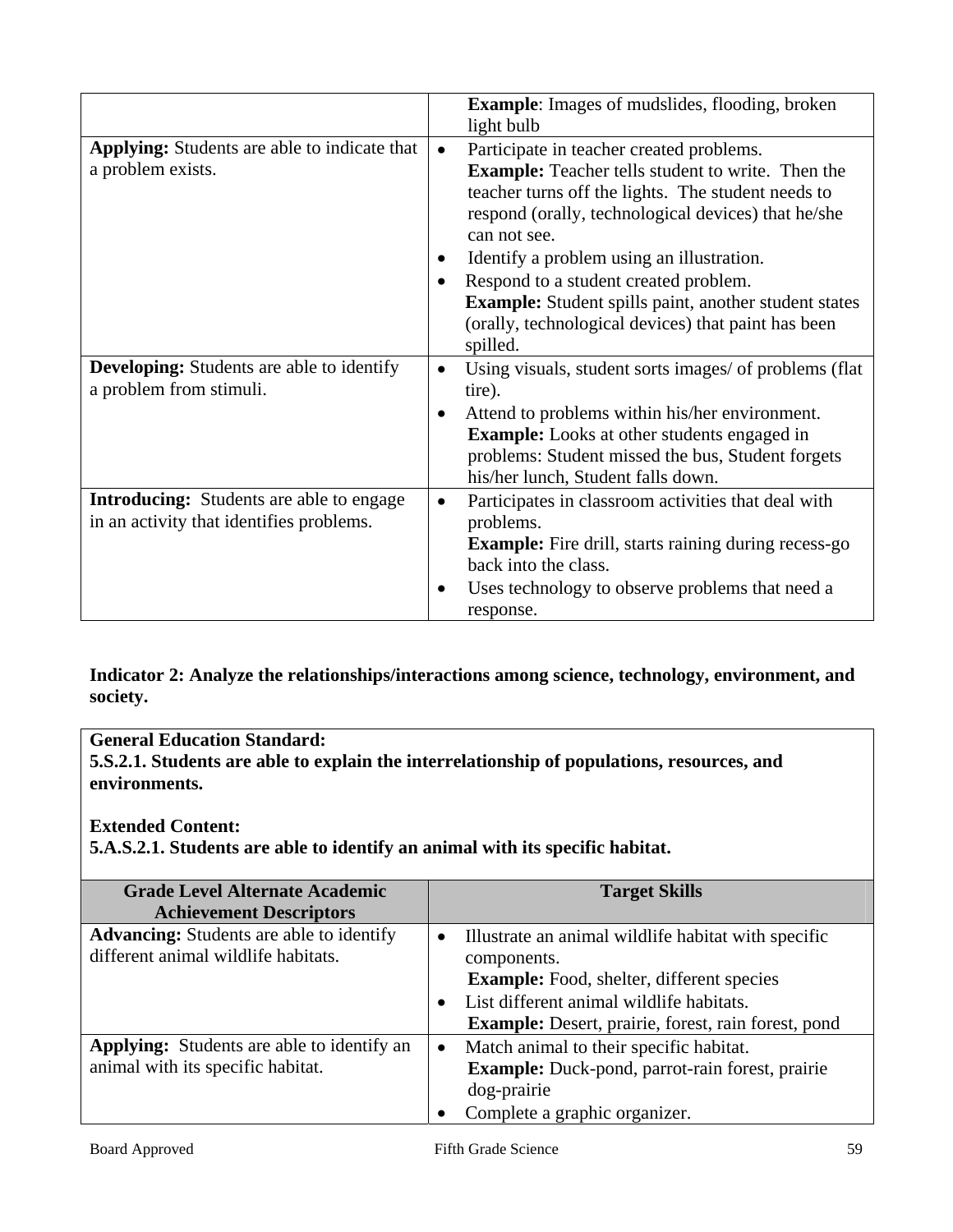| <b>Developing:</b> Students are able to<br>recognize an animal to its specific<br>habitat. |           | Manipulate pictures of animals within their specific<br>habitat.<br>Match picture of an animal to habitat.<br>Attend to presentations of animals in the specific<br>habitat.<br><b>Example:</b> Watch a video on animals interacting in<br>their specific habitat. |
|--------------------------------------------------------------------------------------------|-----------|--------------------------------------------------------------------------------------------------------------------------------------------------------------------------------------------------------------------------------------------------------------------|
| <b>Introducing:</b> Students are able to explore<br>wildlife.                              | $\bullet$ | Using senses the student explores wildlife.<br><b>Example:</b> Touch/feel various wildlife (petting zoo,<br>go to a farm, taxidermist); use a switch to view<br>images of wildlife.                                                                                |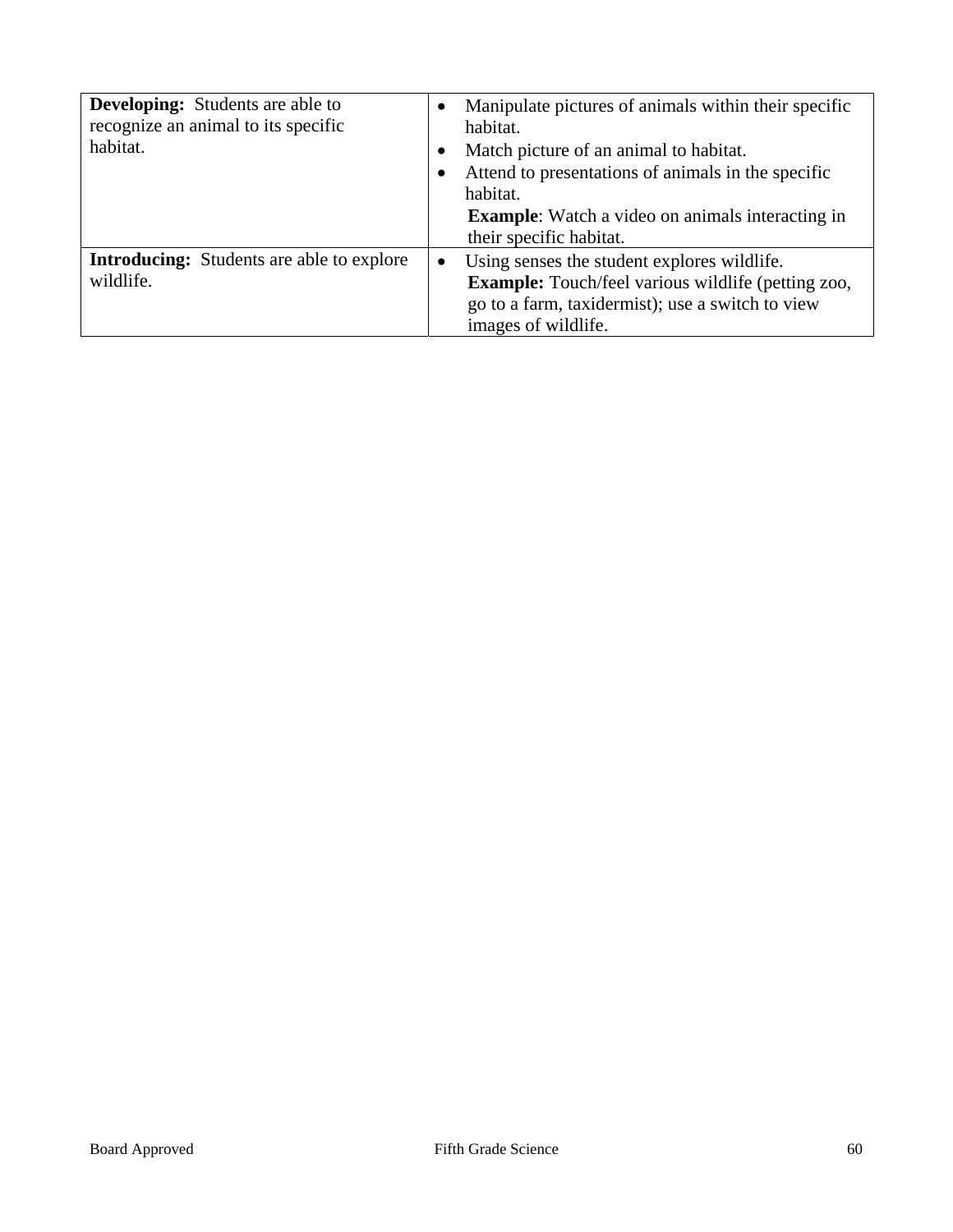#### **SOUTH DAKOTA EXTENDED CONTENT AND ALTERNATE ACADEMIC ACHIEVEMENT DESCRIPTORS FOR STUDENTS WITH SIGNIFICANT COGNITIVE DISABILITIES**

# **SCIENCE GRADE 6**

Alternate Academic Achievement Descriptors describe each performance level and were written for each grade for each standard. These descriptors indicate how a student at that level would be expected to perform on the Extended Content. Frequency, setting, and level of support are factors that should be considered during instruction and assessment in order to discriminate increases in performance of skills at each level.

| Continuum of frequency, setting, and support. |                                                                                  |  |  |
|-----------------------------------------------|----------------------------------------------------------------------------------|--|--|
|                                               | Students demonstrate knowledge and skills consistently across multiple settings  |  |  |
|                                               | without support.                                                                 |  |  |
|                                               | Students demonstrate knowledge and skills more than once in more than one        |  |  |
|                                               | setting without support.                                                         |  |  |
|                                               | Students demonstrate the following knowledge and skills once in one setting with |  |  |
|                                               | minimal support.                                                                 |  |  |
|                                               | Students attempt to demonstrate the following knowledge and skills once in one   |  |  |
|                                               | setting with support.                                                            |  |  |

# **Nature of Science**

**Goal 1: Students will explore, evaluate, and communicate personal and scientific investigations to understand the nature of science.** 

**Indicator 1: Understand the nature and origin of scientific knowledge.** 

*Note: Mastery is not expected at this grade level.* 

**Indicator 2: Apply the skills necessary to conduct scientific investigations.** 

**General Education Standard:** 

**6.N.2.1. Students are able to pose questions that can be explored through scientific investigations.** 

#### **Extended Content:**

**6.A.N.2.1. Students are able to answer a yes/no question about a supervised science experiment**.

| <b>Grade Level Alternate Academic</b><br><b>Achievement Descriptors</b> | <b>Target Skills</b>                                               |
|-------------------------------------------------------------------------|--------------------------------------------------------------------|
| <b>Advancing:</b> Students are able to answer                           | When presented with a question, students will tell an<br>$\bullet$ |
| one question about a supervised science                                 | answer.                                                            |
| experiment.                                                             | <b>Example:</b> Is the chemical reaction warm or cold?             |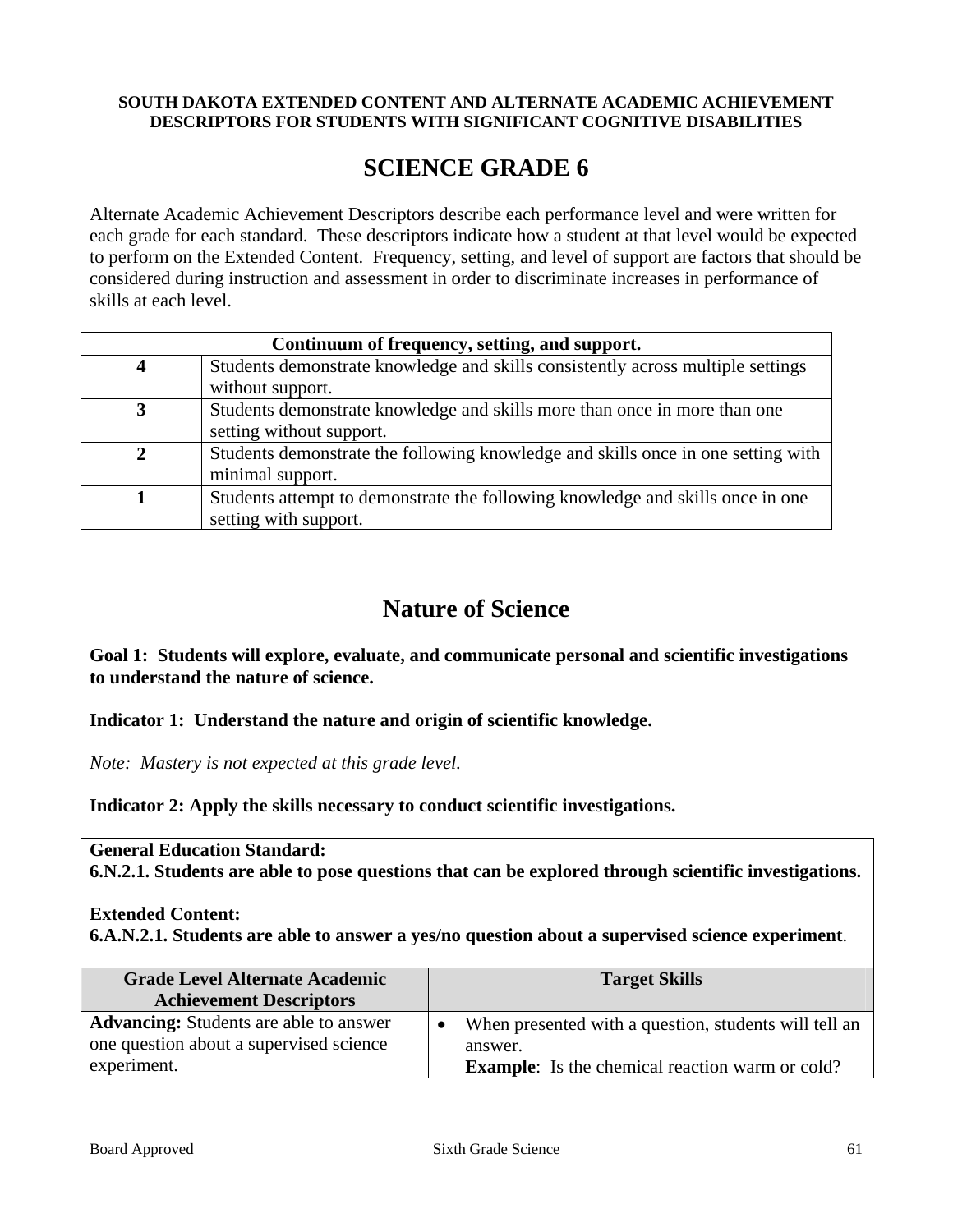| <b>Applying:</b> Students are able to answer a<br>yes/no question about a supervised science<br>experiment. |           | When presented with a question, students will tell an<br>answer.<br><b>Example:</b> Is the chemical reaction warm? |
|-------------------------------------------------------------------------------------------------------------|-----------|--------------------------------------------------------------------------------------------------------------------|
| <b>Developing:</b> Students are able to<br>participate in simple supervised science<br>experiments.         |           | Participate in supervised experiments with peers.                                                                  |
| <b>Introducing:</b> Students are able to observe<br>science experiments.                                    | $\bullet$ | Observe supervised experiments with peers.                                                                         |

# **Physical Science**

**Goal 2: Students will use appropriate scientific models to describe and quantify the nature and interactions of matter and energy.** 

**Indicator 1: Describe structures and properties of, and changes in, matter.** 

**General Education Standard: 6.P.1.1. Students are able to identify the subatomic particles that make up atoms.** 

**Extended Content:** 

**6.A.P.1.1. Students are able to label the proton(s) in an atom.** 

| <b>Grade Level Alternate Academic</b><br><b>Achievement Descriptors</b> |           | <b>Target Skills</b>                                                                                            |
|-------------------------------------------------------------------------|-----------|-----------------------------------------------------------------------------------------------------------------|
| <b>Advancing:</b> Students are able to label the                        |           | Given words and illustration, locate the proton(s).                                                             |
| $proton(s)$ and neutron(s) in an atom.                                  | $\bullet$ | Given words and illustration, locate the neutron(s).                                                            |
| <b>Applying:</b> Students are able to label the                         | $\bullet$ | Using a model locate a proton(s).                                                                               |
| $proton(s)$ in an atom.                                                 | $\bullet$ | Using an illustration, locate a proton(s).                                                                      |
| <b>Developing:</b> Students are able to                                 | ٠         | Given pictures of objects, match the atom.                                                                      |
| identify an atom.                                                       | $\bullet$ | Given word cards, match the word "atom."                                                                        |
|                                                                         |           | Given a model, match the word atom.                                                                             |
| <b>Introducing:</b> Students are able to respond                        | $\bullet$ | Using assistive technology students will be shown                                                               |
| to the parts of an atom.                                                |           | images of an atom.                                                                                              |
|                                                                         |           | <b>Example:</b> Micro switch activates picture of the                                                           |
|                                                                         |           | different parts of an atom on the computer screen and<br>intellikeys presents picture of the different parts of |
|                                                                         |           | an atom on a computer screen, media related to the                                                              |
|                                                                         |           | make up of an atom access through assistive                                                                     |
|                                                                         |           | technology.                                                                                                     |
|                                                                         | $\bullet$ | Demonstrate a physical response to the                                                                          |
|                                                                         |           | picture/model of an atom.                                                                                       |

## **General Education Standard: 6.P.1.2. Students are able to classify matter based on physical and chemical properties.**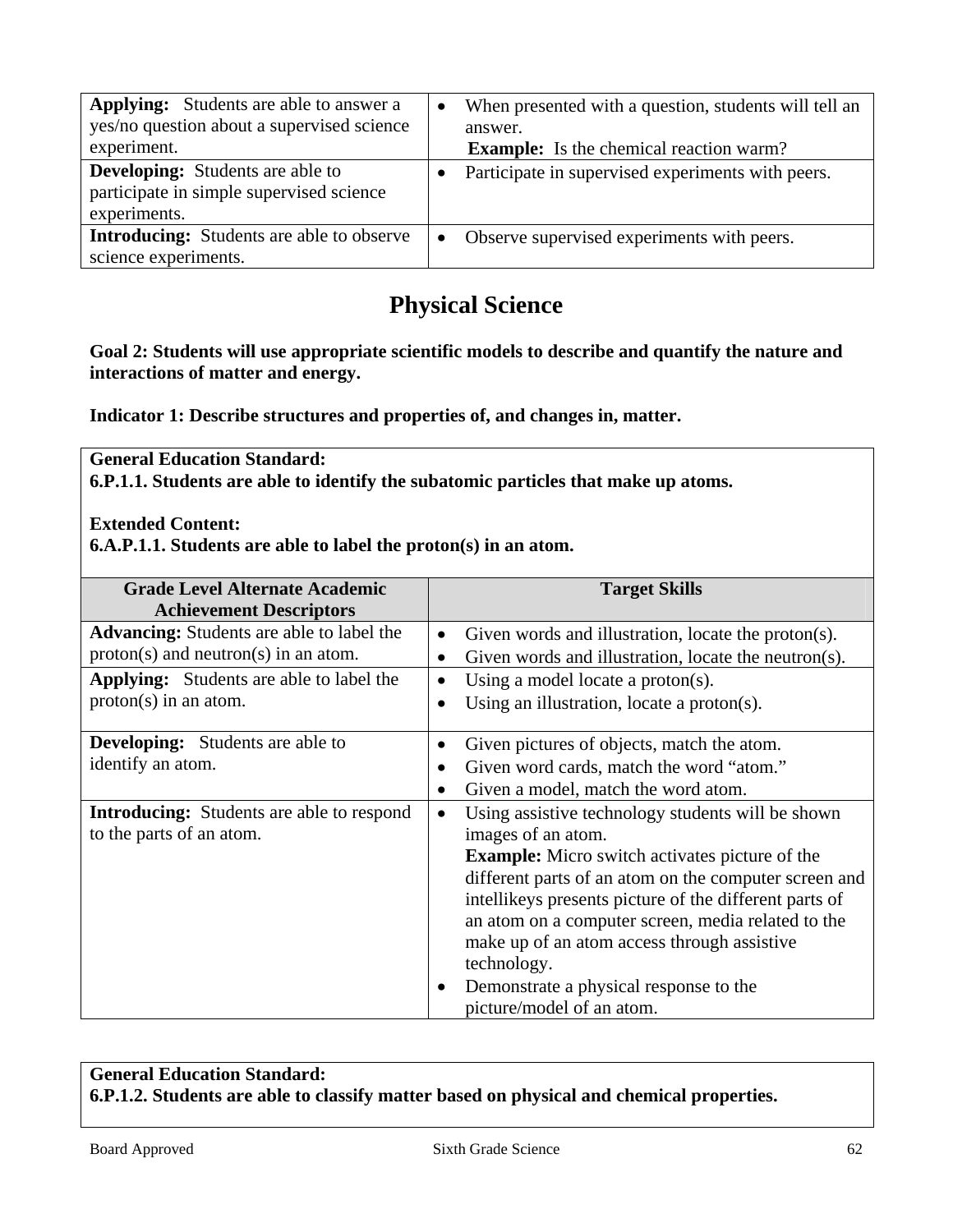## **Extended Content**: **6.A.P.1.2. Students are able to identify physical properties.**

| <b>Grade Level Alternate Academic</b>            | <b>Target Skills</b>                                            |
|--------------------------------------------------|-----------------------------------------------------------------|
| <b>Achievement Descriptors</b>                   |                                                                 |
| <b>Advancing:</b> Students are able to classify  | Classify objects according to physical properties,<br>$\bullet$ |
| physical properties.                             | such as: weight, texture, color, or temperatures.               |
|                                                  | List physical properties of a given object.                     |
| <b>Applying:</b> Students are able to identify   | Sort objects according to physical properties.<br>$\bullet$     |
| physical properties.                             | <b>Examples:</b> Weight, texture, temperatures or color         |
|                                                  | Compare two objects to determine temperature,<br>$\bullet$      |
|                                                  | weight, texture or color.                                       |
|                                                  | <b>Examples:</b> Compare weight to weight, temperature          |
|                                                  | to temperature, etc.                                            |
|                                                  | Contrast two objects to determine temperature,<br>$\bullet$     |
|                                                  | weight, texture or color.                                       |
|                                                  | <b>Examples:</b> Contrast weight to weight, temperature         |
|                                                  | to temperature, etc.                                            |
| <b>Developing:</b> Students are able to          | Sort objects according to color.<br>$\bullet$                   |
| indicate a physical property.                    | Sort objects according to texture.                              |
|                                                  | Compare warm and cool.<br>$\bullet$                             |
| <b>Introducing:</b> Students are able to respond | Use touch/manipulate to experience different<br>$\bullet$       |
| to the physical properties of color or           | textures or temperatures.                                       |
| texture.                                         | Using assistive technology exhibit a recognizable<br>$\bullet$  |
|                                                  | response to color.                                              |
|                                                  | <b>Example:</b> Color change board, texture boards              |

## **General Education Standard:**

**6.P.1.3. Students are able to describe phase changes in matter differentiating between the particle motion in solids, liquids, and gases.** 

## **Extended Content:**

**6.A.P.1.3 Students are able to identify solids, liquids, and gases.** 

| <b>Grade Level Alternate Academic</b>           |           | <b>Target Skills</b>                                   |
|-------------------------------------------------|-----------|--------------------------------------------------------|
| <b>Achievement Descriptors</b>                  |           |                                                        |
| <b>Advancing:</b> Students are able to describe | $\bullet$ | Using senses compare solids, liquids, or gases.        |
| solids, liquids, and gases.                     |           | <b>Example:</b> Using opaque containers, place solids, |
|                                                 |           | liquids, and gases (air). Student would communicate    |
|                                                 |           | whether it was a solid, liquid, or gas.                |
|                                                 | $\bullet$ | Using senses contrast solids, liquids, or gases.       |
|                                                 |           | <b>Example:</b> Identify words that would describe the |
|                                                 |           | difference between a solid, liquid or gas.             |
| <b>Applying:</b> Students are able to identify  | $\bullet$ | Sort objects according to their state of matter.       |
| solids, liquids, and gases.                     | $\bullet$ | Given a state of matter, identify an example of        |
|                                                 |           | solids, liquids, or gases.                             |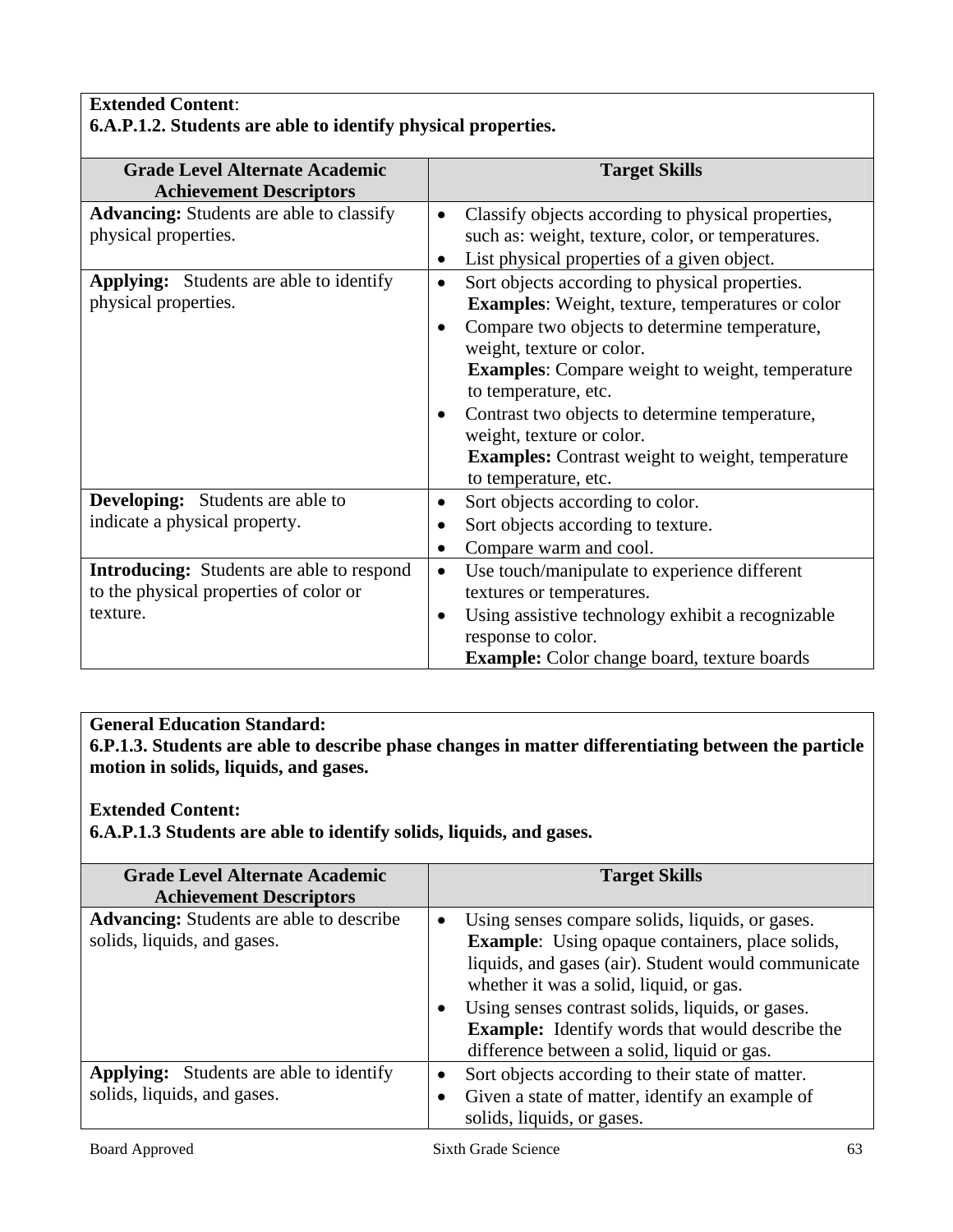| <b>Developing:</b> Students are able to<br>distinguish solids and liquids. |           | Match objects according to their state of matter.<br>Given a state of matter, identify an example of a<br>solid and a liquid.                                                                                                                                       |
|----------------------------------------------------------------------------|-----------|---------------------------------------------------------------------------------------------------------------------------------------------------------------------------------------------------------------------------------------------------------------------|
| <b>Introducing:</b> Students are able to respond<br>to solids and liquids. | $\bullet$ | When presented with a solid form of matter or a<br>liquid form of matter the student will tactilely or<br>visually explore the matter.<br>Through the use of assistive technology the student<br>will attend to presented forms of liquid, solid, or gas<br>matter. |

#### **Indicator 2: Analyze forces, their forms, and their effects on motions.**

## **General Education Standard:**

**6.P.2.1. Students are able to describe how push/pull forces acting on an object produce motion.** 

## **Extended Content:**

**6.A.P.2.1. Students are able to demonstrate push/pull forces.** 

| <b>Grade Level Alternate Academic</b><br><b>Achievement Descriptors</b> | <b>Target Skills</b>                                                                                 |
|-------------------------------------------------------------------------|------------------------------------------------------------------------------------------------------|
| <b>Advancing:</b> Students are able to describe<br>push/pull forces.    | Identify activities that require the force of pushing or<br>$\bullet$<br>pulling.                    |
|                                                                         | Conduct experiments to demonstrate the motions of<br>$\bullet$<br>pushing or pulling.                |
| <b>Applying:</b> Students are able to<br>demonstrate push/pull forces.  | Given an object attached to a rope demonstrate the<br>$\bullet$<br>motion needed to move the object. |
|                                                                         | Given an object demonstrate the motion of push and<br>pull.                                          |
|                                                                         | <b>Examples:</b> Door, a book on desk, a chair, drawer                                               |
|                                                                         | Given an illustration/example imitate push/pull<br>$\bullet$<br>forces.                              |
| <b>Developing:</b> Students are able to model                           | Using an object, model pushing it.<br>$\bullet$                                                      |
| push/pull forces.                                                       | Using an object, model pulling it.<br>$\bullet$                                                      |
|                                                                         | Match pictures of objects being pushed or pulled.                                                    |
| <b>Introducing:</b> Students are able to respond<br>to push/pull.       | Using sensory stimulation, give a recognizable<br>$\bullet$<br>response to pull.                     |
|                                                                         | Using sensory stimulation, give a recognizable<br>$\bullet$<br>response to push.                     |
|                                                                         | Student will respond to experiences of physically                                                    |
|                                                                         | pushing or pulling their body in space.                                                              |

## **Indicator 3: Analyze interactions of energy and matter.**

## **General Education Standard:**

**6.P.3.1. Students are able to identify types of energy transformations.** 

#### **Extended Content:**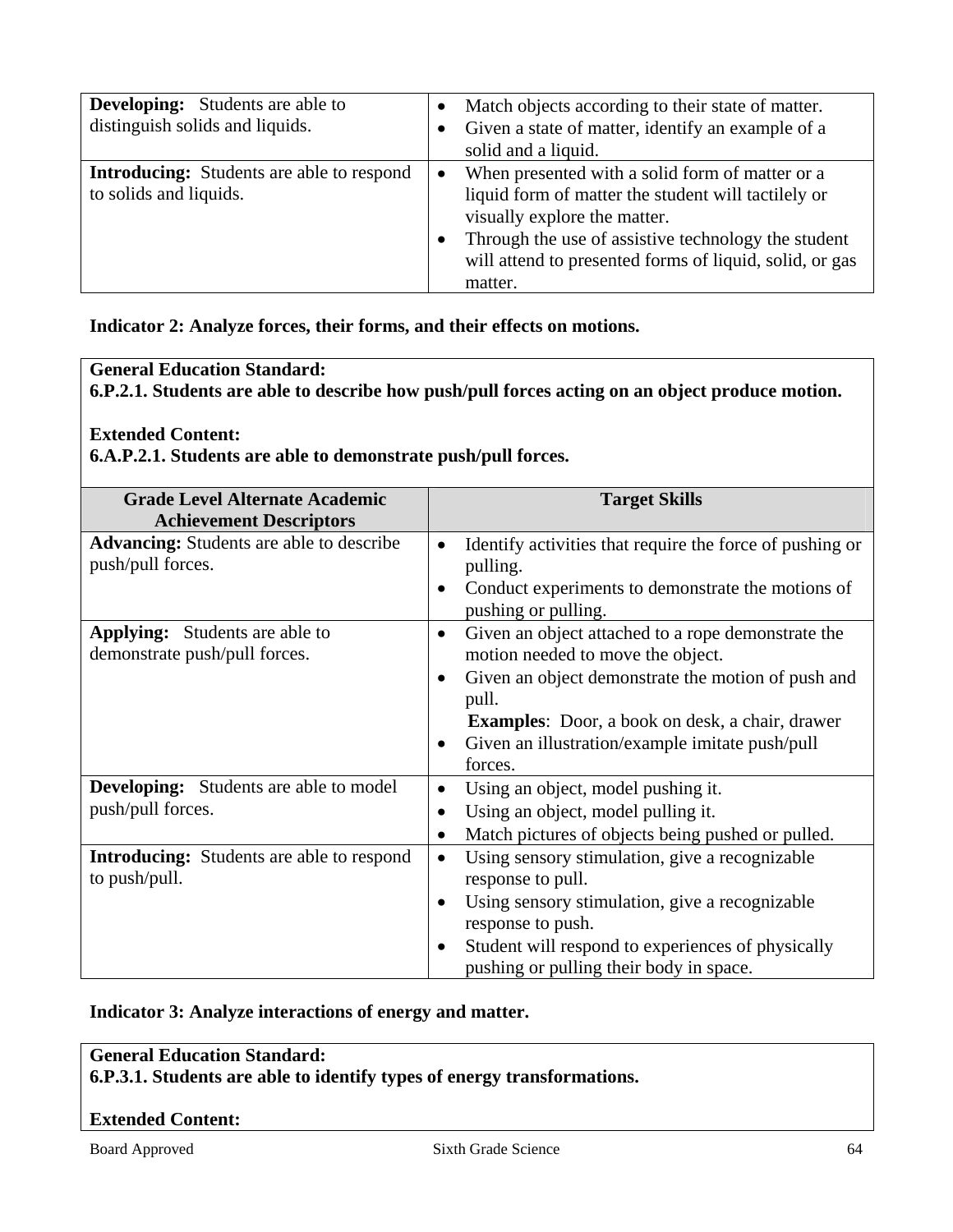| <b>Grade Level Alternate Academic</b><br><b>Achievement Descriptors</b>             | <b>Target Skills</b>                                                                                                                                                                                                                                                                            |
|-------------------------------------------------------------------------------------|-------------------------------------------------------------------------------------------------------------------------------------------------------------------------------------------------------------------------------------------------------------------------------------------------|
| <b>Advancing:</b> Students are able to<br>demonstrate potential and kinetic energy. | Compare potential and kinetic energy.<br>Contrast potential and kinetic energy.<br>٠<br>Conduct an experiment demonstrating kinetic energy<br>$\bullet$<br>and potential energy.<br><b>Example:</b> Dropping a ball, toy car on a ramp,<br>blowing on a pinwheel.                               |
| <b>Applying:</b> Students are able to recognize<br>potential and kinetic energy.    | Participate in an experiment demonstrating kinetic<br>$\bullet$<br>energy and potential energy.<br>Example: Dropping a ball, toy car on a ramp,<br>blowing on a pinwheel.<br>Categorize pictures of stationary and moving objects.                                                              |
| <b>Developing:</b> Students are able to<br>recognize kinetic energy.                | Match objects that are moving.<br>$\bullet$<br>Match objects that are stationary.                                                                                                                                                                                                               |
| <b>Introducing:</b> Students are able to<br>experience kinetic energy.              | Using assistive technology, a student will<br>$\bullet$<br>demonstrate potential and kinetic energy with a<br>movement toy.<br><b>Example:</b> Switch hooked up to penguin activity or<br>walking dog.<br>Experience kinetic energy.<br><b>Example:</b> Swing, wagon ride, ride in a wheelchair |

**6.A.P.3.1 Students are able to recognize potential and kinetic energy.** 

# **Life Science**

**Goal 3: Students will describe structures and attributes of living things, processes of life, and interaction with each other and the environment.** 

**Indicator 1: Understand the fundamental structures, functions, classifications, and mechanisms found in living things.** 

**General Education Standard:** 

**6.L.1.1. Students are able to illustrate the difference between plant and animal cells.** 

## **Extended Content:**

**6.A.L.1.1. Students are able to identify a cell.** 

| <b>Grade Level Alternate Academic</b><br><b>Achievement Descriptors</b>         | <b>Target Skills</b>                                                                                                                                                                                                                                      |
|---------------------------------------------------------------------------------|-----------------------------------------------------------------------------------------------------------------------------------------------------------------------------------------------------------------------------------------------------------|
| <b>Advancing:</b> Students are able to recognize<br>an animal and a plant cell. | When provided with a visual model the student will<br>$\bullet$<br>be able to place plant cells with plant cells and<br>animal cells with animal cells.<br>When provided with a model and materials, create an<br>$\bullet$<br>animal cell or plant cell. |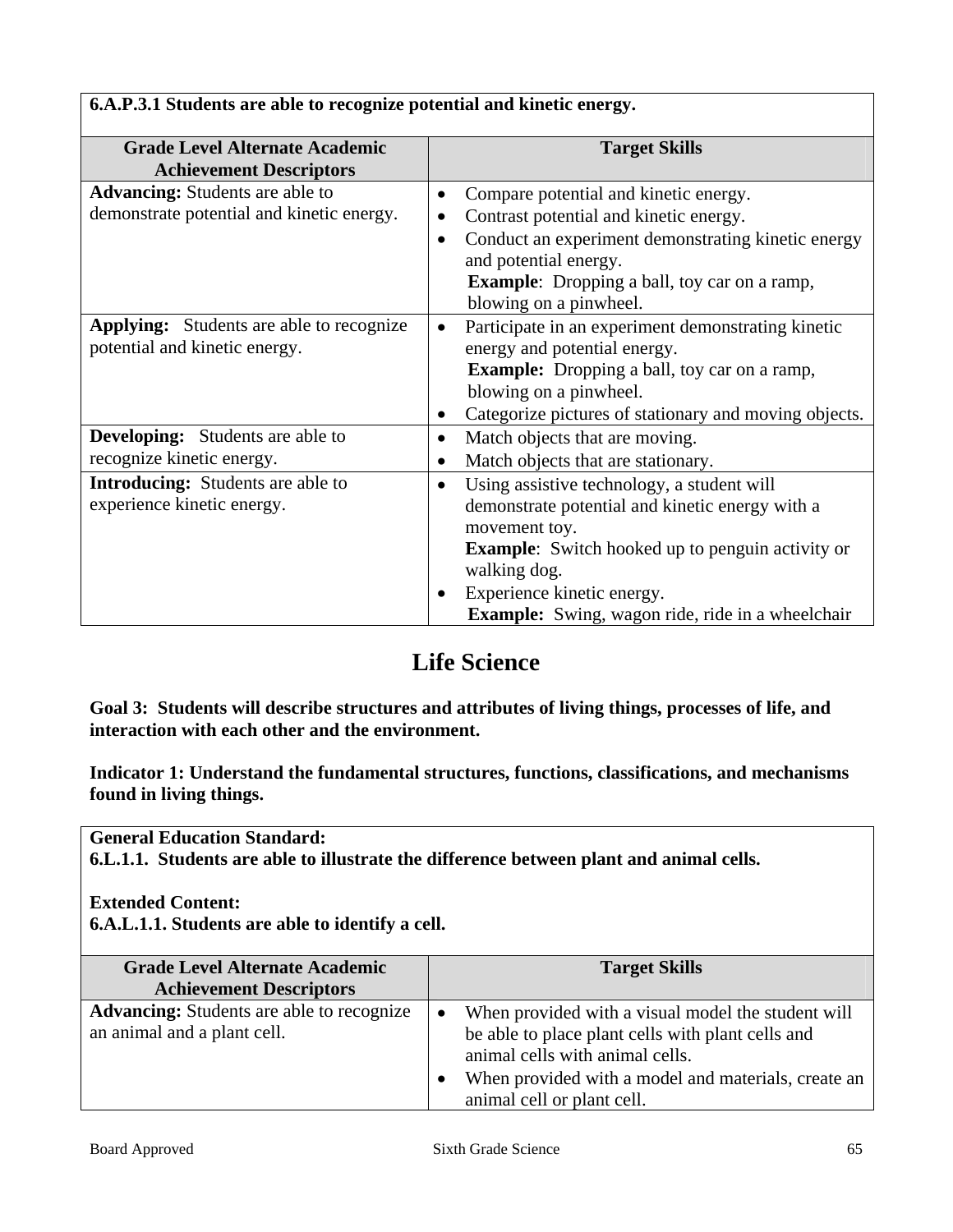| <b>Applying:</b> Students are able to identify a<br>cell.<br><i>(Continued on next page)</i>     | $\bullet$ | When provided with an illustration and a word bank<br>the student with be able to attach the word with the<br>illustration. |
|--------------------------------------------------------------------------------------------------|-----------|-----------------------------------------------------------------------------------------------------------------------------|
|                                                                                                  |           | Use play dough to create a cell based on a given<br>illustration.                                                           |
| <b>Developing:</b> Students are able to                                                          |           | Given pictures or models, match the cells.                                                                                  |
| recognize a cell.                                                                                |           | Choose pictures of cells from an array of non-cells<br>and cells.                                                           |
| <b>Introducing:</b> Students are able to give a<br>recognizable response to an illustration of a | $\bullet$ | Using assistive technology the student will give a<br>recognizable response to an image of a cell.                          |
| cell.                                                                                            | $\bullet$ | Use tactile or visual senses to explore the model of a<br>cell.                                                             |

**6.L.1.2. Students are able to explain the importance and scientific use of a classification system.** 

## **Extended Content:**

**6.A.L.1.2. Students are able to classify an organism as a plant or animal.** 

| <b>Grade Level Alternate Academic</b><br><b>Achievement Descriptors</b>                                                                                                                                    | <b>Target Skills</b>                                                                                                                                                                                                                               |
|------------------------------------------------------------------------------------------------------------------------------------------------------------------------------------------------------------|----------------------------------------------------------------------------------------------------------------------------------------------------------------------------------------------------------------------------------------------------|
| <b>Advancing:</b> Students are able to recognize<br>the names of the five kingdoms.                                                                                                                        | Use a word bank to recognize the 5 names of the<br>Kingdoms.<br>Use Intellikeys to locate the names/paired with<br>pictures of the 5 Kingdoms.<br>Recognize pictures representing each of the 5<br>Kingdoms.                                       |
| Applying: Students are able to classify an<br>organism as a plant or animal.                                                                                                                               | Sort pictures of plants and animals.<br>$\bullet$                                                                                                                                                                                                  |
| <b>Developing:</b> Students are able to<br>explore with their senses an organism as<br>a plant or animal.<br><b>Introducing:</b> Students are able to respond<br>to representations of plants and animals. | Match plants and animals.<br>$\bullet$<br><b>Examples:</b> Real organisms, texturized<br>manipulatives, memory game<br>Explore representations of plants and animals.<br>$\bullet$<br>Use assistive technology to attend to different<br>$\bullet$ |
|                                                                                                                                                                                                            | organisms.                                                                                                                                                                                                                                         |

# **Earth/Space Science**

**Goal 4: Students will analyze the composition, formative processes, and history of the universe, solar system, and Earth.** 

**Indicator 1: Analyze the various structures and processes of the Earth system**.

## **General Education Standard: 6.E.1.1. Students are able to describe how the spheres (lithosphere, hydrosphere, atmosphere, and biosphere) of the Earth interact.**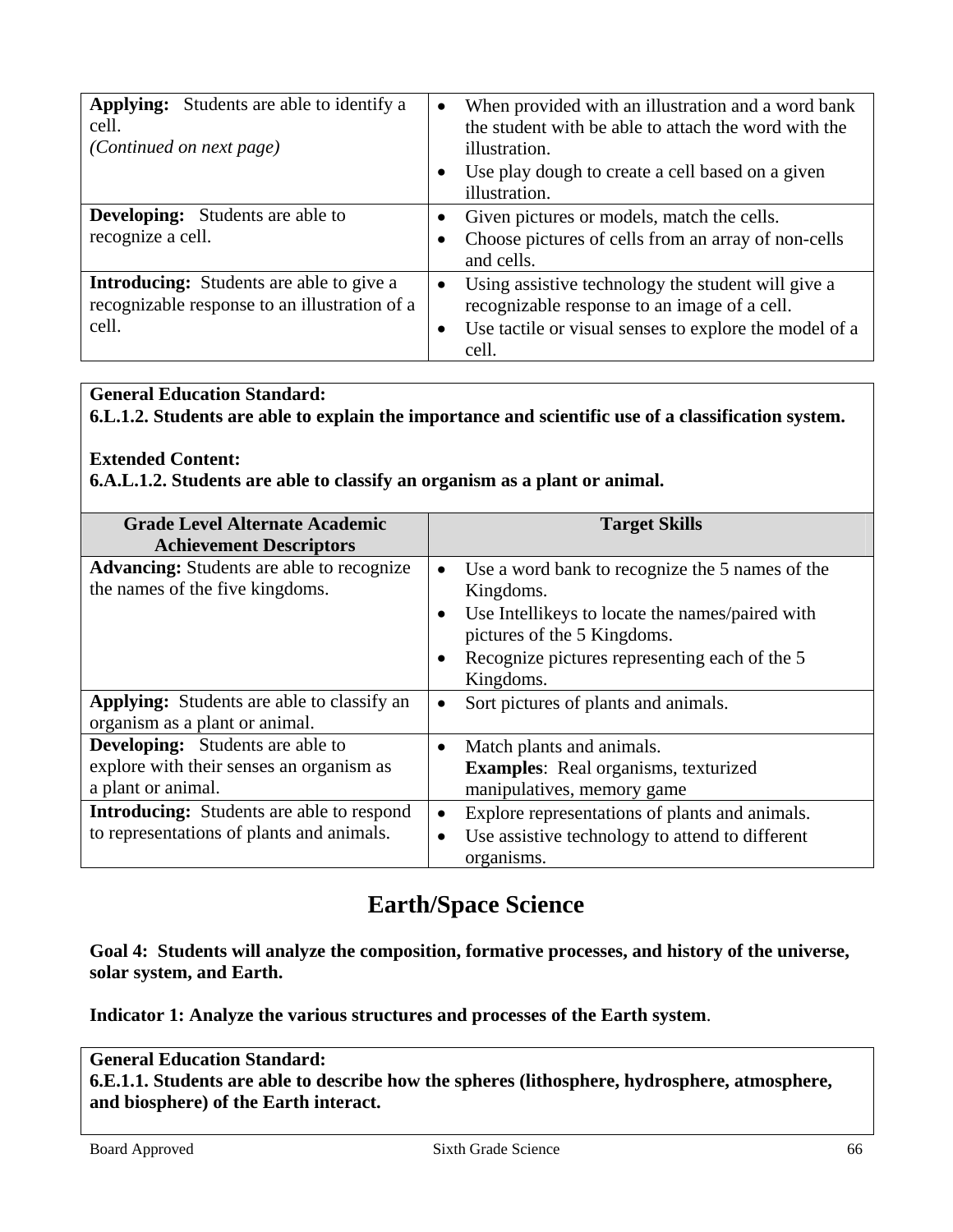## **Extended Content: 6.A.E.1.1. Students are able to identify three spheres of the Earth.**

| <b>Grade Level Alternate Academic</b>              | <b>Target Skills</b>                                              |
|----------------------------------------------------|-------------------------------------------------------------------|
| <b>Achievement Descriptors</b>                     |                                                                   |
| <b>Advancing:</b> Students are able to classify    | Sort illustrations/models that represent the spheres<br>$\bullet$ |
| three spheres of the Earth.                        | for air, land, and water.                                         |
|                                                    | Match pictures of air, land, and water to the<br>$\bullet$        |
|                                                    | appropriate sphere.                                               |
| <b>Applying:</b> Students are able to identify     | Given illustrations of air, land, and water students<br>$\bullet$ |
| three spheres of the Earth.                        | will sort into appropriate categories.                            |
|                                                    | <b>Examples:</b> Pre-cut pictures from                            |
|                                                    | magazines/computers                                               |
| <b>Developing:</b> Students are able to            | Match illustrations of land or water.<br>$\bullet$                |
| recognize there are different spheres of           | <b>Examples:</b> Land to land and water to water                  |
| the Earth.                                         | Attend to a presentation about the spheres of land<br>$\bullet$   |
|                                                    | and water.                                                        |
| <b>Introducing:</b> Students are able to attend to | Respond to illustrations, models, and discussions on<br>$\bullet$ |
| a presentation about the spheres of the            | the spheres of the Earth.                                         |
| Earth.                                             |                                                                   |

## **General Education Standard:**

**6.E.1.2. Students are able to examine the role of water on the Earth.** 

## **Extended Content:**

**6.A.E.1.2. Students are able to identify an effect of water on the surface of the Earth.** 

| <b>Grade Level Alternate Academic</b>              |           | <b>Target Skills</b>                                       |
|----------------------------------------------------|-----------|------------------------------------------------------------|
| <b>Achievement Descriptors</b>                     |           |                                                            |
| <b>Advancing:</b> Students are able to describe    |           | Given a scenario, describe effects of various              |
| an effect of water on the surface of the           |           | examples of water on the Earth.                            |
| Earth.                                             |           | Example: Rain, rivers, erosion, glaciers, ocean,           |
|                                                    |           | gullies, Missouri River dams, landslides.                  |
|                                                    |           | Describe effects of water after media presentations.       |
|                                                    |           | <b>Example:</b> Videos, DVD, PowerPoint.                   |
| <b>Applying:</b> Students are able to identify an  | $\bullet$ | Share an effect of water after media presentations.        |
| effect of water on the surface of the Earth.       |           | <b>Example:</b> Videos, DVD, PowerPoint.                   |
|                                                    | $\bullet$ | Sort various illustrations/models as effects and non-      |
|                                                    |           | effects.                                                   |
|                                                    |           | <b>Examples:</b> Desert, river, ocean, plants, rain, city, |
|                                                    |           | pictures of home or school, etc.                           |
| <b>Developing:</b> Students are able to            |           | Using a sand/water table, explore effects with senses.     |
| recognize an effect of water on the                |           | <b>Example:</b> Waves, erosion of sand due to water,       |
| surface of the Earth.                              |           | ripple effect                                              |
| <b>Introducing:</b> Students are able to attend to | $\bullet$ | Attend to discussions, illustrations, media                |
| a presentation on the effects of water on the      |           | presentations, and demonstrations of the effects of        |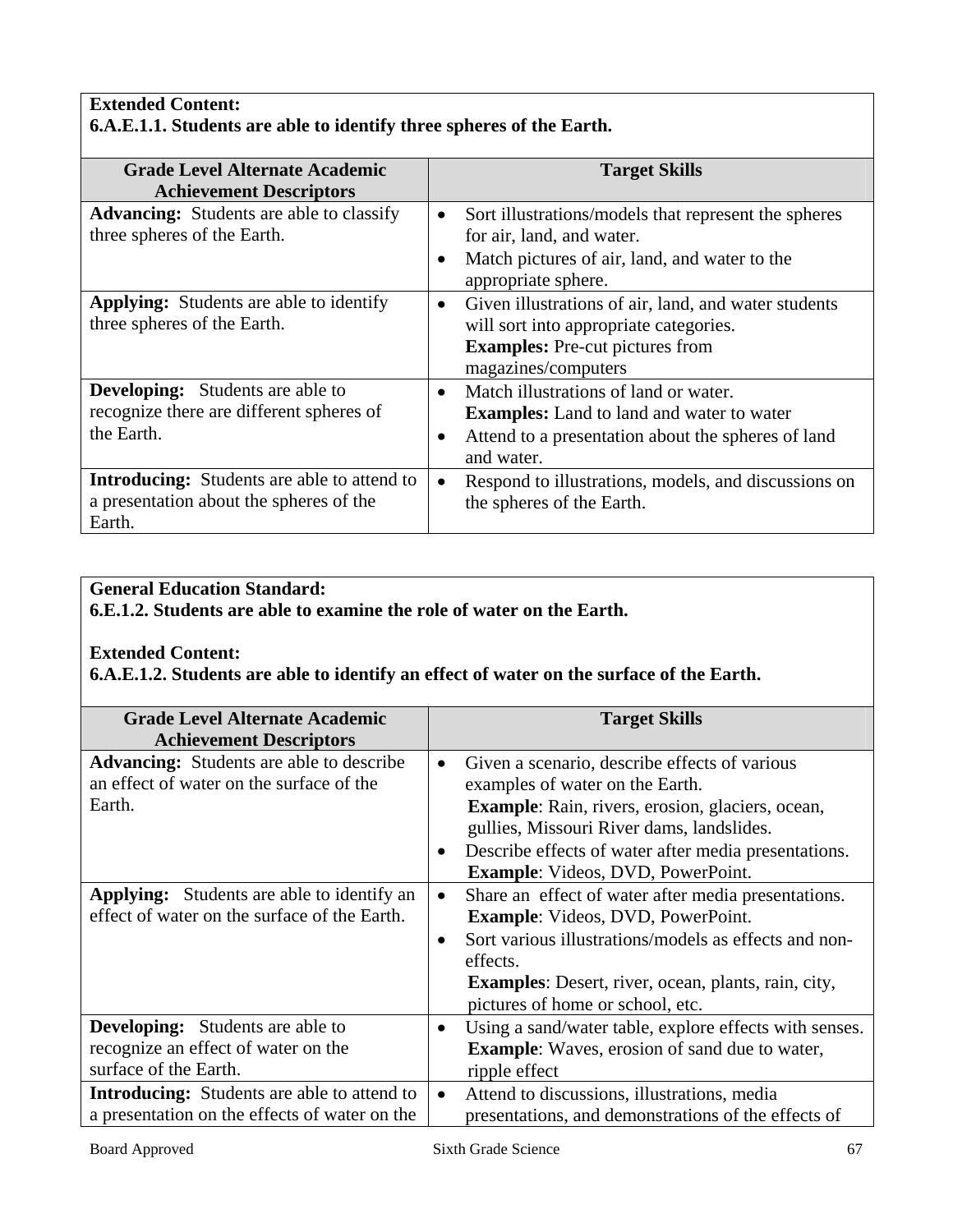**6.E.1.3. Students are able to explain processes involved in the formation of the Earth's structure.** 

#### **Extended Content:**

**6.A.E.1.3. Students are able to identify the effects of volcanoes and earthquakes.** 

| <b>Grade Level Alternate Academic</b>                                                                                          | <b>Target Skills</b>                                                                                                                                                                                                                                                                                                                                                                                                                                                                                                                                                                         |
|--------------------------------------------------------------------------------------------------------------------------------|----------------------------------------------------------------------------------------------------------------------------------------------------------------------------------------------------------------------------------------------------------------------------------------------------------------------------------------------------------------------------------------------------------------------------------------------------------------------------------------------------------------------------------------------------------------------------------------------|
| <b>Achievement Descriptors</b><br><b>Advancing:</b> Students are able to describe<br>the effects of volcanoes and earthquakes. | Compare illustrations and models depicting effects<br>$\bullet$<br>of volcanoes.<br><b>Examples:</b> Flow, explosion, spew, bubble, erupt,<br>lava, ash<br>Compare illustrations and models depicting effects<br>of earthquakes.<br><b>Examples:</b> Natural effects, effects on land and<br>buildings, tsunamis, roads<br>Compare and contrast the effects of volcanoes and<br>$\bullet$<br>earthquakes.                                                                                                                                                                                    |
| Applying: Students are able to identify the<br>effects of volcanoes and earthquakes.                                           | Conduct an experiment to simulate the effects and<br>$\bullet$<br>actions of volcanoes and earthquakes.<br><b>Examples:</b><br>1. Stack blocks and shake them down.<br>2. Shake a pop can and open it<br>3. Vinegar and baking soda in clay mountain<br>Examine illustrations and models depicting effects of<br>$\bullet$<br>volcanoes.<br><b>Examples:</b> Flow, explosion, spew, bubble, erupt,<br>lava, ash<br>Examine illustrations and models depicting effects of<br>$\bullet$<br>earthquakes.<br><b>Examples:</b> Natural effects, effects on land and<br>buildings, tsunamis, roads |
| <b>Developing:</b> Students are able to<br>recognize volcanoes and earthquakes.                                                | Participate in an experiment to simulate the effects<br>$\bullet$<br>and actions of volcanoes and earthquakes.<br><b>Examples:</b><br>1. Stack blocks and shake them down.<br>2. Shake a pop can and open it<br>3. Vinegar and baking soda in clay mountain<br>Observe illustrations and models depicting effects of<br>volcanoes.<br><b>Examples:</b> Flow, explosion, spew, bubble, erupt,<br>lava, ash<br>Observe illustrations and models depicting effects of<br>earthquakes.                                                                                                           |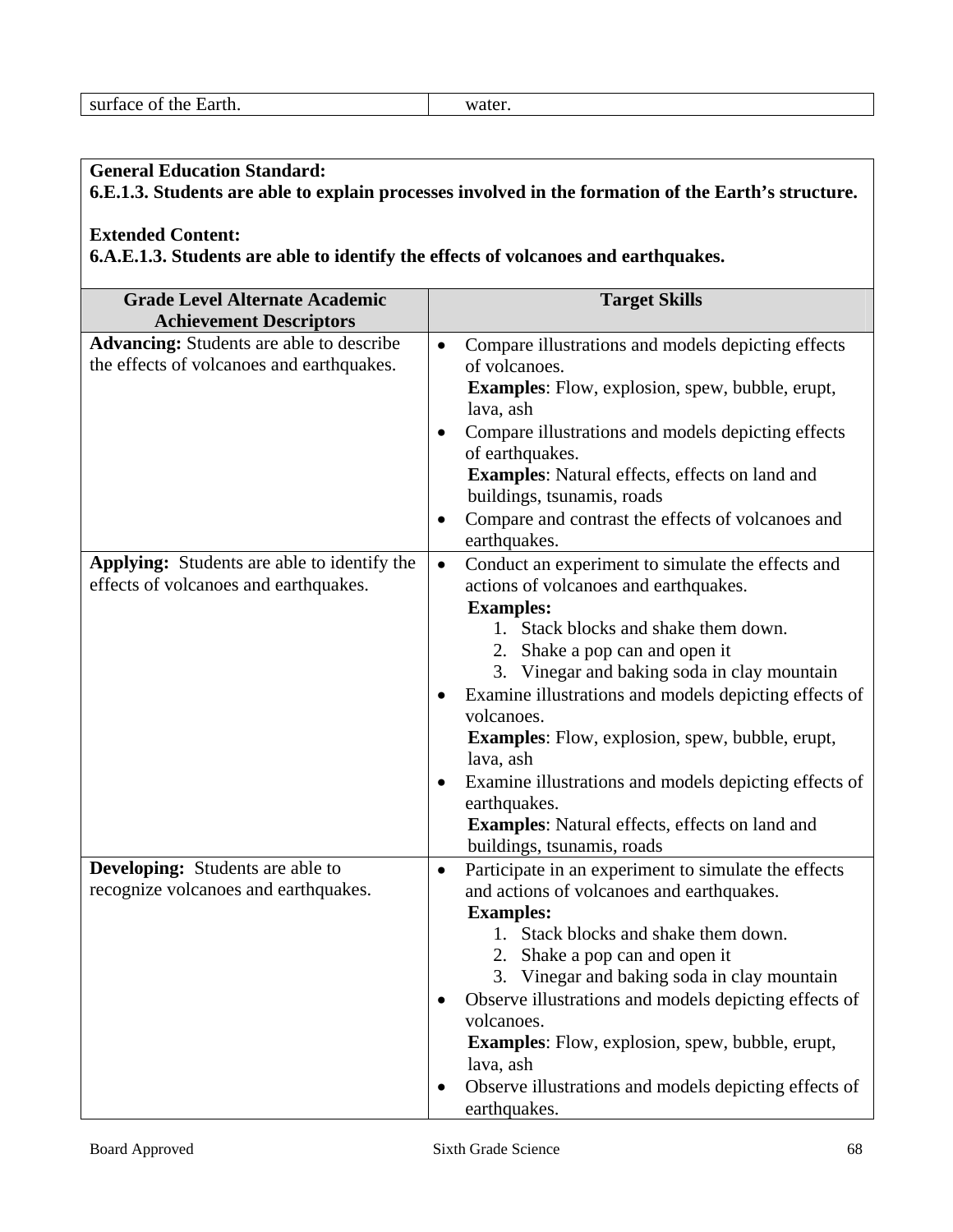|                                                                                                                      |           | <b>Examples:</b> Natural effects, effects on land and<br>buildings, tsunamis, roads<br>Match pictures of volcanoes and earthquakes.                                                                                                                                                                                      |
|----------------------------------------------------------------------------------------------------------------------|-----------|--------------------------------------------------------------------------------------------------------------------------------------------------------------------------------------------------------------------------------------------------------------------------------------------------------------------------|
| <b>Introducing:</b> Students are able to attend to<br>a presentation of the effects of volcanoes<br>and earthquakes. | $\bullet$ | Observe an experiment to simulate the effects and<br>actions of volcanoes and earthquakes.<br><b>Examples:</b><br>1. Stack blocks and shake them down.<br>2. Shake a pop can and open it<br>3. Vinegar and baking soda in clay mountain<br>Using sensory stimulation experience the effects of<br>volcanoes/earthquakes. |

**Indicator 2: Analyze essential principles and ideas about the composition and structure of the universe.** 

**General Education Standard: 6.E.2.1. Students are able to identify the organization and relative scale of the solar system.** 

#### **Extended Content:**

**6.A.E.2.1. Students are able to label the nine planets in the solar system.** 

| <b>Grade Level Alternate Academic</b>            |           | <b>Target Skills</b>                                        |
|--------------------------------------------------|-----------|-------------------------------------------------------------|
| <b>Achievement Descriptors</b>                   |           |                                                             |
| <b>Advancing:</b> Students are able to sequence  | $\bullet$ | Using models and diagrams sequence the Sun,                 |
| and identify the Sun, Mercury, Venus,            |           | Mercury, Venus, Earth and Mars.                             |
| Earth and Mars.                                  |           | <b>Examples:</b> Picture banks, word banks, puzzles         |
|                                                  | $\bullet$ | Design a model of the Sun, Mercury, Venus, Earth            |
|                                                  |           | and Mars.                                                   |
|                                                  |           | <b>Examples:</b> Fruit, Styrofoam balls, clay, construction |
|                                                  |           | paper                                                       |
| <b>Applying:</b> Students are able to label the  | $\bullet$ | Given a diagram or other aide, students will match          |
| nine planets in the solar system.                |           | names to planets.                                           |
|                                                  |           | <b>Examples:</b> Word bank, picture bank, scientific        |
|                                                  |           | diagram, puzzle                                             |
|                                                  | $\bullet$ | Create a model of the nine planets.                         |
|                                                  |           | <b>Examples:</b> Fruit, Styrofoam balls, clay, construction |
|                                                  |           | paper, draw, computer graphics                              |
| <b>Developing:</b> Students are able to          | $\bullet$ | Shown pictures of the solar system, locate the              |
| recognize the planets in the solar system.       |           | planets.                                                    |
|                                                  |           | <b>Example:</b> Students can indicate the planets           |
|                                                  |           | Match planet to planet.                                     |
|                                                  |           | <b>Example:</b> Picture to picture                          |
| <b>Introducing:</b> Students are able to explore | $\bullet$ | Using sensory activities, students will attend to           |
| models of the planets using multi-sensory        |           | presentations or models/diagrams of the plants.             |
| methods.                                         |           |                                                             |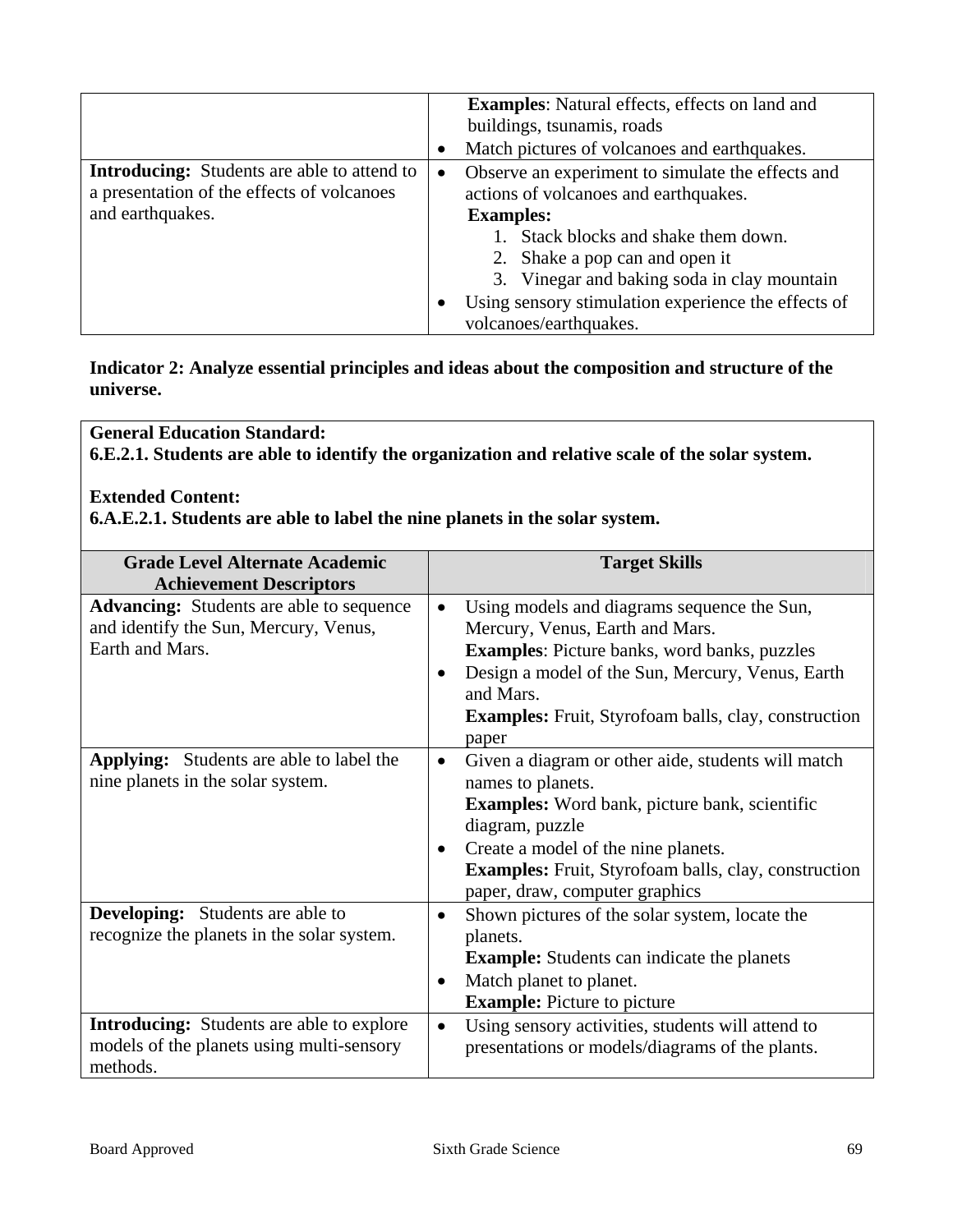# **Science, Technology, Environment, and Society**

**Goal 5: Students will identify and evaluate the relationship and ethical implications of science upon technology, environment, and society.** 

**Indicator 1: Analyze various implications/effects of scientific advancement within the environment and society.** 

### **General Education Standard:**

**6.S.1.1. Students are able to describe how science and technology have helped society to solve problems.** 

**Extended Content:** 

 **6.A.S.1.1 Students are able to recognize that technology helps solve problems.** 

| <b>Grade Level Alternate Academic</b>             | <b>Target Skills</b>                                              |
|---------------------------------------------------|-------------------------------------------------------------------|
| <b>Achievement Descriptors</b>                    |                                                                   |
| <b>Advancing:</b> Students are able to identify a | Given a problem, identify a technological solution.               |
| problem that is solved by using technology.       | <b>Example:</b> Dark room/turn on light, broken lead on           |
|                                                   | pencil/sharpen it                                                 |
|                                                   | Given a technological solution, identify the problem              |
|                                                   | it solves.                                                        |
|                                                   | <b>Examples:</b> A wheelchair, microwave, pencil                  |
|                                                   | sharpener, remote control                                         |
| <b>Applying:</b> Students are able to recognize   | Given a technological solution, identify the problem<br>$\bullet$ |
| that technology helps solve problems.             | it solves (with teacher prompts).                                 |
|                                                   | <b>Examples:</b> A wheelchair, microwave, pencil                  |
|                                                   | sharpener, remote control                                         |
|                                                   | Complete a sequence activity involving<br>$\bullet$               |
|                                                   | problems/solutions.                                               |
| <b>Developing:</b> Students are able to           | Tour school to locate technology with teacher<br>$\bullet$        |
| recognize technology in their                     | supervision.                                                      |
| environment.                                      | <b>Examples:</b> Computer lab, kitchen, I-tech room,              |
|                                                   | office                                                            |
|                                                   | Match pictures of different type of technology.                   |
| <b>Introducing:</b> Students are able to use      | Use micro switch to indicate choice.<br>$\bullet$                 |
| assistive technology.                             | <b>Example:</b> Picture of snack or activity, yes/no              |
|                                                   | questions and answers                                             |
|                                                   | Use own assistive technology devices to answer<br>$\bullet$       |
|                                                   | questions and make requests.                                      |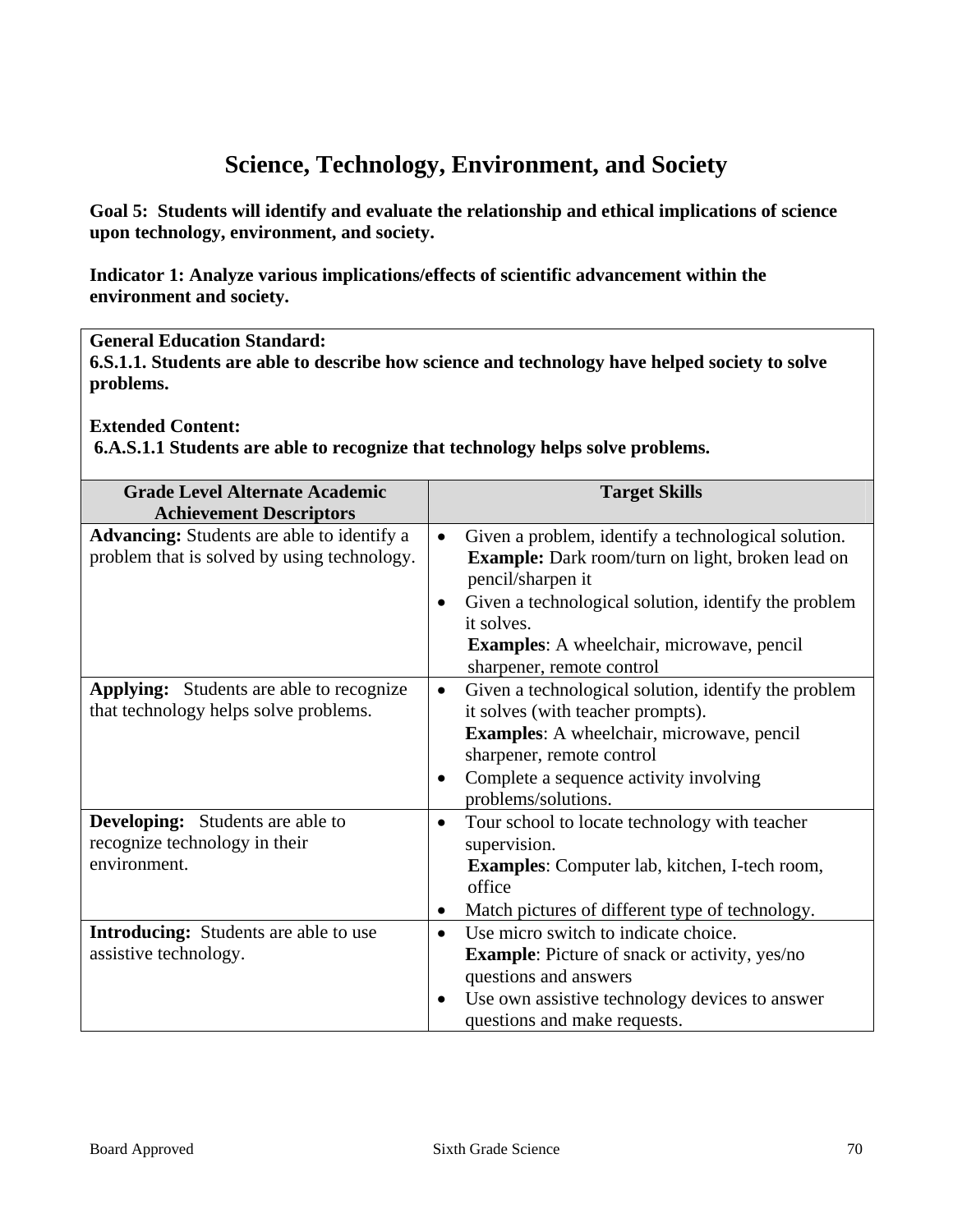**Indicator 2: Analyze the relationships/interactions among science, technology, environment, and society.** 

### **General Education Standard:**

**6.S.2.1. Students are able to given a scenario, identify the problem(s) of human activity on the local, regional, or global environment.** 

## **Extended Content:**

**6.A.S.2.1 Students are able to give an example of a problem caused by human activity.** 

| <b>Grade Level Alternate Academic</b><br><b>Achievement Descriptors</b>                                                      | <b>Target Skills</b>                                                                                                                                                                                                                                     |
|------------------------------------------------------------------------------------------------------------------------------|----------------------------------------------------------------------------------------------------------------------------------------------------------------------------------------------------------------------------------------------------------|
| <b>Advancing:</b> Students are able to solve a<br>problem caused by human activity.                                          | Give solutions to scenarios involving problems of<br>$\bullet$<br>human activity.<br><b>Examples:</b> Messy floor, pollution outside, litter,<br>noisy hallway, not enough snacks or supplies<br>Solve the problem.<br>$\bullet$<br>(see examples above) |
| <b>Applying:</b> Students are able to give an<br>example of a problem caused by human<br>activity.                           | Given a scenario students will match a problem to<br>$\bullet$<br>human activity in school.<br><b>Examples:</b> Noises, smells, running, trash                                                                                                           |
| <b>Developing:</b> Students are able to<br>identify a problem caused by human<br>activity.                                   | Participate in a classroom clean up activity.<br>$\bullet$<br>Match pictures of problems.                                                                                                                                                                |
| <b>Introducing:</b> Students are able to attend to<br>a presentation on the effects of problems<br>caused by human activity. | Observe a presentation about problems involving<br>$\bullet$<br>human activity.                                                                                                                                                                          |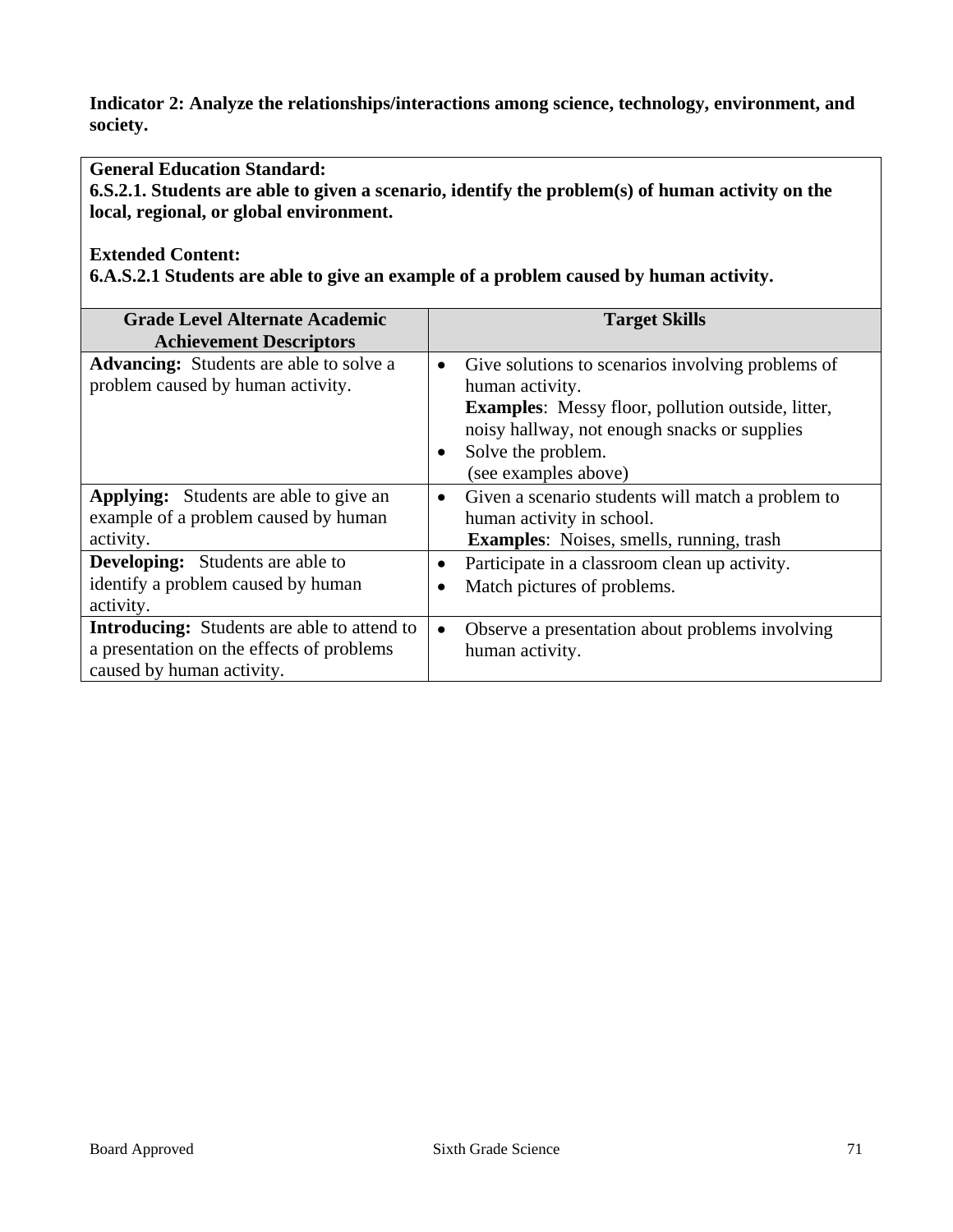#### **SOUTH DAKOTA EXTENDED CONTENT AND ALTERNATE ACADEMIC ACHIEVEMENT DESCRIPTORS FOR STUDENTS WITH SIGNIFICANT COGNITIVE DISABILITIES**

## **SCIENCE GRADE 7**

Alternate Academic Achievement Descriptors describe each performance level and were written for each grade for each standard. These descriptors indicate how a student at that level would be expected to perform on the Extended Content. Frequency, setting, and level of support are factors that should be considered during instruction and assessment in order to discriminate increases in performance of skills at each level.

| Continuum of frequency, setting, and support. |                                                                                  |  |
|-----------------------------------------------|----------------------------------------------------------------------------------|--|
|                                               | Students demonstrate knowledge and skills consistently across multiple settings  |  |
|                                               | without support.                                                                 |  |
|                                               | Students demonstrate knowledge and skills more than once in more than one        |  |
|                                               | setting without support.                                                         |  |
|                                               | Students demonstrate the following knowledge and skills once in one setting with |  |
|                                               | minimal support.                                                                 |  |
|                                               | Students attempt to demonstrate the following knowledge and skills once in one   |  |
|                                               | setting with support.                                                            |  |

# **Nature of Science**

**Goal 1: Students will explore, evaluate, and communicate personal and scientific investigations to understand the nature of science.** 

**Indicator 1: Understand the nature and origin of scientific knowledge.** 

*Note: Mastery is not expected at this grade level.* 

**Indicator 2: Apply the skills necessary to conduct scientific investigations.** 

## **General Education Standard:**

**7.N.2.1. Students are able to conduct scientific investigations using given procedures.** 

**Extended Content:**

**7.A.N.2.1. Students are able to participate in and observe science activities and experiments.** 

| <b>Grade Level Alternate Academic</b><br><b>Achievement Descriptors</b> |           | <b>Target Skills</b>                                                                                    |
|-------------------------------------------------------------------------|-----------|---------------------------------------------------------------------------------------------------------|
| <b>Advancing:</b> Students are able to conduct a<br>science experiment. | $\bullet$ | Conduct components in group science experiments.<br><b>Example:</b> Rolling car down a ramp, collecting |
|                                                                         |           | supplies, mixing ingredients etc.                                                                       |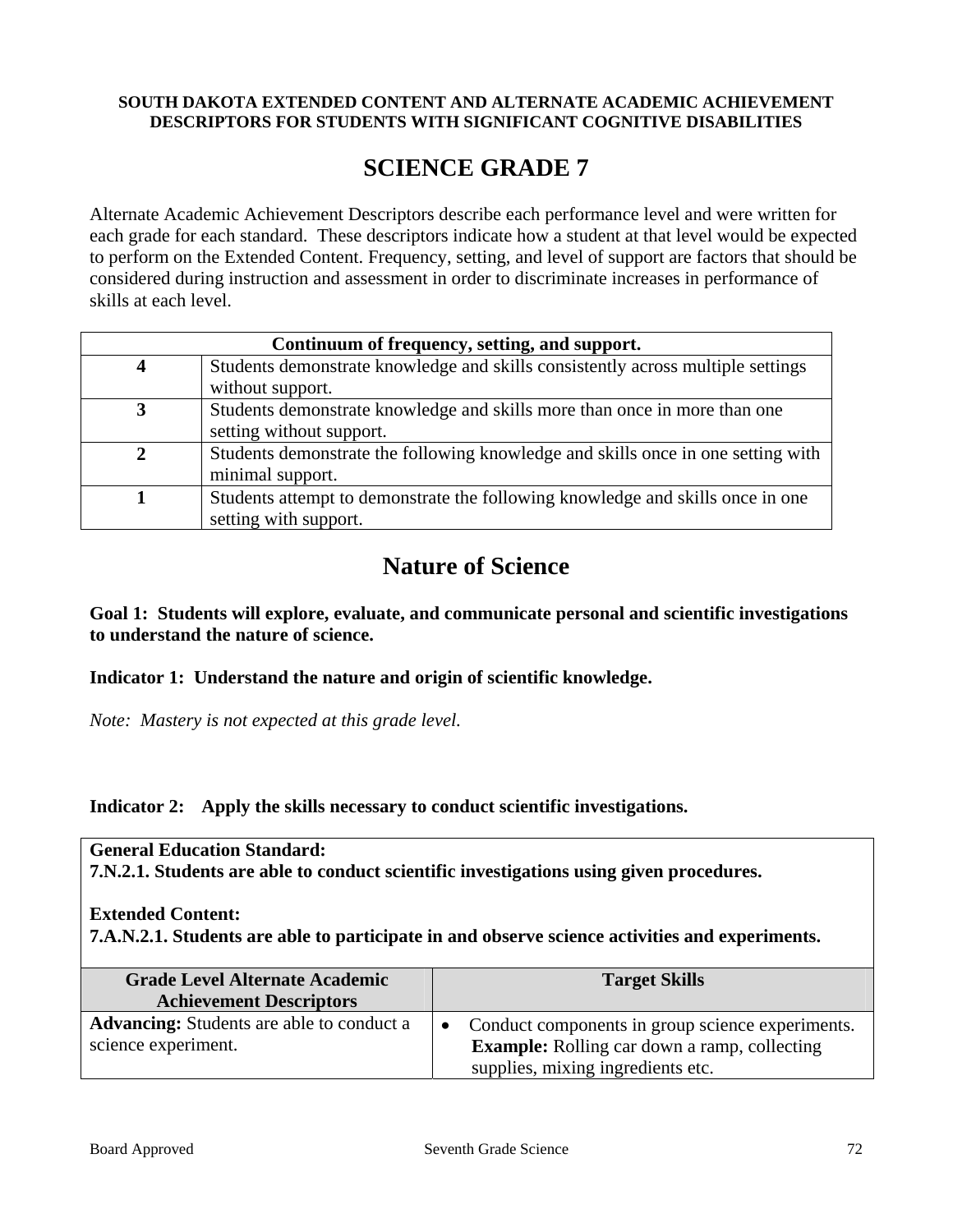| <b>Applying:</b> Students are able to participate<br>in and observe science activities and<br>experiments. | $\bullet$ | Participate and observe in a science experiment.<br><b>Example:</b> Rolling car down a ramp, collecting<br>supplies, mixing ingredients etc |
|------------------------------------------------------------------------------------------------------------|-----------|---------------------------------------------------------------------------------------------------------------------------------------------|
| <b>Developing:</b> Students are able to imitate<br>science activities and experiments.                     | $\bullet$ | Model a teacher led experiment.<br><b>Example:</b> Rolling car down a ramp, collecting<br>supplies, mixing ingredients etc                  |
| <b>Introducing:</b> Students are able to observe<br>science activities and experiments.                    |           | Attend to a science experiment being conducted in<br>the classroom or through illustrations.                                                |

# **Physical Science**

### **Goal 2: Students will use appropriate scientific models to describe and quantify the nature and interactions of matter and energy.**

*Note: Grade seven standards emphasize Life Science. Physical Science mastery is not expected at this grade level.* 

# **Life Science**

**Goal 3: Students will describe structures and attributes of living things, processes of life, and interaction with each other and the environment.** 

**Indicator 1: Understand the fundamental structures, functions, classifications, and mechanisms found in living things.** 

**General Education Standard:** 

**7.L.1.1. Students are able to identify basic cell organelles and their functions.** 

**Extended Content:** 

**7.A.L.1.1. Students are able to locate a cell part.** 

| <b>Grade Level Alternate Academic</b><br><b>Achievement Descriptors</b>            | <b>Target Skills</b>                                                                                                                               |
|------------------------------------------------------------------------------------|----------------------------------------------------------------------------------------------------------------------------------------------------|
| <b>Advancing:</b> Students are able to identify<br>basic cell parts.               | Use microscope and find the nucleus.<br>$\bullet$<br>Given a diagram label cell parts, using a microscope<br>and find the cell membrane/cell wall. |
| <b>Applying:</b> Students are able to locate a cell<br>part.                       | Given a diagram, match names to cell parts.<br>$\bullet$<br>Match cell parts to cell parts.                                                        |
| <b>Developing:</b> Students are able to<br>recognize that cells have parts.        | Using posters, transparencies, overlays, or models<br>match picture cards to the cell parts.                                                       |
| <b>Introducing:</b> Students are able to attend to<br>presentations of cell parts. | Using assistive technology give a recognizable<br>$\bullet$<br>response to presentation of cell parts.                                             |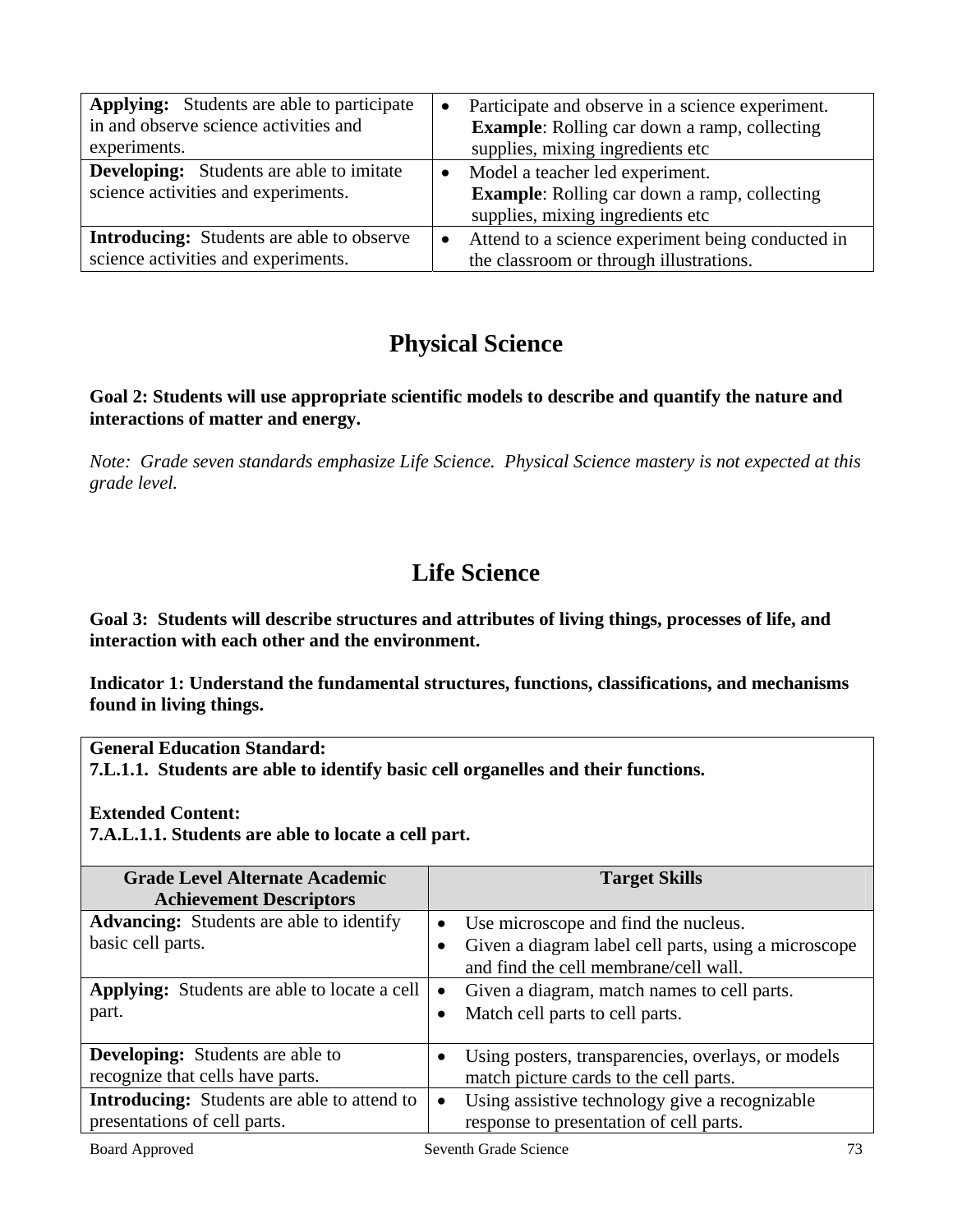**General Education Standard: 7.L.1.2. Students are able to identify and explain the function of the human systems and the organs within each system.** 

#### **Extended Content:**

**7.A.L.1.2. Students are able to recognize that the human body has systems**.

| <b>Grade Level Alternate Academic</b><br><b>Achievement Descriptors</b>                    | <b>Target Skills</b>                                                                                                                                                                           |
|--------------------------------------------------------------------------------------------|------------------------------------------------------------------------------------------------------------------------------------------------------------------------------------------------|
| <b>Advancing:</b> Students are able to identify<br>the muscular system.                    | When looking at diagrams of the human body<br>$\bullet$<br>systems identify the muscular system.<br>Use pictures of the muscular system and other<br>pictures to identify the muscular system. |
| <b>Applying:</b> Students are able to recognize<br>that the human body has systems.        | Attend to media presentations of the human systems.<br>$\bullet$                                                                                                                               |
| <b>Developing:</b> Students are able to<br>recognize that the body has different<br>parts. | Put together a puzzle of the body.<br>Match pictures of different body parts.<br>Identify body parts.                                                                                          |
| <b>Introducing:</b> Students are able to<br>demonstrate recognition of body parts.         | Match pictures using assistive technology.<br>Respond to presentation of illustrations of body<br>parts.                                                                                       |

## **General Education Standard:**

**7.L.1.3. Students are able to classify organisms by using the currently recognized kingdoms.** 

### **Extended Content:**

**7.A.L.1.3. Students are able to distinguish between plants, animals and fungi.** 

| <b>Grade Level Alternate Academic</b><br><b>Achievement Descriptors</b>                 |           | <b>Target Skills</b>                                                                                |
|-----------------------------------------------------------------------------------------|-----------|-----------------------------------------------------------------------------------------------------|
| <b>Advancing:</b> Students are able to label the<br>names of the five kingdoms.         | $\bullet$ | Label the 5 Kingdoms using a word bank.                                                             |
| <b>Applying:</b> Students are able to distinguish<br>between plants, animals and fungi. | $\bullet$ | Using category headings, sort pictures of animals,<br>plants, and fungi.                            |
| <b>Developing:</b> Students are able to<br>recognize an organism as a plant or          |           | Using category headings, sort pictures of animals<br>and plants.                                    |
| animal.                                                                                 |           | Match animals of pictures/ of animals/plants.                                                       |
| <b>Introducing:</b> Students are able to<br>recognize an organism.                      |           | Using assistive technology students will demonstrate<br>a recognizable response to an animal/plant. |

## **General Education Standard: 7.L.1.4. Students are able to describe and identify the structure of vascular and non-vascular plants.**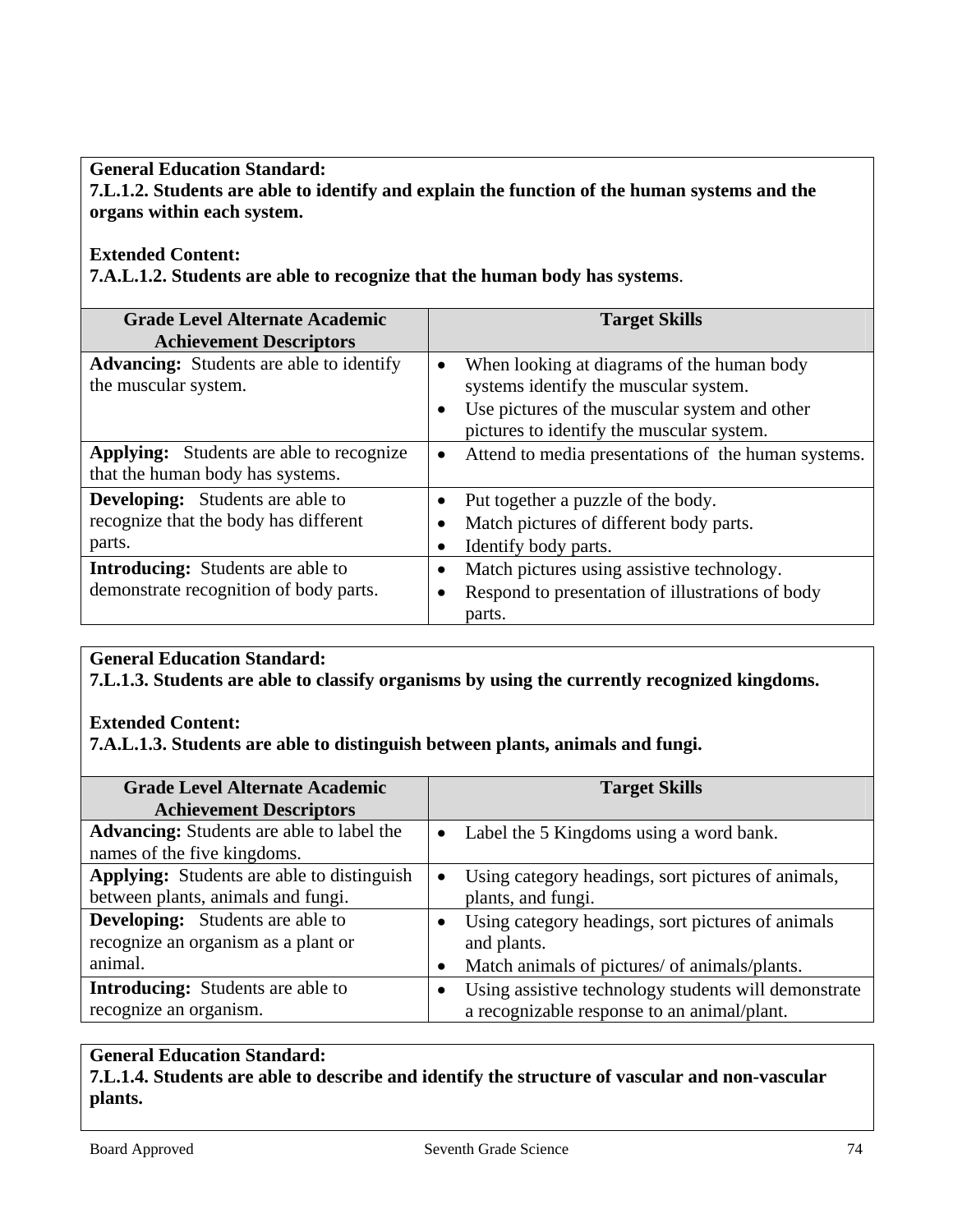#### **Extended Content: 7.A.L.1.4. Students are able to locate the parts of a vascular plant.**

| <b>Grade Level Alternate Academic</b>              |  | <b>Target Skills</b>                                  |
|----------------------------------------------------|--|-------------------------------------------------------|
| <b>Achievement Descriptors</b>                     |  |                                                       |
| <b>Advancing:</b> Students are able to label parts |  | Label a diagram of a plant using a word bank.         |
| of a flowering vascular plant.                     |  | <b>Example:</b> Stem, root, leaf, and flower          |
| <b>Applying:</b> Students are able to locate the   |  | Given a visual representation of a plant indicate the |
| parts of a vascular plant.                         |  | stem, root, and leaf.                                 |
| <b>Developing:</b> Students are able to            |  | Complete a puzzle of a plant that has a template.     |
| recognize the parts of a vascular plant.           |  |                                                       |
| <b>Introducing:</b> Students are able to explore   |  | Uses senses to explore real plants.                   |
| the parts of a vascular plant.                     |  | Respond to presentation of illustrations of plant     |
|                                                    |  | parts.                                                |

### **Indicator 2: Analyze various patterns and products of natural and induced biological change.**

# **General Education Standard: 7.L.2.1. Students are able to distinguish between processes involved in sexual and asexual reproduction. Extended Content:**

**7.A.L.2.1. Students are able to recognize the continuation of mammals through sexual reproduction.** 

| <b>Grade Level Alternate Academic</b><br><b>Achievement Descriptors</b>                                                              | <b>Target Skills</b>                                                                                                                                    |
|--------------------------------------------------------------------------------------------------------------------------------------|---------------------------------------------------------------------------------------------------------------------------------------------------------|
| <b>Advancing:</b> Students are able to recognize<br>the continuation of a species through sexual<br>reproduction.                    | Match adult and baby animal pictures.<br>$\bullet$<br><b>Examples:</b> Mammals, birds, fish, reptiles                                                   |
| <b>Applying:</b> Students are able to recognize<br>the continuation of mammals through<br>sexual reproduction.                       | Match adult and baby mammal pictures.<br>$\bullet$                                                                                                      |
| <b>Developing:</b> Students are able to<br>recognize that there are physical<br>differences between males and females.               | Boys recognize that they have male parts.<br>٠<br>Girls recognize that they have female parts.<br>$\bullet$<br>Match pictures of boy/girl.<br>$\bullet$ |
| <b>Introducing:</b> Students are able to respond<br>to information related to the physical<br>differences between males and females. | Attend to presentations about the developing body.<br>$\bullet$                                                                                         |

## **Indicator 3: Analyze how organisms are linked to one another and the environment.**

## **General Education Standard:**

**7.L.3.1. Students are able to predict the effects of biotic and abiotic factors on a species' survival.**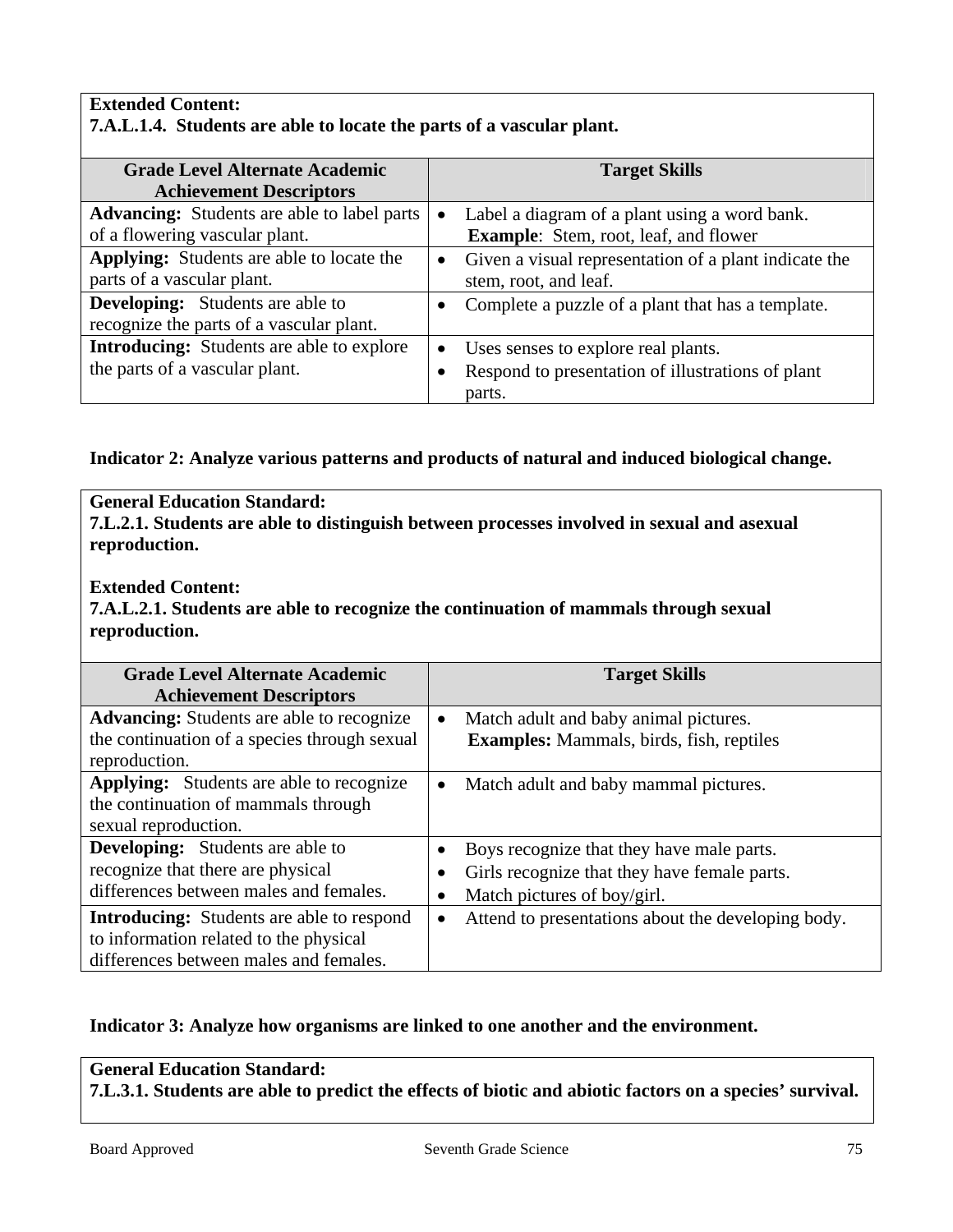#### **Extended Content: 7.A.L.3.1. Students are able to list factors needed for survival of a species .**

| <b>Grade Level Alternate Academic</b>                                                   |           | <b>Target Skills</b>                                                                                       |
|-----------------------------------------------------------------------------------------|-----------|------------------------------------------------------------------------------------------------------------|
| <b>Achievement Descriptors</b>                                                          |           |                                                                                                            |
| <b>Advancing:</b> Students are able to identify                                         | $\bullet$ | Given a variety of factors, select those that will assist                                                  |
| factors needed for survival of a species.                                               |           | with survival (food, water, air, sunlight).                                                                |
| <b>Applying:</b> Students are able to list factors<br>needed for survival of a species. |           | • Given a word list or a picture bank, list the four<br>representations for food, water, air and sunlight. |
|                                                                                         |           |                                                                                                            |
| <b>Developing:</b> Students are able to                                                 |           | • Take care of a classroom animal to recognize the                                                         |
| recognize basic factors needed for the                                                  |           | basic needs for food, water, air, and sunlight.                                                            |
| survival of a species.                                                                  |           | Match items and species need to survive.                                                                   |
| <b>Introducing:</b> Students are able to respond                                        | $\bullet$ | Observe and participate in caring for classroom                                                            |
| to a presentation of the basic factors needed                                           |           | animal.                                                                                                    |
| for survival of a species.                                                              |           | Attend/Respond to illustrations depicting factors                                                          |
|                                                                                         |           | species need to survive.                                                                                   |

# **Earth/Space Science**

### **Goal 4: Students will analyze the composition, formative processes, and history of the universe, solar system, and Earth.**

*Note: Grade seven standards emphasize Life Science. Earth/Space Science mastery is not expected at this grade level.* 

# **Science, Technology, Environment, and Society**

**Goal 5: Students will identify and evaluate the relationship and ethical implications of science upon technology, environment, and society.** 

**Indicator 1: Analyze various implications/effects of scientific advancement within the environment and society.** 

**General Education Standard:** 

**7.S.1.1. Students are able to describe how science and technology are used to solve problems in different professions and businesses.** 

### **Extended Content:**

**7.A.S.1.1. Students are able to locate situations in which science and technology are used to solve problems at home and/or school.** 

| <b>Target Skills</b>                                                                                  |
|-------------------------------------------------------------------------------------------------------|
| • Given a scenario, students will work together to<br>determine a solution for the presented problem. |
|                                                                                                       |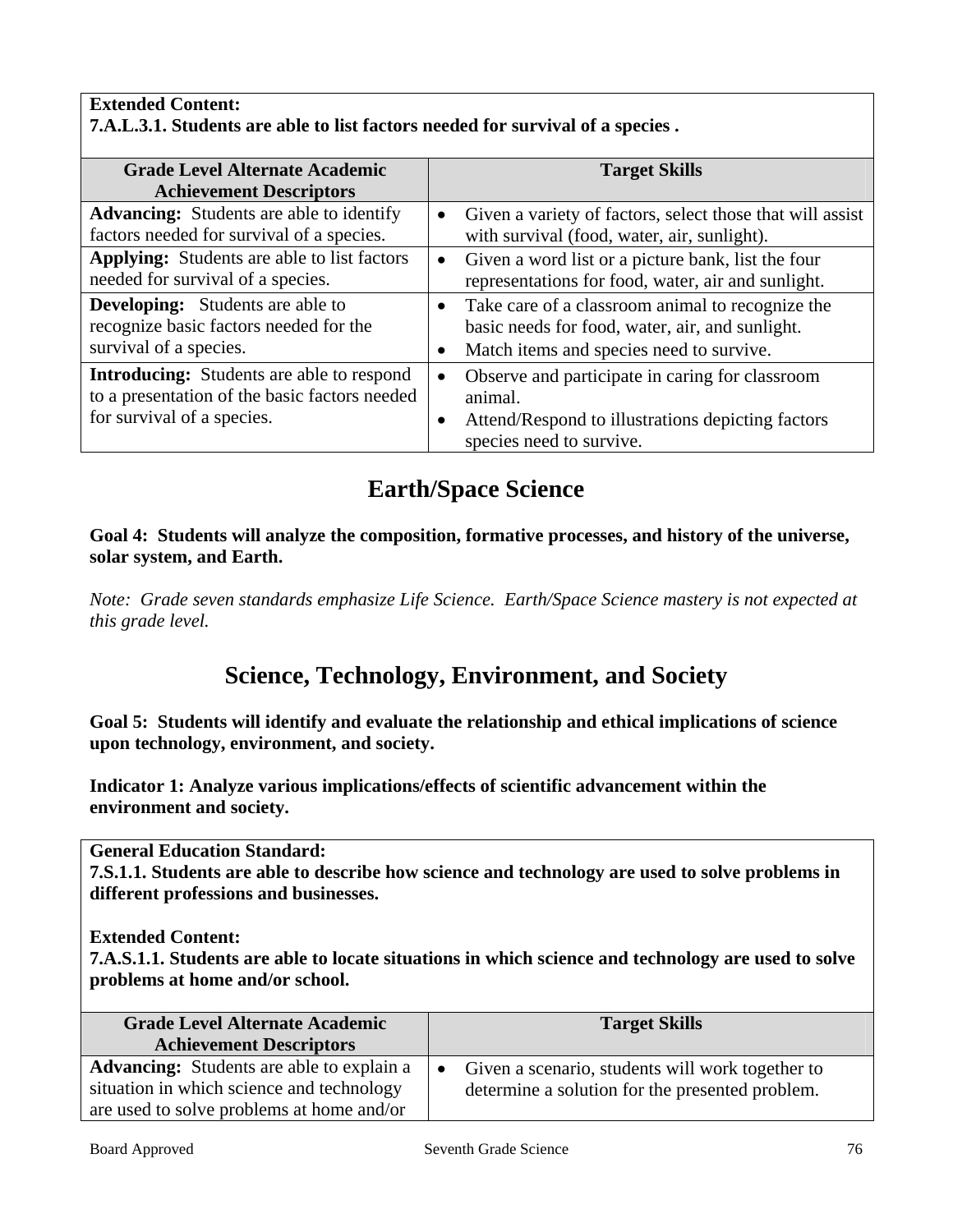| school.                                                                                                                                                 |                                     |                                                                                                                                                                                                                                                                                                                                                                    |
|---------------------------------------------------------------------------------------------------------------------------------------------------------|-------------------------------------|--------------------------------------------------------------------------------------------------------------------------------------------------------------------------------------------------------------------------------------------------------------------------------------------------------------------------------------------------------------------|
| <b>Applying:</b> Students are able to locate<br>situations in which science and technology<br>are used to solve problems at home and/or<br>school.      | $\bullet$<br>$\bullet$<br>$\bullet$ | Go on a field trip around the building to identify 3<br>ways science and technology is used to solve<br>problems.<br><b>Examples:</b> Computer usage, drinking fountain,<br>telephones, etc.<br>Go into community to find examples of new<br>technology and investigate how it is used.<br>Identify different types of technology located in<br>videoclip/picture. |
| <b>Developing:</b> Students are able to locate<br>one situation in which science and<br>technology are used to solve problems at<br>home and/or school. | $\bullet$<br>٠                      | Locate a problem in their environment that is solved<br>by using technology.<br><b>Example:</b> Cook microwave popcorn, remote control<br>for television.<br>Match pictures of technology.                                                                                                                                                                         |
| <b>Introducing:</b> Students are able to<br>experience situations in which science and<br>technology are used to solve problems at<br>school.           | $\bullet$                           | Use assistive technology to solve daily problems.<br><b>Examples:</b> Power wheelchairs, tape recorders, micro<br>switches                                                                                                                                                                                                                                         |

**Indicator 2: Analyze the relationships/interactions among science, technology, environment, and society.** 

## **General Education Standard:**

**7.S.2.1. Students are able to given a scenario, predict the consequence(s) of human activity on the local, regional, or global environment.** 

## **Extended Content:**

**7.A.S.2.1. Students are able to recognize a consequence of human activity in school.** 

| <b>Grade Level Alternate Academic</b><br><b>Achievement Descriptors</b>                                               | <b>Target Skills</b>                                                                                                                               |  |
|-----------------------------------------------------------------------------------------------------------------------|----------------------------------------------------------------------------------------------------------------------------------------------------|--|
| <b>Advancing:</b> Students are able to recognize<br>consequences of human activity in a local<br>environment.         | Participate in a discussion on the consequences of<br>$\bullet$<br>human activity.                                                                 |  |
| <b>Applying:</b> Students are able to recognize<br>a consequence of human activity in school.                         | Given a scenario students will match a consequence<br>$\bullet$<br>to human activity in school.<br><b>Examples:</b> Noises, smells, running, trash |  |
| <b>Developing:</b> Students are able to<br>recognize consequences of human<br>activity in their personal environment. | Match before/after pictures.<br>٠<br>Match pictures of cleaning up different<br>environments.                                                      |  |
| <b>Introducing:</b> Students are able to respond<br>to human activity in a local environment.                         | Observe trash cans and classroom floors at the end of<br>$\bullet$<br>a school day.                                                                |  |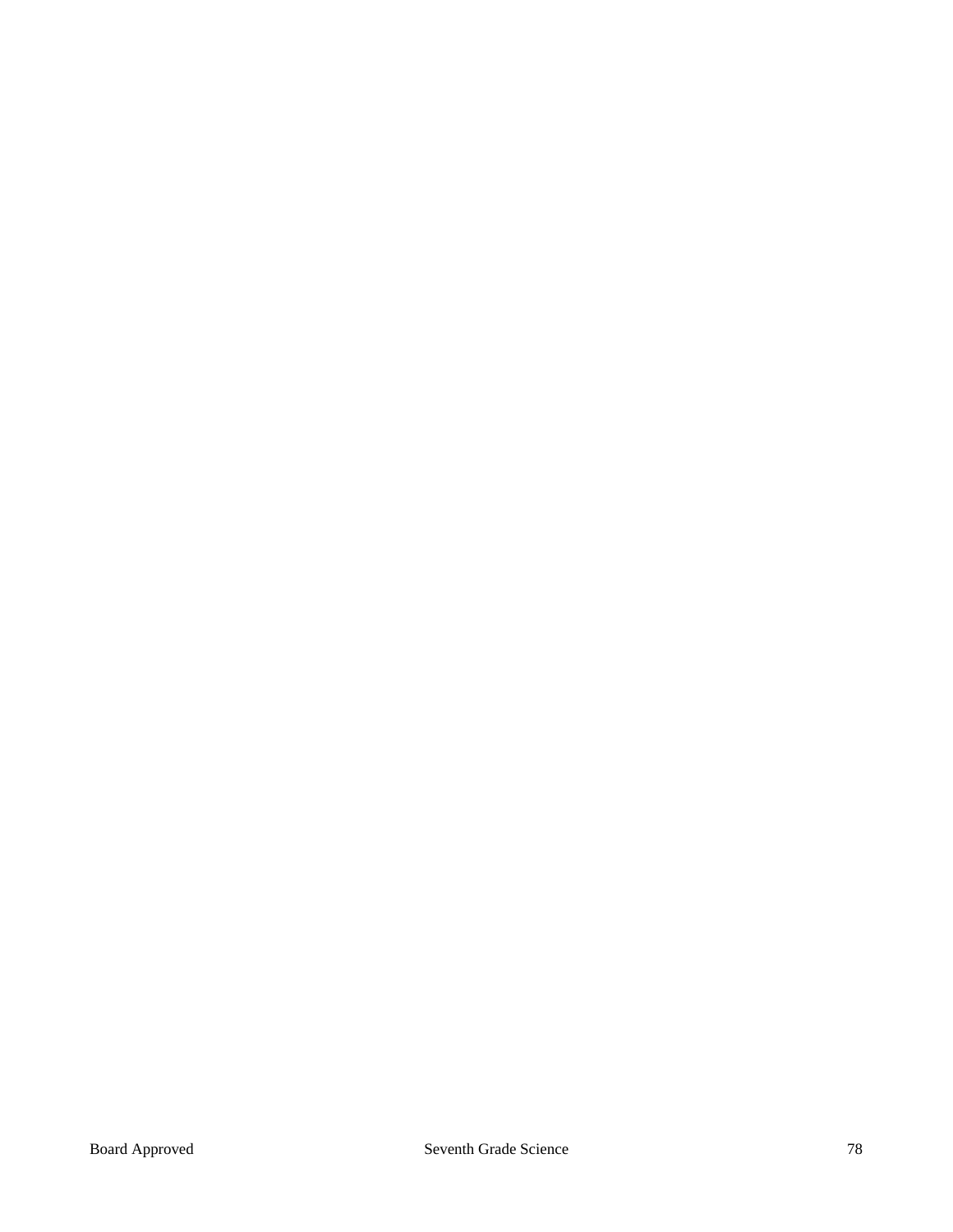#### **SOUTH DAKOTA EXTENDED CONTENT AND ALTERNATE ACADEMIC ACHIEVEMENT DESCRIPTORS FOR STUDENTS WITH SIGNIFICANT COGNITIVE DISABILITIES**

## **SCIENCE GRADE 8**

Alternate Academic Achievement Descriptors describe each performance level and were written for each grade for each standard. These descriptors indicate how a student at that level would be expected to perform on the Extended Content. Frequency, setting, and level of support are factors that should be considered during instruction and assessment in order to discriminate increases in performance of skills at each level.

| Continuum of frequency, setting, and support. |                                                                                  |  |  |
|-----------------------------------------------|----------------------------------------------------------------------------------|--|--|
|                                               | Students demonstrate knowledge and skills consistently across multiple settings  |  |  |
|                                               | without support.                                                                 |  |  |
|                                               | Students demonstrate knowledge and skills more than once in more than one        |  |  |
|                                               | setting without support.                                                         |  |  |
|                                               | Students demonstrate the following knowledge and skills once in one setting with |  |  |
|                                               | minimal support.                                                                 |  |  |
|                                               | Students attempt to demonstrate the following knowledge and skills once in one   |  |  |
|                                               | setting with support.                                                            |  |  |

## **Nature of Science**

**Goal 1: Students will explore, evaluate, and communicate personal and scientific investigations to understand the nature of science.** 

**Indicator 1: Understand the nature and origin of scientific knowledge.** 

**General Education Standard:** 

**8.N.1.1. Students are able to differentiate among facts, predictions, theory, and laws/principles in scientific investigations.** 

**Extended Content:**

**8.A.N.1.1. Students are able to distinguish between fact and prediction in scientific investigations.** 

| <b>Grade Level Alternate Academic</b><br><b>Achievement Descriptors</b>             | <b>Target Skills</b>                                              |
|-------------------------------------------------------------------------------------|-------------------------------------------------------------------|
| <b>Advancing:</b> Students are able to compare<br>fact and prediction in scientific | Make a prediction and complete an experiment.<br><b>Examples:</b> |
| investigations.                                                                     | 1. Vinegar and baking soda                                        |
|                                                                                     | 2. Stalk of celery in food coloring<br>3. Float or sink           |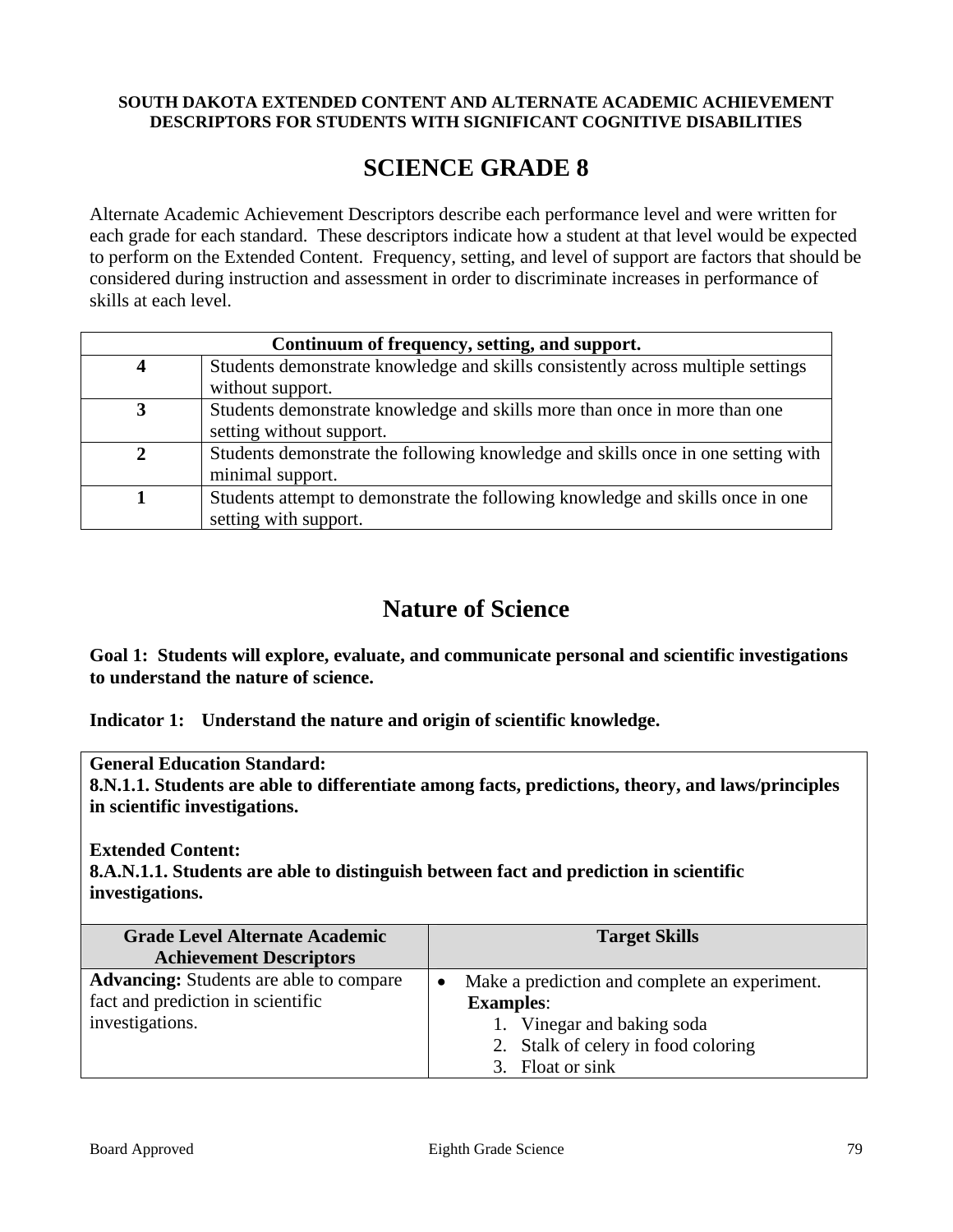| <b>Applying:</b> Students are able to distinguish<br>between fact and prediction in scientific<br>investigations. | $\bullet$ | Participate in actual experiments and compare<br>predictions with facts of experiment outcome. |
|-------------------------------------------------------------------------------------------------------------------|-----------|------------------------------------------------------------------------------------------------|
| <b>Developing:</b> Students are able to<br>recognize a fact in scientific<br>investigations.                      |           | Match a fact to a fact in a given situation.<br>True or false statements to identify facts.    |
| <b>Introducing:</b> Students attend to facts and<br>predictions.                                                  |           | Attend to experiment and discussion of the facts and<br>predictions.                           |

#### **Indicator 2: Apply the skills necessary to conduct scientific investigations.**

## **General Education Standard:**

**8.N.2.1. Students are able to design a replicable scientific investigation.** 

#### **Extended Content:**

**8.A.N.2.1 Students are able to participate in a systematic scientific investigation** 

| <b>Grade Level Alternate Academic</b>              |           | <b>Target Skills</b>                                        |
|----------------------------------------------------|-----------|-------------------------------------------------------------|
| <b>Achievement Descriptors</b>                     |           |                                                             |
| <b>Advancing:</b> Students are able to follow      | $\bullet$ | Given step by step instructions, conduct a simple           |
| instructions with prompts to conduct a             |           | scientific experiment.                                      |
| systematic scientific investigation.               |           | <b>Examples:</b>                                            |
|                                                    |           | 1. At what height will a water balloon break?               |
|                                                    |           | What is the best insulation for an ice cube?<br>$2^{\circ}$ |
| <b>Applying:</b> Students are able to participate  | $\bullet$ | Given step by step instructions, participate in a           |
| in a systematic scientific investigation.          |           | simple scientific experiment.                               |
|                                                    |           | <b>Examples:</b>                                            |
|                                                    |           | 1. At what height will a water balloon break?               |
|                                                    |           | 2. What is the best insulation for an ice cube?             |
| <b>Developing:</b> Students are able to follow     | $\bullet$ | Follow one part and three part instructions.                |
| simple instructions of a systematic                |           | <b>Examples:</b> Pictograms, imitate actions                |
| scientific investigation.                          |           |                                                             |
| <b>Introducing:</b> Students are able to attend to |           | Attend to a simple scientific experiment.                   |
| a demonstration of a systematic scientific         |           |                                                             |
| investigation.                                     |           |                                                             |

## **Physical Science**

**Goal 2: Students will use appropriate scientific models to describe and quantify the nature and interactions of matter and energy.** 

**Indicator 1: Describe structures and properties of, and changes in, matter.**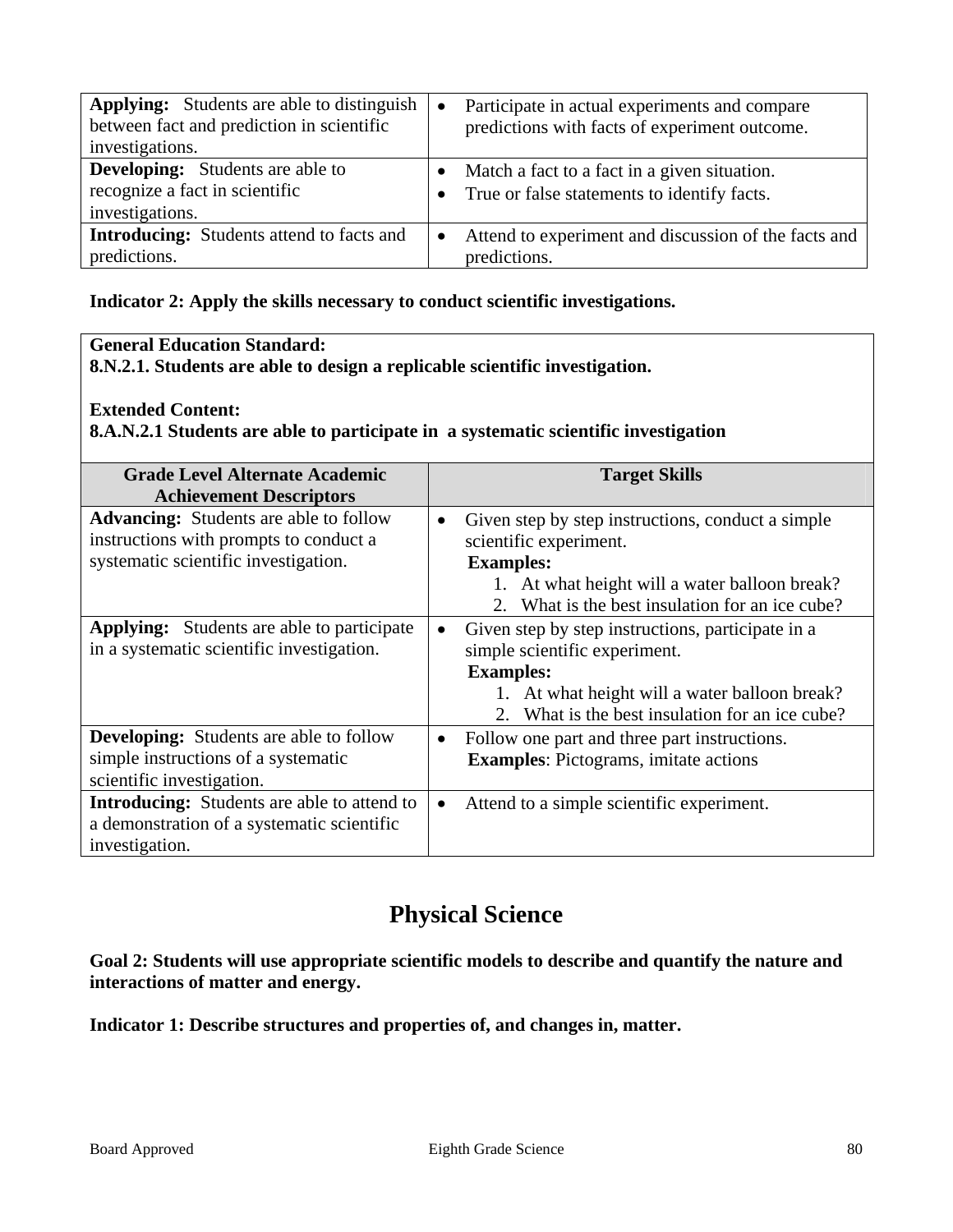## **General Education Standard: 8.P.1.1. Students are able to classify matter as elements, compounds, or mixtures.**

### **Extended Content:**

**8.A.P.1.1. Students are able to recognize mixtures.** 

| <b>Grade Level Alternate Academic</b><br><b>Achievement Descriptors</b>      | <b>Target Skills</b>                                                                |
|------------------------------------------------------------------------------|-------------------------------------------------------------------------------------|
| <b>Advancing:</b> Students are able to<br>demonstrate how mixtures are made. | Conduct an experiment to combine more than two<br>$\bullet$<br>substances.          |
|                                                                              | Create a mixture and than separate the components.<br>$\bullet$<br><b>Examples:</b> |
|                                                                              | 1. Combining salt and water and allow water to<br>evaporate.                        |
|                                                                              | 2. Sand and iron filings separated with magnet.                                     |
| <b>Applying:</b> Students are able to recognize                              | Use two or more substances to create a mixture.                                     |
| mixtures.                                                                    | <b>Examples:</b>                                                                    |
|                                                                              | 1. Chocolate chips and marshmallows                                                 |
|                                                                              | 2. Marbles and blocks.                                                              |
|                                                                              | Given pictures of food items identify which are                                     |
|                                                                              | mixtures and which are single ingredients.                                          |
| <b>Developing:</b> Students are able to select                               | Sort the contents of the mixture.<br>$\bullet$                                      |
| mixtures.                                                                    | <b>Examples:</b> Chex mix, marbles and blocks                                       |
|                                                                              | Given two choices choose which one is the mixture.<br>$\bullet$                     |
|                                                                              | <b>Example:</b> Cheerios vs. Lucky Charms.                                          |
| <b>Introducing:</b> Students are able to explore                             | With assistive technology (able net control unit,<br>$\bullet$                      |
| mixtures.                                                                    | switch, blender, mixer) student will participate in                                 |
|                                                                              | creating a mixture.                                                                 |
|                                                                              | Student will use senses to explore mixtures.<br>$\bullet$                           |
|                                                                              | <b>Examples:</b>                                                                    |
|                                                                              | 1. Touch dough                                                                      |
|                                                                              | 2. Touch nuts and bolts                                                             |

## **General Education Standard:**

**8.P.1.2. Students are able to use the Periodic Table to compare and contrast families of elements and to classify elements as metals, metalloids, or non-metals.** 

#### **Extended Content: 8.A.P.1.2. Students are able to use the Periodic Table to identify the first eight elements.**

| <b>Grade Level Alternate Academic</b><br><b>Achievement Descriptors</b>                   | <b>Target Skills</b>                                                                          |  |  |
|-------------------------------------------------------------------------------------------|-----------------------------------------------------------------------------------------------|--|--|
| <b>Advancing:</b> Students are able to use the<br>Periodic Table to identify the first 18 | Utilizing the periodic table, locate the first 18<br>$\bullet$<br>elements using a word bank. |  |  |
| elements.                                                                                 |                                                                                               |  |  |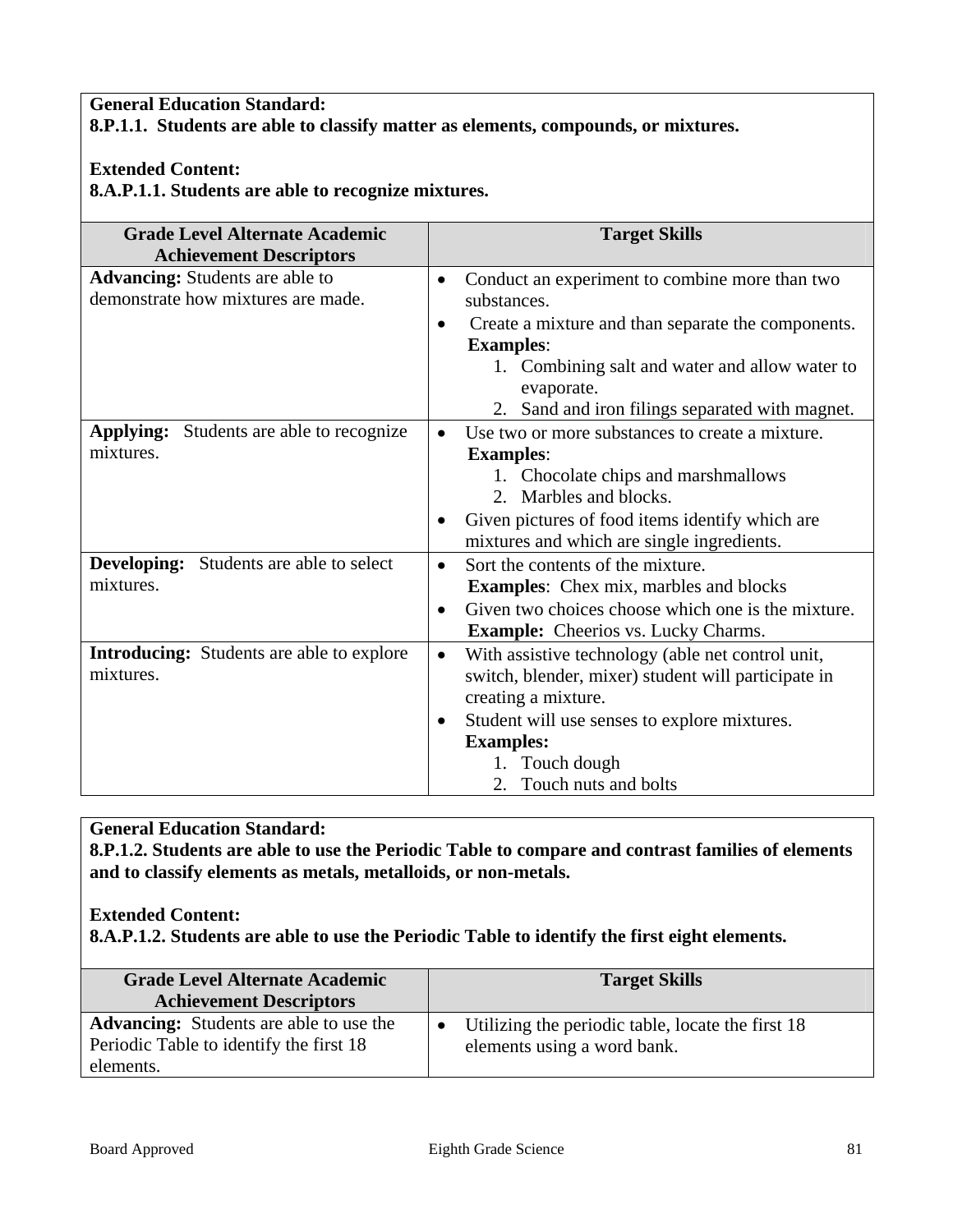| <b>Applying:</b> Students are able to use the<br>Periodic Table to identify the first eight<br>elements. | $\bullet$ | Utilizing the periodic table, to locate the first eight<br>elements using a word bank.                                                                                  |
|----------------------------------------------------------------------------------------------------------|-----------|-------------------------------------------------------------------------------------------------------------------------------------------------------------------------|
| <b>Developing:</b> Students are able to use<br>color coded cards to identify elements.                   | $\bullet$ | Match the color coded categories on the Periodic<br>Table.<br><b>Examples:</b><br>1. Metals are blue<br>2. Nonmetals are green                                          |
| <b>Introducing:</b> Students will attend to the<br>activities about the Periodic Table.                  |           | Respond to presentations of the first 8 elements of<br>the Periodic Table.<br><b>Examples:</b> Intellikeys, periodic table appears on<br>screen when accessing a switch |

**8.P.1.3. Students are able to compare properties of matter resulting from physical and chemical changes.** 

## **Extended Content:**

 **8.A.P.1.3. Students are able to recognize that matter changes.** 

| <b>Grade Level Alternate Academic</b>          | <b>Target Skills</b>                             |
|------------------------------------------------|--------------------------------------------------|
| <b>Achievement Descriptors</b>                 |                                                  |
| <b>Advancing:</b> Students are able to explain | Participates in lab activities.<br>$\bullet$     |
| why matter changes.                            | <b>Examples:</b>                                 |
|                                                | 1. Boiling an object (egg – chemical, water –    |
|                                                | physical)                                        |
|                                                | 2. Freezing a liquid                             |
|                                                | 3. Burning a substance                           |
| Applying: Students are able to recognize       | Indicate that matter changed.<br>$\bullet$       |
| that matter changes.                           | <b>Examples:</b>                                 |
|                                                | 1. Pop Rocks on tongue vs. pop rocks on the      |
|                                                | counter                                          |
|                                                | 2. Alka-Seltzer in water vs. Alka-Seltzer in     |
|                                                | flour                                            |
| <b>Developing:</b> Students are able to        | Explores various forms of matter.<br>$\bullet$   |
| observe matter.                                | <b>Examples:</b>                                 |
|                                                | 1. Books (or item of choice)                     |
|                                                | 2. Liquids                                       |
|                                                | 3. Solids – elements and compounds               |
| <b>Introducing:</b> Students are introduced to | Participates in sensory activities.<br>$\bullet$ |
| different forms of matter.                     | <b>Examples:</b>                                 |
|                                                | 1. Hold books (or item of choice)                |
|                                                | Feel liquids<br>2.                               |
|                                                | Manipulate solids<br>3.                          |
|                                                | Smell vinegar or scents<br>4.                    |
| <b>Board Approved</b>                          | <b>Eighth Grade Science</b><br>82                |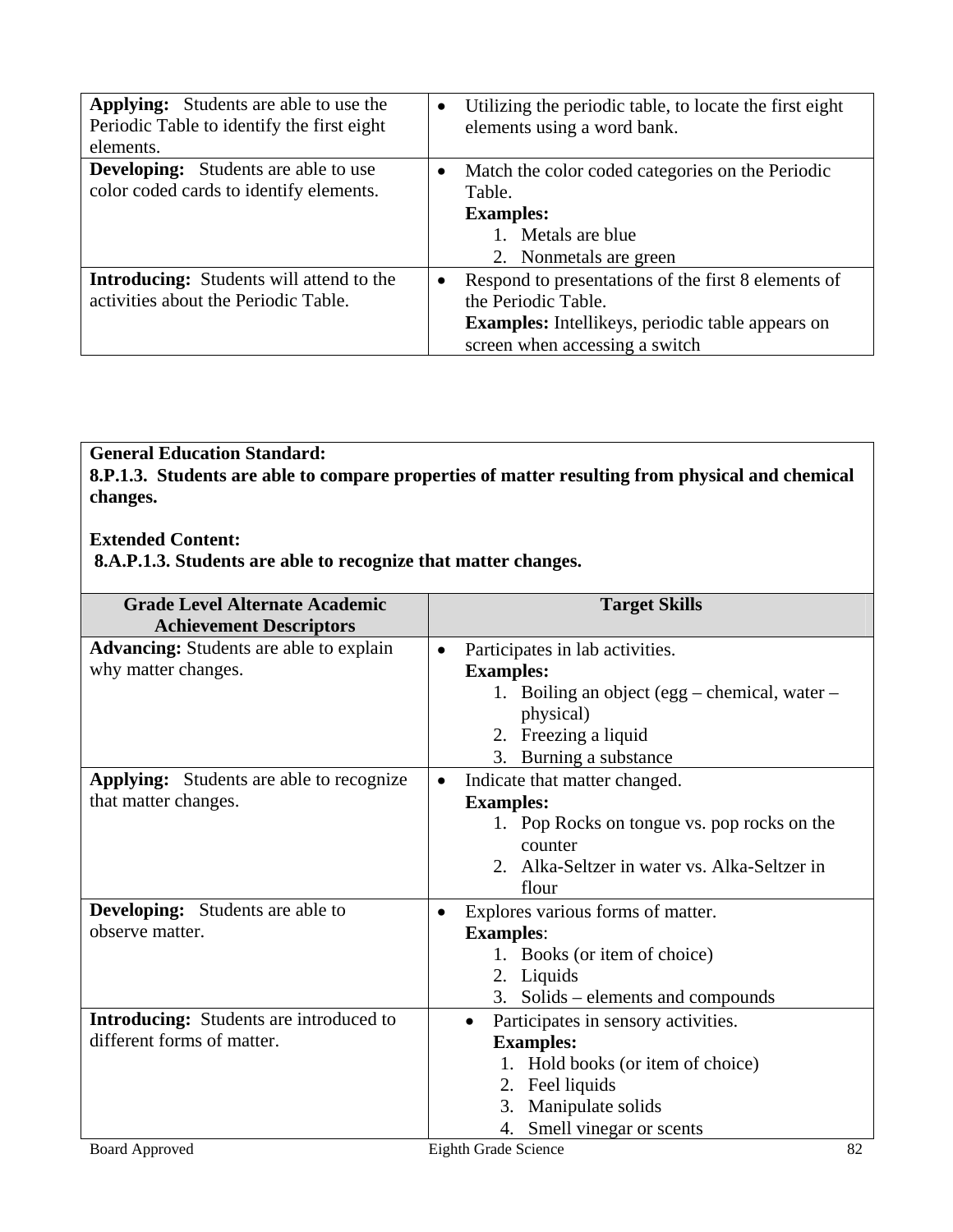| Attends to various activities involving matter. |
|-------------------------------------------------|
|                                                 |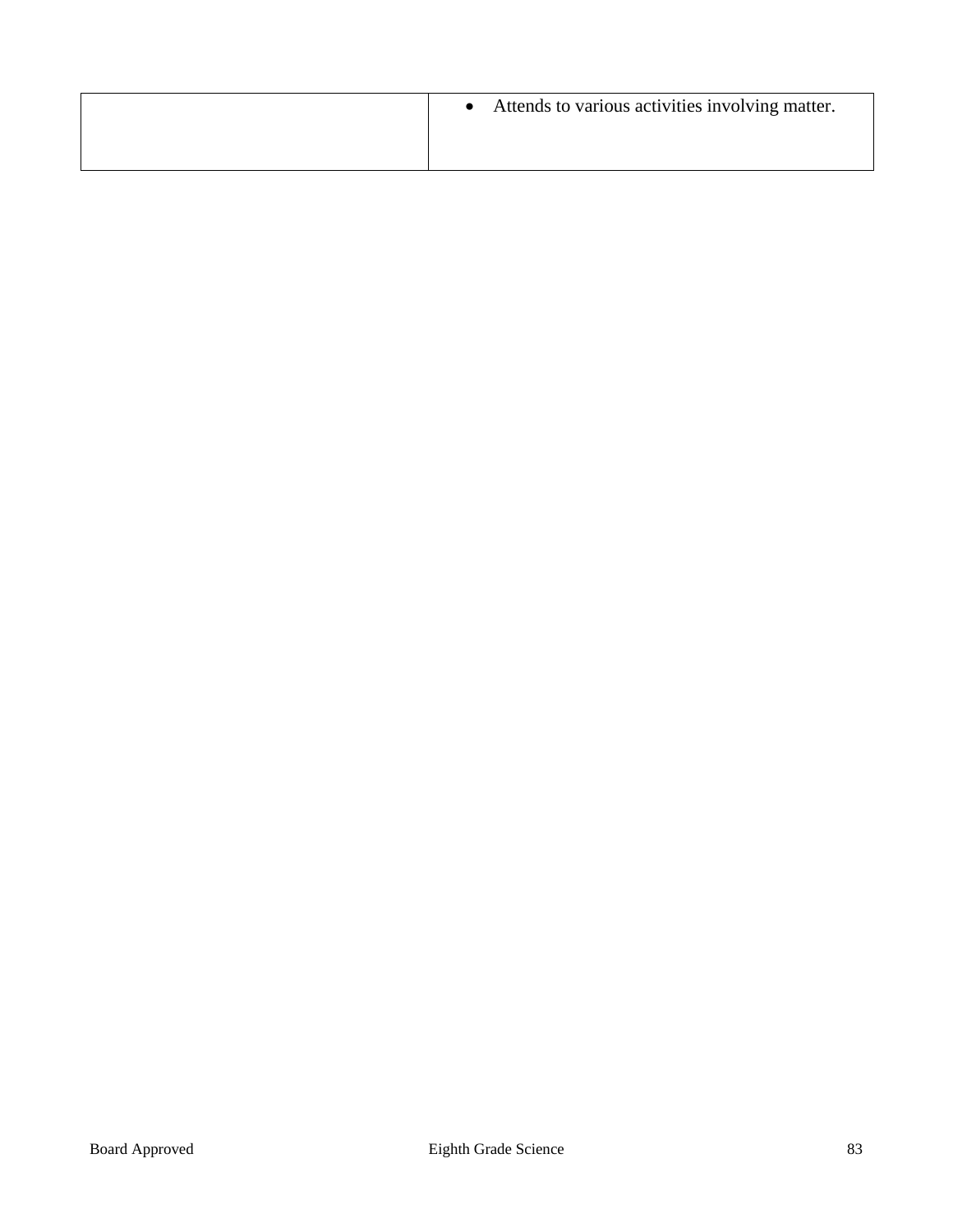# **Life Science**

**Goal 3: Students will describe structures and attributes of living things, processes of life, and interaction with each other and the environment.** 

*Note: Grade eight standards emphasize Earth/Space Science. Life Science mastery is not expected at this grade level.* 

# **Earth/Space Science**

**Goal 4: Students will analyze the composition, formative processes, and history of the universe, solar system, and Earth.** 

**[Indicator 1:](http://www.state.sd.us/deca/OCTA/contentstandards/science/techguide/k2g4.htm#Indicator 1:#Indicator 1:) Analyze the various structures and processes of the Earth system.** 

**General Education Standard: 8.E.1.1. Students are able to identify and classify minerals and rocks.** 

**Extended Content:** 

**8.A.E.1.1 Students are able to identify rocks.** 

| <b>Grade Level Alternate Academic</b><br><b>Achievement Descriptors</b> | <b>Target Skills</b>                                                |  |  |
|-------------------------------------------------------------------------|---------------------------------------------------------------------|--|--|
| <b>Advancing:</b> Students are able to                                  | Sort rocks by a distinguishing feature.<br>$\bullet$                |  |  |
| distinguish between rocks.                                              | Match names to five rocks.<br>$\bullet$                             |  |  |
| <b>Applying:</b> Students are able to identify                          | Play a matching game with rocks.<br>$\bullet$                       |  |  |
| rocks.                                                                  | Use the internet as a resource to find different types<br>$\bullet$ |  |  |
|                                                                         | of rocks.                                                           |  |  |
|                                                                         | Create a classified rock box.<br>$\bullet$                          |  |  |
| <b>Developing:</b> Students are able to                                 | Explore/sort rough and smooth rocks.<br>$\bullet$                   |  |  |
| explore different textures of rocks.                                    | Lift different rocks to feel density.<br>$\bullet$                  |  |  |
| <b>Introducing:</b> Students will manipulate                            | Participate in activities involving rocks.<br>$\bullet$             |  |  |
| different rocks.                                                        | Feel different rocks.<br>$\bullet$                                  |  |  |
|                                                                         | Look at different rock surfaces including polished<br>$\bullet$     |  |  |
|                                                                         | rocks.                                                              |  |  |
|                                                                         | Scratch different rocks.                                            |  |  |

## **General Education Standard: 8.E.1.2. Students are able to explain the role of plate tectonics in shaping Earth.**

**Extended Content:** 

## **8.A.E.1.2. Students are able to recognize the major tectonic plates.**

| <b>Grade Level Alternate Academic</b>                                     | <b>Target Skills</b>                                                        |  |
|---------------------------------------------------------------------------|-----------------------------------------------------------------------------|--|
| <b>Achievement Descriptors</b>                                            |                                                                             |  |
| <b>Advancing:</b> Students are able to identify<br>major tectonic plates. | Using a model or diagram identify major tectonic<br>$\mathbf{1}$<br>plates. |  |
| <b>Board Approved</b>                                                     | Eighth Grade Science                                                        |  |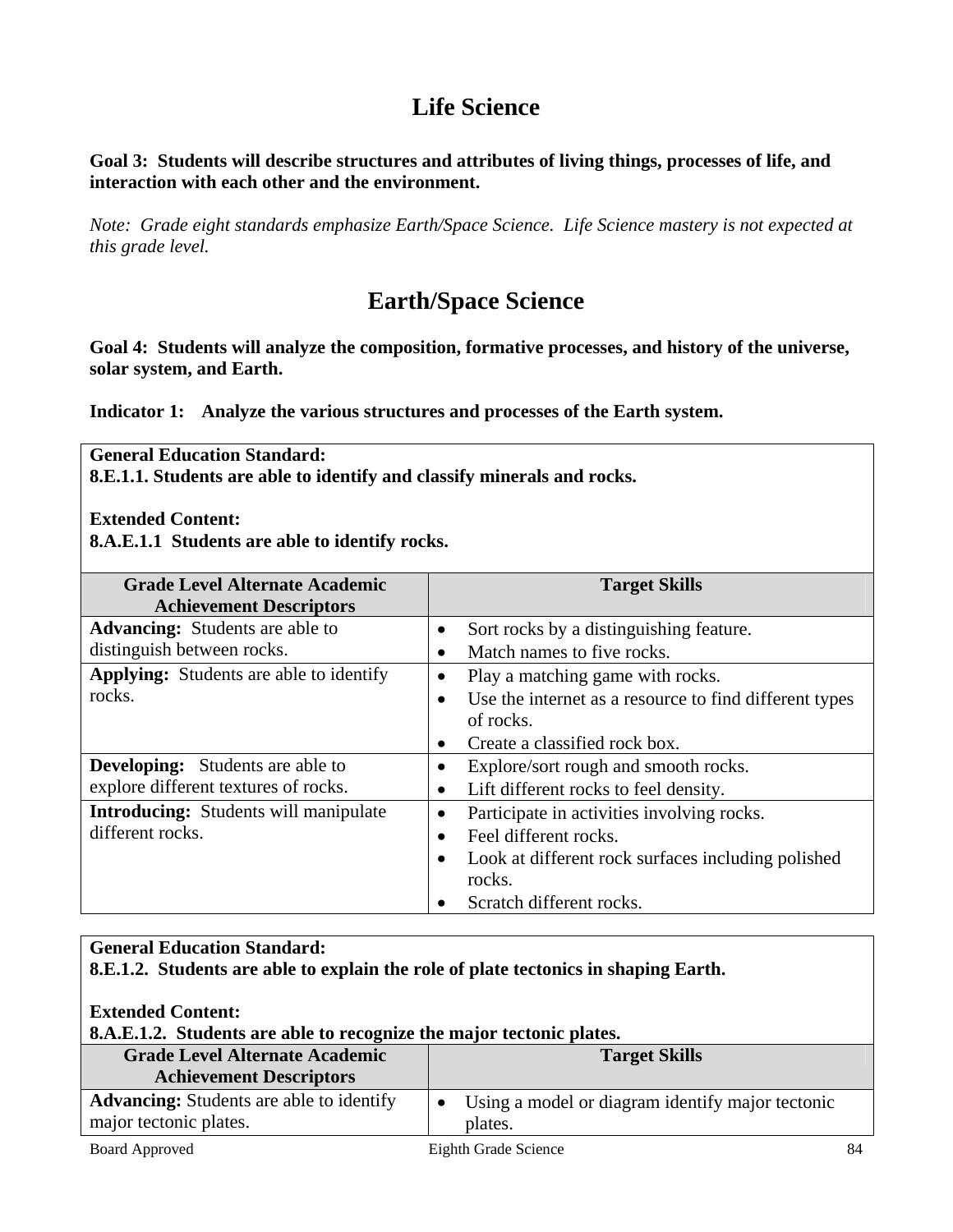| <b>Applying:</b> Students are able to recognize<br>the major tectonic plates.                   | $\bullet$              | Recognize names of major plates.<br><b>Examples:</b> North American Plate, Use shaving<br>cream on desk and wipe it up to signify movements<br>of the plates. |
|-------------------------------------------------------------------------------------------------|------------------------|---------------------------------------------------------------------------------------------------------------------------------------------------------------|
| <b>Developing:</b> Students are able to<br>recognize the Earth's crust is made up of<br>plates. | $\bullet$<br>$\bullet$ | Match plates with continents.<br>Recognize the continental shapes using a puzzle.                                                                             |
| <b>Introducing:</b> Students are able to explore<br>the different plates of the Earth.          | $\bullet$<br>$\bullet$ | Uses a switch to run a computer program on the<br>Earth's plates.<br>Participates in activities involving different plates of<br>the earth.                   |

**8.E.1.3. Students are able to explain the factors that create weather and the instruments and technologies that assess it.** 

**Extended Content:** 

**8.A.E.1.3. Students are able to label factors that create weather.** 

| <b>Grade Level Alternate Academic</b><br><b>Achievement Descriptors</b> |           | <b>Target Skills</b>                                  |
|-------------------------------------------------------------------------|-----------|-------------------------------------------------------|
| <b>Advancing:</b> Students are able to list                             | $\bullet$ | Participate in experiments.                           |
| factors that create weather.                                            |           | <b>Examples:</b> Warm/cold currents (putting warm and |
|                                                                         |           | cold water together)                                  |
|                                                                         |           | Expose students to weather maps of wind charts,       |
|                                                                         |           | temperature and other factors.                        |
| <b>Applying:</b> Students are able to label                             | $\bullet$ | Match weather factors (pictures to names).            |
| factors that create weather.                                            |           | <b>Examples:</b> Sun, wind, ocean current             |
|                                                                         | $\bullet$ | Look at airport weather map with symbols and          |
|                                                                         |           | locate symbols on weathering.                         |
| <b>Developing:</b> Students are able to                                 | $\bullet$ | Identify current weather conditions.                  |
| indicate current weather conditions.                                    |           | <b>Examples:</b> It's raining, It's hot               |
|                                                                         | $\bullet$ | Use internet to get on local weather station to check |
|                                                                         |           | weather conditions.                                   |
| <b>Introducing:</b> Students are able to                                |           | Participates in weather related activities.           |
| experience different weather conditions.                                | $\bullet$ | Uses a switch with a computer to run internet         |
|                                                                         |           | Doppler radar.                                        |
|                                                                         |           | Use a switch to identify a weather condition.         |

#### **General Education Standard:**

**8.E.1.4. Students are able to examine the chemical and physical properties of the ocean to determine causes and effects of currents and waves.** 

**Extended Content: 8.A.E.1.4. Students are able to identify effects of currents and waves in the ocean.**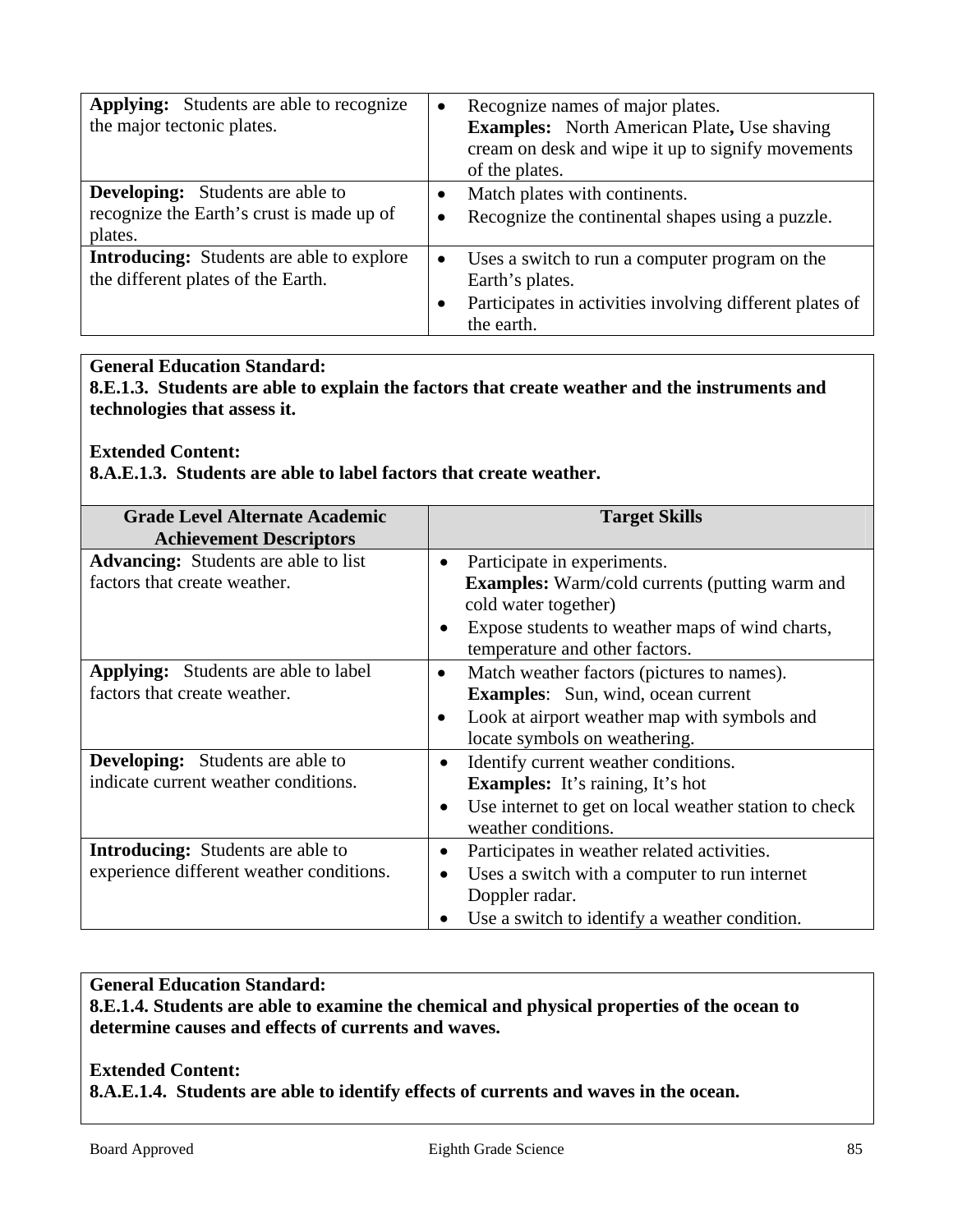| <b>Grade Level Alternate Academic</b><br><b>Achievement Descriptors</b>                        |                        | <b>Target Skills</b>                                                                                     |
|------------------------------------------------------------------------------------------------|------------------------|----------------------------------------------------------------------------------------------------------|
| <b>Advancing:</b> Students are able to classify<br>effects of currents and waves in the ocean. | $\bullet$              | Classify the currents that effect weather.<br><b>Examples:</b> El Nino, Gulf Stream Anchorage, AK        |
| <b>Applying:</b> Students are able to identify<br>effects of currents and waves in the ocean.  | $\bullet$<br>$\bullet$ | Use media to observe currents and waves.<br>Identify effects.<br><b>Examples:</b> Erosion, Heat transfer |
| <b>Developing:</b> Students are able to<br>recognize bodies of water have waves.               |                        | Recognize oceans on a map.<br>Match different waves/currents.                                            |
| <b>Introducing:</b> Students are able to explore<br>waves.                                     | $\bullet$              | Feel waves in water.<br>Use media to observe waves.                                                      |

**8.E.1.5. Students are able to explain the impact of weathering and erosion on the Earth.** 

### **Extended Content:**

**8.A.E.1.5. Students are able to recognize the differences between weathering and erosion.** 

| <b>Grade Level Alternate Academic</b>                                                                 | <b>Target Skills</b>                                                                                                                                                                                                                                                                                                                                                                   |
|-------------------------------------------------------------------------------------------------------|----------------------------------------------------------------------------------------------------------------------------------------------------------------------------------------------------------------------------------------------------------------------------------------------------------------------------------------------------------------------------------------|
| <b>Achievement Descriptors</b>                                                                        |                                                                                                                                                                                                                                                                                                                                                                                        |
| <b>Advancing:</b> Students are able to identify<br>the differences between weathering and<br>erosion. | Identify if an activity involves weathering or<br>$\bullet$<br>erosion.<br><b>Examples:</b><br>1. Make a stream table to show erosion – Paint<br>tray with dirt on it and use water to simulate<br>rain.<br>2. Freeze a pop with water in it-shows how<br>rocks can break<br>3. Put a nail in salt water-causes rust.<br>Identify illustration of weathering and erosion.<br>$\bullet$ |
| Applying: Students are able to recognize<br>the differences between weathering and<br>erosion.        | Define characteristics of weathering and erosion.<br>$\bullet$<br>Label pictures of weathered and eroded objects.<br>$\bullet$<br>Make a poster of a well-known landform or<br>$\bullet$<br>monument that have been eroded or weathered-find<br>before and after pictures.                                                                                                             |
| <b>Developing:</b> Students are able to<br>identify erosion.                                          | Field trip to destination that shows the effects of<br>$\bullet$<br>erosion.<br>Show pictures of the eroded surfaces before and<br>after.<br><b>Examples:</b> Dust Bowl years, Badlands, Grand<br>Canyon, Mountain Areas<br>Match pictures of erosion.<br>$\bullet$                                                                                                                    |
| <b>Introducing:</b> Students are able to<br>manipulate objects that have been eroded.                 | Attend to activities using a stream table.<br>$\bullet$<br>Field trip to location containing eroded areas.<br>$\bullet$<br>Manipulate smooth and rough rocks.<br>$\bullet$<br>Attend to illustrations/depictions of erosions.                                                                                                                                                          |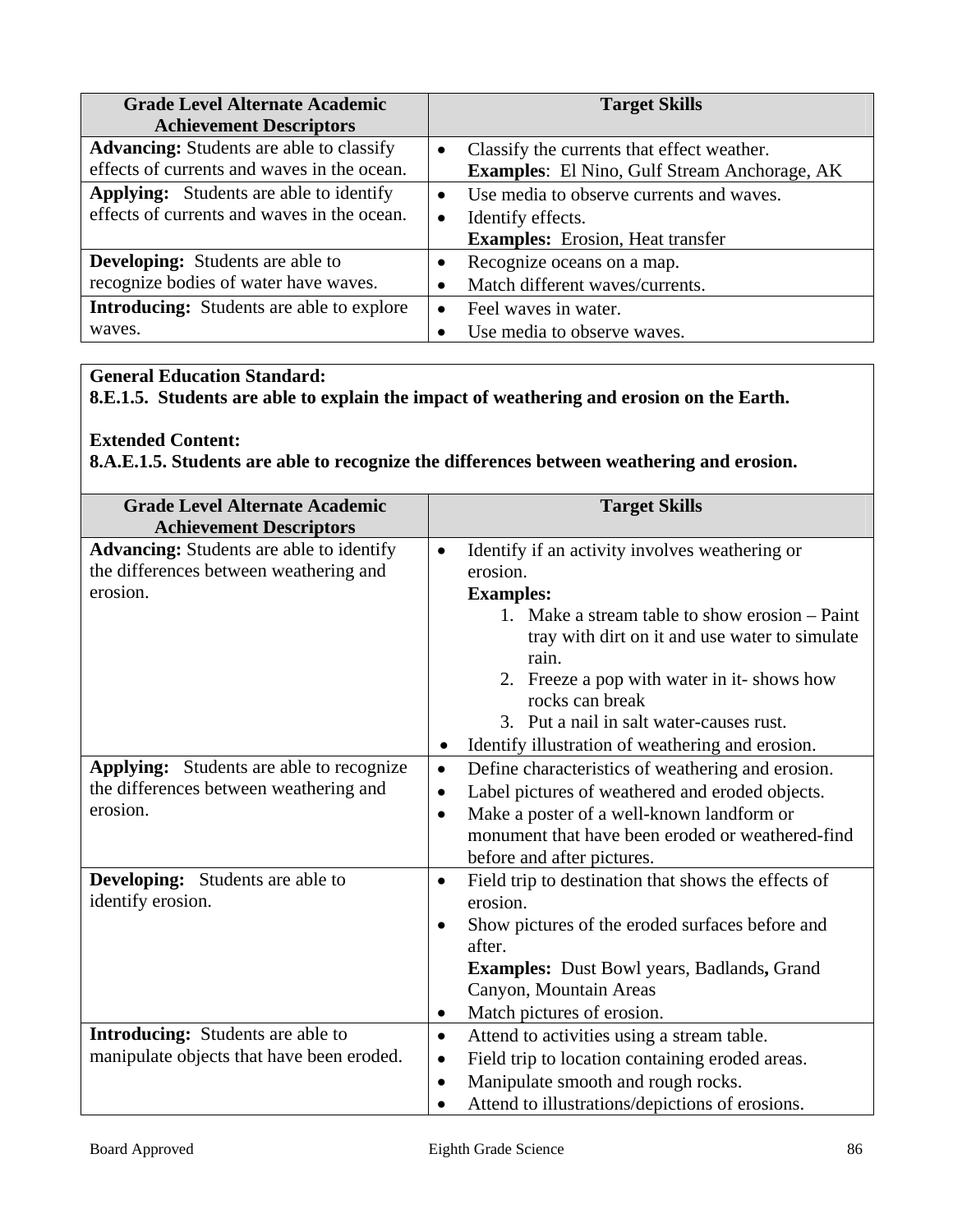**Indicator 2: Analyze essential principles and ideas about the composition and structure of the universe.** 

**General Education Standard:** 

**8.E.2.1. Students are able to compare celestial bodies within the solar system using composition, size, and orbital motion.** 

#### **Extended Content:**

**8.A.E.2.1 Students are able to compare the planets of our solar system according to size.** 

| <b>Grade Level Alternate Academic</b><br><b>Achievement Descriptors</b>                                | <b>Target Skills</b>                                                                                                                                                                                                                                                                                                                |
|--------------------------------------------------------------------------------------------------------|-------------------------------------------------------------------------------------------------------------------------------------------------------------------------------------------------------------------------------------------------------------------------------------------------------------------------------------|
| <b>Advancing:</b> Students are able to sequence<br>order of the planets according to size.             | Arrange models of planets from smallest to largest.<br>$\bullet$<br>Construct model individually or in a group and<br>$\bullet$<br>sequence the planets.<br>Examples: Paper-cut or draw, Styrofoam balls,<br>computer paint or draw program                                                                                         |
| <b>Applying:</b> Students are able to compare<br>the planets of our solar system according to<br>size. | Compare the inner and outer planets.<br>٠<br>Compare the size of Earth to the size of each planet.<br>$\bullet$<br><b>Examples:</b> Use paper models, make an Earth<br>comparison chart                                                                                                                                             |
| <b>Developing:</b> Students are able to state<br>the solar system is made up of planets.               | Request the use of the star lab from state agency.<br>$\bullet$<br>Construct one planet and put together to make a<br>$\bullet$<br>class solar system.<br>Read/listen to books on solar system.<br>$\bullet$<br>Match pictures and labels of solar system.<br>$\bullet$                                                             |
| <b>Introducing:</b> Students are able to attend to<br>the concept of planets.                          | Manipulate objects that are shaped like and have<br>$\bullet$<br>the texture of the planets.<br>Attend to activities to construct a planet.<br>$\bullet$<br>Use switches to indicate if a picture or object<br>$\bullet$<br>present represents a planet.<br>Attend to presentation of illustrations/manipulative<br>of the planets. |

### **General Education Standard:**

**8.E.2.2. Students are able to differentiate the influences of the relative positions of the Earth, Moon, and Sun.** 

#### **Extended Content:**

**8.A.E.2.2. Students are able to recognize how the tilt of the Earth is the cause of winter and summer.**

| <b>Grade Level Alternate Academic</b>          | <b>Target Skills</b>                                  |
|------------------------------------------------|-------------------------------------------------------|
| <b>Achievement Descriptors</b>                 |                                                       |
| <b>Advancing:</b> Students are able to explain | Use a globe and flashlight to demonstrate the tilt of |
| how the tilt of the Earth is the cause of the  | the earth causes seasons.                             |
| seasons.                                       |                                                       |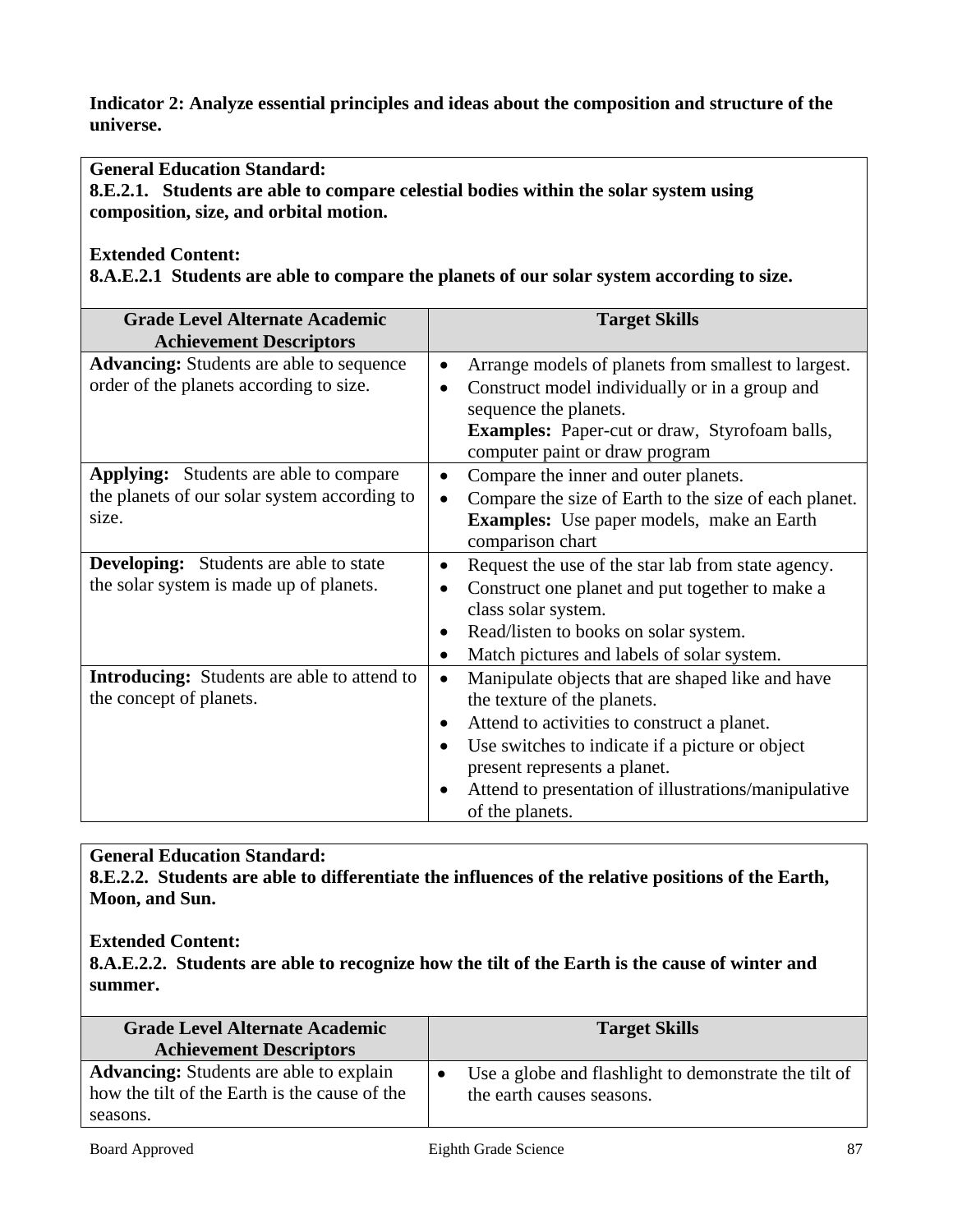| Applying: Students are able to recognize<br>how the tilt of the Earth is the cause of<br>winter and summer. | Use sources of heat to feel the effects of direct and<br>$\bullet$<br>indirect heat.<br>Participate in an activity using a ball or globe and<br>٠<br>flashlight to demonstrate the tilt of the earth. |
|-------------------------------------------------------------------------------------------------------------|-------------------------------------------------------------------------------------------------------------------------------------------------------------------------------------------------------|
|                                                                                                             | Use representations of the seasons and students                                                                                                                                                       |
|                                                                                                             | identify the seasons.                                                                                                                                                                                 |
|                                                                                                             | <b>Examples:</b>                                                                                                                                                                                      |
|                                                                                                             | 1. Show pictures of the Earth tilting                                                                                                                                                                 |
|                                                                                                             | 2. Show pictures of seasonal environmental                                                                                                                                                            |
|                                                                                                             | changes                                                                                                                                                                                               |
|                                                                                                             | 3. Play sounds heard during the different<br>seasons.                                                                                                                                                 |
|                                                                                                             | Adopt a tree and explore with senses the changes                                                                                                                                                      |
|                                                                                                             | that take place during the seasons-journal the                                                                                                                                                        |
|                                                                                                             | changes.                                                                                                                                                                                              |
| <b>Developing:</b> Students are able to                                                                     | Draw picture of the same environment during the<br>$\bullet$                                                                                                                                          |
| identify the four seasons.                                                                                  | different seasons.                                                                                                                                                                                    |
|                                                                                                             | Adopt tree and explore with senses the changes that<br>$\bullet$                                                                                                                                      |
|                                                                                                             | take place during the seasons.                                                                                                                                                                        |
|                                                                                                             | Choose the appropriate clothing to wear during the<br>$\bullet$                                                                                                                                       |
|                                                                                                             | different seasons.                                                                                                                                                                                    |
| <b>Introducing:</b> Students explore conditions<br>of the different seasons.                                | Use media to explore with senses the different<br>$\bullet$                                                                                                                                           |
|                                                                                                             | seasons.                                                                                                                                                                                              |
|                                                                                                             | <b>Examples:</b> Movies, Computer programs,                                                                                                                                                           |
|                                                                                                             | Newspaper-cut out pictures                                                                                                                                                                            |
|                                                                                                             | Take nature walks during different seasons to<br>$\bullet$<br>collect items that relate to the season.                                                                                                |
|                                                                                                             | <b>Examples:</b> Summer-Flowers, Fall-Leaves/pine                                                                                                                                                     |
|                                                                                                             | cones, Winter- Snow/Ice, Spring - Flowers/tree                                                                                                                                                        |
|                                                                                                             | buds                                                                                                                                                                                                  |
|                                                                                                             | Respond to illustrations of different seasons.                                                                                                                                                        |

# **Science, Technology, Environment, and Society**

**Goal 5: Students will identify and evaluate the relationship and ethical implications of science upon technology, environment, and society.** 

**[Indicator 1:](http://www.state.sd.us/deca/OCTA/contentstandards/science/techguide/k2g5.htm#Indicator 1:#Indicator 1:) Analyze various implications/effects of scientific advancement within the environment and society.** 

### **General Education Standard:**

**8.S.1.1. Students are able to describe how science and technology have been influenced by social needs, attitudes, and values.** 

### **Extended Content: 8.A.S.1.1. Students are able to identify that science has been influenced by social needs.**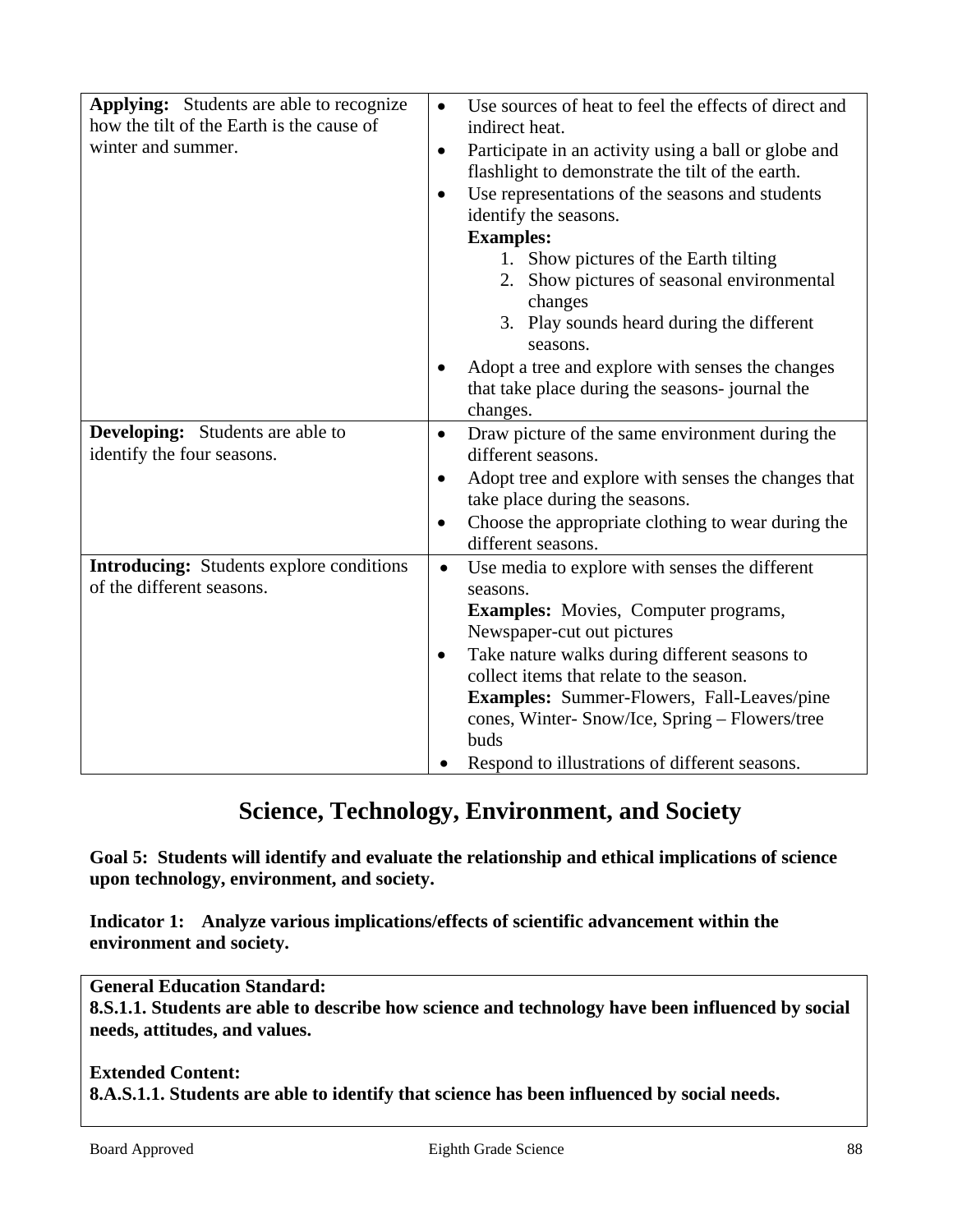| <b>Grade Level Alternate Academic</b><br><b>Achievement Descriptors</b>                                         | <b>Target Skills</b>                                                                                                                                                                                                                                                                                                                                                                |
|-----------------------------------------------------------------------------------------------------------------|-------------------------------------------------------------------------------------------------------------------------------------------------------------------------------------------------------------------------------------------------------------------------------------------------------------------------------------------------------------------------------------|
| Advancing: Students will be given a<br>discovery and explain how it meets the<br>needs of society.              | Participate in a discussion of scientific discoveries.<br>$\bullet$<br><b>Examples:</b><br>1. Work in groups to discuss needs met by a<br>discovery and present to the class<br>2. Use computer to research a discovery and<br>create a power point to display<br>Listen to guest speaker.<br>$\bullet$<br><b>Examples:</b><br>1. Utility spokesperson<br>Wildlife specialist<br>2. |
| <b>Applying:</b> Students are able to identify that<br>science has been influenced by social<br>needs.          | <b>Construction leader</b><br>3.<br>Identify scientific solutions to social problems.<br>$\bullet$<br><b>Example:</b> Use pictures/description to identify<br>solution to problem (food on ice vs. refrigeration).                                                                                                                                                                  |
| <b>Developing:</b> Students will be able to<br>recognize social needs.                                          | Identify survival/social needs.<br>$\bullet$<br><b>Example:</b> Give scenario-verbal or picture and<br>brainstorm what is need to survive or meet social<br>standards.<br>Indicate ways social needs are met.<br>$\bullet$<br><b>Examples:</b> Prompt a written or verbal statement of<br>how water, electricity, waste disposal is used,<br>"What do you do with an empty can?"    |
| <b>Introducing:</b> Students will attend to<br>activities that involve objects that meet<br>their social needs. | Use assistive technology to perform tasks.<br>$\bullet$<br>Participate in activities that introduce ways assistive<br>$\bullet$<br>technology is used.<br>Respond to illustrations or presentation of needs<br>met by discovery.                                                                                                                                                    |

**[Indicator 2:](http://www.state.sd.us/deca/OCTA/contentstandards/science/techguide/k2g5.htm#Indicator 1:#Indicator 1:) Analyze various relationships/interactions among science, technology, environment, and society.** 

## **General Education Standard:**

**8.S.2.1. Students are able to given a scenario, offer solutions to problems created by human activity on the local, regional, or global environment.** 

### **Extended Content:**

**8.A.S.2.1. Students are able to recognize problems/solutions created by humans.** 

| <b>Grade Level Alternate Academic</b><br><b>Achievement Descriptors</b>                                    | <b>Target Skills</b>                                                                                                                       |
|------------------------------------------------------------------------------------------------------------|--------------------------------------------------------------------------------------------------------------------------------------------|
| <b>Advancing:</b> Students are able to identify<br>problems created by humans in the local<br>environment. | Use media to learn about solutions to problems<br>$\bullet$<br>created by humans.<br>Indicate a solution to a local environmental problem. |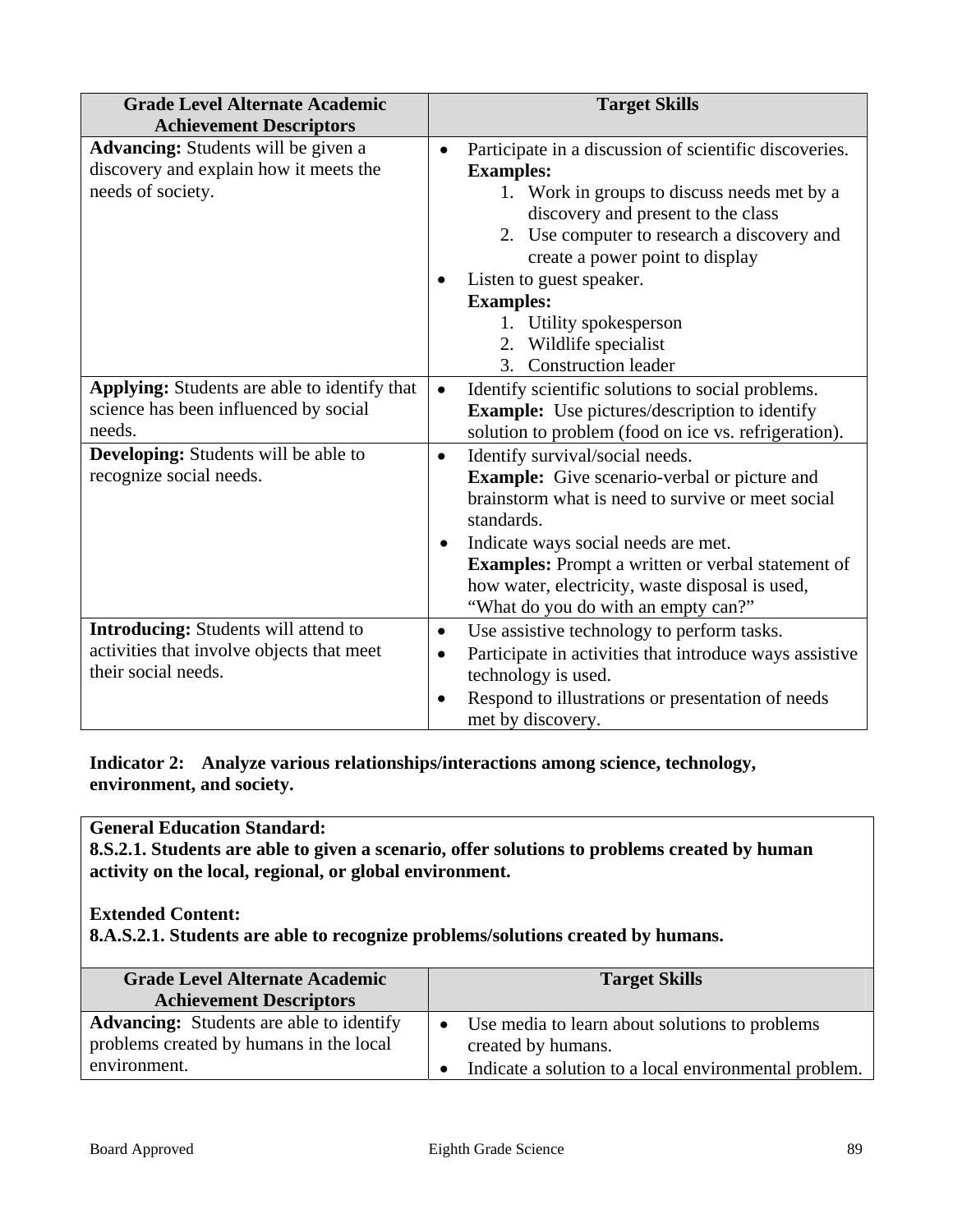| <b>Applying:</b> Students are able to recognize<br>problems/solutions created by humans. | Attend to a guest speaker who discusses<br>environmental problems.<br>Use media to learn about scientific problems created<br>٠<br>by humans and solutions to those problems.<br>Recognize problems with in an illustration video<br>clip. |
|------------------------------------------------------------------------------------------|--------------------------------------------------------------------------------------------------------------------------------------------------------------------------------------------------------------------------------------------|
| <b>Developing:</b> Students are able to<br>recognize problems.                           | Using a model create a poster of human problems.<br>Use media to identify specific scientific problems.<br>Take students on a walk of the school to recognize<br>different problems.<br>Match pictures of environmental problems.<br>٠     |
| <b>Introducing:</b> Students are able to attend to<br>problems.                          | Participate in activities that involve solving scientific<br>$\bullet$<br>problems.<br>Use media to attend to examples of scientific<br>٠<br>problems.                                                                                     |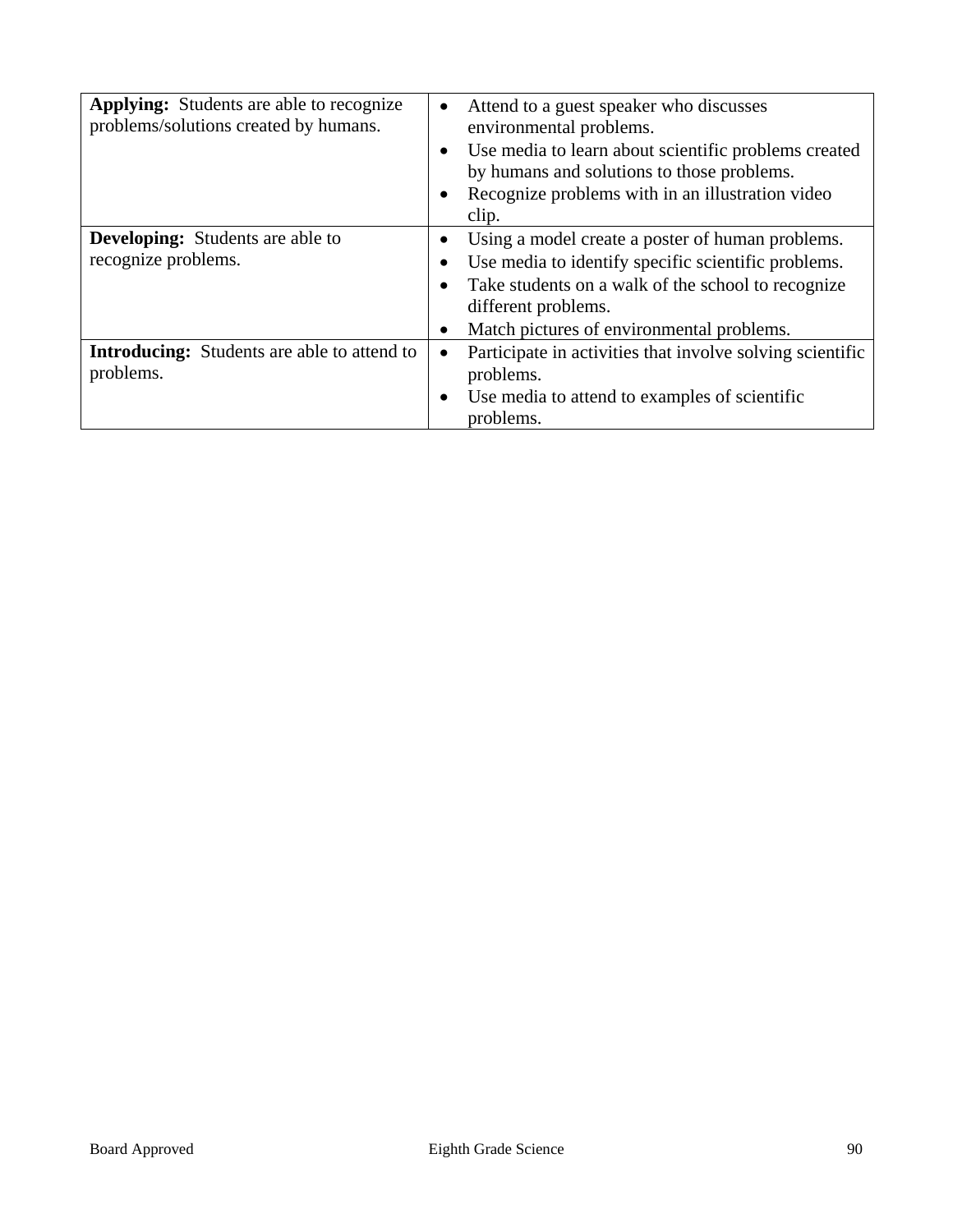#### **SOUTH DAKOTA EXTENDED CONTENT AND ALTERNATE ACADEMIC ACHIEVEMENT DESCRIPTORS FOR STUDENTS WITH SIGNIFICANT COGNITIVE DISABILITIES**

## **SCIENCE GRADE 9-12**

Alternate Academic Achievement Descriptors describe each performance level and were written for each grade for each standard. These descriptors indicate how a student at that level would be expected to perform on the Extended Content. Frequency, setting, and level of support are factors that should be considered during instruction and assessment in order to discriminate increases in performance of skills at each level.

| Continuum of frequency, setting, and support. |                                                                                  |  |
|-----------------------------------------------|----------------------------------------------------------------------------------|--|
|                                               | Students demonstrate knowledge and skills consistently across multiple settings  |  |
|                                               | without support.                                                                 |  |
|                                               | Students demonstrate knowledge and skills more than once in more than one        |  |
|                                               | setting without support.                                                         |  |
|                                               | Students demonstrate the following knowledge and skills once in one setting with |  |
|                                               | minimal support.                                                                 |  |
|                                               | Students attempt to demonstrate the following knowledge and skills once in one   |  |
|                                               | setting with support.                                                            |  |

# **Nature of Science**

**Goal 1: Students will explore, evaluate, and communicate personal and scientific investigations to understand the nature of science.** 

**Indicator 1: Understand the nature and origin of scientific knowledge.** 

**General Education Standard:** 

**9-12.N.1.1. Students are able to evaluate a scientific discovery to determine and describe how societal, cultural, and personal beliefs influence scientific investigations and interpretations.** 

**Extended Content:** 

**9-12.A.N.1.1. Students will be able to identify a scientific discovery.** 

| <b>Grade Level Alternate Academic</b><br><b>Achievement Descriptors</b>                                                    | <b>Target Skills</b>                                                                                                                                                                     |
|----------------------------------------------------------------------------------------------------------------------------|------------------------------------------------------------------------------------------------------------------------------------------------------------------------------------------|
| <b>Advancing:</b> Students are able to identify a<br>scientific discovery and recognize the<br>discovery to everyday life. | Discussion of impact of discoveries on their life.<br>$\bullet$<br><b>Examples:</b> Game boys, Computers, Calculators,<br>Medicine                                                       |
| <b>Applying:</b> Students will be able to<br>identify a scientific discovery.                                              | Match or identify evolutions of discoveries.<br>Discussion various scientific discoveries (use<br>pictures).<br><b>Examples:</b><br>1. Abacus vs calculator<br>2. Icebox vs refrigerator |
| (Continued on next page)                                                                                                   | Use media to initiate discussion.                                                                                                                                                        |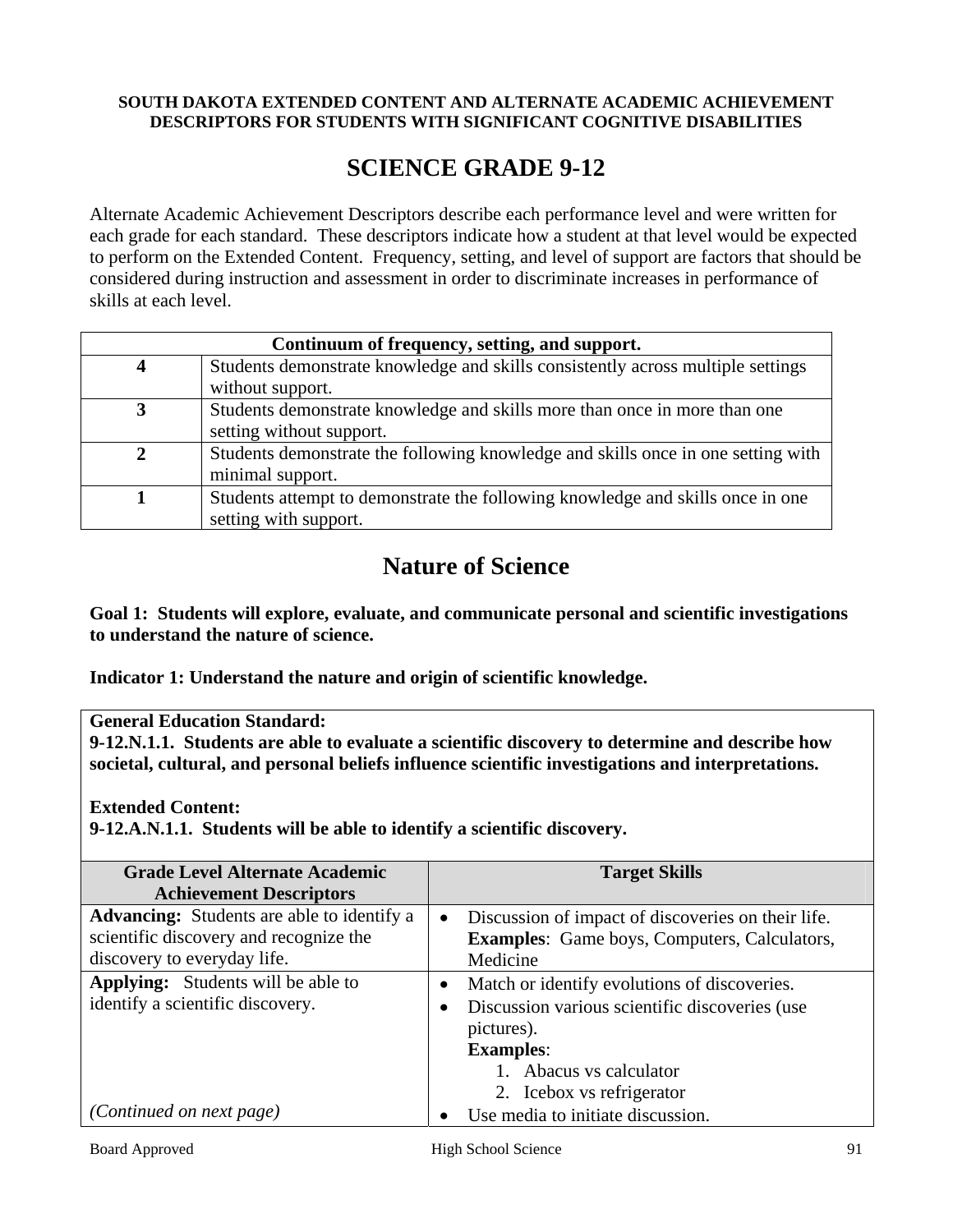|                                                                                  | <b>Examples:</b> Newspaper, Science news magazines,<br>Computer activities                                                                                                          |  |
|----------------------------------------------------------------------------------|-------------------------------------------------------------------------------------------------------------------------------------------------------------------------------------|--|
| <b>Developing:</b> Students will be able to<br>recognize scientific discoveries. | Name discoveries that the teacher will list.<br>Match pictures of man-made and natural discoveries.<br>Recognize difference between man-made and natural<br>$\bullet$<br>objects.   |  |
| <b>Introducing:</b> Students will observe<br>scientific discoveries.             | Participating in class activities using buttons.<br>Use a switch to activate computer program on<br>scientific discoveries.<br>Attend to stories/history of scientific discoveries. |  |

**9-12.N.1.2. Students are able to describe the role of observation and evidence in the development and modification of hypotheses, theories, and laws.** 

### **Extended Content:**

**9-12.A.N.1.2. Students will be able to describe a hypothesis.** 

| <b>Grade Level Alternate Academic</b>            | <b>Target Skills</b> |                                                            |
|--------------------------------------------------|----------------------|------------------------------------------------------------|
| <b>Achievement Descriptors</b>                   |                      |                                                            |
| <b>Advancing:</b> Students will be able to state | $\bullet$            | Predict what will happen with various solids in            |
| and test a hypothesis.                           |                      | water.                                                     |
|                                                  |                      | <b>Examples:</b> Salt, sand, sugar, crushed alka-seltzer   |
|                                                  |                      | (all white)                                                |
|                                                  | $\bullet$            | Question – Did your hypothesis work? Answer –              |
|                                                  |                      | No.                                                        |
|                                                  |                      | <b>Example:</b> Modify hypothesis (try again)              |
| <b>Applying:</b> Students will be able to        | $\bullet$            | When presented with a problem, state a hypothesis.         |
| describe a hypothesis.                           |                      | <b>Examples:</b>                                           |
|                                                  |                      | 1. Remove water from glass without using                   |
|                                                  |                      | hands                                                      |
|                                                  |                      | 2. Mystery box -shoebox containing unknown                 |
|                                                  |                      | object(s)                                                  |
|                                                  |                      | Define hypothesis.                                         |
| <b>Developing:</b> Students will be able to      | $\bullet$            | Define a problem.                                          |
| recognize a problem.                             | $\bullet$            | Cause and Effect.                                          |
|                                                  |                      | <b>Examples:</b> Patty went to the store with \$0.50 and a |
|                                                  |                      | pop cost a dollar. What's the problem?                     |
| <b>Introducing:</b> Students will experience     | $\bullet$            | Use switch to turn objects on/off.                         |
| cause and effect situations.                     |                      | <b>Examples:</b> Fan, Music                                |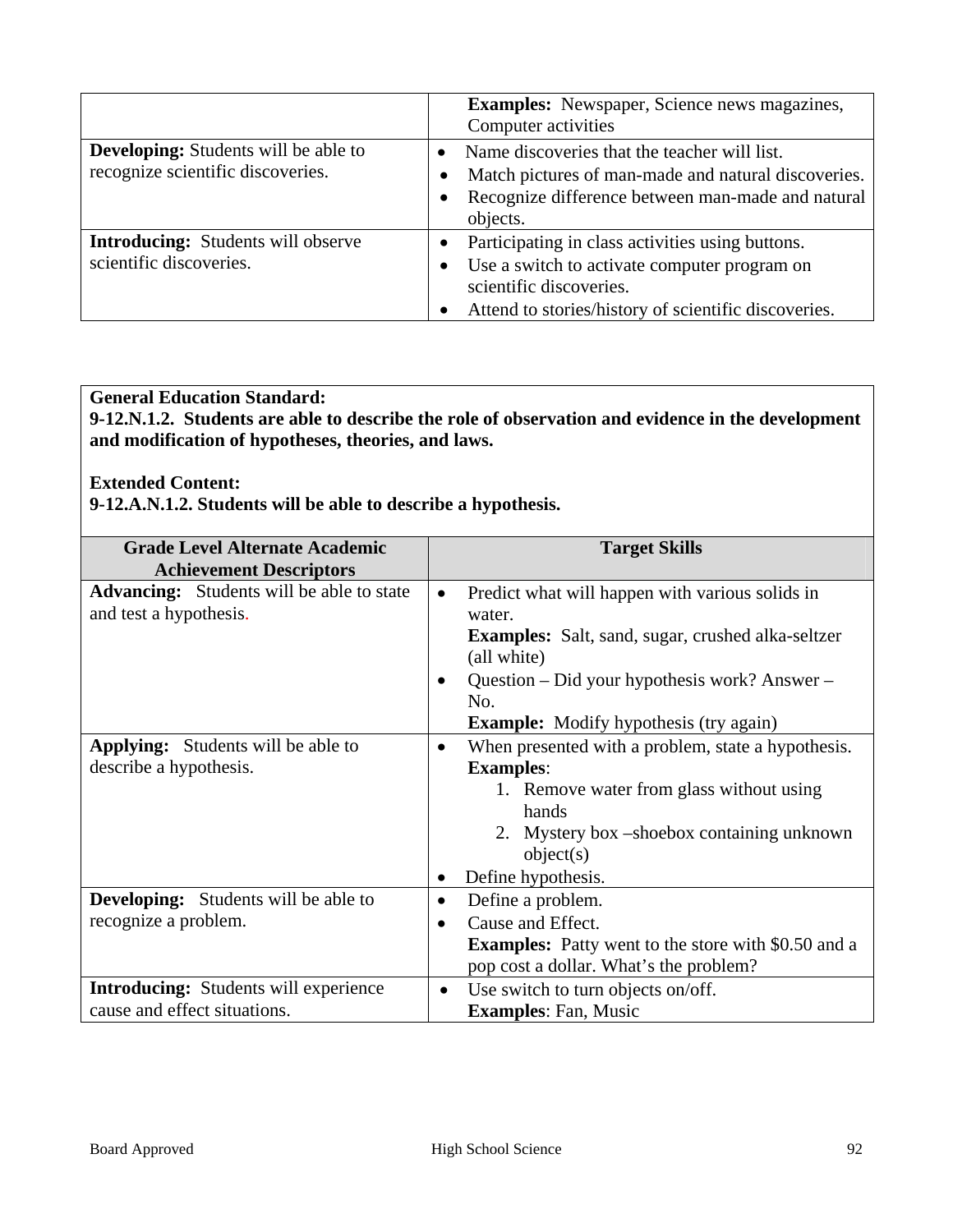**Indicator 2: Apply the skills necessary to conduct scientific investigations.** 

## **General Education Standard:**

**9-12.N.2.1. Students are able to apply science process skills to design and conduct student investigations.** 

### **Extended Content:**

**9-12.A.N.2.1. Students are able to develop a scientific investigation with supervision.** 

| <b>Grade Level Alternate Academic</b><br><b>Achievement Descriptors</b>                       | <b>Target Skills</b>                                                                                                                                                                                                       |
|-----------------------------------------------------------------------------------------------|----------------------------------------------------------------------------------------------------------------------------------------------------------------------------------------------------------------------------|
| <b>Advancing:</b> Students are able to follow<br>the process of scientific investigation.     | Present a problem (students will conduct experiment<br>$\bullet$<br>with supervision).<br><b>Examples:</b><br>1. Burning a piece of paper<br>2. Dissolving salt in water<br>3. Heating iron or metal                       |
| <b>Applying:</b> Students are able to develop a<br>scientific investigation with supervision. | Use parts of scientific investigation to participate in<br>$\bullet$<br>the development of a class investigation.<br><b>Examples:</b><br>1. Identify problem<br>2. Educated guess<br>3. Test<br>4. Modify<br>5. Conclusion |
| <b>Developing:</b> Students will participate in<br>simple scientific experiments.             | Various problems presented for students to predict<br>and test.<br><b>Examples:</b> Removing insoluble solids from water.                                                                                                  |
| <b>Introducing:</b> Students will observe a<br>simple scientific experiment.                  | Explore/respond to components of a scientific<br>$\bullet$<br>experiment.                                                                                                                                                  |

### **General Education Standard:**

**9-12.N.2.2. Students are able to practice safe and effective laboratory techniques.** 

#### **Extended Content:**

**9-12.A.N.2.2. Students are able to practice safe laboratory techniques.** 

| <b>Grade Level Alternate Academic</b><br><b>Achievement Descriptors</b>          | <b>Target Skills</b>                                                                                                                |
|----------------------------------------------------------------------------------|-------------------------------------------------------------------------------------------------------------------------------------|
| <b>Advancing:</b> Students practice safe and<br>effective laboratory techniques. | Emphasis on safety at all times.<br><b>Examples:</b> Safety glasses, Disposal of materials,<br>Aprons, Hot objects handled properly |
| <b>Applying:</b> Students are able to practice<br>safe laboratory techniques.    | Participate in labs in a safe manner.<br><b>Example:</b> No bumping, shoving, handle equipment<br>in an appropriate manner          |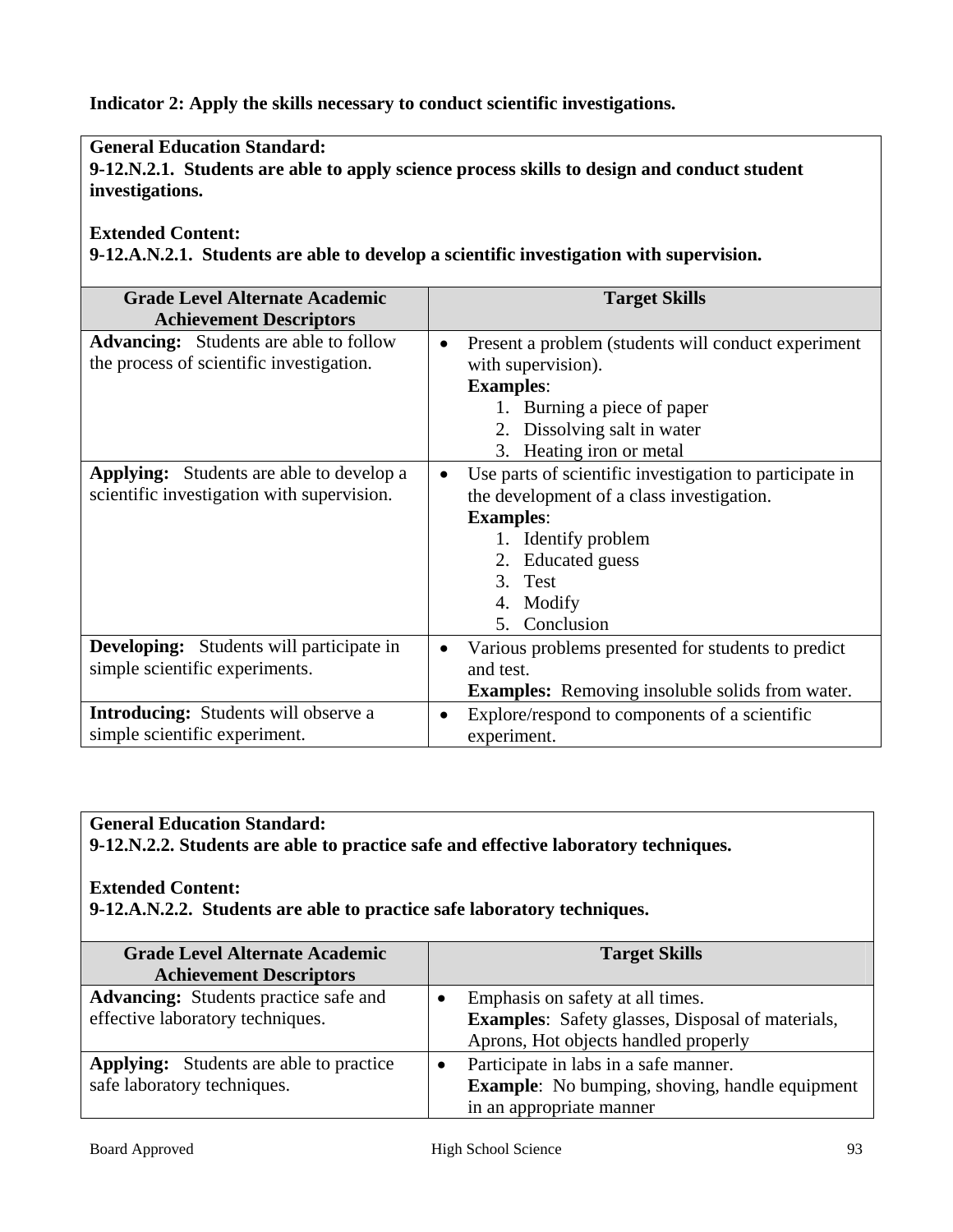| <b>Developing:</b> Students will be able to<br>recognize simple safety equipment. | Present with safety symbols.<br><b>Example:</b> Matching games                |
|-----------------------------------------------------------------------------------|-------------------------------------------------------------------------------|
|                                                                                   | Recognize lab safety equipment.<br><b>Examples:</b> Lab apron, Safety glasses |
|                                                                                   | Match pictures/objects of safety equipment.                                   |
| <b>Introducing:</b> Students observe safe                                         | Observe safe lab procedures.                                                  |
| laboratory techniques.                                                            | Clip art pictures of safety symbols.                                          |
|                                                                                   | Respond to presentation of chart of symbols.                                  |

# **Physical Science**

**Goal 2: Students will use appropriate scientific models to describe and quantify the nature and interactions of matter and energy.** 

**Indicator 1: Describe structures and properties of, and changes in, matter.** 

**General Education Standard: 9-12.P.1.1. Students are able to use the Periodic Table to determine the atomic structure of elements, valence number, family relationships, and regions (metals, nonmetals, and metalloids).** 

**Extended Content:** 

**9-12.A.P.1.1 Students are able to compare elements of the Periodic Table.** 

| <b>Target Skills</b>                                                                                                                                                                                                                                                                                                                                                               |
|------------------------------------------------------------------------------------------------------------------------------------------------------------------------------------------------------------------------------------------------------------------------------------------------------------------------------------------------------------------------------------|
| Locate symbols on the Periodic Table.<br>$\bullet$<br>Distinguish between the areas of the Periodic Table.<br>$\bullet$<br><b>Examples:</b> Groups, families                                                                                                                                                                                                                       |
| Use a visual model to match symbol to element.<br>$\bullet$<br><b>Example:</b> Match Au to gold<br>Observe samples of the Periodic Table.<br>$\bullet$<br><b>Examples:</b> Look at gold, touch copper, smell sulfur                                                                                                                                                                |
| Practice writing letters and symbols with a model.<br>$\bullet$<br>Match elements with symbols using a model.<br>$\bullet$<br><b>Example:</b> Match Au to Au<br>Use computer simulations to become familiar with<br>$\bullet$<br>the elements.                                                                                                                                     |
| Attend to activities with Periodic Table.<br>$\bullet$<br><b>Example:</b> Participates with other students<br>performing activities.<br>Respond to presentation of letters and numbers in the<br>$\bullet$<br>Periodic Table.<br><b>Example:</b> Recognize there are letters and numbers<br>in the Periodic Table.<br>Uses a switch to activate periodic table on the<br>$\bullet$ |
|                                                                                                                                                                                                                                                                                                                                                                                    |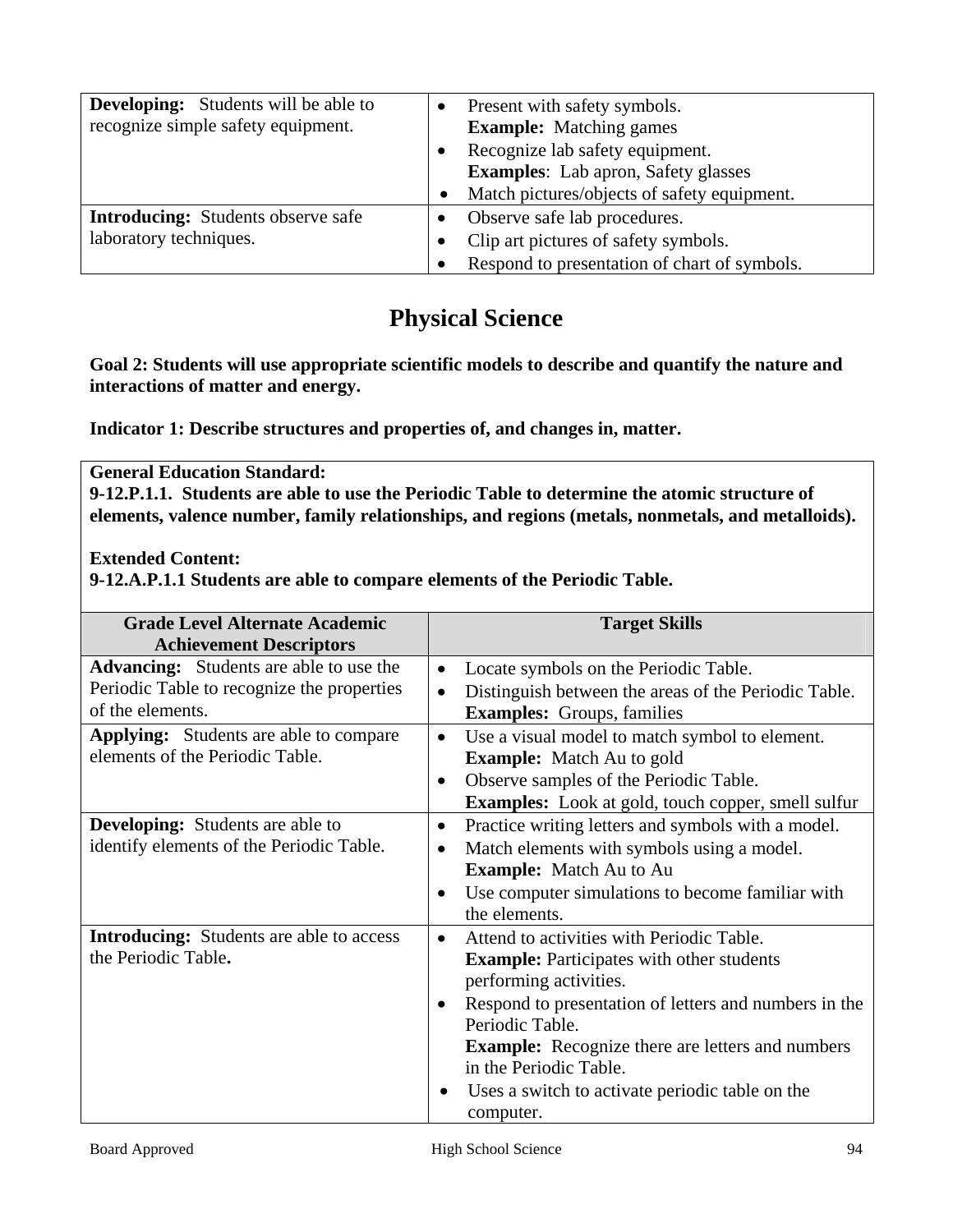## **General Education Standard: 9-12.P.1.2. Students are able to describe ways that atoms combine.**

## **Extended Content: 9-12.A.P.1.2 Students are able to construct models of atoms and compounds.**

| <b>Grade Level Alternate Academic</b><br><b>Achievement Descriptors</b> | <b>Target Skills</b>                                       |
|-------------------------------------------------------------------------|------------------------------------------------------------|
| <b>Advancing:</b> Students are able to recognize                        | Define ionic bond and covalent bonds.                      |
| atoms combine in different ways.                                        | Recognize ionic compounds and covalent                     |
|                                                                         | compounds and give examples of each.                       |
| <b>Applying:</b> Students are able to construct                         | Label atoms and compounds.<br>$\bullet$                    |
| models of atoms and compounds.                                          | Make models of atoms.<br>$\bullet$                         |
|                                                                         | <b>Examples:</b> Models using clay, Use computer           |
|                                                                         | simulations                                                |
|                                                                         | Make models of compounds.<br>$\bullet$                     |
|                                                                         | <b>Examples:</b> Models using Styrofoam, Use computer      |
|                                                                         | simulations                                                |
| <b>Developing:</b> Students are able to                                 | Combine substances to make compounds.<br>$\bullet$         |
| discriminate between atoms and                                          | <b>Examples:</b> Combine marshmallows, chocolate and       |
| compounds.                                                              | graham crackers to make smores.                            |
|                                                                         | Assemble a puzzle (bonding).<br>٠                          |
|                                                                         | Match atoms & compounds.<br>$\bullet$                      |
| <b>Introducing:</b> Students are exposed to                             | Participates in sensory activities.<br>$\bullet$           |
| different substances.                                                   | <b>Examples:</b>                                           |
|                                                                         | 1. Ping pong ball vs. tennis ball                          |
|                                                                         | 2. Velcro (hard vs. soft)                                  |
|                                                                         | 3. Music (loud vs. quiet)                                  |
|                                                                         | Attend to various activities involving atoms.<br>$\bullet$ |
|                                                                         | Uses a switch to pick an object (monkey or cow).           |

## **General Education Standard:**

**9-12.P.1.3. Students are able to predict whether reactions will speed up or slow down as conditions change.** 

### **Extended Content:**

**9-12.A.P.1.3. Students are able to recognize the difference between a chemical and physical change.** 

| <b>Grade Level Alternate Academic</b><br><b>Achievement Descriptors</b>                                       | <b>Target Skills</b>                                                                                                                                               |
|---------------------------------------------------------------------------------------------------------------|--------------------------------------------------------------------------------------------------------------------------------------------------------------------|
| <b>Advancing:</b> Students are able to recognize<br>that changes in conditions will affect<br>reaction rates. | Participates in lab activities involving changes in<br>conditions that affect reaction rates.<br><b>Examples:</b><br>1. Explore changes in temperature on reaction |
| <i>(Continued on next page)</i>                                                                               | rates<br>2. Explore changes in concentration on reaction                                                                                                           |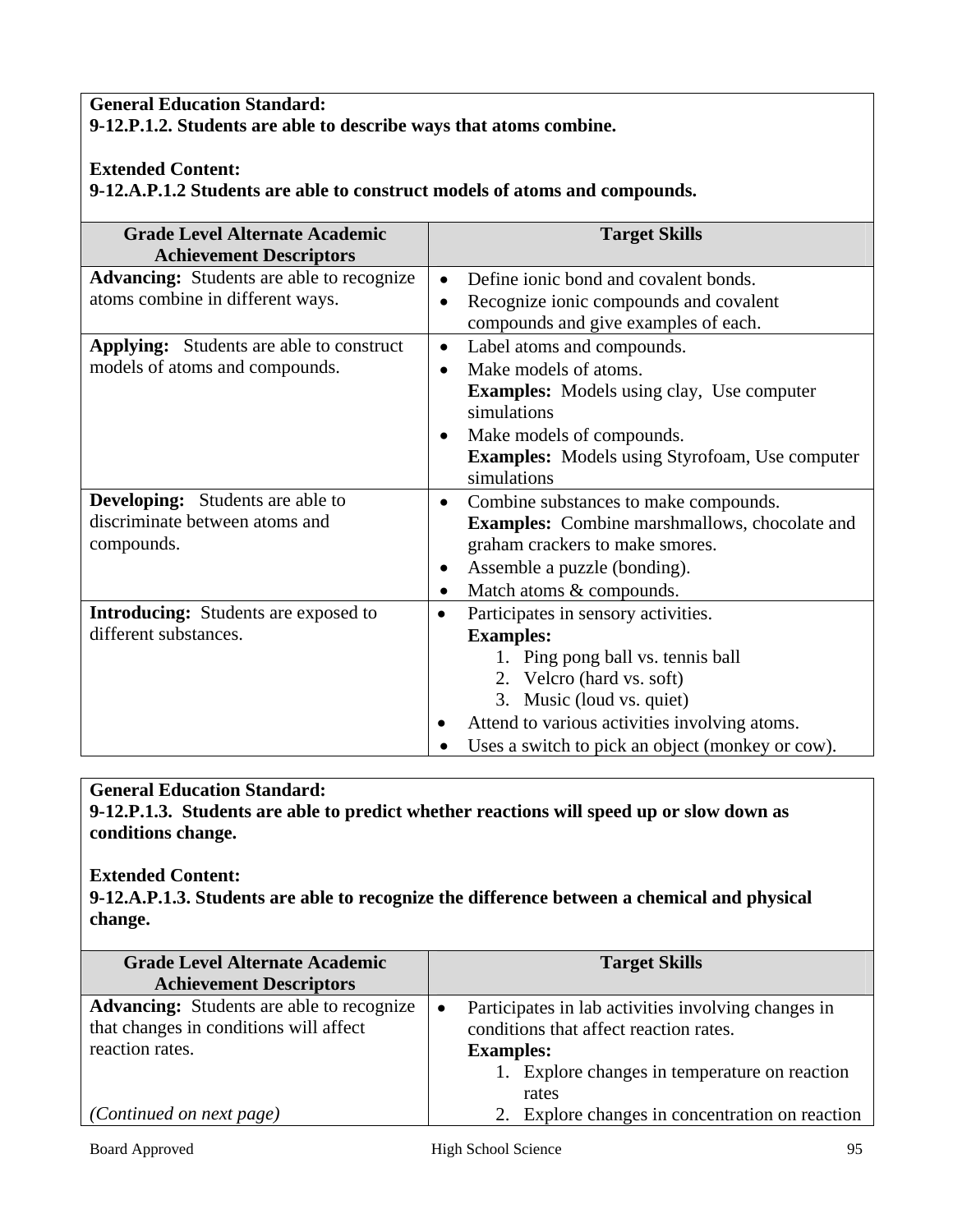|                                                                                                              |                        | rates<br>3. Stirring/crushing/heating/<br>Timing reaction rates.<br><b>Examples:</b> Rusting rate of nail in tap water vs. salt<br>water                                                                                                                                                                                            |
|--------------------------------------------------------------------------------------------------------------|------------------------|-------------------------------------------------------------------------------------------------------------------------------------------------------------------------------------------------------------------------------------------------------------------------------------------------------------------------------------|
| <b>Applying:</b> Students are able to recognize<br>the difference between a chemical and<br>physical change. | $\bullet$<br>$\bullet$ | Identify pictures in which charge occurred.<br>Participate in lab activities involving chemical and<br>physical change.<br><b>Examples:</b><br>1. Tearing paper vs. burning paper<br>2. Volcano (baking soda and vinegar)<br>Observing sensory changes.<br><b>Examples:</b> Changes in color, changes in smell,<br>changes in taste |
| <b>Developing:</b> Students are able to<br>recognize when a change takes place.                              | $\bullet$              | Participates in cooking activities.<br><b>Examples:</b> Boiling an egg, Baking a cake or<br>cookies, dissolving Kool-Aid in water                                                                                                                                                                                                   |
| <b>Introducing:</b> Students are exposed to<br>different reactions.                                          | $\bullet$              | Participates in sensory activities.<br><b>Examples:</b><br>1. Hot vs. cold (hot/cold packs)<br>2. Rubs hands together<br>3. Ice cube melt<br>Attends to various activities involving reactions.<br>Uses a switch to activate programs on computer.                                                                                  |

**9-12.P.1.4. Students are able to balance chemical equations by applying the Law of Conservation of Matter.** 

### **Extended Content:**

**9-12.A.P.1.4. Students are able to demonstrate knowledge of the Law of Conservation of Matter.** 

| <b>Grade Level Alternate Academic</b><br><b>Achievement Descriptors</b>                                        | <b>Target Skills</b>                                                                                                                                                                                       |
|----------------------------------------------------------------------------------------------------------------|------------------------------------------------------------------------------------------------------------------------------------------------------------------------------------------------------------|
| <b>Advancing:</b> Students will be able to<br>balance previously written equations.                            | With teacher supervision, students will be able to<br>$\bullet$<br>place coefficients to balance equations.<br>Examine equations to determine if they are properly<br>$\bullet$<br>balanced.               |
| <b>Applying:</b> Students are able to<br>demonstrate knowledge of the Law of<br><b>Conservation of Matter.</b> | Use a balance to compare or contrast the mass of a<br>whole to its parts.<br><b>Example:</b><br>1. Weigh a bag of M&M's then M&M's<br>separately.<br>2. Weigh an apple then cut it and weigh the<br>parts. |
| <i>(Continued on next page)</i>                                                                                | Measure various substances.                                                                                                                                                                                |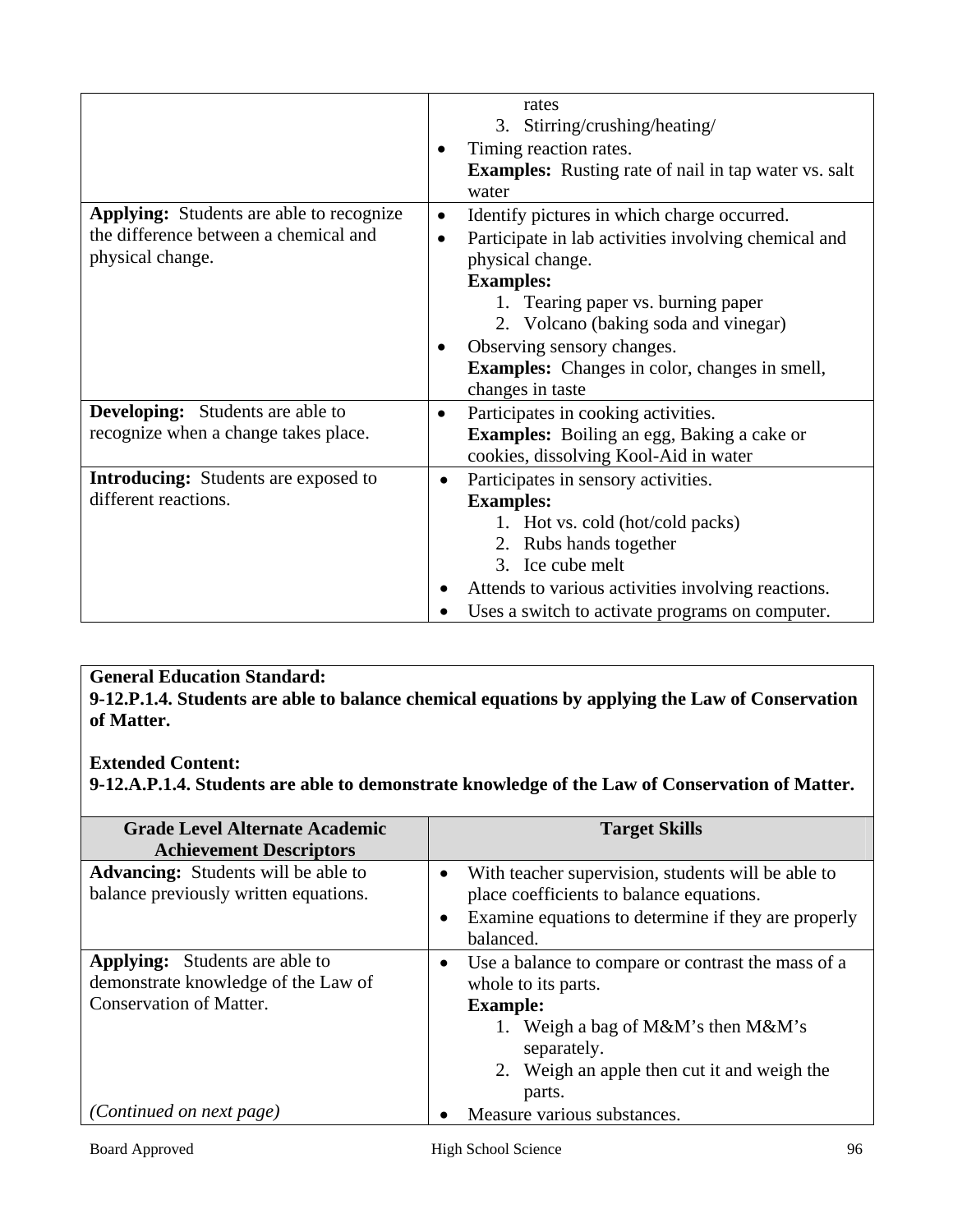|                                             | <b>Examples:</b>                               |
|---------------------------------------------|------------------------------------------------|
|                                             | 1. Volume (rice $&$ sand)                      |
|                                             | 2. Length (licorice $&$ paper)                 |
|                                             | 3. Area (fruit roll-ups)                       |
| <b>Developing:</b> Students are able to     | Manipulate substances.                         |
| recognize that matter can not be            | <b>Examples:</b>                               |
| destroyed.                                  | 1. Take an apple and cut it into pieces        |
|                                             | 2. Ripping paper                               |
|                                             | Make mixtures                                  |
|                                             | <b>Examples:</b>                               |
|                                             | 1. Chex Mix                                    |
|                                             | 2. Soap & Water                                |
| <b>Introducing:</b> Students are exposed to | Participate in sensory activities.             |
| different types of matter.                  | <b>Examples:</b>                               |
|                                             | 1. Play Dough                                  |
|                                             | 2. Touch and manipulate different samples of   |
|                                             | matter                                         |
|                                             | Attend to various activities involving matter. |
|                                             | Use a switch to activate different objects.    |

**9-12.P.1.5. Students are able to distinguish among chemical, physical, and nuclear changes.** 

#### **Extended Content:**

**9-12.A.P.1.5. Students are able to identify chemical and physical changes.**

| <b>Grade Level Alternate Academic</b>          |           | <b>Target Skills</b>                                 |
|------------------------------------------------|-----------|------------------------------------------------------|
| <b>Achievement Descriptors</b>                 |           |                                                      |
| <b>Advancing:</b> Students are able to explain | $\bullet$ | Conduct experiment and explain the physical or       |
| whether a physical or chemical change has      |           | chemical change.                                     |
| occurred.                                      |           | <b>Examples:</b>                                     |
|                                                |           | 1. Burning vs. crumpling paper (why is the           |
|                                                |           | change chemical or physical)                         |
|                                                |           | 2. Burn a candle and observe the changes (both       |
|                                                |           | chemical and physical changes)                       |
| Applying: Students are able to identify        | $\bullet$ | Participate in an experiment and identify whether it |
| chemical and physical changes.                 |           | is a chemical or physical change.                    |
|                                                |           | <b>Example:</b>                                      |
|                                                |           | 1. Burning vs. crumpling paper (which is             |
|                                                |           | chemical or physical)                                |
|                                                |           | Identify chemical and physical changes.              |
|                                                |           | <b>Examples:</b>                                     |
|                                                |           | 1. Dissolving vs. burning                            |
|                                                |           | 2. Grinding vs. baking                               |
|                                                |           | 3. Make ice cream (changes from liquid to            |
|                                                |           | solid)                                               |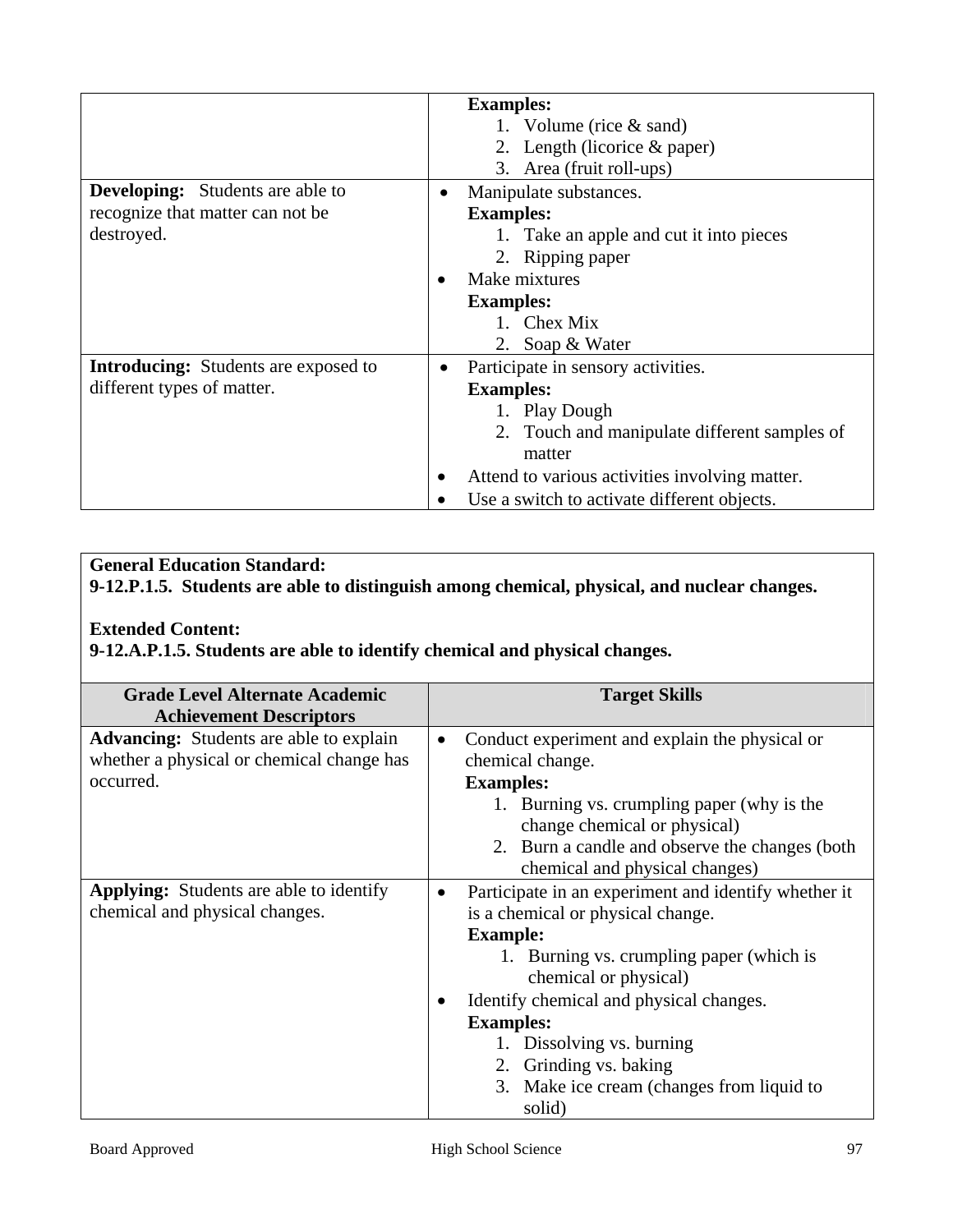| <b>Developing:</b> Students will explain<br>simple changes. | Explain simple changes.<br>$\bullet$<br><b>Examples:</b><br>1. Ice cube left on table and melted<br>2. Burning a paper<br>3. Making a smoothie<br>4. Cutting objects<br>5. Making silly putty or slime                                                                                                                                                                                                                          |
|-------------------------------------------------------------|---------------------------------------------------------------------------------------------------------------------------------------------------------------------------------------------------------------------------------------------------------------------------------------------------------------------------------------------------------------------------------------------------------------------------------|
| <b>Introducing:</b> Students will observe<br>change.        | With assistance students will manipulate different<br>$\bullet$<br>sensory objects.<br><b>Example:</b><br>1. Feel an orange, peel it and feel it again.<br>2. Feeling individual ingredients to pudding and<br>feel final product<br>3. Put an egg in vinegar<br>Participate in activities involving change.<br>Using a switch, students will activate a mixer to<br>change a food.<br>Attend to illustrations/clips of change. |

**Indicator 2: Analyze forces, their forms, and their effects on motions.** 

## **General Education Standard:**

**9-12.P.2.1. Students are able to apply concepts of distance and time to the quantitative relationships of motion using appropriate mathematical formulas, equations, and units.** 

### **Extended Content:**

**9-12.A.P.2.1. Students are able to demonstrate an understanding of speed.** 

| <b>Grade Level Alternate Academic</b>            | <b>Target Skills</b>                                               |
|--------------------------------------------------|--------------------------------------------------------------------|
| <b>Achievement Descriptors</b>                   |                                                                    |
| <b>Advancing:</b> Students are able to calculate | Using a calculator to measure the distance and time a<br>$\bullet$ |
| speed.                                           | toy car moves. $Speed = Distance/Time$                             |
|                                                  |                                                                    |
|                                                  | Participate in a 50 yard dash – calculate speed.                   |
| <b>Applying:</b> Students are able to            | Feel speed.<br>$\bullet$                                           |
| demonstrate an understanding of speed.           | <b>Example:</b> Riding bikes, Speedometer in a car (20)            |
|                                                  | mph vs. 60 mph)                                                    |
|                                                  | Observe speed.<br>$\bullet$                                        |
|                                                  |                                                                    |
|                                                  | <b>Example:</b>                                                    |
|                                                  | 1. Compare rates of finishing a task                               |
|                                                  | 2. Remote control race cars                                        |
| <b>Developing:</b> Students are able to          | Explore time.<br>$\bullet$                                         |
| compare speeds.                                  | <b>Example:</b> Stop watch, metronome                              |
|                                                  |                                                                    |
|                                                  | Explore distance (with assistance).<br>$\bullet$                   |
|                                                  | <b>Example:</b>                                                    |
|                                                  | 1. Use appropriate measuring tool                                  |
|                                                  | 2. Measure various lengths                                         |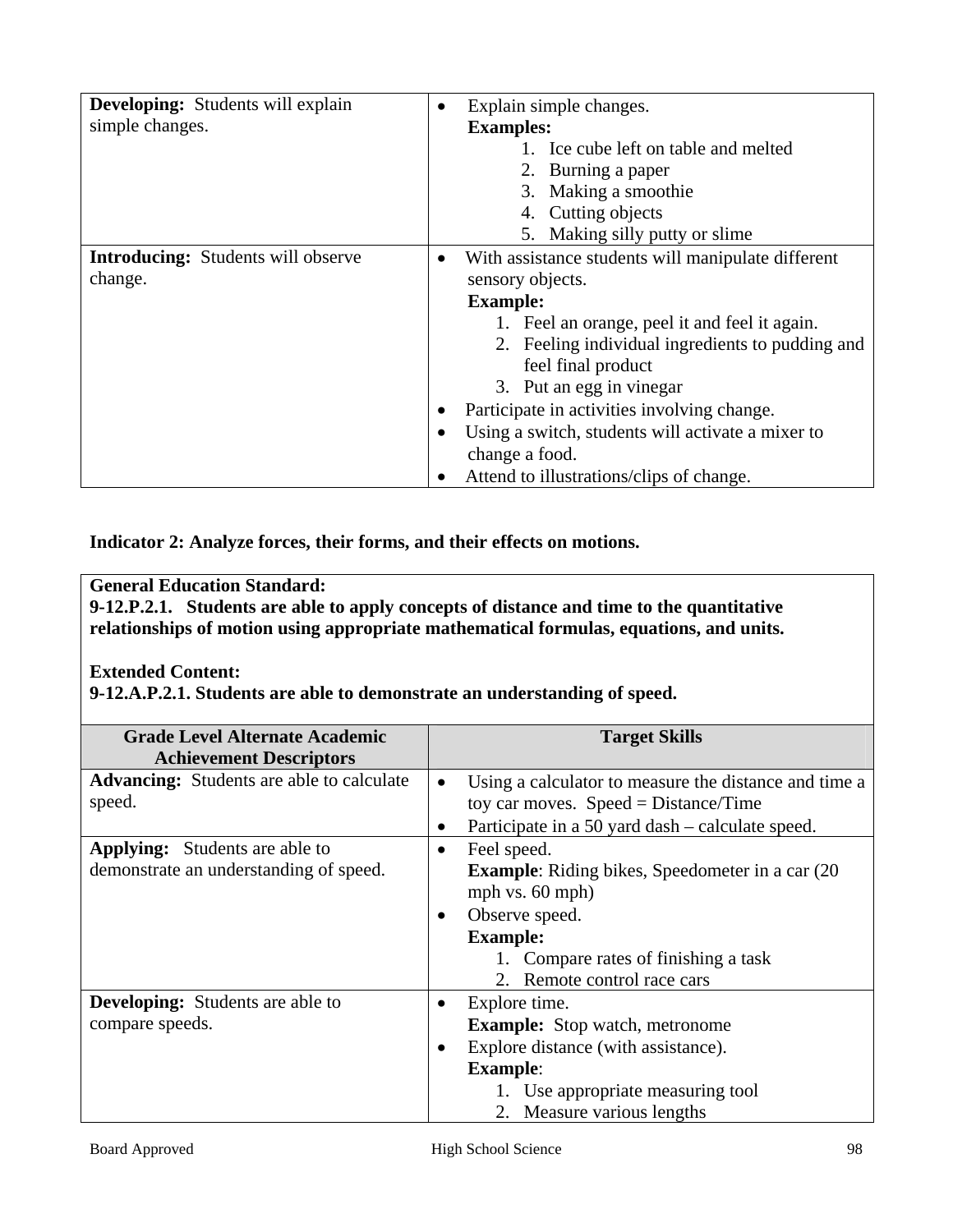| <b>Introducing:</b> Students are exposed to time<br>and distance through activities. | $\bullet$ | With assistance students will manipulate different<br>sensory objects.<br><b>Example:</b><br>1. Set timers<br>2. Take students to same destinations in school<br>using different routes. |
|--------------------------------------------------------------------------------------|-----------|------------------------------------------------------------------------------------------------------------------------------------------------------------------------------------------|
|                                                                                      |           | Participate in activities involving speed and distance.                                                                                                                                  |
|                                                                                      |           | Using a switch, students will activate a timer.                                                                                                                                          |

## **9-12.P.2.2. Students are able to predict motion of an object using Newton's Laws.**

#### **Extended Content:**

## **9-12.A.P.2.2. Students are able to predict motion.**

| <b>Grade Level Alternate Academic</b><br><b>Achievement Descriptors</b> | <b>Target Skills</b>                                                                                                                                                                                                                                                                                                                 |
|-------------------------------------------------------------------------|--------------------------------------------------------------------------------------------------------------------------------------------------------------------------------------------------------------------------------------------------------------------------------------------------------------------------------------|
| <b>Advancing:</b> Students are able to explain<br>the causes of motion. | Recognize force affects objects.<br>$\bullet$<br><b>Examples:</b><br>1. Kicking a football<br>2. Hitting a baseball<br>3. Pulling a wagon<br>Recognize that not all forces cause motion.<br><b>Examples:</b><br>1. Push against the wall-the wall does not<br>move.<br>2. Stomp on the floor $-$ the floor does not move.            |
| <b>Applying:</b> Students are able to predict<br>motion.                | Predict motion of interacting objects.<br>$\bullet$<br><b>Examples:</b> Tether ball, Marbles, Hot Wheel cars<br>moving down a track, Playing a game of pool                                                                                                                                                                          |
| <b>Developing:</b> Students recognize forces<br>effect objects.         | Observe effects of forces.<br>$\bullet$<br><b>Examples:</b> Hammer and nails, Friction (rubbing two<br>different surfaces together), Pushing an object,<br>Snapping rubber bands                                                                                                                                                     |
| Introducing: Students will explore the<br>motion of objects.            | With assistance students will manipulate different<br>$\bullet$<br>sensory objects.<br><b>Examples:</b><br>1. Moving wheelchairs<br>2. Rub hands together<br>3. Pick up Koosh ball and drop it<br>Attends to activities involving motion of objects.<br>$\bullet$<br>Using a switch, students will activate a remote<br>control car. |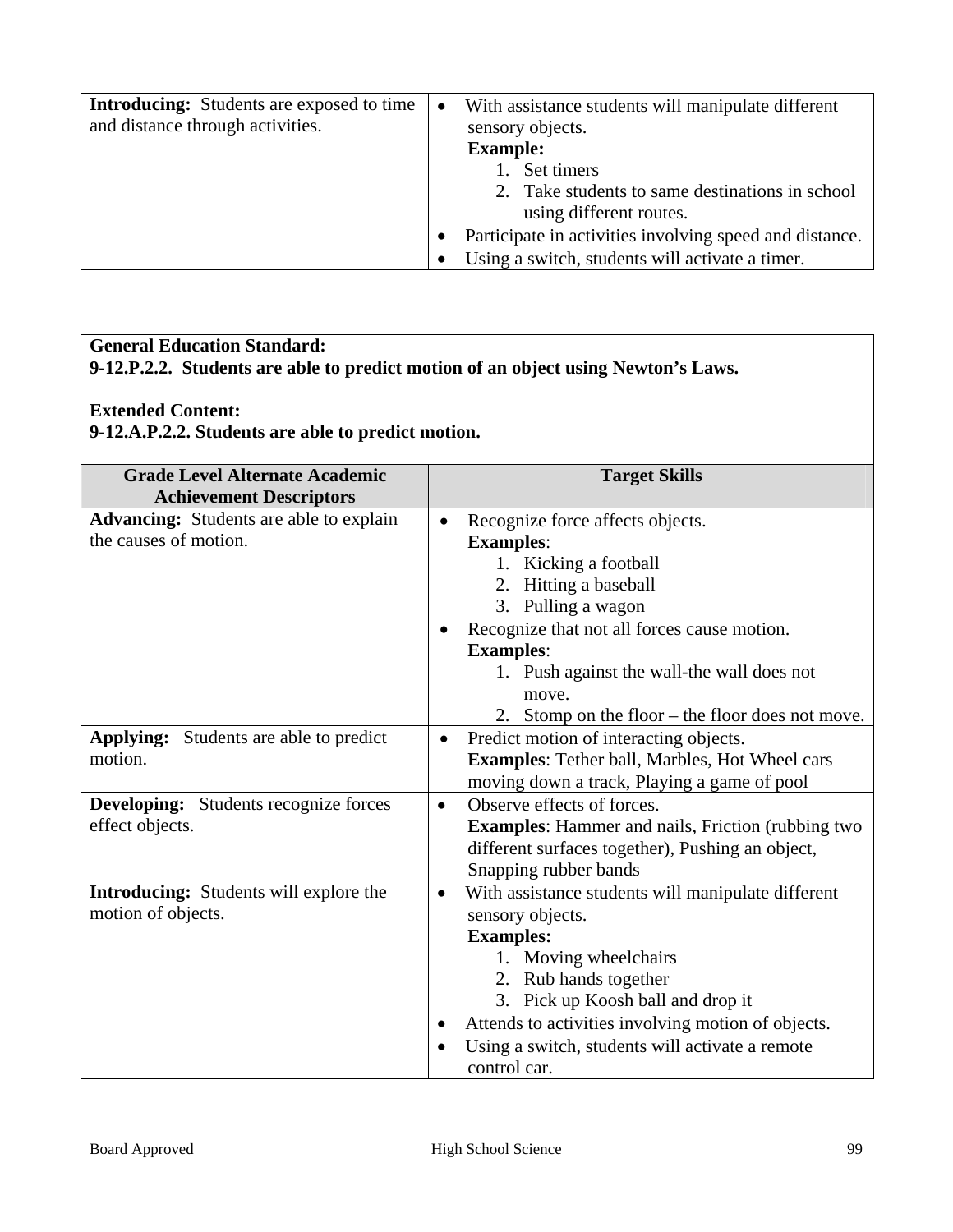**9-12.P.2.3. Students are able to relate concepts of force, distance, and time to the quantitative relationships of work, energy, and power.** 

## **Extended Content:**

**9-12.A.P.2.3. Students will relate energy to work.** 

| <b>Grade Level Alternate Academic</b>                                                                | <b>Target Skills</b>                                                                                                                                                                                                                                                                           |
|------------------------------------------------------------------------------------------------------|------------------------------------------------------------------------------------------------------------------------------------------------------------------------------------------------------------------------------------------------------------------------------------------------|
| <b>Achievement Descriptors</b>                                                                       |                                                                                                                                                                                                                                                                                                |
| <b>Advancing:</b> Students are able to<br>demonstrate an understanding of work,<br>energy and power. | Participate in experiment with assistance.<br>$\bullet$<br>{power=(force X distance)/time}<br><b>Examples:</b> Climbing stairs, lifting objects from one<br>level to a higher level                                                                                                            |
| <b>Applying:</b> Students will relate energy to<br>work.                                             | Observe movement due to energy transfer.<br>$\bullet$<br><b>Examples:</b> Pinwheel, candle chime (light candle and<br>air flow makes angel spin)<br>Observe simple machines.<br>٠<br><b>Example:</b> Levers, pulleys                                                                           |
| <b>Developing:</b> Students will demonstrate<br>work.                                                | Demonstrate work.<br>$\bullet$<br><b>Examples:</b><br>1. Students will move an object through a<br>distance<br>2. Have the students move rather simple<br><i>items.</i>                                                                                                                        |
| <b>Introducing:</b> Students will participate in<br>movement activities.                             | With assistance students will manipulate different<br>٠<br>sensory objects.<br><b>Example:</b><br>1. Move around room.<br>2. With assistance move body parts.<br>Participate in activities involving movement.<br>Using a switch, students will activate a remote<br>$\bullet$<br>control car. |

**Indicator 3: Analyze interactions of energy and matter.** 

#### **General Education Standard:**

**9-12.P.3.1. Students are able to describe the relationships among potential energy, kinetic energy, and work as applied to the Law of Conservation of Energy.** 

#### **Extended Content:**

**9-12.A.P.3.1 Students are able to differentiate between forms of energy.** 

| <b>Grade Level Alternate Academic</b><br><b>Achievement Descriptors</b> | <b>Target Skills</b>                     |
|-------------------------------------------------------------------------|------------------------------------------|
| <b>Advancing:</b> Students are able to                                  | Demonstrate changes in energy.           |
| demonstrate changes in energy.                                          | <b>Examples:</b>                         |
| (Continued on next page)                                                | 1. Putting a light on a solar calculator |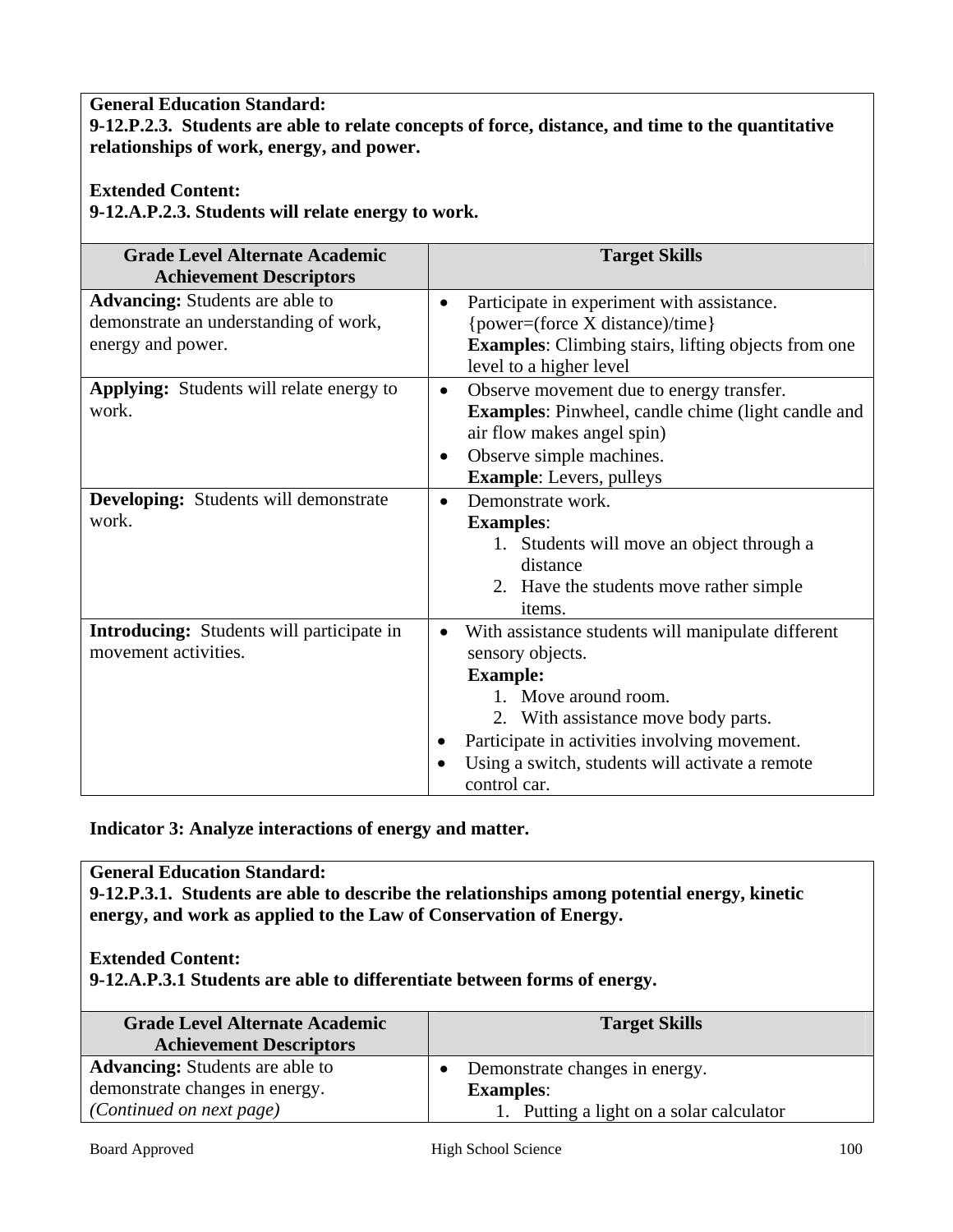|                                             | 2. Wind up toy                                                   |
|---------------------------------------------|------------------------------------------------------------------|
|                                             | Batteries/Flashlight<br>3.                                       |
| <b>Applying:</b> Students are able to       | Compare forms of energy.<br>$\bullet$                            |
| differentiate between forms of energy.      | <b>Examples:</b>                                                 |
|                                             | 1. Electrical                                                    |
|                                             | 2. Mechanical                                                    |
|                                             | 3. Light                                                         |
|                                             | 4. Heat                                                          |
|                                             | 5. Sounds                                                        |
|                                             | Observe transfer of energy and identify type.                    |
|                                             | <b>Examples:</b>                                                 |
|                                             | 1. Tuning fork in water                                          |
|                                             | 2. Crashing model cars                                           |
|                                             | 3. Heating water                                                 |
|                                             | 4. Melting cheese                                                |
| <b>Developing:</b> Students will be able to | Match different forms of energy.<br>$\bullet$                    |
| identify different forms of energy.         | Identify if an action is a form of energy.<br>٠                  |
|                                             | <b>Examples:</b>                                                 |
|                                             | 1. Strike a match                                                |
|                                             | 2. Clap hands                                                    |
|                                             | 3. Listen to music                                               |
|                                             | 4. Visit a construction site                                     |
|                                             | 5. Visit power plant                                             |
| <b>Introducing:</b> Students experience the | With supervision students will manipulate different<br>$\bullet$ |
| effects of energy.                          | sensory objects.                                                 |
|                                             | <b>Example:</b>                                                  |
|                                             | 1. Put hand in front of blow dryer.                              |
|                                             | 2. With assistance clap hands.                                   |
|                                             | 3. Feel radio speakers for vibrations.                           |
|                                             | Participate in activities involving energy.<br>$\bullet$         |
|                                             | Using a switch, students will activate music or other            |
|                                             | forms of energy.                                                 |

**9-12.P.3.2. Students are able to describe how characteristics of waves are related to one another.** 

#### **Extended Content:**

**9-12.A.P.3.2. Students are able to describe characteristics of waves.** 

| <b>Grade Level Alternate Academic</b><br><b>Achievement Descriptors</b> | <b>Target Skills</b>                                                                           |
|-------------------------------------------------------------------------|------------------------------------------------------------------------------------------------|
| <b>Advancing:</b> Students recognize different<br>parts of the waves.   | Recognize different parts of waves.<br><b>Examples:</b> Illustration of a wave (crest, trough, |
|                                                                         | amplitude, wavelength)                                                                         |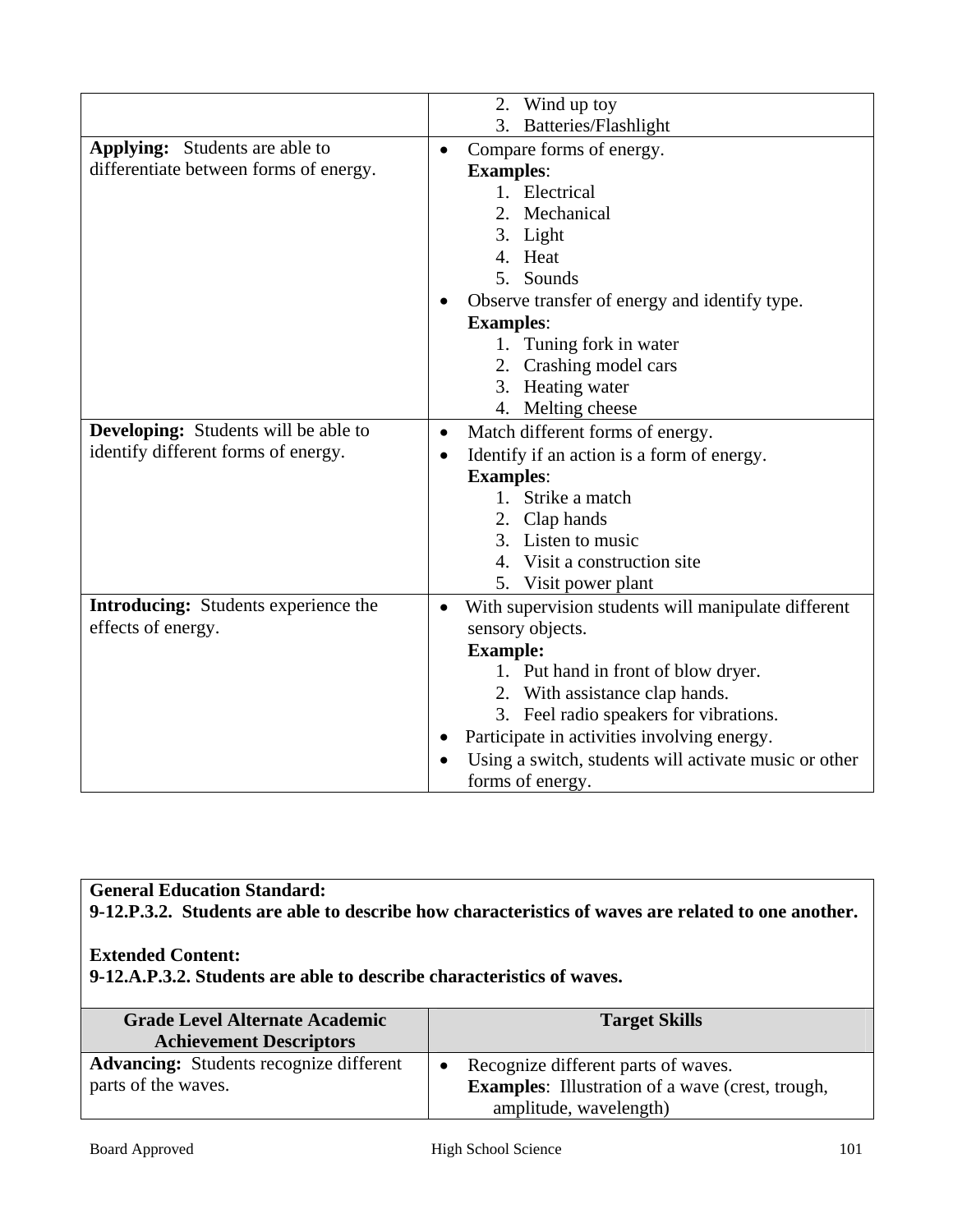| <b>Applying:</b> Students are able to describe<br>characteristics of waves.          | Observe waves.<br>$\bullet$<br><b>Examples:</b> Slinky, Wave tanks<br>Describe characteristics of waves.<br>$\bullet$<br><b>Examples:</b> Size, Direction                                                                                                                    |
|--------------------------------------------------------------------------------------|------------------------------------------------------------------------------------------------------------------------------------------------------------------------------------------------------------------------------------------------------------------------------|
| <b>Developing:</b> Students will observe<br>different types of waves.                | Match different characteristics waves.<br>$\bullet$<br>Observe waves.<br>$\bullet$<br><b>Examples:</b><br>1. Go to lake and observe waves.<br>2. Slinky<br>3. Watch a football game and watch the human<br>wave.                                                             |
|                                                                                      | Use computer software from internet about waves.                                                                                                                                                                                                                             |
| <b>Introducing:</b> Students will be able to<br>manipulate different types of waves. | With supervision students will manipulate different<br>$\bullet$<br>sensory objects.<br><b>Example:</b><br>1. Splash water to make waves<br>2. Slinky<br>Participate in activities involving different types of<br>waves.<br>Using a switch, students will activate computer |

**9-12.P.3.3. Students are able to describe electrical effects in terms of motion and concentrations of charged particles.** 

#### **Extended Content:**

**9-12.A.P.3.3. Students are able to observe and discuss electrical circuits.** 

| <b>Grade Level Alternate Academic</b>             |           | <b>Target Skills</b>                                    |
|---------------------------------------------------|-----------|---------------------------------------------------------|
| <b>Achievement Descriptors</b>                    |           |                                                         |
| <b>Advancing:</b> Students are able to            | $\bullet$ | With supervision, students will construct a simple.     |
| demonstrate electrical circuits.                  |           | circuit.                                                |
|                                                   |           | <b>Examples:</b> Connect a wire, battery and light bulb |
| <b>Applying:</b> Students are able to observe and | $\bullet$ | Identify/recognize different components of a circuit.   |
| discuss electrical circuits.                      |           | <b>Examples:</b>                                        |
|                                                   |           | 1. Series (kits available)                              |
|                                                   |           | 2. Parallel (kits available)                            |
|                                                   |           | Use computer software and available internet sites on   |
|                                                   |           | circuits.                                               |
| <b>Developing:</b> Students will explore          | $\bullet$ | Explore charged objects.                                |
| different charged objects.                        | $\bullet$ | Participate in activities involving charges.            |
|                                                   |           | <b>Examples:</b>                                        |
|                                                   |           | 1. Rub balloon on head for a charge                     |
|                                                   |           | 2. Static electricity                                   |
|                                                   |           | 3. Rubbing feet on carpet                               |
|                                                   |           | 4. Electroscope                                         |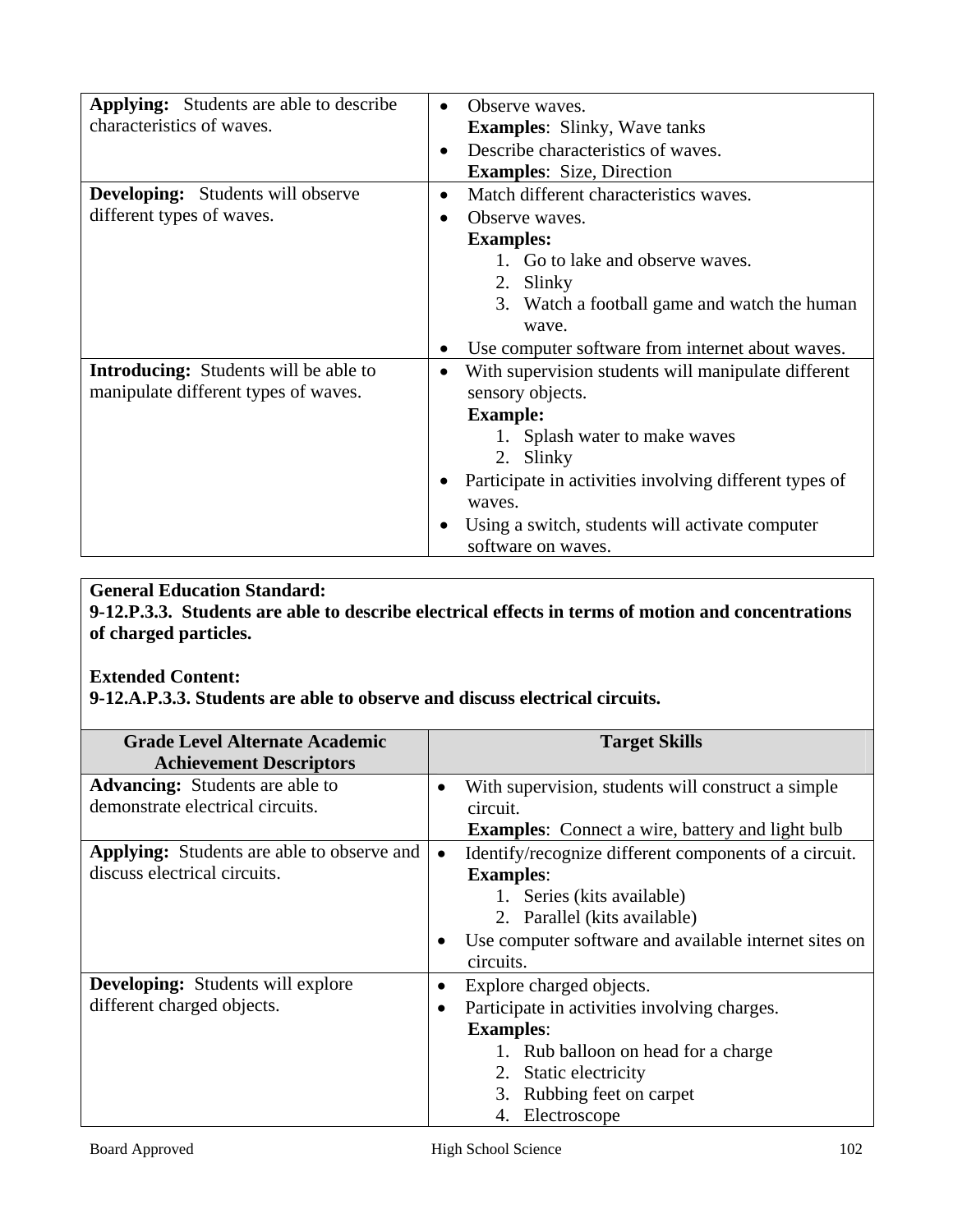| <b>Introducing:</b> Students will observe effects<br>of charge. | Observe charged objects.<br>$\bullet$<br>Attend to activities involving charged objects.<br><b>Examples:</b> |
|-----------------------------------------------------------------|--------------------------------------------------------------------------------------------------------------|
|                                                                 | 1. Rub balloon on head for a charge<br>2. Static electricity<br>3. Rubbing feet on carpet<br>4. Electroscope |
|                                                                 | Use a switch, to activate computer.                                                                          |

# **Life Science**

**Goal 3: Students will describe structures and attributes of living things, processes of life, and interaction with each other and the environment.** 

**Indicator 1: Understand the fundamental structures, functions, classifications, and mechanisms found in living things.** 

**General Education Standard: 9-12.L.1.1. Students are able to relate cellular functions and processes to specialized structures within cells.**

**Extended Content:** 

**9-12.A.L.1.1. Students are able to identify different cellular structures.** 

| <b>Grade Level Alternate Academic</b>             |           | <b>Target Skills</b>                                  |
|---------------------------------------------------|-----------|-------------------------------------------------------|
| <b>Achievement Descriptors</b>                    |           |                                                       |
| <b>Advancing:</b> Students will relate basic cell | $\bullet$ | Differentiate between plant and animal cells.         |
| functions to basic cell structures.               | $\bullet$ | Match function with structure.                        |
|                                                   |           | <b>Examples:</b> Cell wall, cell membrane, nucleus    |
| <b>Applying:</b> Students are able to identify    | $\bullet$ | Build cells.                                          |
| different cellular structures.                    |           | <b>Examples:</b>                                      |
|                                                   |           | 1. Macaroni Cell – take a piece of paper and use      |
|                                                   |           | different foods for parts of cell.                    |
|                                                   |           | 2. Jello cell – Use various fruits and put in Jello   |
|                                                   |           | or pudding to symbolize the parts of the cell.        |
|                                                   |           | Use computer software to show cell interaction.       |
| <b>Developing:</b> Students are able to           | $\bullet$ | Look at microscope slides.                            |
| recognize a cell and that it is made up of        |           | Use computer software to show cell interaction.       |
| small parts.                                      | $\bullet$ | Watch science movies on cells.                        |
|                                                   |           | Match pictures of cells.                              |
| <b>Introducing:</b> Students attend to the        |           | Attends to activities with cells.                     |
| concept of cells.                                 |           | <b>Example:</b>                                       |
|                                                   |           | 1. Building blocks as cells to build something        |
|                                                   |           | bigger                                                |
|                                                   |           | 2. Honeycomb cereal to illustrate cells               |
|                                                   |           | Participate in activities involving cells.            |
|                                                   |           | Uses a switch to activate computer software on cells. |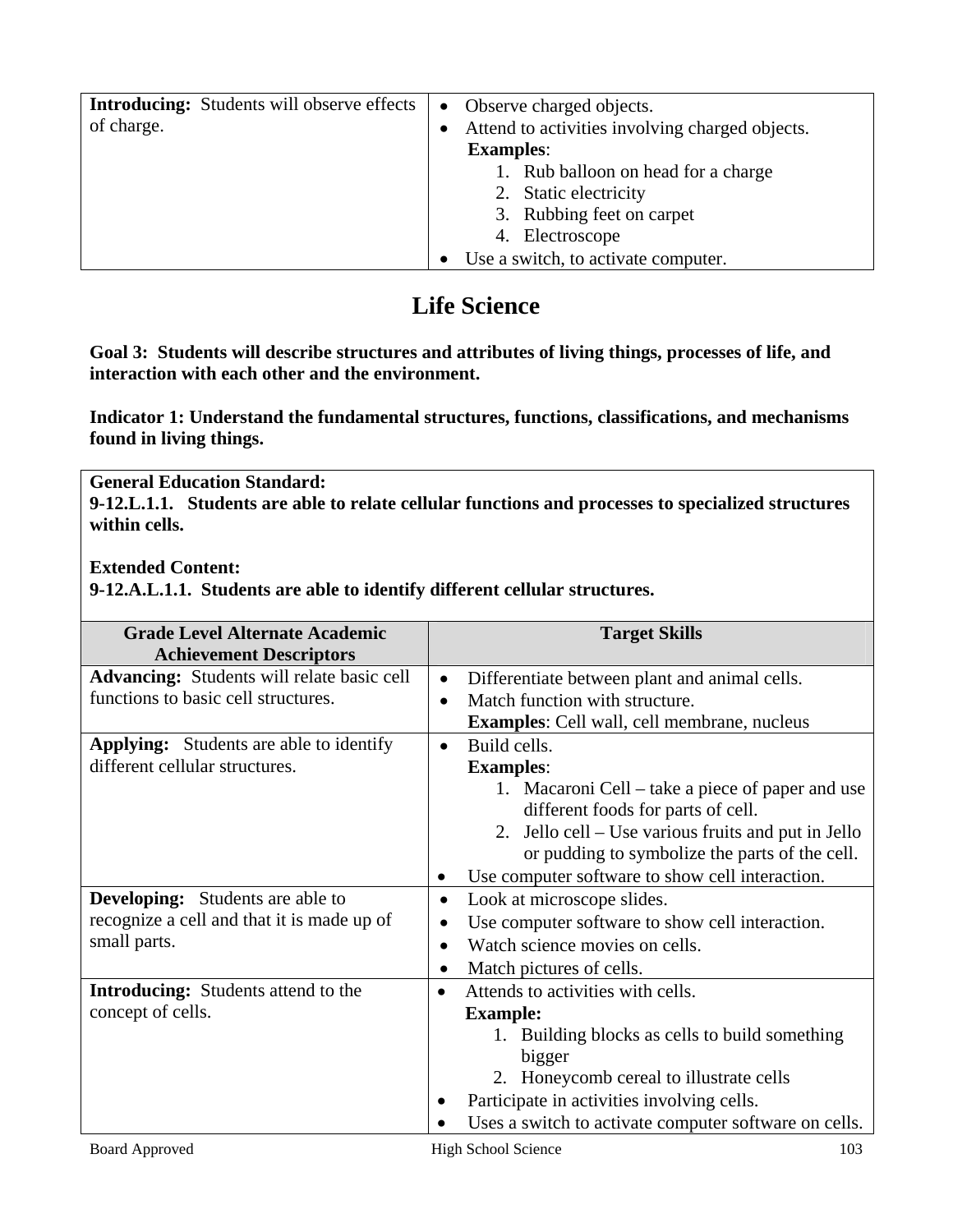#### **General Education Standard: 9-12.L.1.2. Students are able to classify organisms using characteristics and evolutionary relationship of major taxa.**

## **Extended Content:**

**9-12.A.L.1.2. Students are able to recognize organisms are classified based on characteristics.** 

| <b>Grade Level Alternate Academic</b><br><b>Achievement Descriptors</b> | <b>Target Skills</b>                                             |
|-------------------------------------------------------------------------|------------------------------------------------------------------|
| Advancing: Students will be able to                                     | Use computer simulations to sort organisms into<br>$\bullet$     |
| classify several organisms in to groups.                                | groups.                                                          |
|                                                                         | Group pictures of various organisms.<br>$\bullet$                |
|                                                                         | Group specimens of various organisms.<br>$\bullet$               |
| <b>Applying:</b> Students are able to recognize                         | Use media to gain information on different types of<br>$\bullet$ |
| organisms are classified based on                                       | organisms.                                                       |
| characteristics.                                                        | Examples: Ocean, Africa                                          |
|                                                                         | Discuss different species.<br>$\bullet$                          |
|                                                                         | <b>Examples:</b>                                                 |
|                                                                         | 1. Dogs: Great Dane and Cocker Spaniels are                      |
|                                                                         | dogs but different breeds.                                       |
|                                                                         | 2. Birds: Doves and Robins and birds but                         |
|                                                                         | different types.                                                 |
| <b>Developing:</b> Students recognize                                   | Identify/match similarities between animals.                     |
| animals/plants have similarities and                                    | <b>Examples:</b>                                                 |
| differences.                                                            | 1. Birds have wings and feathers.                                |
|                                                                         | 2. Dogs bark and have fur.                                       |
|                                                                         | Identify differences between animals.                            |
|                                                                         | <b>Examples:</b>                                                 |
|                                                                         | 1. Birds have different shaped claws and beaks.                  |
|                                                                         | 2. Dogs are different snouts and size.                           |
| <b>Introducing:</b> Students explore different                          | Attends to activities with plants and animals.<br>$\bullet$      |
| types of animals/plants.                                                | <b>Example:</b>                                                  |
|                                                                         | 1. Hold different types of stuffed animals.                      |
|                                                                         | 2. Listen to different animal sounds.                            |
|                                                                         | 3. Look at different plants.                                     |
|                                                                         | Uses a switch to activate animal sounds on the                   |
|                                                                         | computer.                                                        |

# **General Education Standard: 9-12.L.1.3. Students are able to identify structures and function relationships within major taxa.**

## **Extended Content:**

**9-12.A.L.1.3. Students are able to identify how structure and function are related to each other.**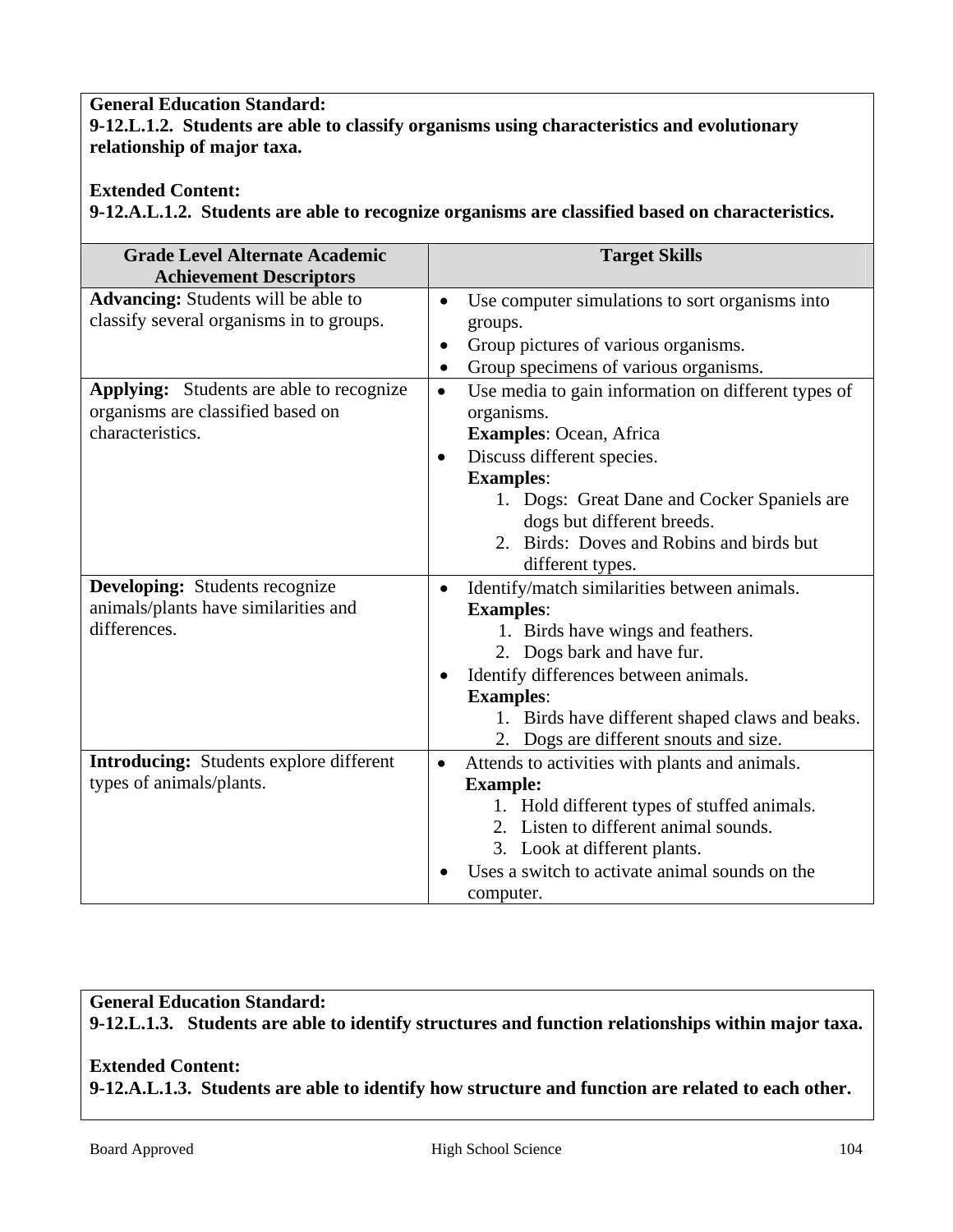| <b>Grade Level Alternate Academic</b><br><b>Achievement Descriptors</b>                                    | <b>Target Skills</b>                                                                                                                                                                                                                                                         |
|------------------------------------------------------------------------------------------------------------|------------------------------------------------------------------------------------------------------------------------------------------------------------------------------------------------------------------------------------------------------------------------------|
| <b>Advancing:</b> Students will explain why<br>different organisms have different<br>structures.           | Discussion of relationships.<br>$\bullet$<br><b>Examples:</b><br>1. Swim Bladder-fish<br>2. Hollow bones-birds<br>3. Wet skin-frogs<br>View movies illustrating different organisms and<br>their structures.                                                                 |
| <b>Applying:</b> Students are able to identify<br>how structure and function are related to<br>each other. | Describe or match different relationships.<br>$\bullet$<br><b>Examples:</b><br>1. Giraffe-neck<br>2. Elephant-trunk<br>3. Tiger-stripes<br>Draw/cut out pictures of animals with various body<br>٠<br>structures.                                                            |
| <b>Developing:</b> Students will recognize<br>animals/plants have similar structures for<br>similar uses.  | Relate structures to uses.<br>$\bullet$<br><b>Examples:</b> Wings- fly, Legs- Run, Fins- Swim<br>Play charades involving use of structures in plant<br>$\bullet$<br>and/or animals.                                                                                          |
| <b>Introducing:</b> Students will be introduced<br>to different types of animals/plants.                   | With assistance, students will use a computer to do<br>$\bullet$<br>clip art.<br>Bring in various plants/flowers.<br>$\bullet$<br>Listen to animal sounds.<br>$\bullet$<br>Bring in collections of bugs.<br>$\bullet$<br>Attend to presentation of different plants/animals. |

## **Indicator 2: Analyze various patterns and products of natural and induced biological change.**

## **General Education Standard:**

**9-12.L.2.1. Students are able to predict inheritance patterns using a single allele.** 

### **Extended Content:**

**9-12.A.L.2.1. Students are able to recognize traits are inherited.** 

| <b>Grade Level Alternate Academic</b>             | <b>Target Skills</b>                                  |
|---------------------------------------------------|-------------------------------------------------------|
| <b>Achievement Descriptors</b>                    |                                                       |
| <b>Advancing:</b> Students are able to define the | Discuss dominant vs. recessive.                       |
| concept of dominant and recessive.                | <b>Example:</b> Hair color, Eye color, Rolling tongue |
|                                                   | Make a chart of students in the class using dominant  |
|                                                   | and recessive characteristics.                        |
| <b>Applying:</b> Students are able to recognize   | Recognize inherited traits.<br>$\bullet$              |
| traits are inherited.                             | <b>Examples:</b>                                      |
|                                                   | Bring in family photos – similarities and             |
|                                                   | differences                                           |
| <i>(Continued on next page)</i>                   | Puppy litter – similarities difference<br>2.          |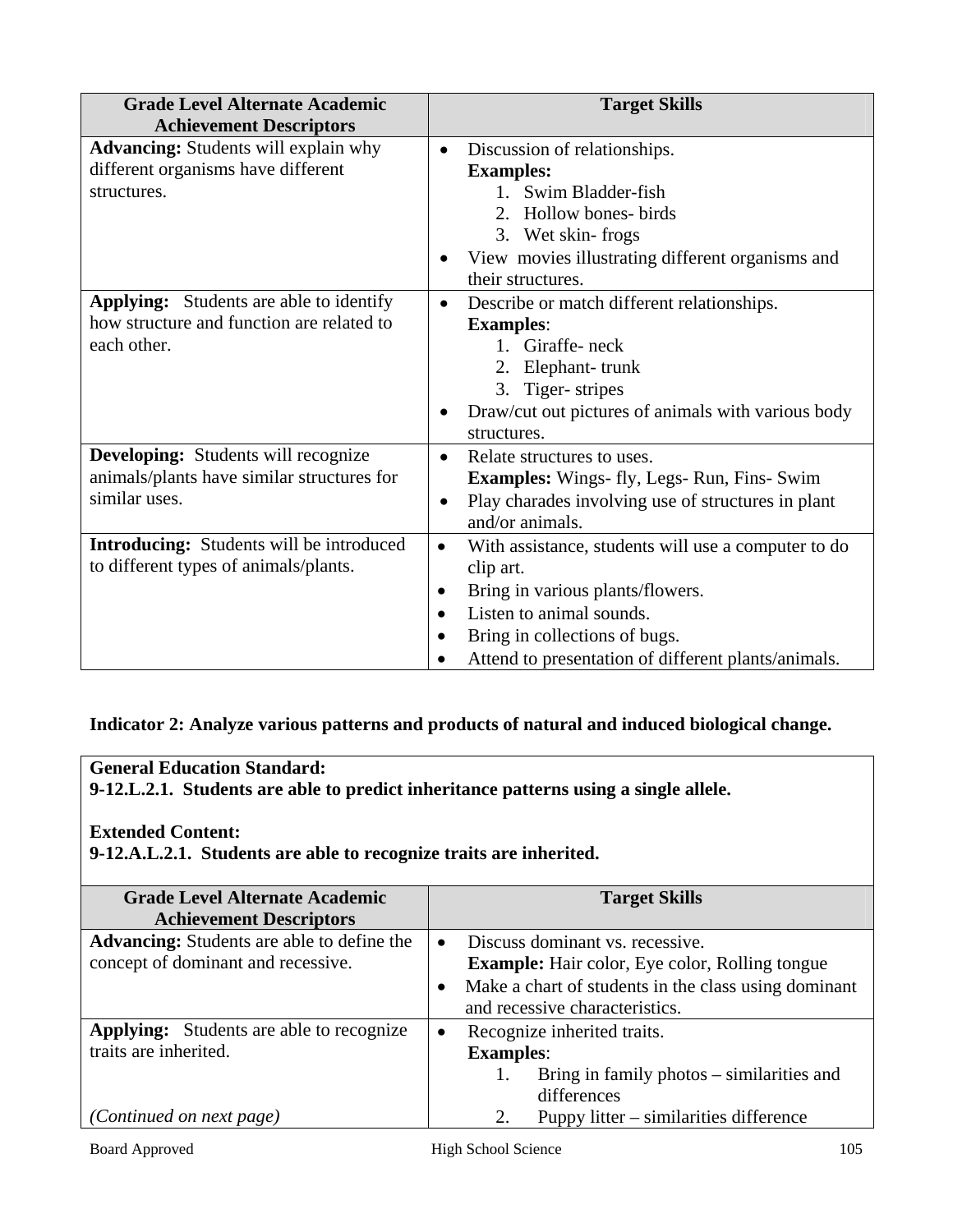|                                                                                         | Use internet resources to find information on<br>inherited traits.                                                                                                                                                                                     |
|-----------------------------------------------------------------------------------------|--------------------------------------------------------------------------------------------------------------------------------------------------------------------------------------------------------------------------------------------------------|
| <b>Developing:</b> Students will recognize<br>animals of same species have differences. | Look at similarities and differences of different<br>animals.<br>Go to a farm and look at different animals.<br>$\bullet$                                                                                                                              |
|                                                                                         | Separate M $\&$ M's by color or plain/peanut.<br>Match pictures of animals.                                                                                                                                                                            |
| <b>Introducing:</b> Students will explore<br>different types of traits.                 | Participates in sensory activities.<br>$\bullet$<br><b>Examples:</b><br>Feel different kinds of fur<br>$2^{\circ}$<br>Smell flowers<br>Attends to various activities involving inherited<br>traits.<br>Uses a switch to activate programs on computer. |

**General Education Standard: 9-12.L.2.2. Students are able to describe how genetic recombination, mutations, and natural selection lead to adaptations, evolution, extinction, or the emergence of new species.** 

#### **Extended Content:**

**9-12.A.L.2.2. Students will recognize organisms can become extinct.** 

| <b>Grade Level Alternate Academic</b><br><b>Achievement Descriptors</b>            | <b>Target Skills</b>                                                                                                                                      |
|------------------------------------------------------------------------------------|-----------------------------------------------------------------------------------------------------------------------------------------------------------|
| <b>Advancing:</b> Students will give a reason<br>why organisms can become extinct. | View media of pre-historic times (dinosaurs).<br>$\bullet$<br>Use internet to find resources on extinction.                                               |
| <b>Applying:</b> Students will recognize<br>organisms can become extinct.          | Field trip to see fossils.<br>$\bullet$<br>Use internet to find resources on extinction.                                                                  |
| <b>Developing:</b> Students recognize an<br>animal that is extinct.                | Attend to movies of pre-historic times (dinosaurs).<br>Select photo of extinct species (dog and dinosaur).<br>Match fossil to picture of extinct species. |
| <b>Introducing:</b> Students will attend to<br>presentation on extinct animals.    | Attends to various activities involving extinct<br>$\bullet$<br>animals (watch movie).<br>Uses a switch to activate programs on computer.                 |

#### **Indicator 3: Analyze how organisms are linked to one another and the environment.**

#### **General Education Standard:**

**9-12.L.3.1. Students are able to identify factors that can cause changes in stability of populations, communities, and ecosystems.** 

**Extended Content: 9-12.A.L.3.1. Students will be able to illustrate a food chain and food web.**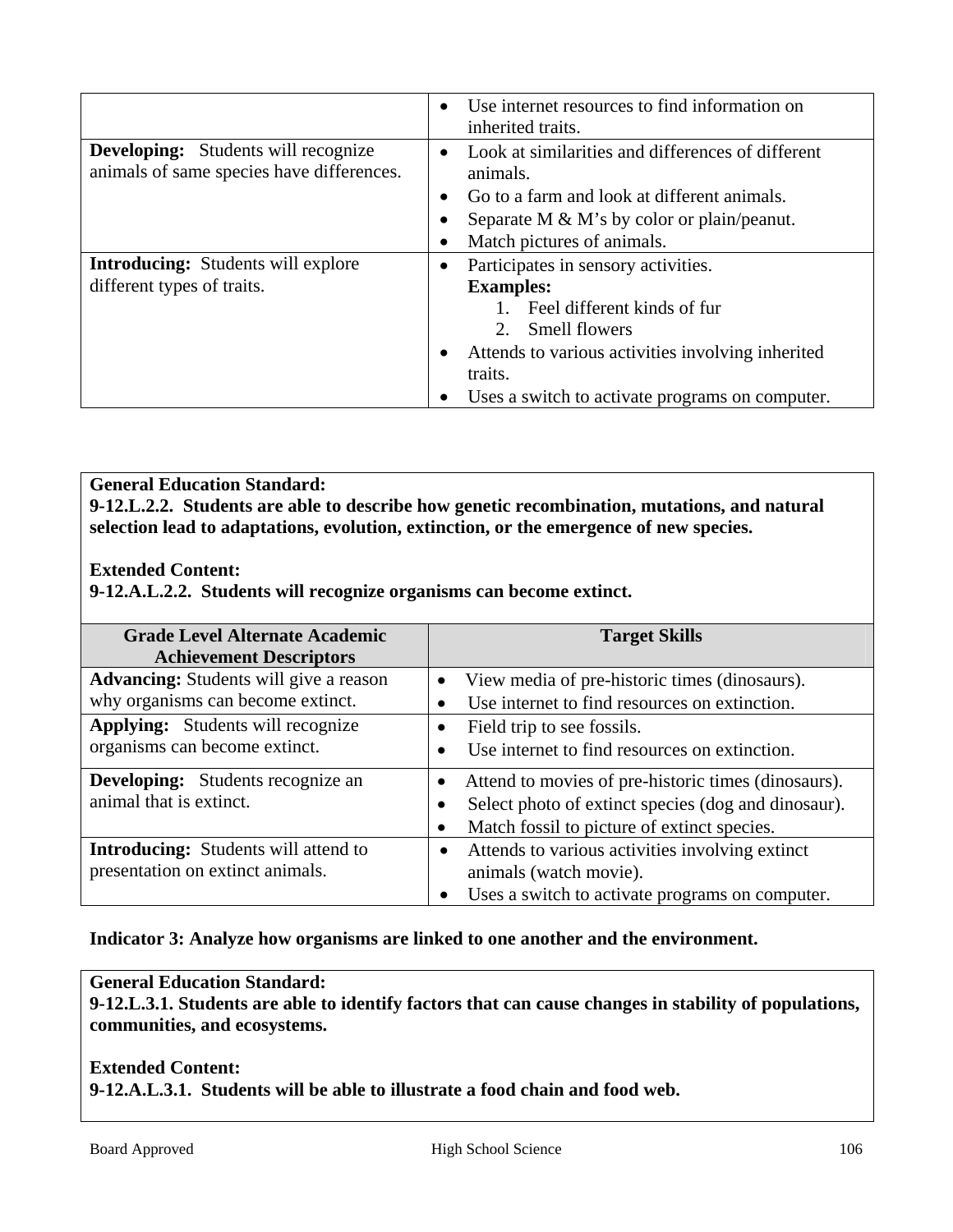| <b>Grade Level Alternate Academic</b><br><b>Achievement Descriptors</b> | <b>Target Skills</b>                                                                                    |
|-------------------------------------------------------------------------|---------------------------------------------------------------------------------------------------------|
| <b>Advancing:</b> Students are able to describe                         | Fill-in the blank food chains.<br>$\bullet$                                                             |
| populations and communities.                                            | Distinguish between population and community.<br>٠                                                      |
|                                                                         | <b>Example:</b> Takes pictures of populations around<br>school to make a bulletin board of a community. |
| <b>Applying:</b> Students will be able to                               | Make food chain by cutting out pictures from<br>$\bullet$                                               |
| illustrate a food chain and food web.                                   | magazines.                                                                                              |
|                                                                         | Drawings of food chains from a model.<br>$\bullet$                                                      |
| <b>Developing:</b> Students will be able to<br>identify a community.    | Observe an aquarium or ant colony and discuss<br>$\bullet$<br>communities.                              |
|                                                                         | Observe school community and hometown<br>$\bullet$<br>community and discuss.                            |
|                                                                         | Sort objects by population.                                                                             |
|                                                                         | Field trip to pet store or Humane Society.<br>$\bullet$                                                 |
| <b>Introducing:</b> Students will observe                               | Attends to various activities involving populations.                                                    |
| different types of populations.                                         | Identify different types of populations (horses) on a                                                   |
|                                                                         | switch.                                                                                                 |
|                                                                         | Use a switch to choose a book on horses or dogs.                                                        |

# **Earth/Space Science**

**Goal 4: Students will analyze the composition, formative processes, and history of the universe, solar system, and Earth.** 

**Indicator 1: Analyze the various structures and processes of the Earth system.** 

**General Education Standard: 9-12.E.1.1. Students are able to explain how elements and compounds cycle between living and non-living systems.** 

**Extended Content** 

**9-12.A.E.1.1. Students are able to identify cycles.** 

| <b>Grade Level Alternate Academic</b>     | <b>Target Skills</b>                                  |
|-------------------------------------------|-------------------------------------------------------|
| <b>Achievement Descriptors:</b>           |                                                       |
| <b>Advancing:</b> Students are able to    | Draw or illustrate a cycle.<br>$\bullet$              |
| summarize a cycle between living and non- | <b>Examples:</b>                                      |
| living systems.                           | 1. Water cycle                                        |
|                                           | 2. Oxygen cycle                                       |
|                                           | Create a bulletin board of a cycle.                   |
|                                           | Use internet resources to find information on cycles. |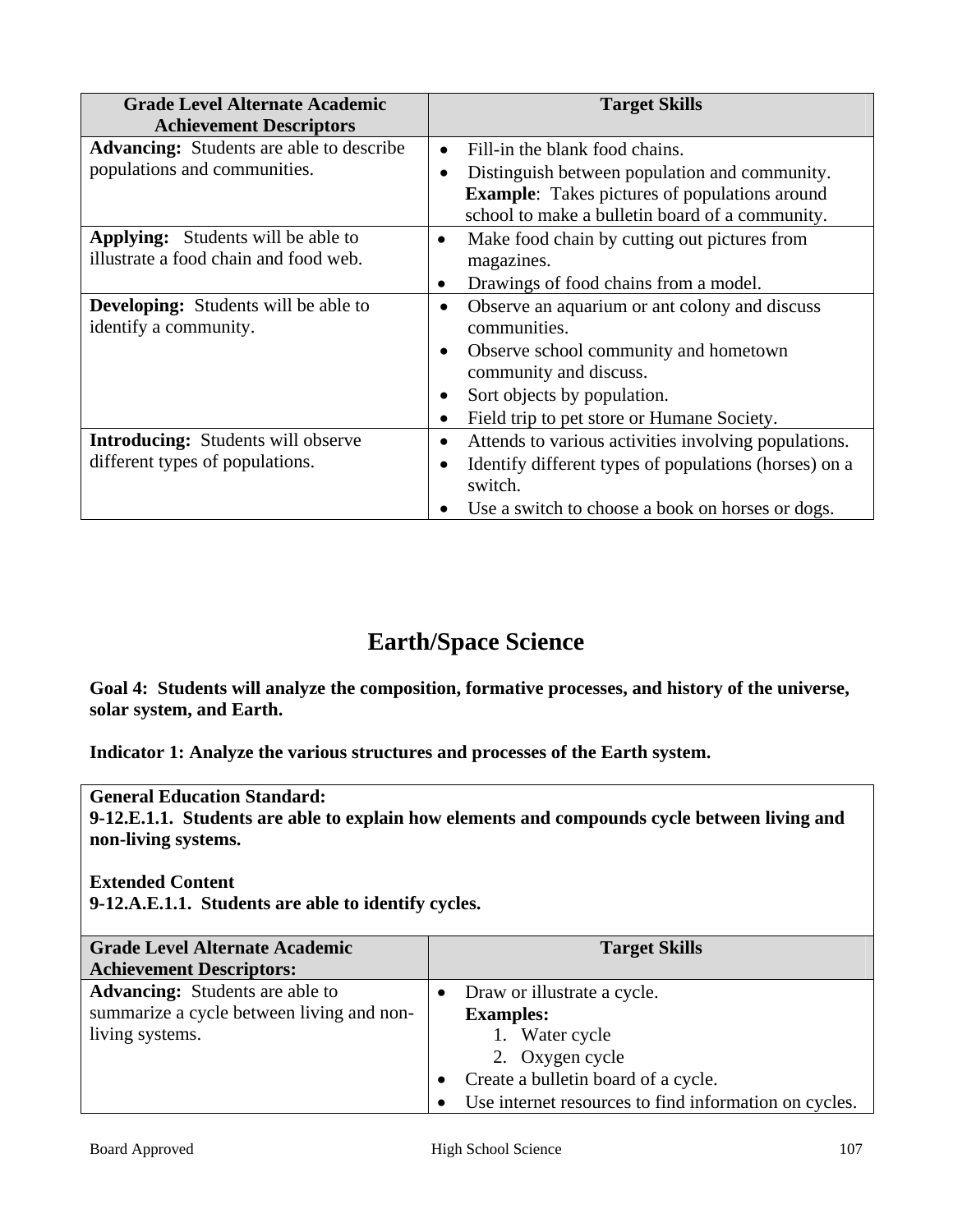| <b>Applying:</b> Students are able to identify    | Identify water cycle.<br>$\bullet$                               |
|---------------------------------------------------|------------------------------------------------------------------|
| cycles.                                           | Conduct an experiment.<br>$\bullet$                              |
|                                                   | <b>Example:</b>                                                  |
|                                                   | 1. Observe a glass of ice water                                  |
|                                                   | 2. Evaporate and condense water                                  |
|                                                   | Use internet resources to find information on water<br>$\bullet$ |
|                                                   | cycles.                                                          |
| <b>Developing:</b> Students are able to           | Follow a picture schedule of student's day.<br>$\bullet$         |
| recognize cycles.                                 | Make a schedule of a dream weekend.                              |
|                                                   | Use internet to learn about cycles.<br>$\bullet$                 |
| <b>Introducing:</b> Students attend to living and | Attends to activities about living and non-living.<br>$\bullet$  |
| non-living.                                       | <b>Example:</b>                                                  |
|                                                   | 1. Observe aquariums for living and non-living.                  |
|                                                   | 2. Take a nature walk to look for living and                     |
|                                                   | non-living.                                                      |
|                                                   | 3. Look at live plants losing their leaves for                   |
|                                                   | living and non-living.                                           |

# **General Education Standard:**

**9-12.E.1.2. Students are able to describe how atmospheric chemistry may affect global climate.** 

# **Extended Content**

**9-12.A.E.1.2. Students are able to describe the effects of pollution**.

| <b>Grade Level Alternate Academic</b><br><b>Achievement Descriptors:</b> | <b>Target Skills</b>                                     |
|--------------------------------------------------------------------------|----------------------------------------------------------|
| <b>Advancing:</b> Students are able to explain                           | Name outcomes of pollution.<br>$\bullet$                 |
| the effects of pollutions.                                               | Examples: Smog, global warming                           |
|                                                                          | Take water samples to test for pollutants.<br>$\bullet$  |
| <b>Applying:</b> Students are able to describe                           | Explain the concept of contamination.<br>$\bullet$       |
| the effects of pollution.                                                | <b>Example:</b> Drink a glass of water and compare it to |
|                                                                          | tasting salt water.                                      |
|                                                                          | Watch media on pollution and indicate when<br>$\bullet$  |
|                                                                          | pollution occurs.                                        |
|                                                                          | <b>Example: Fern Gully</b>                               |
| <b>Developing:</b> Students are able to                                  | Make a poster showing pollution.<br>$\bullet$            |
| identify different types of pollution.                                   | <b>Examples:</b>                                         |
|                                                                          | 1. Factories putting smoke in air                        |
|                                                                          | 2. Garbage in river                                      |
|                                                                          | 3. Throwing trash out a car window                       |
|                                                                          | Watch media on pollution.<br>$\bullet$                   |
|                                                                          | <b>Example:</b> Fern Gully                               |
| <b>Introducing:</b> Students will able to explore                        | Respond to media on pollution.<br>$\bullet$              |
| an environment that can become polluted.                                 | <b>Example: Fern Gully</b>                               |
|                                                                          | Respond to activities about pollution.<br>$\bullet$      |
|                                                                          | <b>Example:</b>                                          |
| (Continued on next page)                                                 | 1. Look at pictures of pollution.                        |
| <b>Board Approved</b>                                                    | <b>High School Science</b><br>108                        |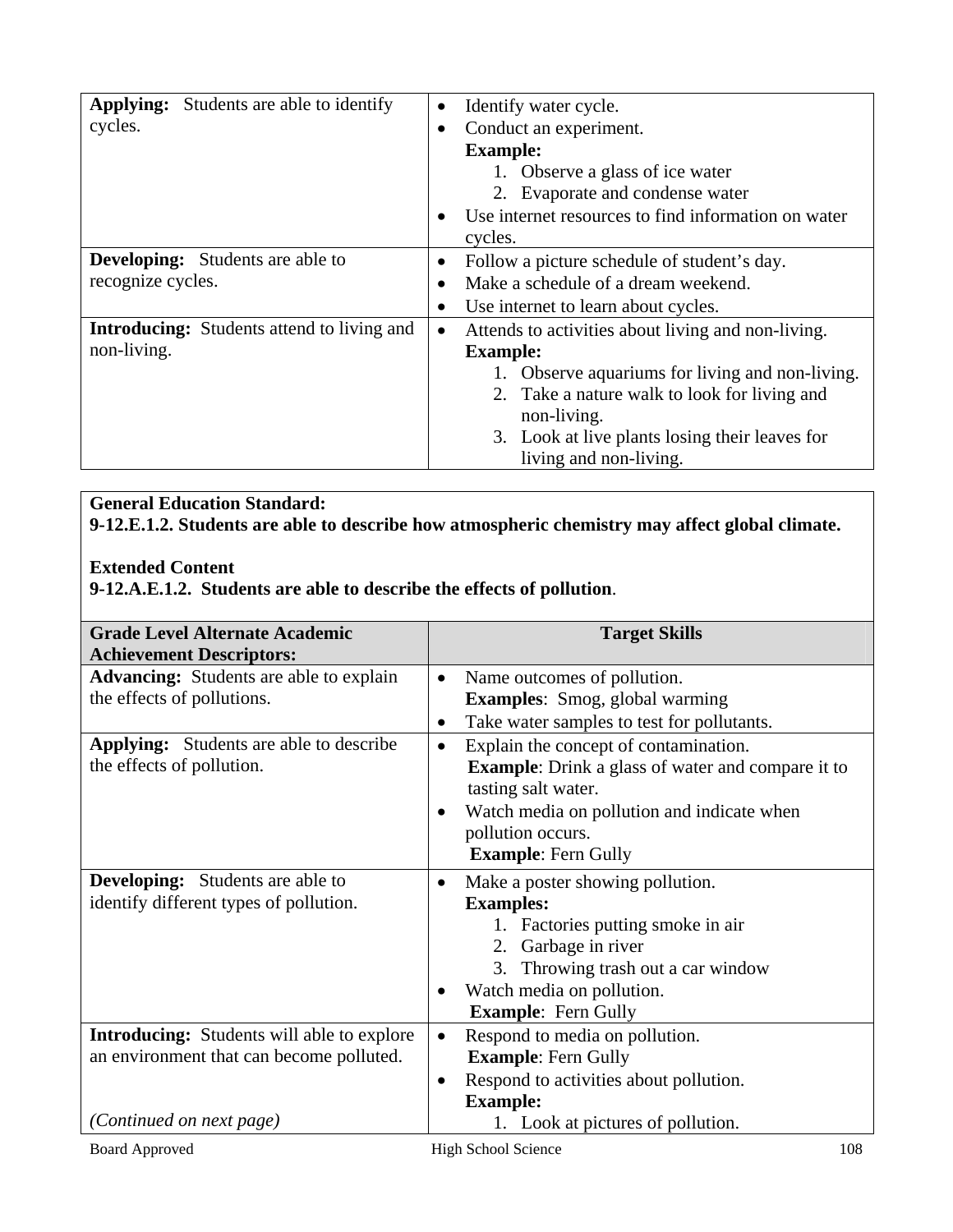| 2. Feel clean water vs. water with oil/baby              |
|----------------------------------------------------------|
| powder.                                                  |
| Public service project.                                  |
| <b>Example:</b> Pick up trash around the school grounds. |

# **General Education Standard:**

**9-12.E.1.3. Students are able to assess how human activity has changed the land, ocean, and atmosphere of Earth.** 

# **Extended Content**

| 9-12.A.E.1.3. Students are able to identify changes in the environment due to human activity. |           |                                                       |
|-----------------------------------------------------------------------------------------------|-----------|-------------------------------------------------------|
| <b>Grade Level Alternate Academic</b>                                                         |           | <b>Target Skills</b>                                  |
| <b>Achievement Descriptors:</b>                                                               |           |                                                       |
| <b>Advancing:</b> Students are able to describe                                               | $\bullet$ | Participate in activities that demonstrate changes in |
| the effects of humans on the environment.                                                     |           | human effects on environment over time.               |
|                                                                                               |           | <b>Examples:</b>                                      |
|                                                                                               |           | 1. Make posters of the environment.                   |
|                                                                                               |           | 2. Field trip to museum to look at records.           |
|                                                                                               |           | 3. Use computer to find information on                |
|                                                                                               |           | environment.                                          |
| <b>Applying:</b> Students are able to identify                                                |           | Compare the past with the present.                    |
| changes in the environment due to human                                                       |           | <b>Examples:</b>                                      |
| activity.                                                                                     |           | 1. Compare pictures of any town 100 year ago          |
|                                                                                               |           | to today.                                             |
|                                                                                               |           | 2. Find pictures of land forms of the past and        |
|                                                                                               |           | present.                                              |
|                                                                                               |           | 3. Find satellite pictures of earth.                  |
|                                                                                               |           | Matches media comparing past vs. present.             |
| <b>Developing:</b> Students are able to                                                       | $\bullet$ | Develop models of land, ocean and atmospheric         |
| recognize land, ocean, and atmospheric                                                        |           | environments.                                         |
| changes due to human activity.                                                                |           | <b>Examples:</b>                                      |
|                                                                                               |           | 1. Use clay for models.                               |
|                                                                                               |           | 2. Shoe box panorama.                                 |
|                                                                                               |           | 3. Use paint programs on computer to develop          |
|                                                                                               |           | a model.                                              |
|                                                                                               | $\bullet$ | Match media comparing past vs. present.               |
| <b>Introducing:</b> Students explore living                                                   | $\bullet$ | Responds to media comparing past vs. present.         |
| conditions.                                                                                   | $\bullet$ | Participate in activities exploring environments.     |
|                                                                                               |           | <b>Example:</b>                                       |
|                                                                                               |           | 1. Observe aquariums                                  |
|                                                                                               |           | 2. Observe terrarium                                  |
|                                                                                               |           | With assistance create pictures of environments.      |
|                                                                                               |           | <b>Examples:</b>                                      |
|                                                                                               |           | 1. Ocean in a bag                                     |
|                                                                                               |           | 2. Desert                                             |
|                                                                                               |           | Explore different plants/flowers from different       |
|                                                                                               |           | environments.                                         |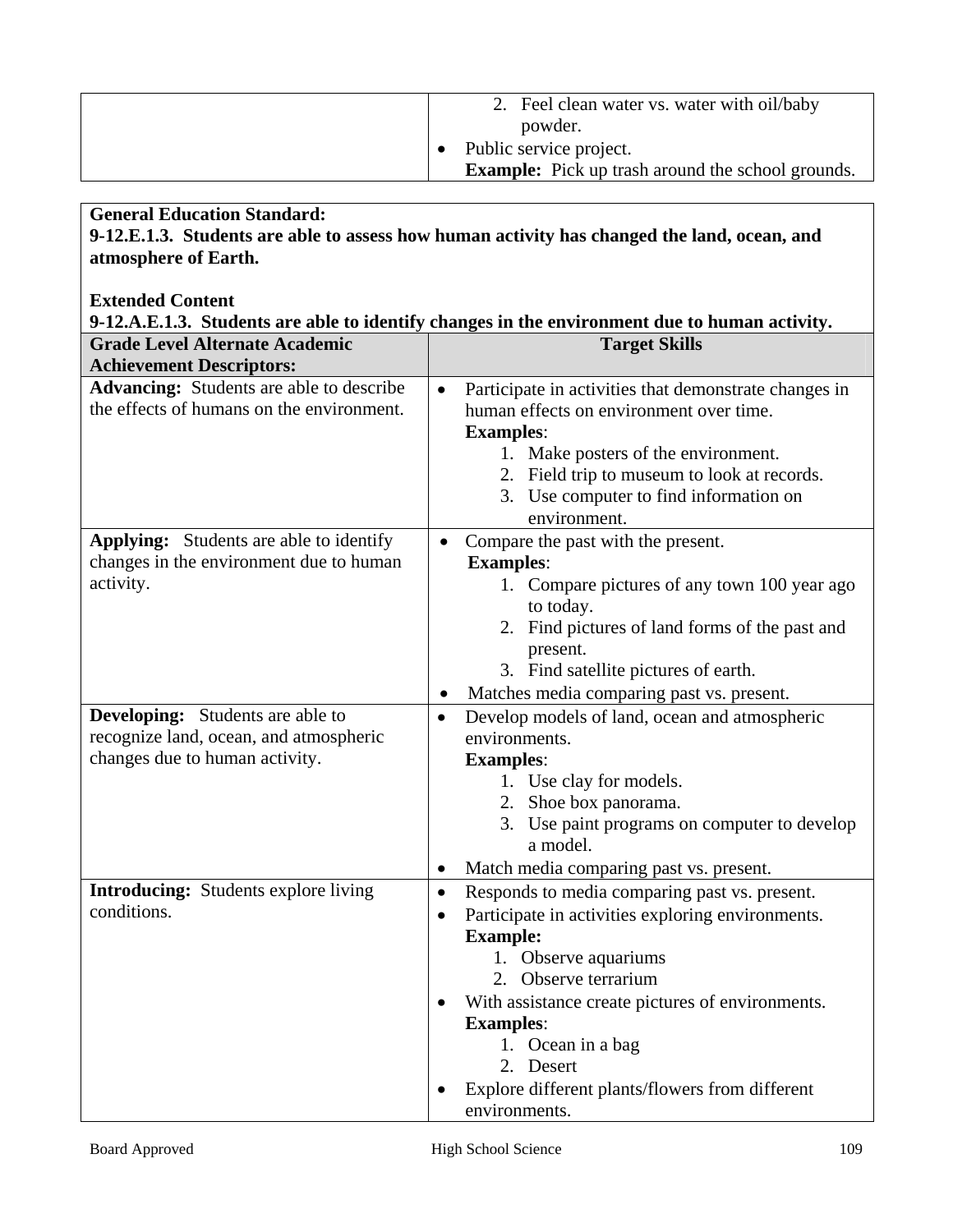**Indicator 2: Analyze essential principles and ideas about the composition and structure of the universe.** 

**General Education Standard:** 

**9-12.E.2.1. Students are able to recognize how Newtonian mechanics can be applied to the study of the motions of the solar system.** 

**Extended Content** 

**9-12.A.E.2.1. Students are able to describe a planet's motion.** 

| <b>Grade Level Alternate Academic</b><br><b>Achievement Descriptors:</b>                    |           | <b>Target Skills</b>                                                                                                                              |
|---------------------------------------------------------------------------------------------|-----------|---------------------------------------------------------------------------------------------------------------------------------------------------|
| <b>Advancing:</b> Students are able to describe a<br>planet's motion within a solar system. | ٠         | Describe how a day results from rotation and a year<br>results from revolution.<br><b>Examples:</b> Star Lab, Create models of Sun and<br>planets |
| <b>Applying:</b> Students are able to describe a<br>planet's motion.                        | $\bullet$ | Describe rotation and revolution.<br><b>Examples:</b> Models using basketball and tennis ball                                                     |
| <b>Developing:</b> Students demonstrate how<br>an object rotates.                           |           | Respond to a cue to rotate an object.<br>Participates in activities involving rotation.<br>Examples: Merry-go-round, Sit-in-spin, Pinwheel        |
| <b>Introducing:</b> Students explore<br>characteristics of a planet.                        |           | Participates in sensory activities.<br><b>Examples:</b> Round objects, textured objects (rough,<br>smooth), pinwheel                              |

# **Science, Technology, Environment, and Society**

**Goal 5: Students will identify and evaluate the relationship and ethical implications of science upon technology, environment, and society.** 

**Indicator 1: Analyze various implications/effects of scientific advancement within the environment and society.** 

**General Education Standard:** 

**9-12.S.1.1. Students are able to explain ethical roles and responsibilities of scientists and scientific research.** 

**Extended Content:** 

**9-12.A.S.1.1. Students are able to discuss fact and opinion as related to science.** 

| <b>Grade Level Alternate Academic</b><br><b>Achievement Descriptors</b>                   | <b>Target Skills</b>                                                                                                                          |
|-------------------------------------------------------------------------------------------|-----------------------------------------------------------------------------------------------------------------------------------------------|
| <b>Advancing:</b> Students are able to identify<br>current ethical situations in science. | Participate in a discussion about ethical science<br>$\bullet$<br>topics.<br><b>Examples:</b> Cloning, cancer research, stem cell<br>research |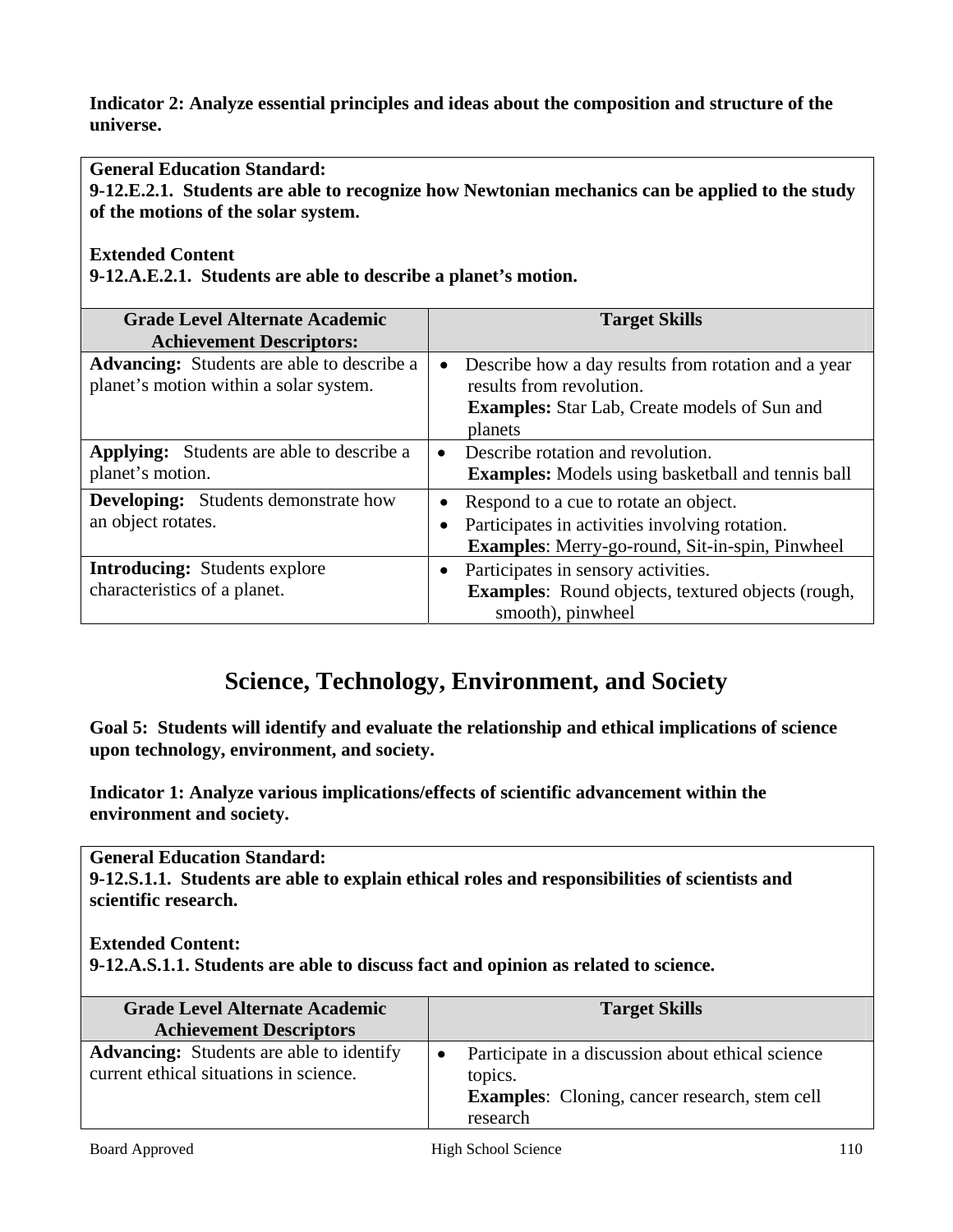| <b>Applying:</b> Students are able to discuss<br>fact and opinion as related to science.                | $\bullet$ | Differentiate between scientific fact and opinion.<br><b>Examples:</b> I think he's tall vs. He is 6'5"                                                   |
|---------------------------------------------------------------------------------------------------------|-----------|-----------------------------------------------------------------------------------------------------------------------------------------------------------|
| <b>Developing:</b> Students are able to<br>identify true and false statements as<br>related to science. |           | Respond to true/false questions relating to science.<br><b>Examples:</b><br>1. Your hair is black?<br>2. Your eyes are blue?<br>3. Lunch is at $5:00$ PM? |
| <b>Introducing:</b> Students respond to yes/no<br>questions.                                            |           | Answers yes/no questions using voice out put,<br>communication device, hit a switch for yes/no, eye<br>gaze.                                              |

# **General Education Standard:**

**9-12.S.1.2. Students are able to evaluate and describe the impact of scientific discoveries on historical events and social, economic, and ethical issues.** 

#### **Extended Content:**

**9-12.A.S.1.2. Students are able to describe the impact of science on their lives.** 

| <b>Grade Level Alternate Academic</b><br><b>Achievement Descriptors</b>                                           | <b>Target Skills</b>                                                                                                                                                                                        |
|-------------------------------------------------------------------------------------------------------------------|-------------------------------------------------------------------------------------------------------------------------------------------------------------------------------------------------------------|
| <b>Advancing:</b> Students are able to explain<br>the impact of science on their lives and in<br>their community. | Participate in a discussion about the impact of<br>$\bullet$<br>various factors on their lives and communities.<br><b>Examples:</b> computers, freezers, calculators<br>Good vs., Bad (ethics)<br>$\bullet$ |
| <b>Applying:</b> Students are able to describe<br>the impact of science on their lives.                           | Participate in a discussion about the impact of<br>science on their lives.<br>Construct pictographs.<br>٠<br><b>Example:</b> Connect pictures of students to pictures<br>of influences (laptop, freezer)    |
| <b>Developing:</b> Students will be able to<br>state how a simple scientific discovery<br>has impacted life.      | State simple scientific discoveries.<br>$\bullet$<br><b>Examples:</b> Refrigerator, batteries, game boys,<br>computers<br>Select pictures of discoveries.<br>٠<br><b>Examples:</b> Cut or Color pictures    |
| <b>Introducing:</b> Students explore simple<br>scientific discoveries.                                            | Observe/participant in activities involving scientific<br>$\bullet$<br>discoveries.<br>Identify pictures on computer using switch<br>$\bullet$<br>technology.                                               |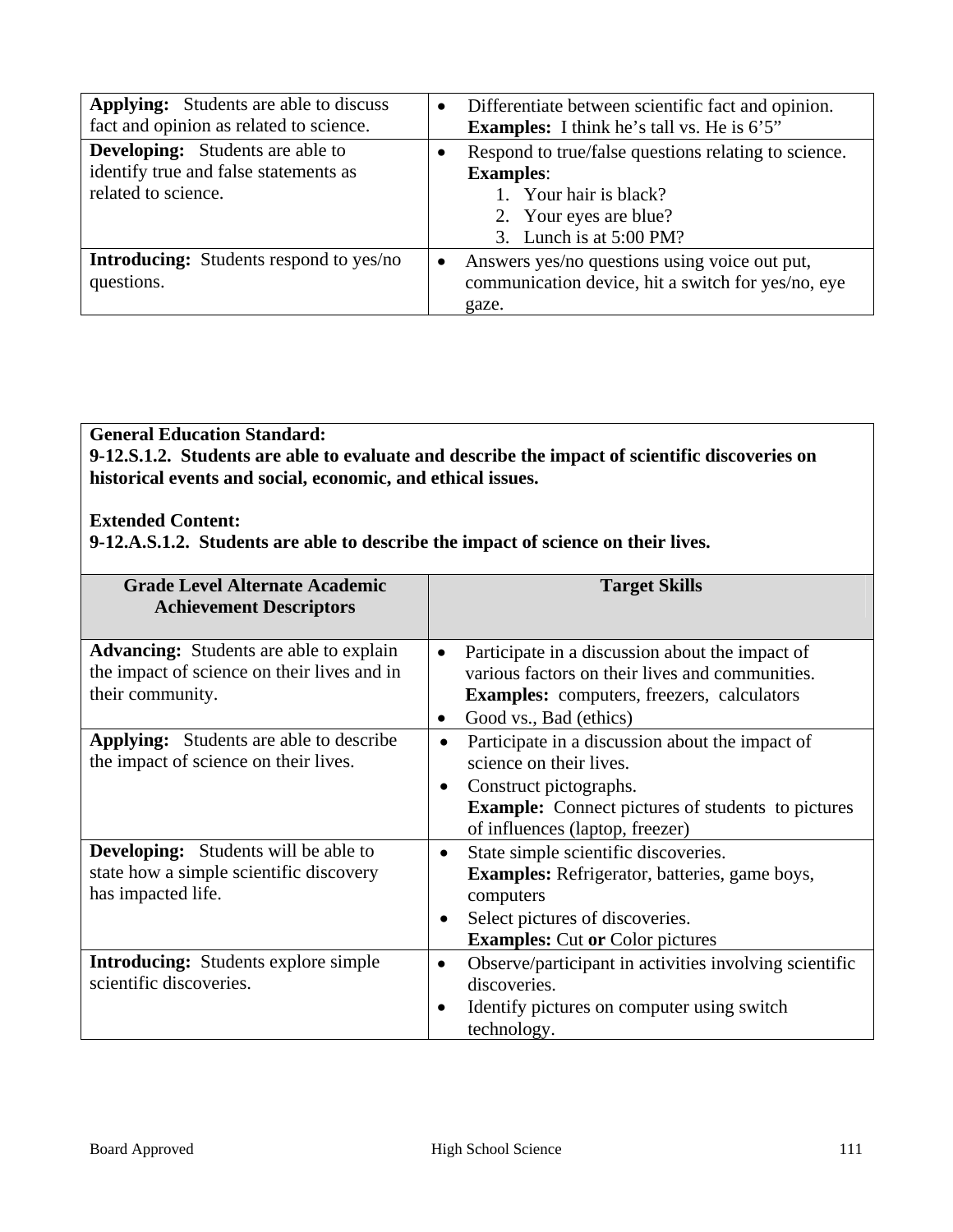**Indicator 2: Analyze the relationships/interactions among science, technology, environment, and society.** 

**General Education Standard:** 

**9-12.S.2.1. Students are able to describe immediate and long-term consequences of potential solutions for technological issues.** 

#### **Extended Content:**

**9-12.A.S.2.1 Students are able to describe technological issues.** 

| <b>Grade Level Alternate Academic</b><br><b>Achievement Descriptors</b>                   | <b>Target Skills</b>                                                                                                                                                                                                                                                                                                                                   |
|-------------------------------------------------------------------------------------------|--------------------------------------------------------------------------------------------------------------------------------------------------------------------------------------------------------------------------------------------------------------------------------------------------------------------------------------------------------|
| <b>Advancing:</b> Students are able to describe<br>consequences of a technological issue. | State a technological issue and its consequence.<br>$\bullet$<br><b>Examples:</b> Computers – list consequence of<br>computers<br>Participate in a discussion about ethical issues<br>٠<br>regarding technological advances.<br>Introduce consequences of scientific advances.<br>$\bullet$<br><b>Examples:</b><br>1. Cloning<br>2. Stem Cell Research |
| <b>Applying:</b> Students are able to describe<br>technological issues.                   | Participate in a discussion about various<br>technological issues.<br><b>Examples:</b><br>1. Computer-good vs. bad<br>2. Telephone-cellular<br>3. Automobiles<br>4. Space exploration<br>5. Cloning                                                                                                                                                    |
| <b>Developing:</b> Students are able to<br>indicate types of technology.                  | Participate in different activities involving<br>technology.<br><b>Examples:</b><br>1. Poster boards with pictures<br>2. Bulletin boards<br>Identify different technology in classroom and<br>school.                                                                                                                                                  |
| <b>Introducing:</b> Students use technology.                                              | Observe/participate in activities involving<br>$\bullet$<br>technology.<br>Identify pictures on computer using switch<br>$\bullet$<br>technology.<br>Play computer games.                                                                                                                                                                              |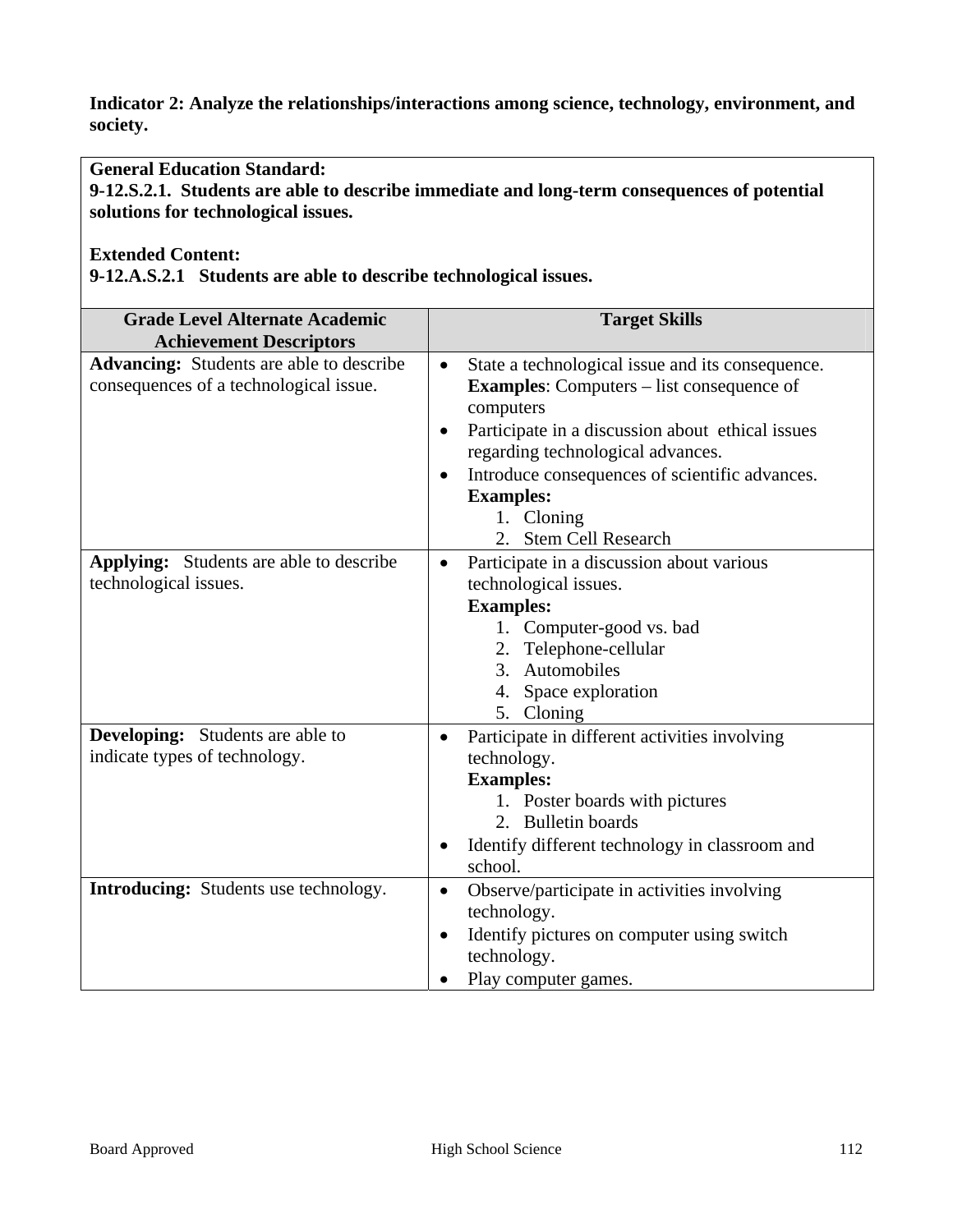#### **General Education Standard: 9-12.S.2.2. Students are able to analyze factors that could limit technological design.**

# **Extended Content:**

**9-12.A.S.2.2. Students are able to recognize a cause of technological limits.** 

| <b>Grade Level Alternate Academic</b>            | <b>Target Skills</b>                                 |
|--------------------------------------------------|------------------------------------------------------|
| <b>Achievement Descriptors</b>                   |                                                      |
| <b>Advancing:</b> Students are able to explain a | Develop an example of a technological limit.         |
| technological limitation.                        | <b>Examples:</b>                                     |
|                                                  | 1.<br>Size-how small can we go                       |
|                                                  | 2.<br>Computer parts                                 |
|                                                  | 3.<br>Cost                                           |
| <b>Applying:</b> Students are able to recognize  | Participate in a discussion about causes of a limit. |
| a cause of technological limits.                 | <b>Examples:</b>                                     |
|                                                  | 1. Science-discoveries                               |
|                                                  | 2. Morals-ethics                                     |
|                                                  | 3. Money-cost                                        |
| <b>Developing:</b> Students are able define      | What is a limit?                                     |
| limits.                                          | List limits students have.                           |
|                                                  | <b>Examples:</b> School limits/rules, home limits    |
|                                                  | Recognize what "no" means.<br>٠                      |
| <b>Introducing:</b> Students observe various     | Use technology to play games.<br>$\bullet$           |
| technological devices.                           | Use technology to make a choice.<br>$\bullet$        |
|                                                  | Use a switch to turn on/off a device.                |

# **General Education Standard:**

**9-12.S.2.3. Students are able to analyze and describe the benefits, limitations, cost, and consequences involved in using, conserving, or recycling resources.** 

#### **Extended Content:**

**9-12.A.S.2.3. Students are able to relate recycling to their lives**.

| Grade Level Alternate Academic<br><b>Achievement Descriptors</b>                        | <b>Target Skills</b>                                                                                                                                                                                                 |
|-----------------------------------------------------------------------------------------|----------------------------------------------------------------------------------------------------------------------------------------------------------------------------------------------------------------------|
| <b>Advancing:</b> Students are able to identify<br>benefits of recycling.               | Develop a flow chart.<br>$\bullet$<br>Participate in a discussion about how recycling helps<br>the environment.<br><b>Examples:</b> Save trees, $O_2$ , Ozone, Lower costs                                           |
| <b>Applying:</b> Students are able to relate<br>recycling to their lives.               | Participate in a discussion about recycling issues.<br>$\bullet$<br>Participate in a recycling project.<br>$\bullet$<br><b>Examples:</b> Pick up trash along highway, pick up<br>around school, recycling activities |
| <b>Developing:</b> Students recognize<br>recycling symbols.<br>(Continued on next page) | Exposure to recycling symbols.<br><b>Examples:</b> Matching games, tour the school to see<br>symbols                                                                                                                 |